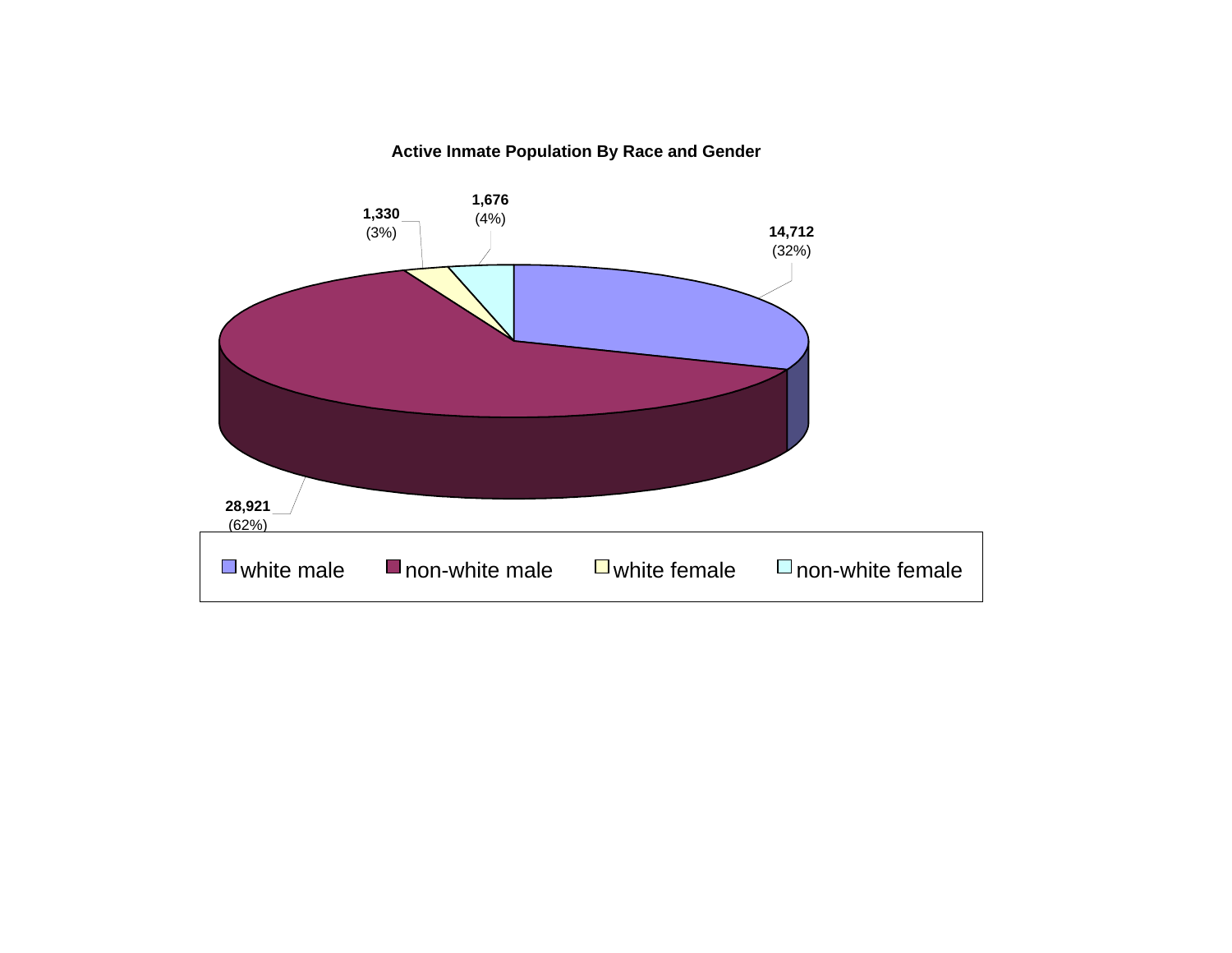

**Active Inmates By Security Status**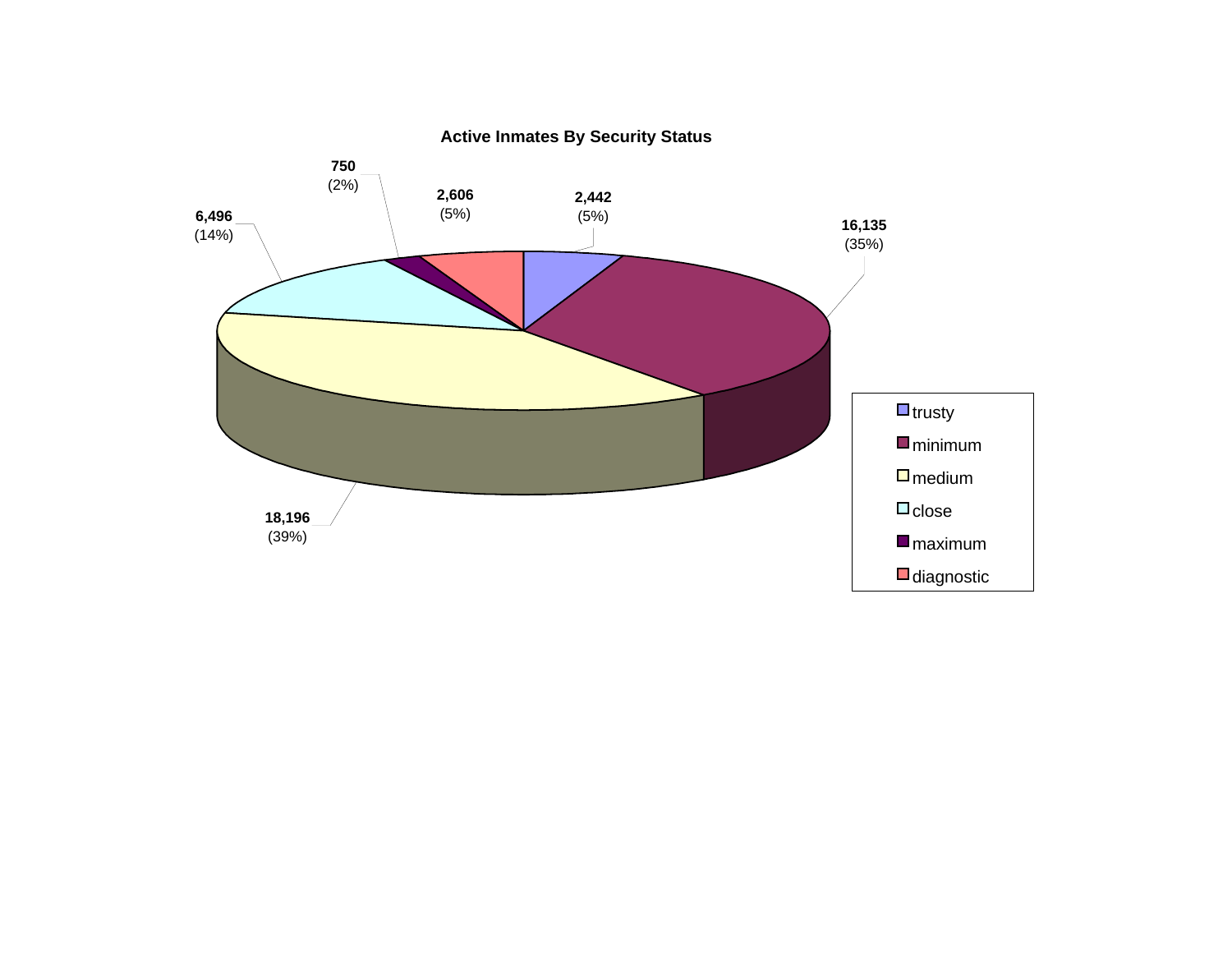

#### **Active Inmates Prison Sentence In Years**

**Number of Inmates**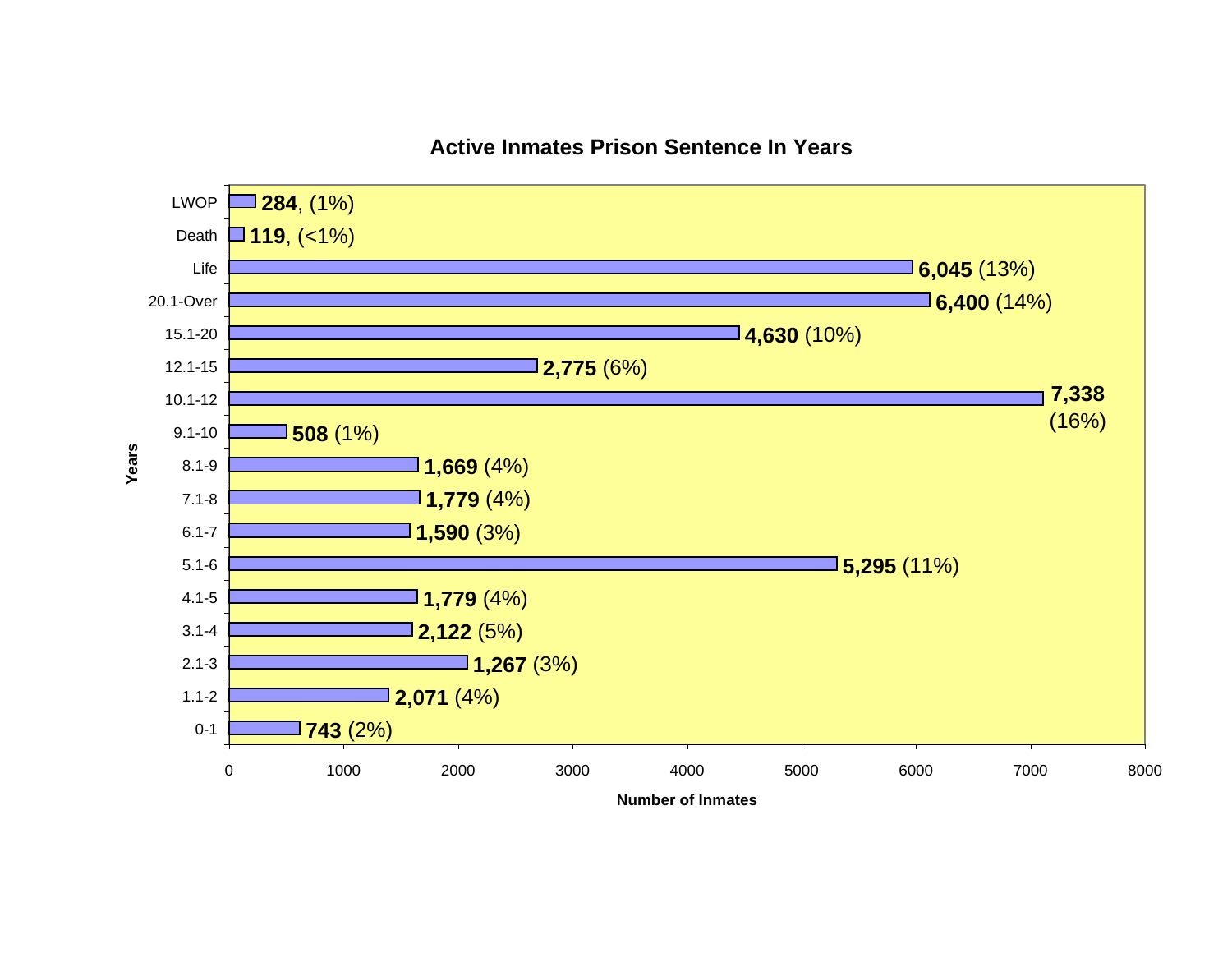**Active Inmates Who Have Probation To Follow Prison**

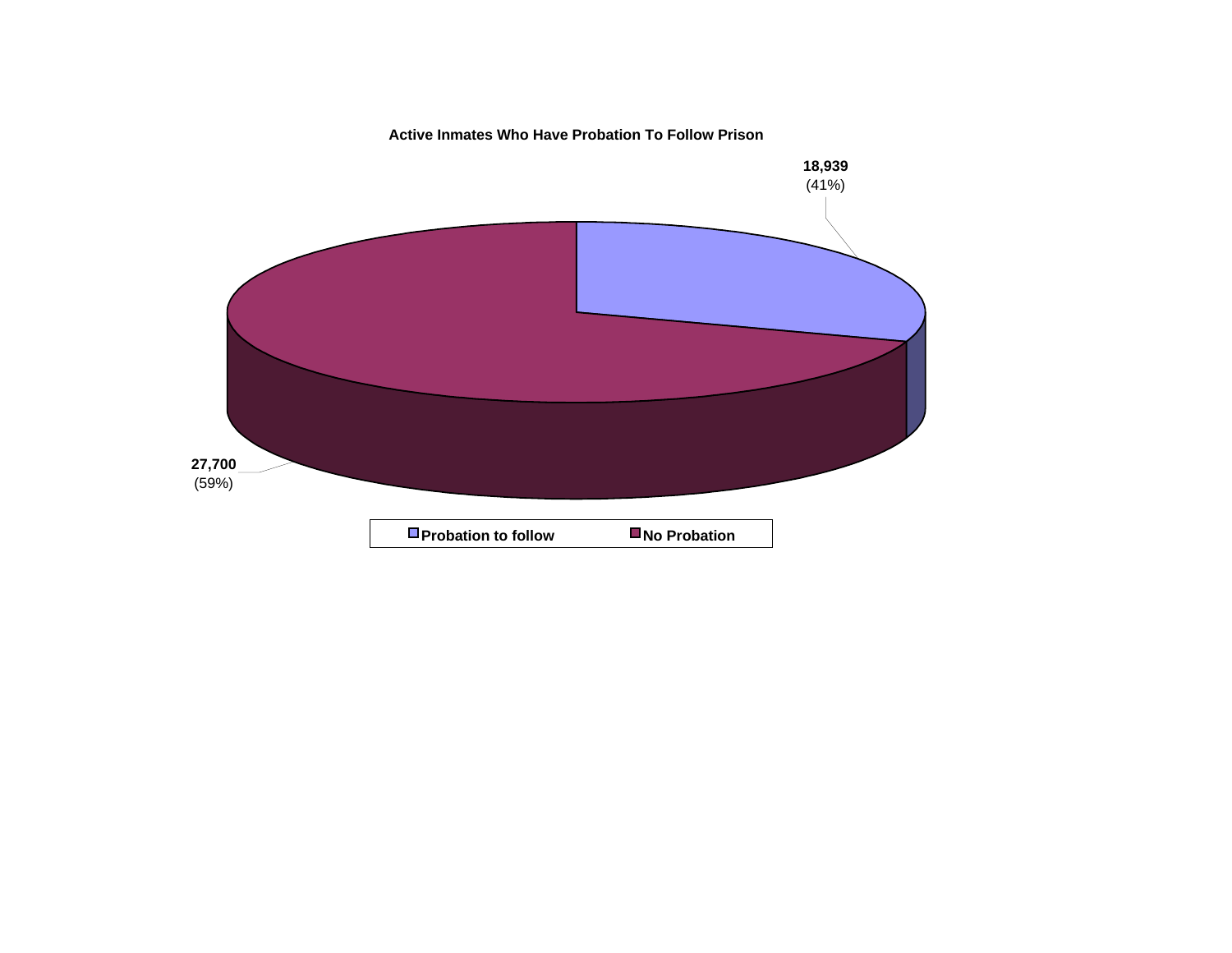**Active Inmates Grouped By Institution**

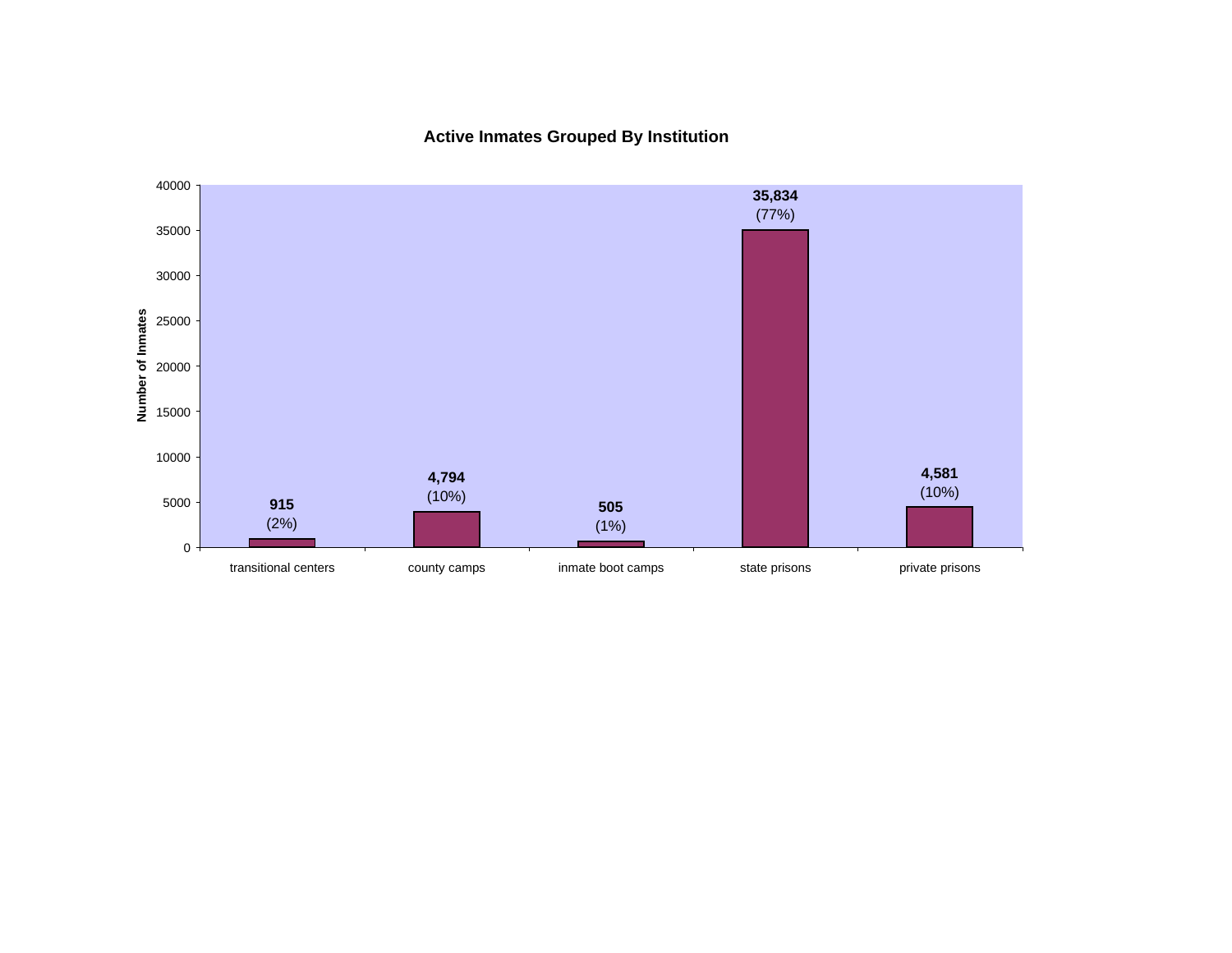#### **Active Inmates By Most Serious Crime Type**

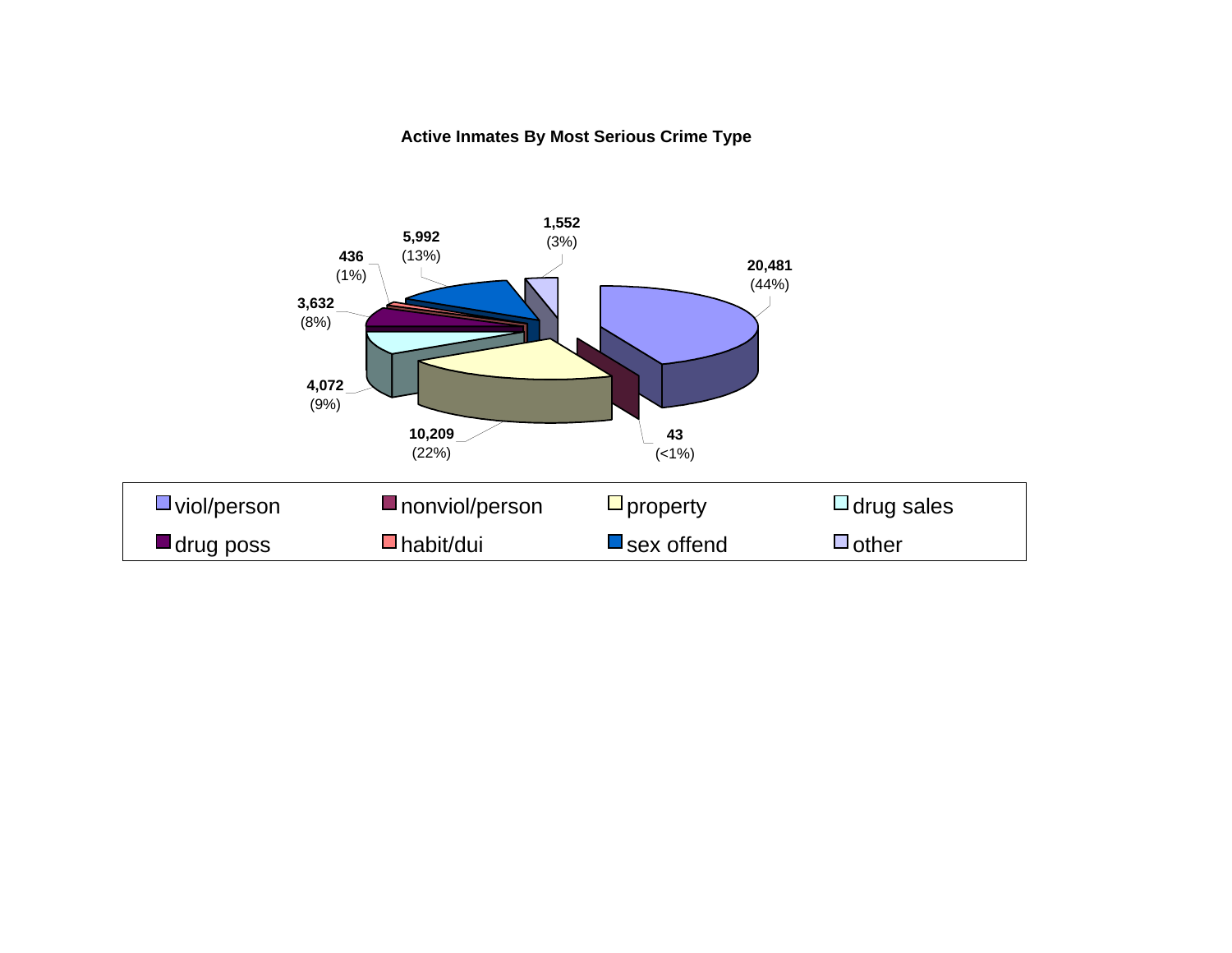Georgia Department of Corrections Page 1 Run 06/18/02 11:01 am Decision Support

#### Inmate statistical profile

TABLE OF CONTENTS FOR ACTIVE PRISONERS EXCLUDING JAIL

Title PAGE ----- ---- RACE AND SEX............................ 2 Culture Fair IQ Scores.................. 3 Self-Rpt Socioeconomic Class............ 4 Self-Rpt Environment To Age 16.......... 5 Self-Rpt Education Level................ 6 Functional Reading Level (WRAT Scores).. 7 Functional Math Level (WRAT Scores)..... 8 Functional Spelling Level (WRAT Scores). 9 Self-Rpt Guardian Status To Age 16......10 Self-Rpt Employment Status Before Prison11 Self-Rpt Marital Status At Admission....12 Self-Rpt Number Of Children At Admission13 Self-Rpt Religious Affiliation..........14 Self-Rpt Family Behavior Patterns \*.....15 Inmate Diagnostic Behavior Problem \*....16 Physical Profile (General Condition)....17 Security Status...........................18 Number Of Sentences.....................19 Number Of Disciplinaries................20 Number Of Escapes........................21 Number Of Prior Georgia Incarcerations \*22 Number Of Transfers.....................23 County Of Conviction....................24 Circ Of Conviction......................29 Home County.............................31 Prison Sentence In Years................36 Probation To Follow Prison..............37Admission Type.............................38 Release Type...............................39 Inst By Group.............................40 Institution................................41 Misdemeanors And Felonies...............44 Crimes By Group...........................45 Most Serious Offense....................46 Most Serious Crime Type.................52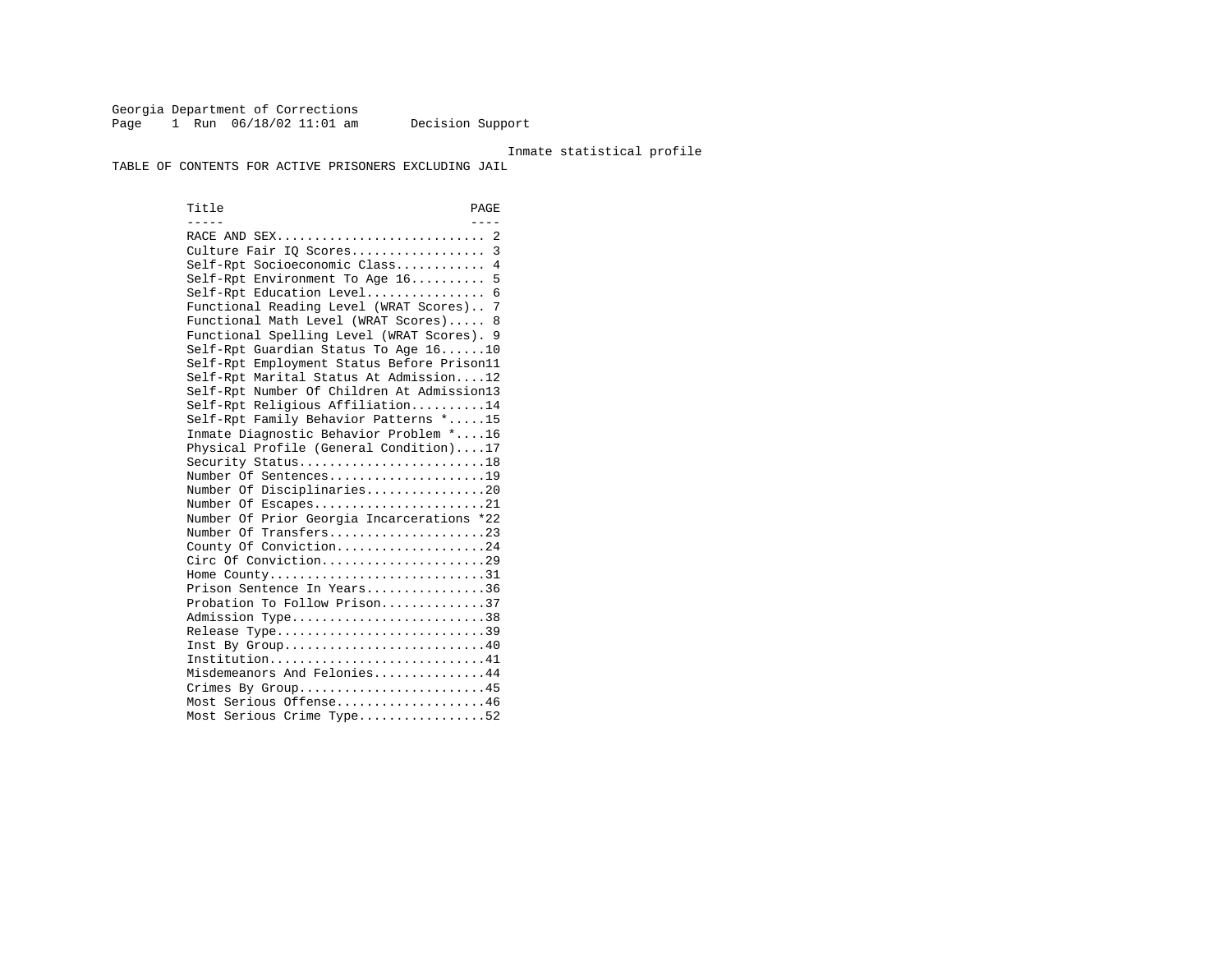Page 2 Run 06/18/02 11:01 am

#### Inmate statistical profile

Sample: ACTIVE PRISONERS EXCLUDING JAIL **Requestor: DECISION SUPPORT** Active inmates 06/18/2002

RACE AND SEX by current age & sex

|                  |                  |                                     | M E N            |                     |                      |                  |                         | W O M E N        |                         |                  |                        |
|------------------|------------------|-------------------------------------|------------------|---------------------|----------------------|------------------|-------------------------|------------------|-------------------------|------------------|------------------------|
| RACE AND SEX     | Age<br>$00 - 21$ | Age<br>$ 22-39 $                    | Age<br>$8 40-54$ | Age<br>$8 55-99$    | Men<br>ွေ<br>% Total | Age<br>$ 00-21 $ | Age<br>$ 22-39 $        | Age<br>$ 40-54 $ | Age<br>$8 55-99$        | Women<br>% Total | Grand<br>%   Total %   |
| WHITE MALE       | 957<br>27        | 8173<br>31                          | 4532<br>39       | 1050                | 57 14712<br>34       | 0                |                         | 0                |                         | 0.               | 14712 32               |
| NON WHITE MALE   | 2581             | 73 18389<br>69                      | 7153<br>61       | 798                 | 43 28921<br>66       | $\mathbf 0$<br>0 | $\mathbf 0$<br>$\Omega$ | $\mathbf 0$<br>0 | $\mathbf 0$<br>$\Omega$ | 0                | 28921 62               |
| WHITE FEMALE     | 0                | 0 <sup>1</sup><br>0                 | 0<br>0           | $\Omega$<br>0       | $\Omega$<br>$\Omega$ | 46<br>77         | 828<br>44               | 382<br>45        | 53<br>43                | 1330<br>44       | 1330<br>$\overline{3}$ |
| NON WHITE FEMALE | 0                | 0 <sup>1</sup><br>0<br>$\mathbf{0}$ | 0<br>0           | 0<br>0 <sup>1</sup> | $\mathbf{0}$<br>0    | 54<br>92         | 1073<br>56              | 473<br>55        | 47<br>38                | 1676<br>56       | 1676<br>4              |
| Total reported   |                  | 3538 100 26562 100 11685 100        |                  |                     | 1848 100 43633 100   | 169 100          | 1901 100                | 855 100          | 81 100                  | 3006 100         | 46639 100              |
| Percent reported | 100.0            | 100.0                               | 100.0            | 100.0               | 100.0                | 100.0            | 100.0                   | 100.0            | 100.0                   | 100.0            | 100.0                  |
| NOT REPORTED     | $\Omega$         | $\Omega$                            | $\mathbf 0$      | $\mathbf 0$         | $\Omega$             | $\mathbf{0}$     | $\Omega$                | $\Omega$         | $\Omega$                |                  | 0                      |
| Total            | 3538             | 26562                               | 11685            | 1848                | 43633                | 169              | 1901                    | 855              | 81                      | 3006             | 46639                  |
|                  |                  |                                     |                  |                     |                      |                  |                         |                  |                         |                  |                        |
| AVERAGE AGE      | 19.94            | 30.13                               | 45.16            | 60.46               | 34.62                | 20.08            | 31.13                   | 44.47            | 59.79                   | 35.07            | 34.64                  |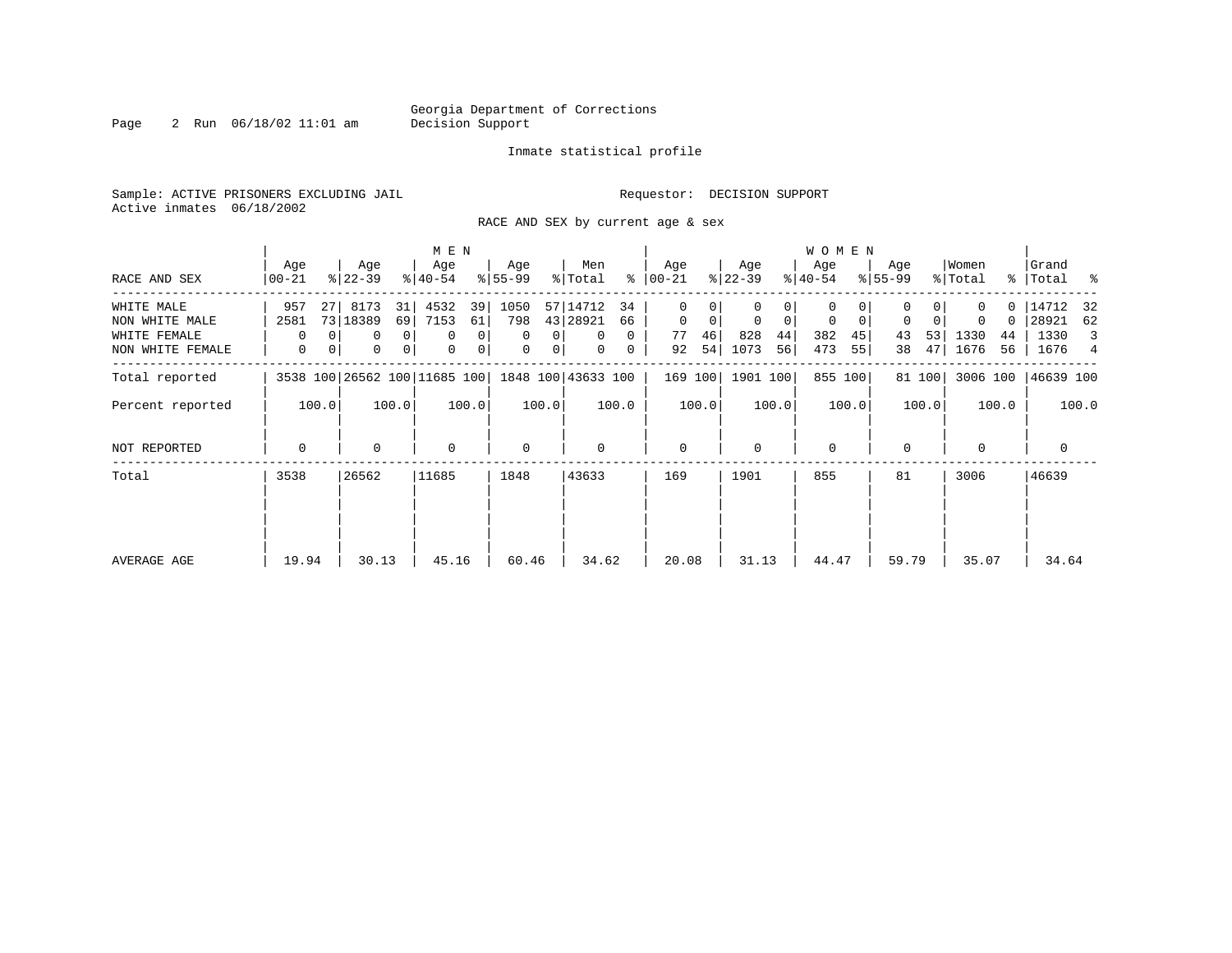Page 3 Run  $06/18/02$  11:01 am

#### Inmate statistical profile

Sample: ACTIVE PRISONERS EXCLUDING JAIL **Requestor: DECISION SUPPORT** Active inmates 06/18/2002

Culture Fair IO Scores by current age & sex

|  |  |  | carcare rais species $\omega_I$ carrent age a sex |  |  |
|--|--|--|---------------------------------------------------|--|--|
|  |  |  |                                                   |  |  |
|  |  |  |                                                   |  |  |

|                           |              | M E N          |                              |      |                  |      |                  |      |                    |         |                |                      |                  |         | W O M E N        |           |                  |          |                  |          |                      |      |
|---------------------------|--------------|----------------|------------------------------|------|------------------|------|------------------|------|--------------------|---------|----------------|----------------------|------------------|---------|------------------|-----------|------------------|----------|------------------|----------|----------------------|------|
| IQ Score                  | Age<br>00-21 |                | Age<br>$ 22-39 $             |      | Age<br>$ 40-54 $ |      | Age<br>$8 55-99$ |      | Men<br>% Total     | ⊱       | Age<br>  00-21 |                      | Age<br>$ 22-39 $ |         | Age<br>$ 40-54 $ |           | Age<br>$8 55-99$ |          | Women<br>% Total |          | Grand<br>%   Total % |      |
| LESS THAN 70<br>70 AND UP | 82<br>3264   | 2 <sup>1</sup> | 890<br>98 24402              | 4    | 844<br>96 10161  | 8    | 112<br>92 1548   | 7 I  | 1928<br>93 39375   | 5<br>95 | 5<br>147       | $\overline{3}$<br>97 | 165<br>1578      | 9<br>91 | 176<br>614       | 22 <br>78 | 29<br>45         | 39<br>61 | 375<br>2384      | 14<br>86 | 2303<br>41759 95     |      |
| Total reported            |              |                | 3346 100 25292 100 11005 100 |      |                  |      |                  |      | 1660 100 41303 100 |         |                | 152 100              | 1743 100         |         |                  | 790 100   |                  | 74 100   | 2759 100         |          | 44062 100            |      |
| Percent reported          |              | 94.6           |                              | 95.2 |                  | 94.2 |                  | 89.8 |                    | 94.7    |                | 89.9                 |                  | 91.7    |                  | 92.4      |                  | 91.4     |                  | 91.8     |                      | 94.5 |
| NOT REPORTED              | 192          |                | 1270                         |      | 680              |      | 188              |      | 2330               |         | 17             |                      | 158              |         | 65               |           | 7                |          | 247              |          | 2577                 |      |
| Total                     | 3538         |                | 26562                        |      | 11685            |      | 1848             |      | 43633              |         | 169            |                      | 1901             |         | 855              |           | 81               |          | 3006             |          | 46639                |      |
|                           |              |                |                              |      |                  |      |                  |      |                    |         |                |                      |                  |         |                  |           |                  |          |                  |          |                      |      |
|                           |              |                |                              |      |                  |      |                  |      |                    |         |                |                      |                  |         |                  |           |                  |          |                  |          |                      |      |
| AVERAGE IO                | 99.84        |                | 100.05                       |      | 96.18            |      | 94.21            |      | 98.77              |         | 100.16         |                      | 95.07            |         | 86.09            |           | 77.73            |          | 92.31            |          | 98.36                |      |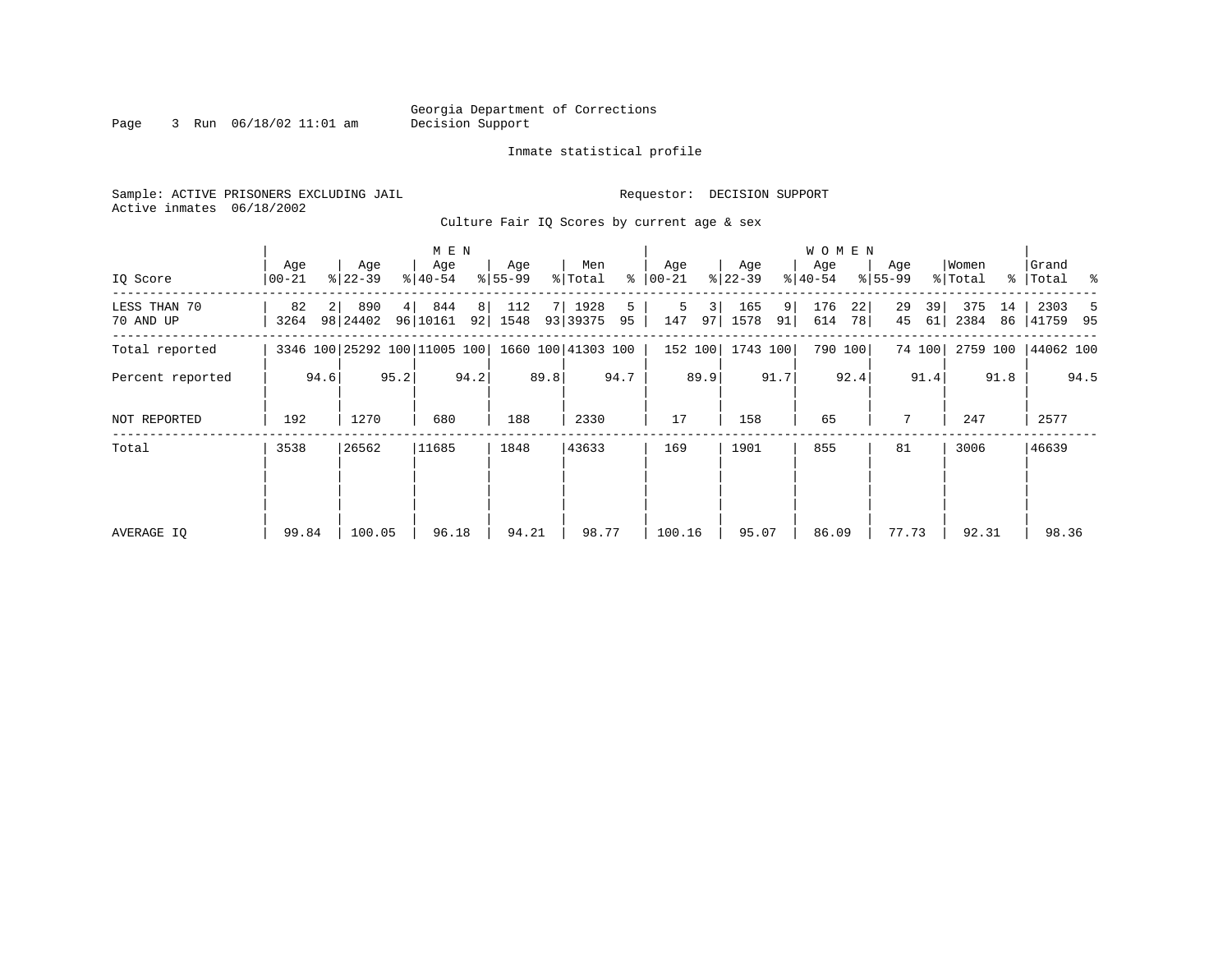Page  $4$  Run  $06/18/02$  11:01 am

#### Inmate statistical profile

Sample: ACTIVE PRISONERS EXCLUDING JAIL **Requestor: DECISION SUPPORT** Active inmates 06/18/2002

Self-Rpt Socioeconomic Class by current age & sex

|                     |          |                |                              |      | M E N     |      |             |      |                    |      |            |          |           |      | <b>WOMEN</b> |          |             |                |          |             |           |      |
|---------------------|----------|----------------|------------------------------|------|-----------|------|-------------|------|--------------------|------|------------|----------|-----------|------|--------------|----------|-------------|----------------|----------|-------------|-----------|------|
|                     | Age      |                | Age                          |      | Age       |      | Age         |      | Men                |      | Age        |          | Age       |      | Age          |          | Age         |                | Women    |             | Grand     |      |
| Socioeconomic Class | $ 00-21$ |                | $8 22-39$                    |      | $8 40-54$ |      | $8155 - 99$ |      | % Total            | ៖    | $ 00 - 21$ | ៖        | $22 - 39$ |      | $ 40-54 $    |          | $8155 - 99$ |                | % Total  | $\approx$ 1 | Total     | ႜ    |
| WELFARE             | 330      | 10             | 2021                         | 8    | 799       |      | 101         | 6    | 3251               | 8    | 24         | 15       | 280       | 15   | 81           | 10       |             |                | 386      | 13          | 3637      | 8    |
| OCC EMPLOY          | 267      | 8              | 1967                         | 8    | 518       | 5    | 48          | 3    | 2800               |      | $\Omega$   | $\Omega$ | 11        |      | 4            | $\Omega$ |             |                | 16       |             | 2816      | 6    |
| MINIMUM STD         | 1500     | 45             | 10819                        | 42   | 4898      | 44   | 841         | 48   | 18058              | 43   | 44         | 27       | 545       | 30   | 310          | 37       | 45          | 59             | 944      | 32          | 19002     | -42  |
| MIDDLE              | 1157     | 351            | 10609                        | 41   | 4954      | 44   | 765         |      | 43 17485           | 42   | 93         | 56       | 956       | 52   | 421          | 51       | 26          | 34             | 1496     | 51          | 18981     | 42   |
| OTHER               | 52       | 2 <sub>1</sub> | 219                          |      | 82        |      | 15          |      | 368                |      | 4          | 2        | 44        | 2    | 13           |          | 3           | $\overline{4}$ | 64       | 2           | 432       |      |
| Total reported      |          |                | 3306 100 25635 100 11251 100 |      |           |      |             |      | 1770 100 41962 100 |      | 165 100    |          | 1836 100  |      | 829 100      |          |             | 76 100         | 2906 100 |             | 44868 100 |      |
| Percent reported    |          | 93.4           |                              | 96.5 |           | 96.3 |             | 95.8 |                    | 96.2 |            | 97.6     |           | 96.6 |              | 97.0     |             | 93.8           |          | 96.7        |           | 96.2 |
| NOT RPTD            | 232      |                | 927                          |      | 434       |      | 78          |      | 1671               |      | 4          |          | 65        |      | 26           |          | 5           |                | 100      |             | 1771      |      |
| Total               | 3538     |                | 26562                        |      | 11685     |      | 1848        |      | 43633              |      | 169        |          | 1901      |      | 855          |          | 81          |                | 3006     |             | 46639     |      |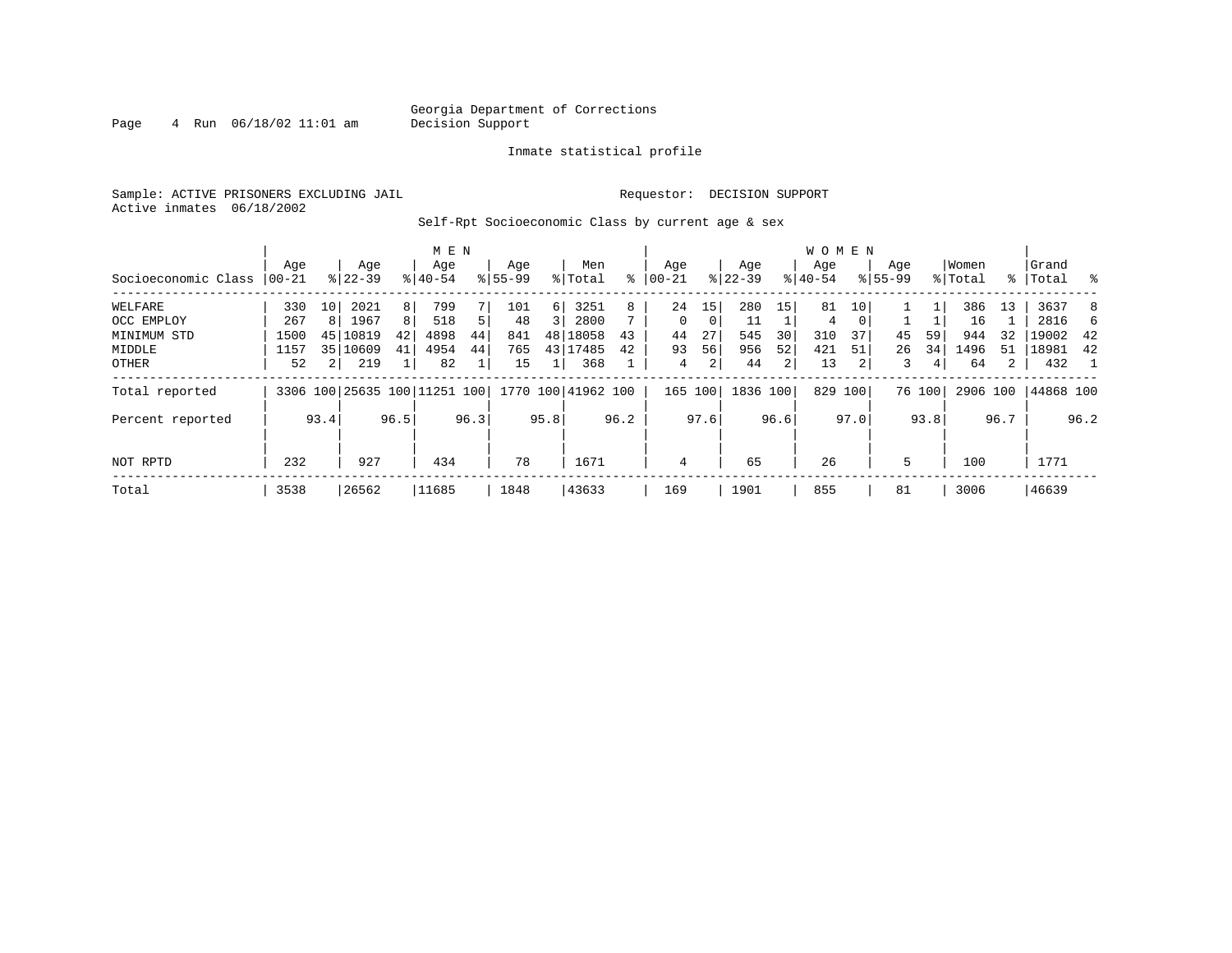Page 5 Run  $06/18/02$  11:01 am

#### Inmate statistical profile

Sample: ACTIVE PRISONERS EXCLUDING JAIL **Requestor: DECISION SUPPORT** Active inmates 06/18/2002

Self-Rpt Environment To Age 16 by current age & sex

|                  |                 |      | M E N              |                |                              |      |                    |                |                    |      | W O M E N         |      |                    |      |                  |      |                    |        |                  |      |                 |      |
|------------------|-----------------|------|--------------------|----------------|------------------------------|------|--------------------|----------------|--------------------|------|-------------------|------|--------------------|------|------------------|------|--------------------|--------|------------------|------|-----------------|------|
| Environment      | Age<br>$ 00-21$ |      | Age<br>$8122 - 39$ |                | Age<br>$8140 - 54$           |      | Age<br>$8155 - 99$ |                | Men<br>% Total     | ៖    | Age<br>$ 00 - 21$ |      | Age<br>$8$   22-39 |      | Age<br>$ 40-54 $ |      | Age<br>$8155 - 99$ |        | Women<br>% Total | ႜၟ   | Grand<br> Total | ႜ    |
|                  |                 |      |                    |                |                              |      |                    |                |                    |      |                   |      |                    |      |                  |      |                    |        |                  |      |                 |      |
| RURAL/FARM       | 35              |      | 565                | $\overline{2}$ | 674                          | 6    | 311                | 17             | 1585               | 4    | 0                 | 0    | 51                 | 3    | 44               | 5    | 13                 | 17     | 108              | 4    | 1693            |      |
| RURAL/NFARM      | 98              |      | 1384               | 5 <sup>1</sup> | 763                          |      | 136                | 8              | 2381               | 6    | 35                | 21   | 250                | 14   | 86               | 10   |                    | 9      | 378              | 13   | 2759            | 6    |
| S.M.S.A          | 1148            | 34   | 9178               | 35             | 3824                         | 34   | 497                | 281            | 14647              | 34   | 21                | 13   | 257                | 14   | 150              | 18   | 14                 | 19     | 442              | 15   | 15089           | 33   |
| URBAN            | 815             | 24   | 5066               | 20             | 2004                         | 18   | 222                | 12             | 8107               | 19   | 67                | 41   | 705                | 38   | 310              | 37   | 18                 | 24     | 1100             | 38   | 9207            | 20   |
| SMALL TOWN       | 1305            | 38   | 9603               | 37             | 4046                         | 36   | 622                |                | 35 15576           | 37   | 40                | 24   | 559                | 30   | 237              | 28   | 22                 | 29     | 858              | 30   | 16434           | -36  |
| OTHER            | 20              |      | 146                |                | 57                           |      |                    | $\overline{0}$ | 230                |      |                   |      | 14                 |      | 5                |      |                    |        | 21               |      | 251             |      |
| Total reported   |                 |      |                    |                | 3421 100 25942 100 11368 100 |      |                    |                | 1795 100 42526 100 |      | 164 100           |      | 1836 100           |      | 832 100          |      |                    | 75 100 | 2907 100         |      | 45433 100       |      |
| Percent reported |                 | 96.7 |                    | 97.7           |                              | 97.3 |                    | 97.1           |                    | 97.5 |                   | 97.0 |                    | 96.6 |                  | 97.3 |                    | 92.6   |                  | 96.7 |                 | 97.4 |
|                  |                 |      |                    |                |                              |      |                    |                |                    |      |                   |      |                    |      |                  |      |                    |        |                  |      |                 |      |
| NOT RPTD         | 117             |      | 620                |                | 317                          |      | 53                 |                | 1107               |      | 5                 |      | 65                 |      | 23               |      | 6                  |        | 99               |      | 1206            |      |
| Total            | 3538            |      | 26562              |                | 11685                        |      | 1848               |                | 43633              |      | 169               |      | 1901               |      | 855              |      | 81                 |        | 3006             |      | 46639           |      |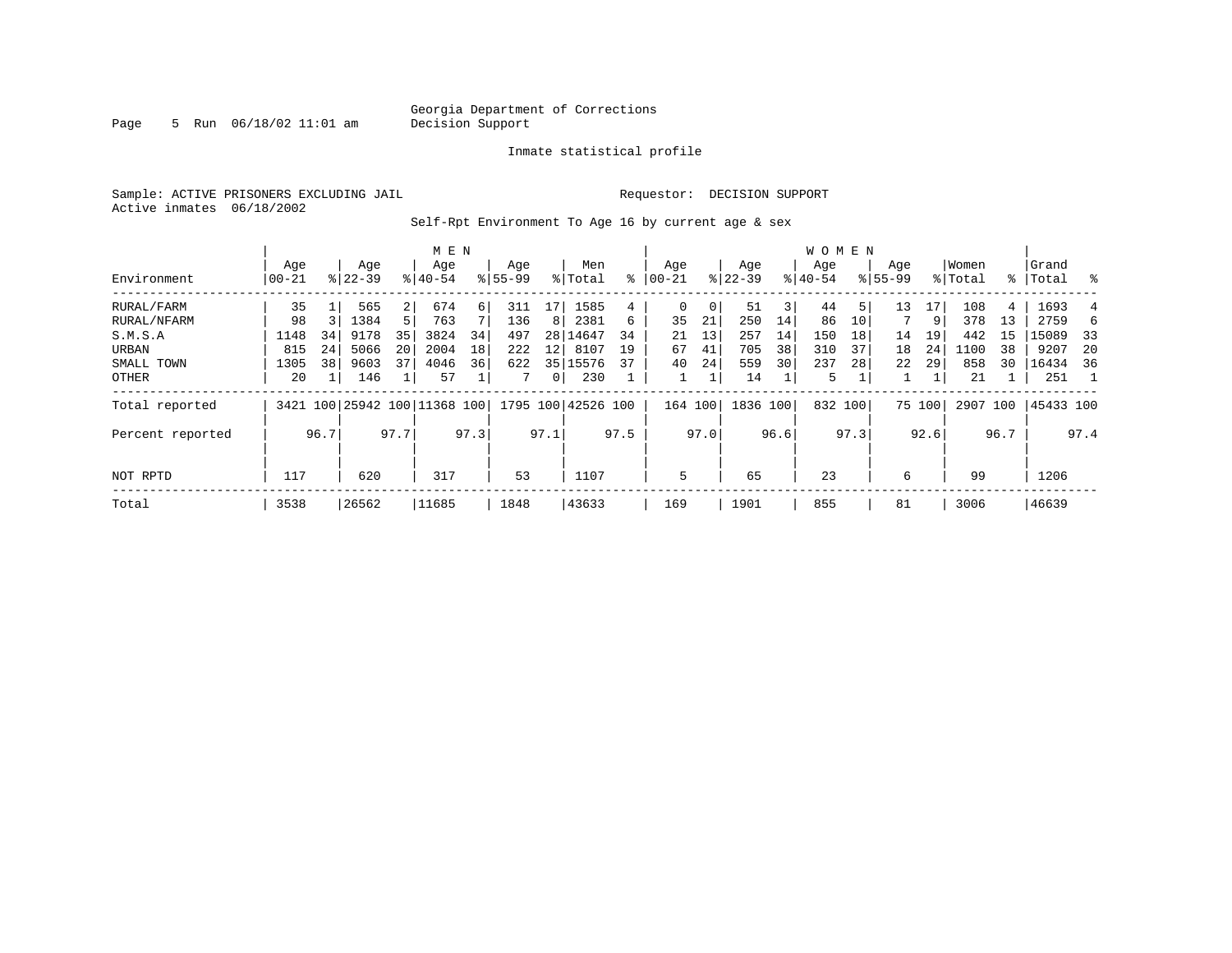Page 6 Run  $06/18/02$  11:01 am

#### Inmate statistical profile

Sample: ACTIVE PRISONERS EXCLUDING JAIL **Requestor: DECISION SUPPORT** Active inmates 06/18/2002

Self-Rpt Education Level by current age & sex

|                     | Age   |      | Age                          |                | M E N<br>Age |      | Age       |      | Men                |      | Age           |      | Age       |      | WOMEN<br>Age |         | Age       |        | Women    |      | Grand     |      |
|---------------------|-------|------|------------------------------|----------------|--------------|------|-----------|------|--------------------|------|---------------|------|-----------|------|--------------|---------|-----------|--------|----------|------|-----------|------|
| Education Level     | 00-21 |      | $ 22-39 $                    |                | $8140 - 54$  |      | $8 55-99$ |      | % Total            |      | $8   00 - 21$ |      | $ 22-39 $ |      | $ 40-54 $    |         | $8 55-99$ |        | % Total  |      | %   Total | ႜ    |
| LESS THAN GRADE 7   | 53    |      | 515                          | $\overline{2}$ | 466          | 4    | 337       | 19   | 1371               |      |               |      | 21        |      | 21           |         | 12        | 15     | 55       |      | 1426      |      |
| GRADE 7             | 98    | 3    | 580                          | 2              | 363          | 3    | 142       | 8    | 1183               | 3    |               | 4    | 48        | 3    | 17           |         | 3         | 4      | 75       |      | 1258      |      |
| GRADE 8             | 498   | 15   | 2252                         | 9              | 987          | 9    | 208       | 12   | 3945               | 9    | 21            | 13   | 159       | 9    | 65           |         |           | 9      | 252      | 9    | 4197      | 9    |
| GRADE 9             | 909   | 27   | 4116                         | 16             | 1441         | 13   | 164       | 9    | 6630               | 16   | 39            | 24   | 240       | 13   | 78           | 10      | 5         |        | 362      | 13   | 6992      | 15   |
| GRADE 10            | 947   | 28   | 5729                         | 22             | 1861         | 16   | 173       | 10   | 8710               | 20   | 33            | 20   | 300       | 17   | 109          | 13      | 13        | 17     | 455      | 16   | 9165      | -20  |
| GRADE 11            | 689   | 20   | 5330                         | 21             | 1551         | 14   | 139       | 8    | 7709               | 18   | 34            | 21   | 282       | 16   | 105          | 13      | 6         | 8      | 427      | 15   | 8136      | 18   |
| GRADE 12            | 197   | 6    | 5025                         | 19             | 2842         | 25   | 349       | 19   | 8413               | 20   | 17            | 10   | 319       | 18   | 172          | 21      | 17        | 22     | 525      | 18   | 8938      | -20  |
| MORE THAN GRADE 12  | 34    |      | 2431                         |                | 9   1871     | 16   | 287       | 16   | 4623               | 11   | 12            |      | 440       | 24   | 247          | 30      | 15        | 19     | 714      | 25   | 5337 12   |      |
| Total reported      |       |      | 3425 100 25978 100 11382 100 |                |              |      |           |      | 1799 100 42584 100 |      | 164 100       |      | 1809 100  |      |              | 814 100 |           | 78 100 | 2865 100 |      | 45449 100 |      |
| Percent reported    |       | 96.8 |                              | 97.8           |              | 97.4 |           | 97.3 |                    | 97.6 |               | 97.0 |           | 95.2 |              | 95.2    |           | 96.3   |          | 95.3 |           | 97.4 |
| NOT REPORTED        | 113   |      | 584                          |                | 303          |      | 49        |      | 1049               |      | 5             |      | 92        |      | 41           |         | 3         |        | 141      |      | 1190      |      |
| Total               | 3538  |      | 26562                        |                | 11685        |      | 1848      |      | 43633              |      | 169           |      | 1901      |      | 855          |         | 81        |        | 3006     |      | 46639     |      |
|                     |       |      |                              |                |              |      |           |      |                    |      |               |      |           |      |              |         |           |        |          |      |           |      |
|                     |       |      |                              |                |              |      |           |      |                    |      |               |      |           |      |              |         |           |        |          |      |           |      |
| AVG EDUCATION LEVEL | 9.70  |      | 10.93                        |                | 11.49        |      | 10.13     |      | 10.95              |      | 10.94         |      | 13.37     |      | 13.86        |         | 11.19     |        | 13.31    |      | 11.10     |      |

\* NOTE: THE FIELD LABLED "LESS THAN GRADE 7" WAS CORRECTED IN MARCH 1989: MISSING DATA FOR INMATES STILL IN DIAGNOSTICS NOW HAS BEEN REMOVED FROM THIS FIELD AND IDENTIFIED AS "NOT REPORTED" INFORMATION.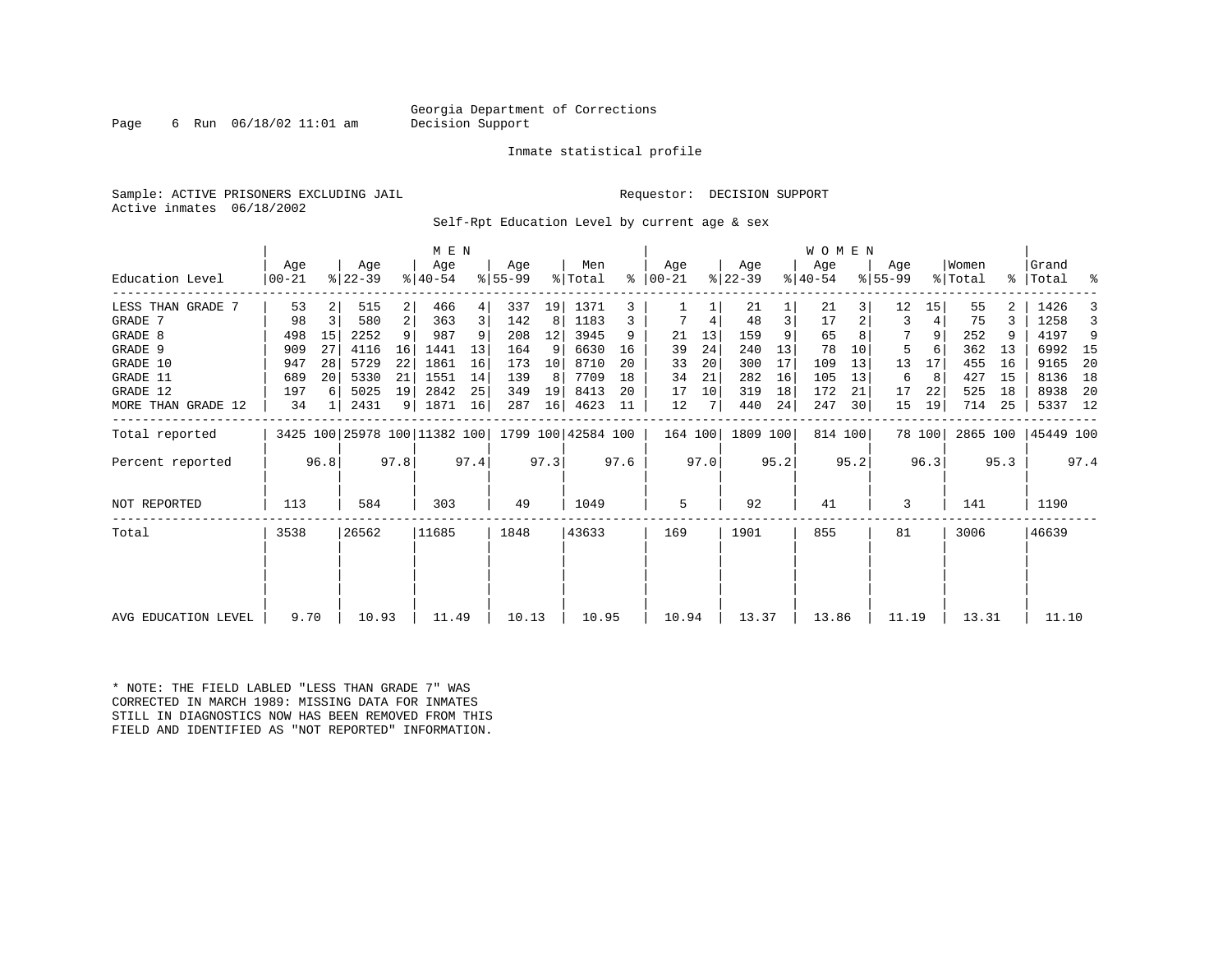Inmate statistical profile

Sample: ACTIVE PRISONERS EXCLUDING JAIL **Requestor: DECISION SUPPORT** Active inmates 06/18/2002

Functional Reading Level (WRAT Scores) by current age & sex

|                    | M E N            |                 |                              |      |                  |                |                  |      |                    |      |                  |      |                  |      | W O M E N        |         |                    |        |                  |      |                 |      |
|--------------------|------------------|-----------------|------------------------------|------|------------------|----------------|------------------|------|--------------------|------|------------------|------|------------------|------|------------------|---------|--------------------|--------|------------------|------|-----------------|------|
| WRAT Reading Score | Age<br>$ 00-21 $ |                 | Age<br>$ 22-39 $             |      | Age<br>$ 40-54 $ |                | Aqe<br>$8 55-99$ |      | Men<br>% Total     | ႜ    | Age<br>$00 - 21$ |      | Aqe<br>$ 22-39 $ |      | Age<br>$ 40-54 $ |         | Aqe<br>$8155 - 99$ |        | Women<br>% Total | ွေ   | Grand<br> Total | ႜ    |
| LESS THAN GRADE 6  | 1336             | 40 <sup>1</sup> | 9419                         | 37   | 4811             | 44             | 801              |      | 48 16367           | 40   | 32               | 21   | 436              | 25   | 237              | 30      | 30                 | 40     | 735              | 27   | 17102           | 39   |
| 6TH THRU 8TH GRADE | 762              | 23              | 5730                         | 23   | 2347             | 21             | 306              | 18   | 9145               | 22   | 33               | 22   | 317              | 18   | 144              | 18      | 17                 | 23     | 511              | 19   | 9656            | 22   |
| GRADE 9            | 293              | -9              | 2227                         | 9    | 793              |                | 117              |      | 3430               | 8    | 25               | 16   | 153              |      | 54               |         | 4                  | 5      | 236              |      | 3666            | 8    |
| GRADE 10           | 153              |                 | 1144                         |      | 408              |                | 53               | 3    | 1758               |      |                  | 5    | 74               | 4    | 25               |         | 3                  |        | 109              |      | 1867            | 4    |
| GRADE 11           | 156              |                 | 1058                         |      | 419              |                | 50               | 3    | 1683               |      | 3                |      | 77               |      | 28               |         | 2                  |        | 110              |      | 1793            | 4    |
| GRADE 12           | 427              | 13              | 3817                         | 15   | 1668             | 15             | 287              | 17   | 6199               | 15   | 14               | 9    | 143              | 8    | 61               |         |                    |        | 222              |      | 6421 15         |      |
| MORE THAN GRADE 12 | 227              |                 | 1980                         | 8    | 532              | 5 <sub>1</sub> | 60               | 4    | 2799               |      | 38               | 25   | 543              | 31   | 240              | 30      | 15                 | 20     | 836              | 30   | 3635            | -8   |
| Total reported     |                  |                 | 3354 100 25375 100 10978 100 |      |                  |                |                  |      | 1674 100 41381 100 |      | 152 100          |      | 1743 100         |      |                  | 789 100 |                    | 75 100 | 2759 100         |      | 44140 100       |      |
| Percent reported   |                  | 94.8            |                              | 95.5 |                  | 93.9           |                  | 90.6 |                    | 94.8 |                  | 89.9 |                  | 91.7 |                  | 92.3    |                    | 92.6   |                  | 91.8 |                 | 94.6 |
| NOT REPORTED       | 184              |                 | 1187                         |      | 707              |                | 174              |      | 2252               |      | 17               |      | 158              |      | 66               |         | 6                  |        | 247              |      | 2499            |      |
| Total              | 3538             |                 | 26562                        |      | 11685            |                | 1848             |      | 43633              |      | 169              |      | 1901             |      | 855              |         | 81                 |        | 3006             |      | 46639           |      |
|                    |                  |                 |                              |      |                  |                |                  |      |                    |      |                  |      |                  |      |                  |         |                    |        |                  |      |                 |      |
|                    |                  |                 |                              |      |                  |                |                  |      |                    |      |                  |      |                  |      |                  |         |                    |        |                  |      |                 |      |
| AVG READING SCORE  | 7.60             |                 | 7.80                         |      | 7.16             |                | 6.84             |      | 7.57               |      | 9.17             |      | 9.21             |      | 8.80             |         | 7.53               |        | 9.04             |      | 7.67            |      |

Page 7 Run 06/18/02 11:01 am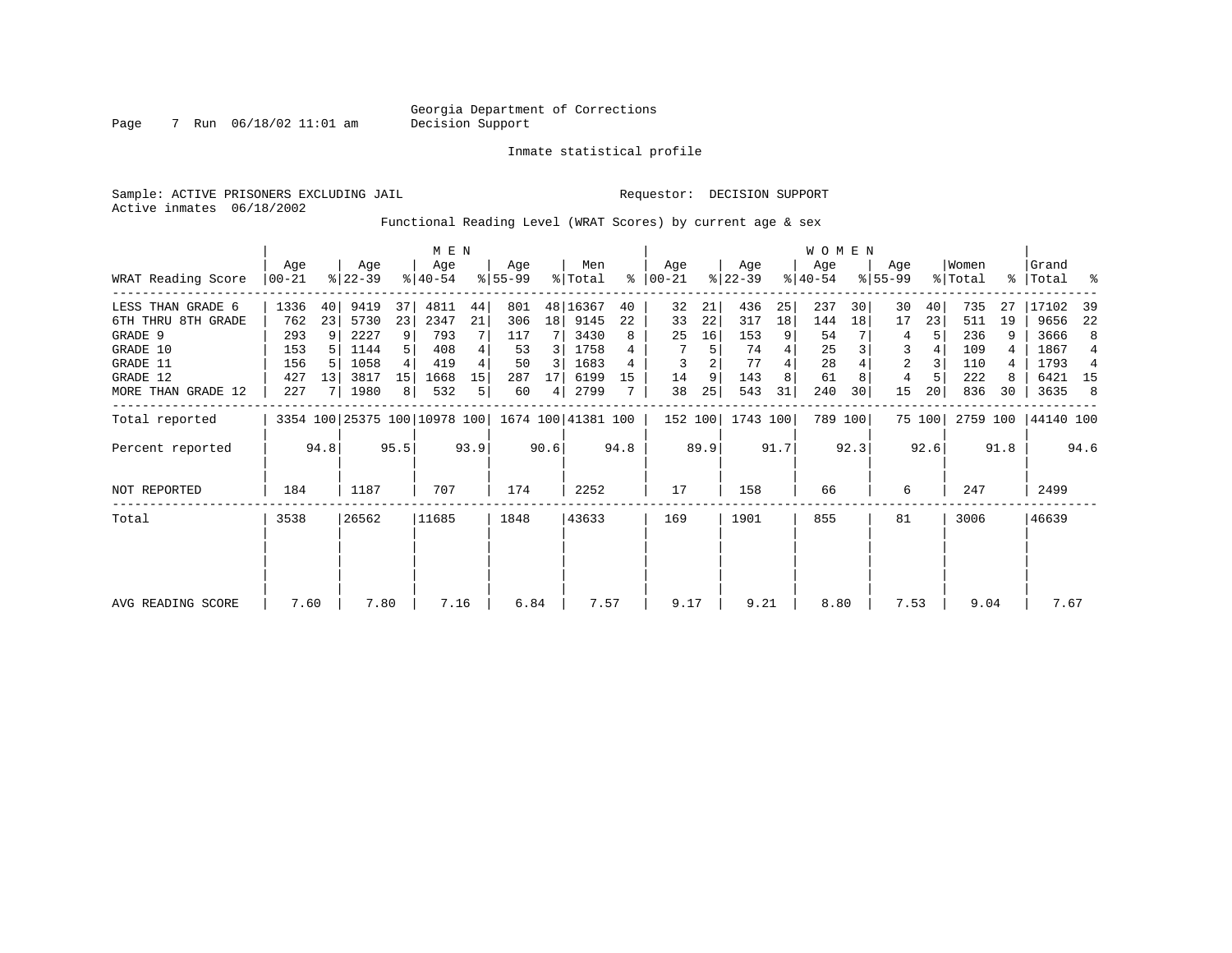Page 8 Run 06/18/02 11:01 am

Inmate statistical profile

Sample: ACTIVE PRISONERS EXCLUDING JAIL **Requestor: DECISION SUPPORT** Active inmates 06/18/2002

Functional Math Level (WRAT Scores) by current age & sex

|                    | M E N            |      |                  |                |                              |      |                 |      |                    |      |                 |      |                  |      | <b>WOMEN</b>     |         |                    |        |                  |      |                    |      |
|--------------------|------------------|------|------------------|----------------|------------------------------|------|-----------------|------|--------------------|------|-----------------|------|------------------|------|------------------|---------|--------------------|--------|------------------|------|--------------------|------|
| WRAT Math Score    | Age<br>$00 - 21$ |      | Age<br>$ 22-39 $ |                | Age<br>$ 40-54 $             |      | Aqe<br>$ 55-99$ |      | Men<br>% Total     | ွေ   | Aqe<br>$ 00-21$ |      | Age<br>$ 22-39 $ |      | Age<br>$ 40-54 $ |         | Age<br>$8155 - 99$ |        | Women<br>% Total |      | Grand<br>%   Total | ႜ    |
| LESS THAN GRADE 6  | 1133             | 34   | 7648             | 30             | 4407                         | 40   | 822             |      | 49 14010           | 34   | 34              | 22   | 402              | 23   | 284              | 36      | 39                 | 52     | 759              | 28   | 14769              | 33   |
| 6TH THRU 8TH GRADE | 1675             |      | 50 12470         | 49             | 4453                         | 41   | 478             |      | 29 19076           | 46   | 77              | 51   | 848              | 49   | 325              | 41      | 19                 | 25     | 1269             | 46   | 20345              | 46   |
| GRADE 9            | 261              | 8    | 2343             | 9              | 808                          |      | 116             |      | 3528               | 9    | 20              | 13   | 207              | 12   | 60               |         | 5                  |        | 292              | 11   | 3820               | 9    |
| GRADE 10           | 148              |      | 1399             | 6              | 591                          | 5    | 98              | 6    | 2236               |      | 11              |      | 144              | 8    | 59               |         | 6                  | 8      | 220              |      | 2456               | 6    |
| GRADE 11           | 73               |      | 846              | 3              | 359                          | 3    | 71              | 4    | 1349               |      | 3               | 2    | 92               |      | 24               |         | 3                  |        | 122              | 4    | 1471               | 3    |
| GRADE 12           | 46               |      | 473              | $\overline{2}$ | 297                          | 3    | 71              | 4    | 887                |      | 3               | 2    | 19               |      | 17               |         | 0                  |        | 39               |      | 926                | 2    |
| MORE THAN GRADE 12 | 18               |      | 201              |                | 72                           |      | 18              |      | 309                |      | 4               | 3    | 31               | 2    | 21               | 3       | 3                  |        | 59               | 2    | 368                | -1   |
| Total reported     |                  |      |                  |                | 3354 100 25380 100 10987 100 |      |                 |      | 1674 100 41395 100 |      | 152 100         |      | 1743 100         |      |                  | 790 100 |                    | 75 100 | 2760 100         |      | 44155 100          |      |
| Percent reported   |                  | 94.8 |                  | 95.6           |                              | 94.0 |                 | 90.6 |                    | 94.9 |                 | 89.9 |                  | 91.7 |                  | 92.4    |                    | 92.6   |                  | 91.8 |                    | 94.7 |
| NOT REPORTED       | 184              |      | 1182             |                | 698                          |      | 174             |      | 2238               |      | 17              |      | 158              |      | 65               |         | 6                  |        | 246              |      | 2484               |      |
| Total              | 3538             |      | 26562            |                | 11685                        |      | 1848            |      | 43633              |      | 169             |      | 1901             |      | 855              |         | 81                 |        | 3006             |      | 46639              |      |
|                    |                  |      |                  |                |                              |      |                 |      |                    |      |                 |      |                  |      |                  |         |                    |        |                  |      |                    |      |
| AVG MATH SCORE     | 6.81             |      | 7.09             |                | 6.69                         |      | 6.34            |      | 6.93               |      | 7.56            |      | 7.55             |      | 7.00             |         | 5.99               |        | 7.35             |      | 6.95               |      |
|                    |                  |      |                  |                |                              |      |                 |      |                    |      |                 |      |                  |      |                  |         |                    |        |                  |      |                    |      |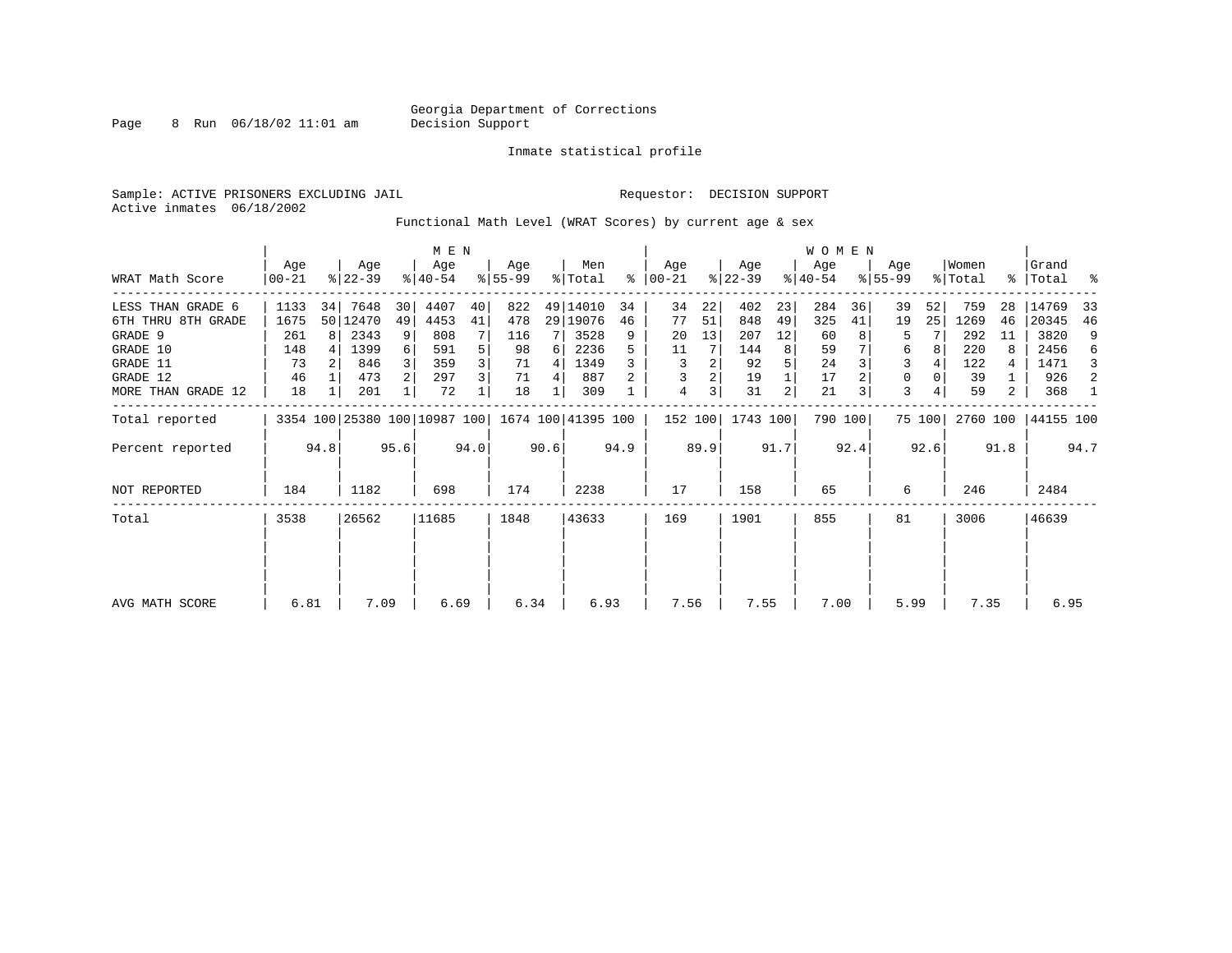Inmate statistical profile

Active inmates 06/18/2002

Page 9 Run 06/18/02 11:01 am

Sample: ACTIVE PRISONERS EXCLUDING JAIL **Requestor: DECISION SUPPORT** 

Functional Spelling Level (WRAT Scores) by current age & sex

|                     | M E N           |      |                  |      |                              |                |                    |      |                |           |                  |      |                  |      | <b>WOMEN</b>     |         |                    |        |                  |      |                    |      |
|---------------------|-----------------|------|------------------|------|------------------------------|----------------|--------------------|------|----------------|-----------|------------------|------|------------------|------|------------------|---------|--------------------|--------|------------------|------|--------------------|------|
| WRAT Spelling Score | Aqe<br>$ 00-21$ |      | Age<br>$8 22-39$ |      | Age<br>$8 40-54$             |                | Aqe<br>$ 55-99$    |      | Men<br>% Total | $\approx$ | Age<br>$00 - 21$ |      | Age<br>$ 22-39 $ |      | Age<br>$ 40-54 $ |         | Aqe<br>$8155 - 99$ |        | Women<br>% Total |      | Grand<br>%   Total | ႜ    |
| LESS THAN GRADE 6   | 1426            |      | 43 10689         | 42   | 6008                         | 55             | 1011               |      | 60 19134       | 46        | 29               | 19   | 393              | 23   | 246              | 31      | 34                 | 45     | 702              | 25   | 19836              | 45   |
| 6TH THRU 8TH GRADE  | 1070            | 32   | 7488             | 30   | 2620                         | 24             | 338                |      | 20 11516       | 28        | 59               | 39   | 545              | 31   | 233              | 29      | 21                 | 28     | 858              | 31   | 12374              | 28   |
| GRADE 9             | 274             |      | 1946             | 8    | 552                          | 5              | 72                 | 4    | 2844           |           | 18               | 12   | 182              | 10   | 70               |         | 3                  |        | 273              | 10   | 3117               |      |
| GRADE 10            | 231             |      | 1849             |      | 502                          | 5              | 59                 | 4    | 2641           | 6         | 19               | 13   | 183              | 10   | 58               |         |                    |        | 261              | 9    | 2902               |      |
| GRADE 11            | 109             |      | 946              |      | 302                          |                | 37                 | 2    | 1394           |           | 6                | 4    | 105              | 6    | 30               |         | 3                  |        | 144              | 5    | 1538               | 3    |
| GRADE 12            | 165             |      | 1719             |      | 773                          |                | 134                | 8    | 2791           |           |                  | 5    | 87               |      | 31               |         | 2                  |        | 127              |      | 2918               | 7    |
| MORE THAN GRADE 12  | 79              | 21   | 738              | 3    | 223                          | $\overline{2}$ | 22                 |      | 1062           | 3         | 14               | 9    | 248              | 14   | 122              | 15      | 11                 | 15     | 395              | 14   | 1457               | 3    |
| Total reported      |                 |      |                  |      | 3354 100 25375 100 10980 100 |                | 1673 100 41382 100 |      |                |           | 152 100          |      | 1743 100         |      |                  | 790 100 |                    | 75 100 | 2760 100         |      | 44142 100          |      |
| Percent reported    |                 | 94.8 |                  | 95.5 |                              | 94.0           |                    | 90.5 |                | 94.8      |                  | 89.9 |                  | 91.7 |                  | 92.4    |                    | 92.6   |                  | 91.8 |                    | 94.6 |
| <b>NOT REPORTED</b> | 184             |      | 1187             |      | 705                          |                | 175                |      | 2251           |           | 17               |      | 158              |      | 65               |         | 6                  |        | 246              |      | 2497               |      |
| Total               | 3538            |      | 26562            |      | 11685                        |                | 1848               |      | 43633          |           | 169              |      | 1901             |      | 855              |         | 81                 |        | 3006             |      | 46639              |      |
|                     |                 |      |                  |      |                              |                |                    |      |                |           |                  |      |                  |      |                  |         |                    |        |                  |      |                    |      |
|                     |                 |      |                  |      |                              |                |                    |      |                |           |                  |      |                  |      |                  |         |                    |        |                  |      |                    |      |
| AVG SPELLING SCORE  | 6.83            |      | 6.93             |      | 6.04                         |                | 5.60               |      | 6.63           |           | 8.38             |      | 8.50             |      | 8.03             |         | 6.61               |        | 8.31             |      | 6.74               |      |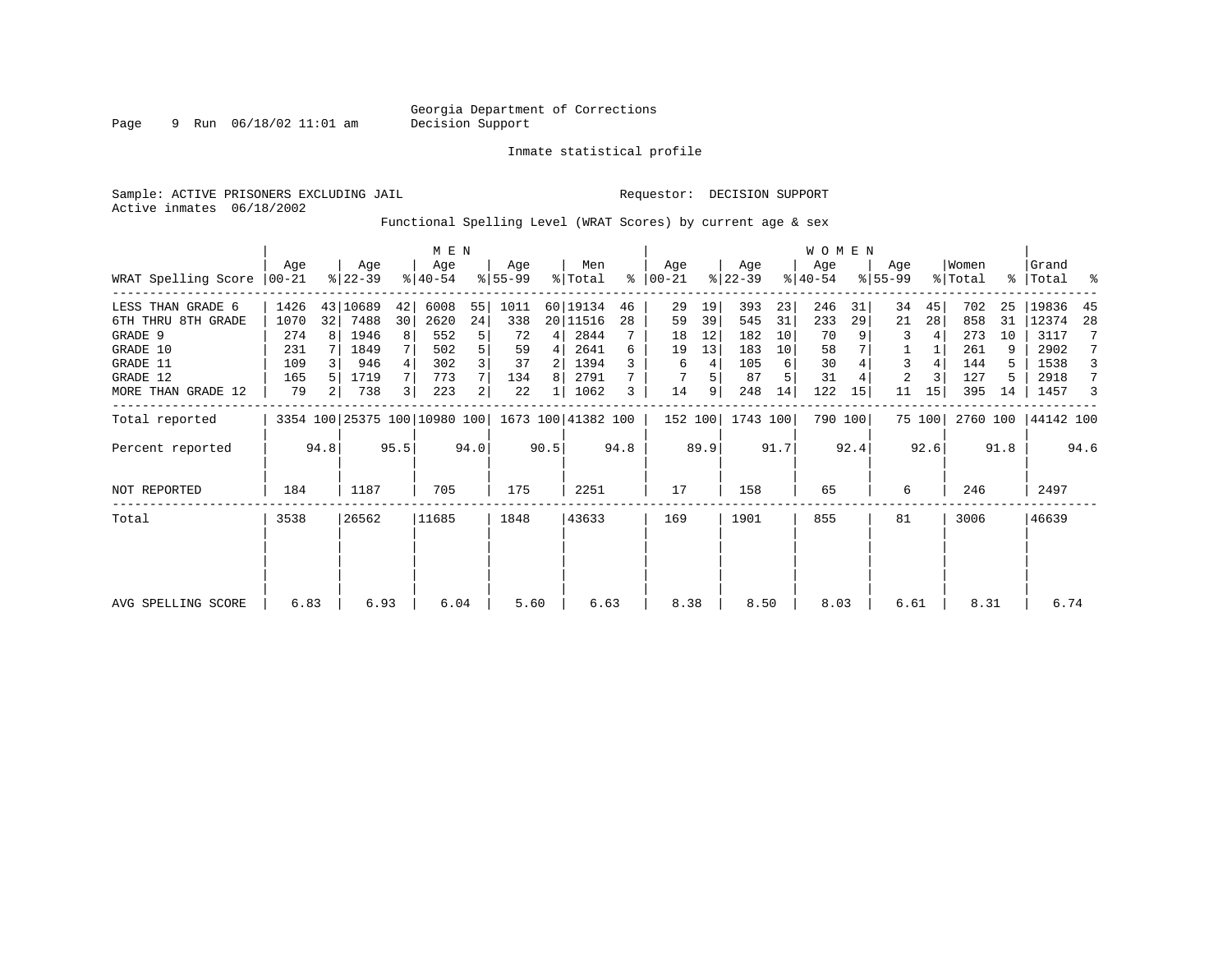Page  $10$  Run  $06/18/02$  11:01 am

#### Inmate statistical profile

Sample: ACTIVE PRISONERS EXCLUDING JAIL **Requestor: DECISION SUPPORT** Active inmates 06/18/2002

Self-Rpt Guardian Status To Age 16 by current age & sex

|                  | M E N      |      |           |      |                              |      |          |      |                    |      |          |      |           |                | W O M E N |      |           |        |          |           |           |                |
|------------------|------------|------|-----------|------|------------------------------|------|----------|------|--------------------|------|----------|------|-----------|----------------|-----------|------|-----------|--------|----------|-----------|-----------|----------------|
|                  | Age        |      | Age       |      | Age                          |      | Age      |      | Men                |      | Age      |      | Age       |                | Age       |      | Age       |        | Women    |           | Grand     |                |
| Guardian Status  | $ 00 - 21$ |      | $ 22-39 $ |      | $ 40-54 $                    |      | $ 55-99$ |      | % Total            | ి    | $ 00-21$ |      | $ 22-39 $ |                | $ 40-54 $ |      | $8 55-99$ |        | % Total  | $\approx$ | Total     | န္             |
| ORPHANAGE        | 3          | 0    | 26        |      | 24                           | 0    | 10       |      | 63                 |      | 0        | 0    |           | $\Omega$       |           |      | $\Omega$  | 0      | 2        | 0         | 65        |                |
| FATHER ONLY      | 143        |      | 704       | 3    | 304                          | 3    | 33       | 2    | 1184               |      | 4        | 2    | 46        | $\overline{2}$ | 21        |      |           | 5      | 75       | 3         | 1259      |                |
| FTR MTR HD       | 240        |      | 1627      | 6    | 744                          |      | 98       |      | 2709               | б    | 13       | 8    | 92        |                | 54        |      | 0         | 0      | 159      | 5         | 2868      | 6              |
| MOTHER ONLY      | 1767       | 51   | 11694     | 45   | 3718                         | 33   | 402      |      | 22 17581           | 41   | 71       | 43   | 711       | 39             | 262       | 32   | 25        | 32     | 1069     | 37        | 18650     | 41             |
| MTR FTR HD       | 719        | 21   | 7829      | 30   | 5005                         | 44   | 1008     |      | 56 14561           | 34   | 43       | 26   | 688       | 37             | 390       | 47   | 37        | 47     | 1158     | 40        | 15719     | 34             |
| OTH FEMALE       | 84         |      | 553       |      | 262                          | 2    | 53       | 3    | 952                |      |          |      | 45        |                | 23        |      |           |        | 76       | ζ         | 1028      | $\mathfrak{D}$ |
| OTH MALE         | 25         |      | 91        |      | 50                           | 0    | 9        | 0    | 175                |      |          |      | 2         |                | 4         |      |           |        |          | 0         | 182       |                |
| STEP-PARNTS      | 32         |      | 426       |      | 155                          |      | 25       |      | 638                |      | $\Omega$ |      |           |                |           |      |           |        | 6        | 0         | 644       |                |
| FOSTER HOME      | 40         |      | 266       |      | 117                          |      | 23       |      | 446                |      |          |      | 40        | 2              | 12        |      |           |        | 58       | 2         | 504       |                |
| GRAND PRNTS      | 301        | -9   | 2223      | 9    | 761                          |      | 115      | 6    | 3400               | 8    | 21       | 13   | 197       | 11             | 57        |      | 6         | 8      | 281      | 10        | 3681      |                |
| OTHER            | 82         |      | 569       | 2    | 266                          | 2    | 25       |      | 942                | 2    | 2        |      | 15        |                | 4         |      | 2         | 3      | 23       |           | 965       |                |
| Total reported   |            |      |           |      | 3436 100 26008 100 11406 100 |      |          |      | 1801 100 42651 100 |      | 165 100  |      | 1842 100  |                | 829       | 100  |           | 78 100 | 2914 100 |           | 45565 100 |                |
| Percent reported |            | 97.1 |           | 97.9 |                              | 97.6 |          | 97.5 |                    | 97.7 |          | 97.6 |           | 96.9           |           | 97.0 |           | 96.3   |          | 96.9      |           | 97.7           |
| NOT RPTD         | 102        |      | 554       |      | 279                          |      | 47       |      | 982                |      | 4        |      | 59        |                | 26        |      | 3         |        | 92       |           | 1074      |                |
| Total            | 3538       |      | 26562     |      | 11685                        |      | 1848     |      | 43633              |      | 169      |      | 1901      |                | 855       |      | 81        |        | 3006     |           | 46639     |                |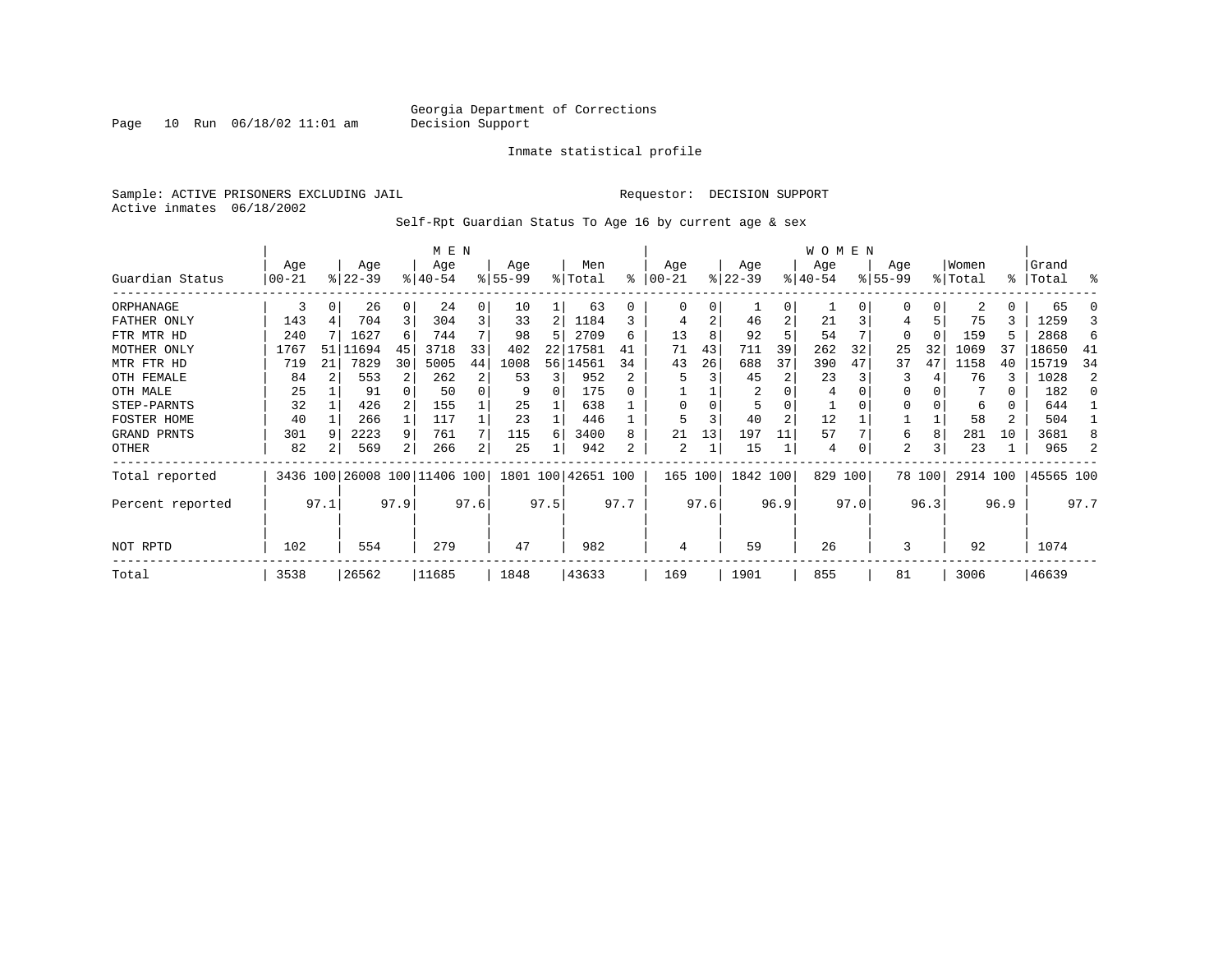Page 11 Run  $06/18/02$  11:01 am

Inmate statistical profile

Sample: ACTIVE PRISONERS EXCLUDING JAIL **Requestor: DECISION SUPPORT** Active inmates 06/18/2002

Self-Rpt Employment Status Before Prison by current age & sex

|                  |          |      |                  |      | M E N                        |      |          |      |                    |      |            |      |           |      | <b>WOMEN</b> |      |             |          |          |      |           |               |
|------------------|----------|------|------------------|------|------------------------------|------|----------|------|--------------------|------|------------|------|-----------|------|--------------|------|-------------|----------|----------|------|-----------|---------------|
|                  | Age      |      | Age<br>$ 22-39 $ |      | Age                          |      | Age      |      | Men                | ႜ    | Age        |      | Age       |      | Age          |      | Age         |          | Women    |      | Grand     | $\frac{8}{6}$ |
| Employment       | $ 00-21$ |      |                  |      | $8 40-54$                    |      | $ 55-99$ |      | % Total            |      | $ 00 - 21$ |      | $ 22-39 $ |      | $ 40-54 $    |      | $8155 - 99$ |          | % Total  |      | %   Total |               |
| FULL TIME        | 925      | 29   | 13124            | 53   | 6071                         | 56   | 742      | 45   | 20862              | 52   | 50         | 34   | 692       | 44   | 283          | 39   | 18          | 27       | 1043     | 41   | 21905     | -51           |
| PART TIME        | 462      | 14   | 2443             | 10   | 710                          |      | 102      | 6    | 3717               | 9    | 16         | 11   | 90        | 6    | 42           | 6    | $\Omega$    | $\Omega$ | 148      | 6    | 3865      | 9             |
| UNEMPL < 6M      | 371      | 12   | 2977             | 12   | 1172                         | 11   | 165      | 10   | 4685               | 12   | 19         | 13   | 201       | 13   | 96           | 13   | 11          | 16       | 327      | 13   | 5012      | 12            |
| UNEMPL > 6M      | 360      | 11   | 3672             | 15   | 1931                         | 18   | 347      | 21   | 6310               | 16   | 16         | 11   | 295       | 19   | 161          | 22   | 17          | 25       | 489      | 19   | 6799      | 16            |
| NEVER WORKD      | 934      | 29   | 1660             |      | 151                          |      | 10       |      | 2755               |      | 33         | 22   | 176       | 11   | 35           |      | 5           |          | 249      | 10   | 3004      |               |
| <b>STUDENT</b>   | 139      | 4    | 194              |      | 14                           |      | 2        | 0    | 349                |      | 11         |      | 11        |      | 3            | 0    | $\Omega$    | 0        | 25       |      | 374       |               |
| INCAPABLE        | 15       | 0    | 474              | 2    | 742                          |      | 280      | 17   | 1511               |      | 3          | 2    | 116       |      | 109          | 15   | 16          | 24       | 244      | 10   | 1755      |               |
| OTHER            | 0        | 0    | 0                | 0    | 0                            |      | 0        | 0    | 0                  | 0    | 0          | 0    | 0         | 0    | 0            | 0    | 0           | 0        | 0        |      | 0         | 0             |
| Total reported   |          |      |                  |      | 3206 100 24544 100 10791 100 |      |          |      | 1648 100 40189 100 |      | 148 100    |      | 1581 100  |      | 729          | 100  | 67          | 100      | 2525 100 |      | 42714 100 |               |
| Percent reported |          | 90.6 |                  | 92.4 |                              | 92.3 |          | 89.2 |                    | 92.1 |            | 87.6 |           | 83.2 |              | 85.3 |             | 82.7     |          | 84.0 |           | 91.6          |
| NOT RPTD         | 332      |      | 2018             |      | 894                          |      | 200      |      | 3444               |      | 21         |      | 320       |      | 126          |      | 14          |          | 481      |      | 3925      |               |
| Total            | 3538     |      | 26562            |      | 11685                        |      | 1848     |      | 43633              |      | 169        |      | 1901      |      | 855          |      | 81          |          | 3006     |      | 46639     |               |

\* NOTE: THE FIELD LABELD "OTHER" WAS CORRECTED IN APRIL 1989; INMATES CODED "PRE-OTIS NOT REPORTED" NOW HAVE BEEN REMOVED FROM THIS FIELD AND IDENTIFIED AS "NOT REPORTED".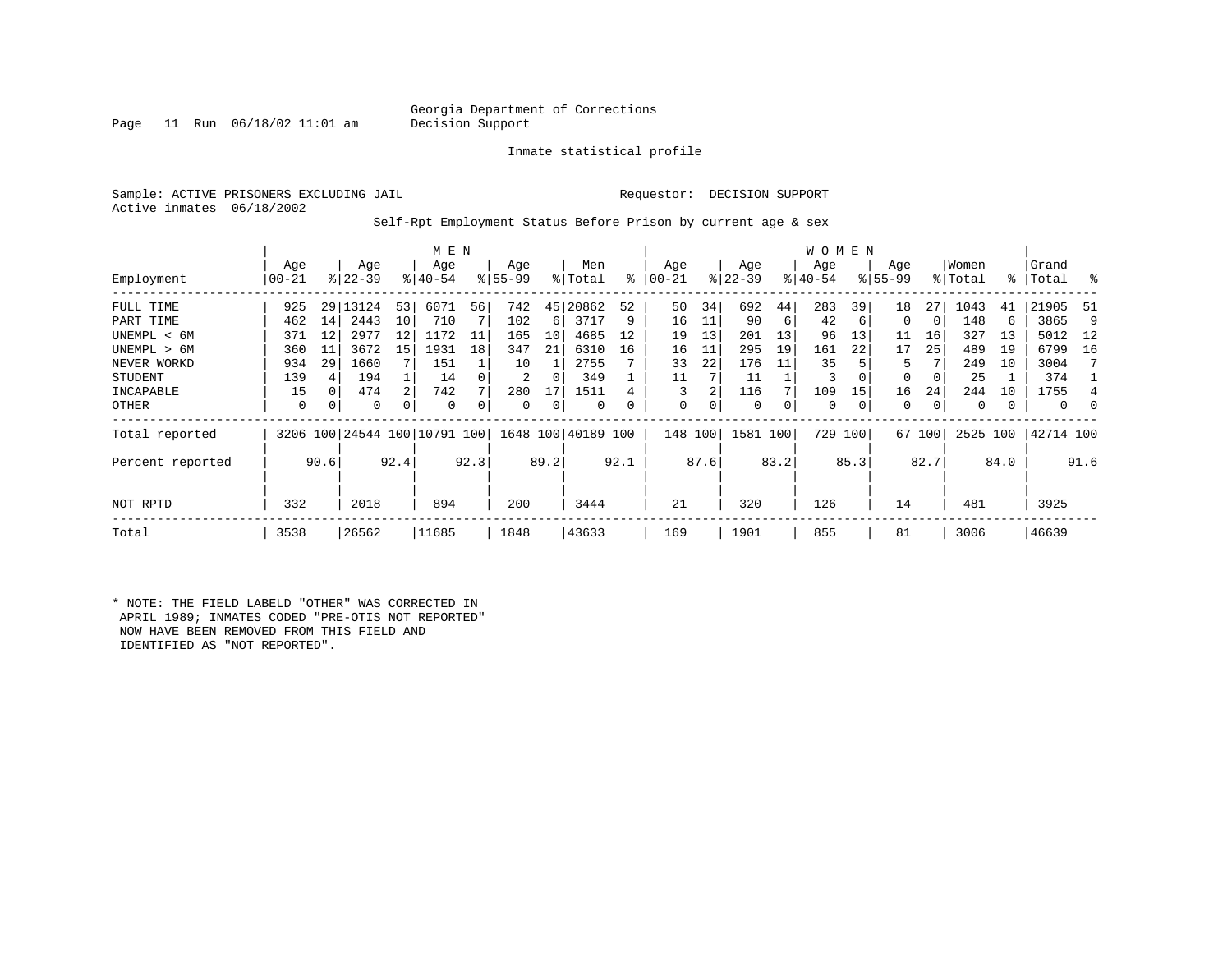Page  $12$  Run  $06/18/02$  11:01 am

Inmate statistical profile

Sample: ACTIVE PRISONERS EXCLUDING JAIL **Requestor: DECISION SUPPORT** Active inmates 06/18/2002

Self-Rpt Marital Status At Admission by current age & sex

|                  | M E N |          |             |                |                         |      |           |      |                    |      |          |      |           |      | W O M E N   |          |             |                 |          |      |           |          |
|------------------|-------|----------|-------------|----------------|-------------------------|------|-----------|------|--------------------|------|----------|------|-----------|------|-------------|----------|-------------|-----------------|----------|------|-----------|----------|
|                  | Age   |          | Age         |                | Age                     |      | Age       |      | Men                |      | Age      |      | Age       |      | Age         |          | Age         |                 | Women    |      | Grand     |          |
| Marital Status   | 00-21 |          | $8122 - 39$ |                | $8140 - 54$             |      | $8 55-99$ |      | % Total            | နွ   | $ 00-21$ |      | $ 22-39 $ |      | $ 40-54 $   |          | $8155 - 99$ |                 | % Total  | ွေ   | Total     | ႜ        |
| SINGLE           | 3250  | 95       | 17605       | 68             | 4302                    | 38   | 301       | 17   | 25458              | 60   | 154      | 93   | 1081      | 59   | 295         | 35       | 12          | 15              | 1542     | 53   | 27000     | 59       |
| MARRIED          | 47    |          | 2759        | 11             | 2071                    | 18   | 502       | 28   | 5379               | 13   | 2        |      | 240       | 13   | 151         | 18       | 8           | 10 <sub>1</sub> | 401      | 14   | 5780      | 13       |
| SEPARATED        |       | $\Omega$ | 1051        | $\overline{4}$ | 1029                    | 9    | 195       | 11   | 2282               | 5    | 4        | 2    | 202       | 11   | 109         | 13       | 5           | 6               | 320      | 11   | 2602      | 6        |
| DIVORCED         | 6     |          | 1737        |                | 2499                    | 22   | 517       | 29   | 4759               | 11   | 2        |      | 204       | 11   | 161         | 19       | 17          | 22              | 384      | 13   | 5143      | - 11     |
| WIDOWED          | 5     |          | 102         |                | 217                     | 2    | 138       | 8    | 462                |      | 0        |      | 34        |      | 56          |          | 33          | 42              | 123      | 4    | 585       |          |
| COMMON LAW       | 123   | 4        | 2783        |                | 1304                    | 11   | 155       | 9    | 4365               | 10   |          | 2    | 79        |      | 59          |          | 3           | 4               | 144      | 5    | 4509      | 10       |
| OTHER            | 0     | 0        | 12          | 0              | 4                       |      | 3         | 0    | 19                 | 0    | 0        | 0    |           | 0    | $\mathbf 0$ | $\Omega$ | $\mathbf 0$ | 0               |          | 0    | 20        | $\Omega$ |
| Total reported   | 3438  |          |             |                | 100 26049 100 11426 100 |      |           |      | 1811 100 42724 100 |      | 165      | 100  | 1841 100  |      | 831         | 100      |             | 78 100          | 2915 100 |      | 45639 100 |          |
| Percent reported |       | 97.2     |             | 98.1           |                         | 97.8 |           | 98.0 |                    | 97.9 |          | 97.6 |           | 96.8 |             | 97.2     |             | 96.3            |          | 97.0 |           | 97.9     |
|                  |       |          |             |                |                         |      |           |      |                    |      |          |      |           |      |             |          |             |                 |          |      |           |          |
| NOT RPTD         | 100   |          | 513         |                | 259                     |      | 37        |      | 909                |      | 4        |      | 60        |      | 24          |          | 3           |                 | 91       |      | 1000      |          |
| Total            | 3538  |          | 26562       |                | 11685                   |      | 1848      |      | 43633              |      | 169      |      | 1901      |      | 855         |          | 81          |                 | 3006     |      | 46639     |          |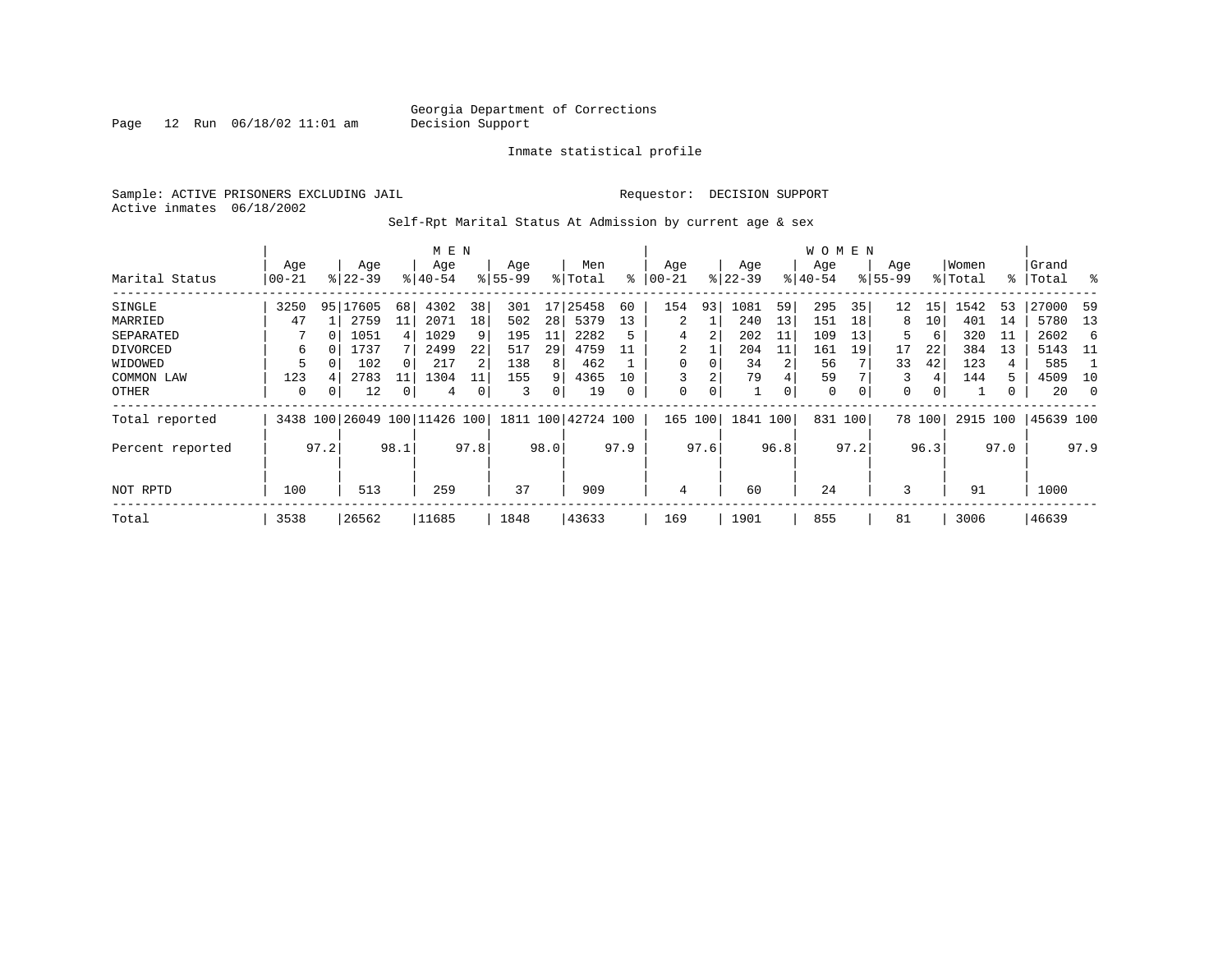Page 13 Run  $06/18/02$  11:01 am

Inmate statistical profile

Sample: ACTIVE PRISONERS EXCLUDING JAIL **Requestor: DECISION SUPPORT** Active inmates 06/18/2002

Self-Rpt Number Of Children At Admission by current age & sex

|                      |                  |          |                   |      | M E N            |      |                  |      |                    |      |                 |        |                  |      | <b>WOMEN</b>     |         |                    |        |                  |      |                |      |
|----------------------|------------------|----------|-------------------|------|------------------|------|------------------|------|--------------------|------|-----------------|--------|------------------|------|------------------|---------|--------------------|--------|------------------|------|----------------|------|
| Number Of Children   | Aqe<br>$00 - 21$ |          | Age<br>$ 22-39 $  |      | Age<br>$ 40-54 $ |      | Age<br>$ 55-99 $ |      | Men<br>% Total     | ႜ    | Aqe<br>$ 00-21$ |        | Age<br>$ 22-39 $ |      | Age<br>$8 40-54$ |         | Aqe<br>$8155 - 99$ |        | Women<br>% Total | °≈   | Grand<br>Total | ႜ    |
| NO CHILDREN          | 0                | $\Omega$ | 646               | 4    | 464              | 5    | 76               | 5    | 1186               | 4    | $\mathbf 0$     | 0      | 6                | 0    | 6                |         |                    | 1      | 13               |      | 1199           |      |
| ONE CHILD            | 631              | 75       | 6476              | 42   | 2544             | 30   | 298              | 20   | 9949               | 38   | 41              | 61     | 347              | 23   | 156              | 22      | 9                  | 13     | 553              | 23   | 10502          | 37   |
| TWO CHILDREN         | 159              | 19       | 4235              | 27   | 2309             | 27   | 366              | 24   | 7069               | 27   | 17              | 25     | 458              | 31   | 213              | 29      | 21                 | 30     | 709              | 30   | 7778           | 27   |
| THREE CHILDREN       | 38               |          | 2379              | 15   | 1533             | 18   | 305              | 20   | 4255               | 16   | 8               | 12     | 383              | 26   | 182              | 25      | 20                 | 28     | 593              | 25   | 4848           | 17   |
| <b>FOUR CHILDREN</b> | 9                |          | 1073              |      | 780              | 9    | 181              | 12   | 2043               | 8    | 0               | 0      | 168              | 11   | 96               | 13      | 11                 | 15     | 275              | 12   | 2318           | 8    |
| FIVE CHILDREN        | 2                | $\Omega$ | 452               | 3    | 442              | 5    | 115              | 8    | 1011               |      |                 |        | 72               | 5    | 33               |         | 1                  |        | 107              | 5    | 1118           | 4    |
| MORE THAN 5 CHILDREN | 0                | 0        | 331               | 2    | 366              | 4    | 181              | 12   | 878                | 3    | 0               | 0      | 61               | 4    | 38               |         | 8                  | 11     | 107              | 5    | 985            |      |
| Total reported       |                  |          | 839 100 15592 100 |      | 8438 100         |      |                  |      | 1522 100 26391 100 |      |                 | 67 100 | 1495 100         |      |                  | 724 100 |                    | 71 100 | 2357 100         |      | 28748 100      |      |
| Percent reported     |                  | 23.7     |                   | 58.7 |                  | 72.2 |                  | 82.4 |                    | 60.5 |                 | 39.6   |                  | 78.6 |                  | 84.7    |                    | 87.7   |                  | 78.4 |                | 61.6 |
| NOT REPORTED         | 2699             |          | 10970             |      | 3247             |      | 326              |      | 17242              |      | 102             |        | 406              |      | 131              |         | 10                 |        | 649              |      | 17891          |      |
| Total                | 3538             |          | 26562             |      | 11685            |      | 1848             |      | 43633              |      | 169             |        | 1901             |      | 855              |         | 81                 |        | 3006             |      | 46639          |      |
|                      |                  |          |                   |      |                  |      |                  |      |                    |      |                 |        |                  |      |                  |         |                    |        |                  |      |                |      |
|                      |                  |          |                   |      |                  |      |                  |      |                    |      |                 |        |                  |      |                  |         |                    |        |                  |      |                |      |
| AVG NUM CHILDREN     | 1.32             |          | 2.00              |      | 2.34             |      | 3.03             |      | 2.15               |      | 1.55            |        | 2.58             |      | 2.69             |         | 3.08               |        | 2.60             |      | 2.19           |      |

\* NOTE: THE FIELD LABLED "NO CHILDREN" WAS CORRECTED IN MARCH 1989: MISSING DATA FOR INMATES STILL IN DIAGNOSTICS NOW HAS BEEN REMOVED FROM THIS FIELD AND IDENTIFIED AS "NOT REPORTED" INFORMATION.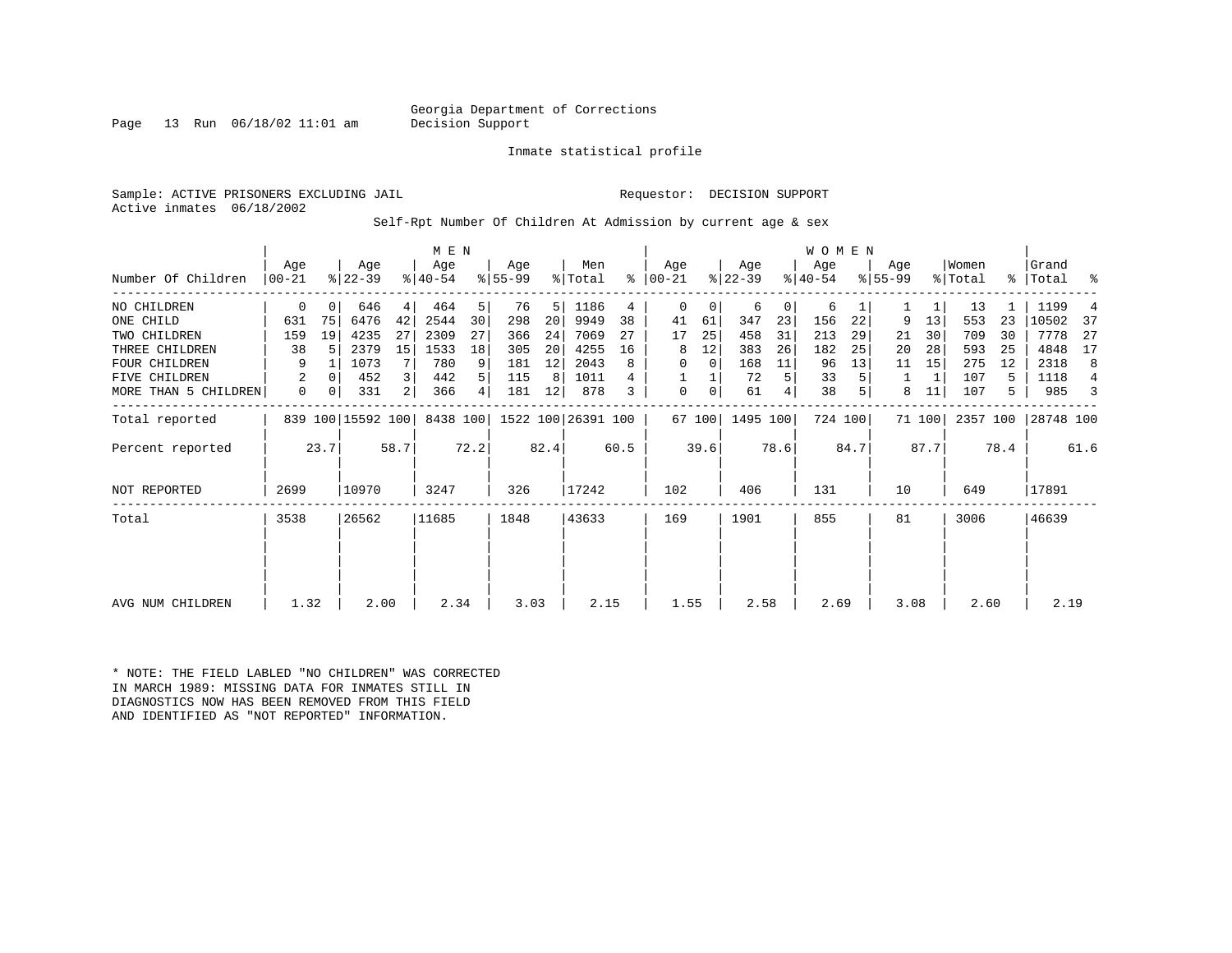Page 14 Run  $06/18/02$  11:01 am

#### Inmate statistical profile

Sample: ACTIVE PRISONERS EXCLUDING JAIL **Requestor: DECISION SUPPORT** Active inmates 06/18/2002

#### Self-Rpt Religious Affiliation by current age & sex

|                  |                   |                |                  |             | M E N                   |      |                  |      |                  |           |                   |          |                 |          | <b>WOMEN</b>     |          |                  |             |                  |          |                |                |
|------------------|-------------------|----------------|------------------|-------------|-------------------------|------|------------------|------|------------------|-----------|-------------------|----------|-----------------|----------|------------------|----------|------------------|-------------|------------------|----------|----------------|----------------|
| Religion         | Age<br>$ 00 - 21$ |                | Age<br>$8 22-39$ |             | Age<br>$ 40-54$         |      | Age<br>$8 55-99$ |      | Men<br>%   Total | $\approx$ | Age<br>$ 00 - 21$ |          | Age<br>$ 22-39$ |          | Aqe<br>$8 40-54$ |          | Age<br>$8 55-99$ |             | Women<br>% Total | ፠        | Grand<br>Total | °              |
| <b>ISLAM</b>     | 72                | 2              | 943              | 4           | 353                     | 3    | 30               | 2    | 1398             | 3         | 5                 |          | 15              |          | 5                |          | 0                | 0           | 25               |          | 1423           | 3              |
| CATHOLIC         | 149               | 4              | 1018             | 4           | 392                     | 4    | 78               | 4    | 1637             | 4         | 5                 | 3        | 88              | 5        | 36               | 4        | 3                | 4           | 132              | 5        | 1769           | $\overline{4}$ |
| <b>BAPTIST</b>   | 1338              |                | 40   12191       | 48          | 6440                    | 58   | 1003             | 57   | 20972            | 50        | 89                | 54       | 1125            | 61       | 535              | 65       | 49               | 65          | 1798             | 62       | 22770          | 51             |
| METHODIST        | 46                | 1              | 472              | 2           | 401                     | 4    | 114              | 6    | 1033             | 2         | 6                 | 4        | 48              | 3        | 48               | 6        | 5                | 7           | 107              | 4        | 1140           | 3              |
| EPISCOPLN        |                   | 0              | 37               | 0           | 25                      | 0    | 10               | 1    | 77               | $\Omega$  | O                 | $\Omega$ | 3               | $\Omega$ |                  | 1        |                  | 1           | 9                | $\Omega$ | 86             | $\mathbf 0$    |
| PRESBYTRN        |                   | 0              | 50               | 0           | 35                      | 0    | 14               | 1    | 103              | $\Omega$  | 0                 | O        | 0               | 0        | 2                | $\Omega$ | 2                | 3           | 4                | $\Omega$ | 107            | $\Omega$       |
| CHC OF GOD       | 38                | 1              | 281              | 1           | 149                     |      | 37               | 2    | 505              |           |                   | 1        | 33              | 2        | 13               | 2        | 5                | 7           | 52               | 2        | 557            | 1              |
| HOLINESS         | 59                | $\overline{2}$ | 883              | 3           | 557                     | 5    | 94               | 5    | 1593             | 4         |                   | 4        | 178             | 10       | 80               | 10       | 5                | 7           | 270              | 9        | 1863           | 4              |
| <b>JEWISH</b>    |                   | $\Omega$       | 21               | 0           | 11                      | 0    | 3                | 0    | 37               | $\Omega$  | $\Omega$          | O        | 0               | O        |                  | 0        | 0                | 0           |                  | $\Omega$ | 38             | 0              |
| ANGLICAN         | 0                 | $\Omega$       | 3                | $\Omega$    | 3                       |      | O                | 0    | 6                | $\Omega$  | 0                 | O        |                 | U        | 0                | $\Omega$ | 0                | $\Omega$    |                  | $\Omega$ |                | $\Omega$       |
| GRK ORTHDX       | U                 | $\Omega$       |                  | $\Omega$    |                         | O    |                  | 0    |                  | $\Omega$  | 0                 | U        | 0               | U        | $\Omega$         | $\Omega$ | 0                | $\Omega$    | $\Omega$         | $\Omega$ |                | $\Omega$       |
| HINDU            |                   | $\Omega$       | 3                | $\Omega$    | $\Omega$                | O    | n                | 0    | 3                | ∩         | O                 | O        | $\mathbf 0$     | U        | 0                | $\Omega$ | 0                | $\Omega$    | $\Omega$         | $\Omega$ |                | $\Omega$       |
| <b>BUDDHIST</b>  |                   | $\Omega$       | 25               | $\Omega$    | 3                       | O    | n                | 0    | 36               | $\Omega$  | $\Omega$          | $\Omega$ | $\mathbf 0$     | U        | $\Omega$         | $\Omega$ | O                | $\Omega$    | $\Omega$         | $\Omega$ | 36             | $\Omega$       |
| TAOIST           |                   | $\Omega$       | 2                | 0           |                         |      | O                | 0    | 3                | $\Omega$  | 0                 | O        | $\mathbf 0$     | U        | 0                | $\Omega$ | 0                | $\Omega$    | $\Omega$         | $\Omega$ |                | $\Omega$       |
| SHINTOIST        |                   | $\Omega$       | 5                | $\Omega$    | 5                       | O    | n                | 0    | 11               | $\Omega$  | O                 | $\Omega$ | $\mathbf 0$     | U        | 0                | $\Omega$ | 0                | 0           | $\Omega$         | $\Omega$ | 11             | $\Omega$       |
| SEVEN D AD       | 13                | O              | 50               | 0           | 34                      | U    | 9                | 1    | 106              | $\Omega$  |                   | 1        | 8               | U        | 5                | 1        | 0                | $\mathbf 0$ | 14               | $\Omega$ | 120            | $\Omega$       |
| JEHOVAH WT       | 31                | 1              | 218              | 1           | 100                     |      | 10               |      | 359              |           |                   | 2        | 11              |          | 11               |          | 0                | 0           | 25               |          | 384            | 1              |
| LATR DAY S       | 5                 | 0              | 17               | $\Omega$    | 13                      | O    | 5                | 0    | 40               | $\Omega$  | 0                 | O        | 5               | 0        | $\mathbf 0$      | 0        | 0                | 0           | 5                | $\Omega$ | 45             | 0              |
| <b>OUAKER</b>    | U                 | 0              | U                | $\mathbf 0$ | 0                       | O    | $\Omega$         | 0    | $\Omega$         | ∩         | $\Omega$          | $\Omega$ | $\mathbf 0$     | $\Omega$ | 0                | $\Omega$ | 0                | 0           | $\Omega$         | $\Omega$ | $\Omega$       | 0              |
| OTHER PROD       | 454               | 13             | 2493             | 10          | 639                     | 6    | 104              | 6    | 3690             | 9         | 32                | 19       | 204             | 11       | 60               | 7        | 2                | 3           | 298              | 10       | 3988           | 9              |
| <b>NONE</b>      | 748               | 22             | 4515             | 18          | 1253                    | 11   | 136              | 8    | 6652             | 16        | 5                 | 3        | 52              | 3        | 4                | $\Omega$ | 0                | $\mathbf 0$ | 61               | 2        | 6713           | 15             |
| <b>OTHER</b>     | 400               | 12             | 2309             | 9           | 733                     |      | 115              | 7    | 3557             | 9         | 11                | 7        | 60              | 3        | 22               | 3        | 3                | 4           | 96               | 3        | 3653           | 8              |
| Total reported   | 3373              |                |                  |             | 100 25537 100 11148 100 |      | 1763 100         |      | 41821 100        |           | 165 100           |          | 1831 100        |          | 827              | 100      |                  | 75 100      | 2898 100         |          | 44719 100      |                |
| Percent reported |                   | 95.3           |                  | 96.1        |                         | 95.4 |                  | 95.4 |                  | 95.8      |                   | 97.6     |                 | 96.3     |                  | 96.7     |                  | 92.6        |                  | 96.4     |                | 95.9           |
| NOT RPTD         | 165               |                | 1025             |             | 537                     |      | 85               |      | 1812             |           | 4                 |          | 70              |          | 28               |          | 6                |             | 108              |          | 1920           |                |
| Total            | 3538              |                | 26562            |             | 11685                   |      | 1848             |      | 43633            |           | 169               |          | 1901            |          | 855              |          | 81               |             | 3006             |          | 46639          |                |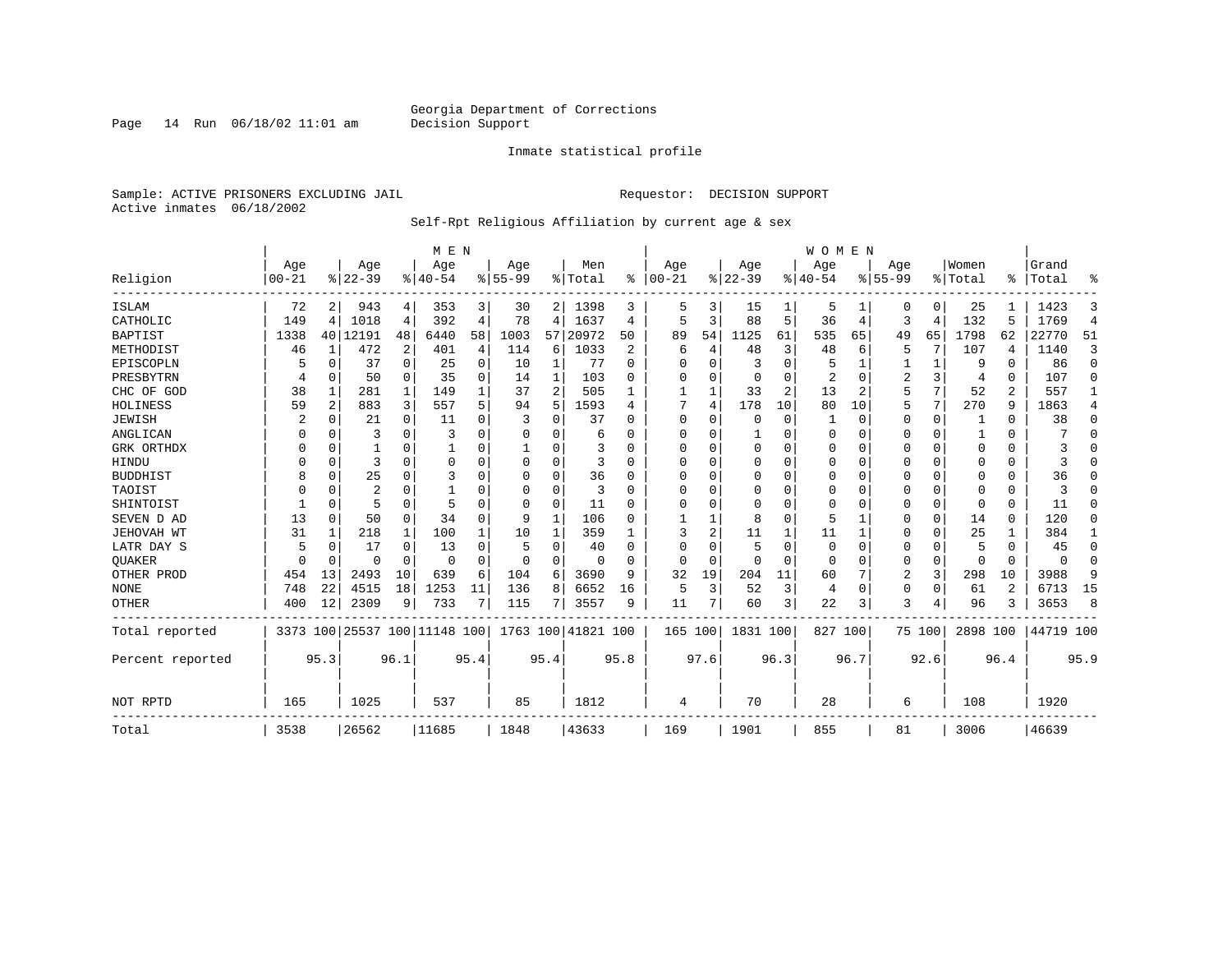Page 15 Run  $06/18/02$  11:01 am

Inmate statistical profile

Sample: ACTIVE PRISONERS EXCLUDING JAIL **Requestor: DECISION SUPPORT** Active inmates 06/18/2002

Self-Rpt Family Behavior Patterns \* by current age & sex

|                  |                  |      |                  |      | M E N                        |      |                    |      |                    |      |                 |      |                  |          | WOMEN           |      |                    |          |                  |      |                 |           |
|------------------|------------------|------|------------------|------|------------------------------|------|--------------------|------|--------------------|------|-----------------|------|------------------|----------|-----------------|------|--------------------|----------|------------------|------|-----------------|-----------|
| Family Behavior  | Age<br>$00 - 21$ |      | Age<br>$8 22-39$ |      | Age<br>$8140 - 54$           |      | Age<br>$8155 - 99$ |      | Men<br>% Total     | ⊱    | Age<br>$ 00-21$ |      | Age<br>$ 22-39 $ |          | Age<br>$ 40-54$ |      | Age<br>$8155 - 99$ |          | Women<br>% Total | °≈   | Grand<br> Total | °         |
|                  |                  |      |                  |      |                              |      |                    |      |                    |      |                 |      |                  |          |                 |      |                    |          |                  |      |                 |           |
| CRIMINLTY        | 1103             | 22   | 7745             | 23   | 3300                         | 25   | 396                | 24   | 12544              | 23   | 71              | 19   | 652              | 18       | 305             | 20   | 21                 | 16<br>17 | 1049             | 18   | 13593           | -23<br>13 |
| ALCOHOLISM       | 479              | 10   | 4119             | 12   | 2239                         | 17   | 302                | 18   | 7139               | 13   | 38              | 10   | 474              | 13       | 214             | 14   | 23                 |          | 749              | 13   | 7888            |           |
| DRUG ABUSE       | 426              |      | 2505             |      | 864                          |      | 72                 | 4    | 3867               |      | 42              | 11   | 344              |          | 135             |      |                    | 5        | 528              | 9    | 4395            |           |
| DOMINERING       | 10               |      | 86               |      | 51                           |      | 6                  | 0    | 153                |      | 25              |      | 353              | 10       | 190             | 13   | 18                 | 14       | 586              | 10   | 739             |           |
| MIGRANT          | 22               |      | 209              |      | 136                          |      | 9                  |      | 376                |      | 2               |      | 12               | $\Omega$ | 5               |      | 0                  | 0        | 19               | 0    | 395             |           |
| INFL BTGS        | 90               |      | 895              |      | 536                          |      | 113                |      | 1634               |      | 24              |      | 278              |          | 128             |      | 11                 | 8        | 441              | 8    | 2075            |           |
| PERMISSIVE       | 8                |      | 48               |      | 37                           |      | 9                  |      | 102                |      | 29              | 8    | 208              | 6        | 62              |      | 3                  | 2        | 302              | 5    | 404             |           |
| FATH ABSNT       | 2191             | 44   | 14166            | 42   | 4538                         | 34   | 531                | 32   | 21426              | 40   | 84              | 23   | 825              | 22       | 283             | 19   | 27                 | 20       | 1219             | 21   | 22645           | 38        |
| MOTH ABSNT       | 590              | 12   | 3519             | 10   | 1302                         | 10   | 187                | 11   | 5598               | 10   | 28              | 8    | 235              | 6        | 77              |      | 14                 |          | 354              | 6    | 5952            | 10        |
| NONE             | 34               |      | 385              |      | 177                          |      | 26                 | 2    | 622                |      | 25              | 7    | 327              | 9        | 114             |      | 9                  |          | 475              | 8    | 1097            |           |
| Total reported   |                  |      |                  |      | 4953 100 33677 100 13180 100 |      |                    |      | 1651 100 53461 100 |      | 368 100         |      | 3708 100         |          | 1513 100        |      | 133                | 100      | 5722 100         |      | 59183 100       |           |
| Percent reported |                  | 78.4 |                  | 72.9 |                              | 66.0 |                    | 55.5 |                    | 70.8 |                 | 84.0 |                  | 79.1     |                 | 76.8 |                    | 66.7     |                  | 78.4 |                 | 71.3      |
| OTHER            | 765              |      | 7192             |      | 3975                         |      | 823                |      | 12755              |      | 27              |      | 397              |          | 198             |      | 27                 |          | 649              |      | 13404           |           |
| Total            | 3538             |      | 26562            |      | 11685                        |      | 1848               |      | 43633              |      | 169             |      | 1901             |          | 855             |      | 81                 |          | 3006             |      | 46639           |           |

\* NOTE: SINCE THERE CAN BE UP TO FIVE BEHAVIOR CODES PER INMATE, THE NUMBER OF CASES REPORTED IN THE DETAIL LINES AND THE TOTAL REPORTED LINE MAY EXCEED THE TOTAL NUMBER OF CASES. IN SHORT, THIS TABLE COUNTS THE NUMBER OF BEHAVIOR PROBLEMS, NOT INMATES.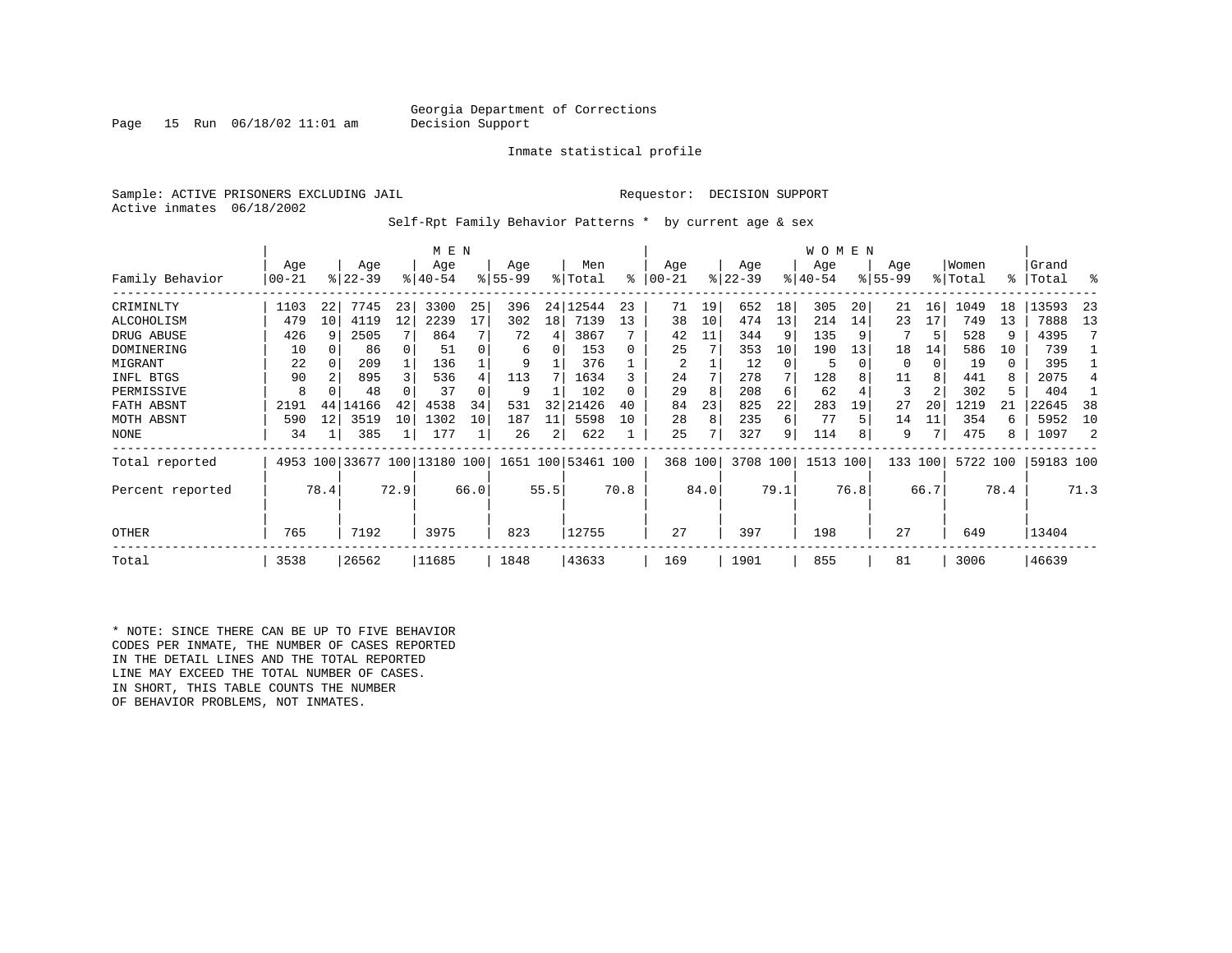Page 16 Run  $06/18/02$  11:01 am

#### Inmate statistical profile

Sample: ACTIVE PRISONERS EXCLUDING JAIL **Requestor: DECISION SUPPORT** Active inmates 06/18/2002

Inmate Diagnostic Behavior Problem \* by current age & sex

|                    |           |          |           |                | M E N                   |                |             |      |                    |      |                |          |           |       | WOMEN    |      |                |                |          |      |           |                |
|--------------------|-----------|----------|-----------|----------------|-------------------------|----------------|-------------|------|--------------------|------|----------------|----------|-----------|-------|----------|------|----------------|----------------|----------|------|-----------|----------------|
|                    | Age       |          | Age       |                | Age                     |                | Aqe         |      | Men                |      | Aqe            |          | Aqe       |       | Aqe      |      | Aqe            |                | Women    |      | Grand     |                |
| Diagnostic Problem | $00 - 21$ |          | $8 22-39$ |                | $8 40-54$               |                | $8155 - 99$ |      | % Total            | ៖    | $00 - 21$      |          | $ 22-39 $ |       | $ 40-54$ |      | $8155 - 99$    |                | % Total  | ႜ    | Total     | ႜ              |
| ALCOHOLIC          | 80        |          | 1144      | 2              | 971                     | 4              | 180         | 6    | 2375               | 3    | 6              | 2        | 149       | 5     | 116      | 8    | 9              | 8              | 280      |      | 2655      | 3              |
| <b>ALCOH ABSE</b>  | 684       | 11       | 6392      | 13             | 3399                    | 15             | 460         |      | 16   10935         | 13   | 12             | 4        | 221       | 7     | 112      |      | 13             | 11             | 358      |      | 11293     | 13             |
| DRUG EXP           | 1180      | 18       | 8723      | 18             | 3284                    | 15             | 277         |      | 9 13464            | 17   | 27             | 10       | 229       | 7     | 110      | 7    | 4              | 3              | 370      |      | 13834     | 16             |
| DRUG ABSE          | 1225      | 19       | 9190      | 19             | 4240                    | 19             | 258         |      | 9 14913            | 18   | 59             | 22       | 878       | 28    | 395      | 26   | 13             | 11             | 1345     | 27   | 16258     | 19             |
| NARC ADDCT         | 41        | 1        | 632       | $\mathbf{1}$   | 451                     | $\overline{2}$ | 27          | 1    | 1151               |      | O              | $\Omega$ | 43        |       | 47       | 3    | $\overline{2}$ | $\overline{2}$ | 92       |      | 1243      | -1             |
| EPILEPTIC          | 19        | $\Omega$ | 294       | 1              | 208                     |                | 36          |      | 557                |      |                |          | 84        | 3     | 42       | 3    | $\overline{2}$ | $\overline{a}$ | 135      |      | 692       |                |
| MANIPULTVE         | 1024      | 16       | 5952      | 12             | 1973                    | 9              | 212         |      | 9161               | 11   | $\overline{2}$ |          | 47        |       | 25       | 2    | $\overline{2}$ | $\overline{2}$ | 76       |      | 9237      | 11             |
| ASSAULTIVE         | 1461      |          | 23 10702  | 22             | 4478                    | 20             | 735         | 25 l | 17376              | 21   | 69             | 26       | 592       | 19    | 254      | 17   | 22             | 19             | 937      | 19   | 18313     | 21             |
| ESCPE TEND         | 76        |          | 1115      | $\overline{a}$ | 718                     | 3              | 130         | 4    | 2039               | ζ    | 4              |          | 83        | 3     | 49       | 3    | $\overline{2}$ | 2              | 138      |      | 2177      | 3              |
| SUICIDAL           | 106       |          | 1077      | $\overline{a}$ | 497                     | 2              | 70          | 2    | 1750               |      | 13             |          | 167       | 5     | 75       |      |                | 6              | 262      |      | 2012      | $\overline{a}$ |
| WITHDRAWN          | 20        |          | 176       | $\Omega$       | 100                     | 0              | 23          |      | 319                |      | 14             |          | 93        | 3     | 41       |      | 4              |                | 152      | 3    | 471       |                |
| PR RLTY CT         | 36        |          | 374       |                | 256                     |                | 35          |      | 701                |      | 14             |          | 87        | 3     | 37       |      | 4              |                | 142      | 3    | 843       |                |
| HOMOSEXUAL         | 11        | $\Omega$ | 149       | $\Omega$       | 78                      | $\Omega$       | 22          |      | 260                | 0    | 14             |          | 115       | 4     | 37       |      | 2              |                | 168      | 3    | 428       | $\Omega$       |
| <b>NONE</b>        | 81        |          | 1086      | 2              | 648                     | 3              | 202         | 7    | 2017               |      | $\Omega$       |          | 21        |       | 25       |      | 11             | 9              | 57       |      | 2074      | 2              |
| OTHER              | 38        |          | 485       | 1              | 347                     | 2 <sub>1</sub> | 88          | 3    | 958                |      | O              |          | 15        | 0     | 10       |      | 6              | 5              | 31       |      | 989       |                |
| NOT RPTD           | 325       | 5        | 1936      | 4              | 656                     | 3 <sub>1</sub> | 185         | 6    | 3102               | 4    | 28             | 10       | 323       | 10    | 122      | 8    | 15             | 13             | 488      | 10   | 3590      | 4              |
| Total reported     | 6425      |          |           |                | 100 49565 100 22326 100 |                |             |      | 2949 100 81265 100 |      | 270 100        |          | 3147 100  |       | 1498 100 |      | 118            | 100            | 5033 100 |      | 86298 100 |                |
| Percent reported   |           | 99.5     |           | 99.5           |                         | 99.8           |             | 99.5 |                    | 99.6 |                | 99.4     |           | 100.0 |          | 99.9 |                | 100.0          |          | 99.9 |           | 99.6           |
| UNKNOWN            | 18        |          | 138       |                | 22                      |                | 9           |      | 187                |      |                |          | 0         |       |          |      | 0              |                | 2        |      | 189       |                |
| Total              | 3538      |          | 26562     |                | 11685                   |                | 1848        |      | 43633              |      | 169            |          | 1901      |       | 855      |      | 81             |                | 3006     |      | 46639     |                |

\* NOTE: SINCE THERE CAN BE UP TO FIVE BEHAVIOR CODES PER INMATE, THE NUMBER OF CASES REPORTED IN THE DETAIL LINES AND THE TOTAL REPORTED LINE MAY EXCEED THE TOTAL NUMBER OF CASES.IN SHORT, THIS TABLE COUNTS THE NUMBER OF BEHAVIOR PROBLEMS, NOT INMATES.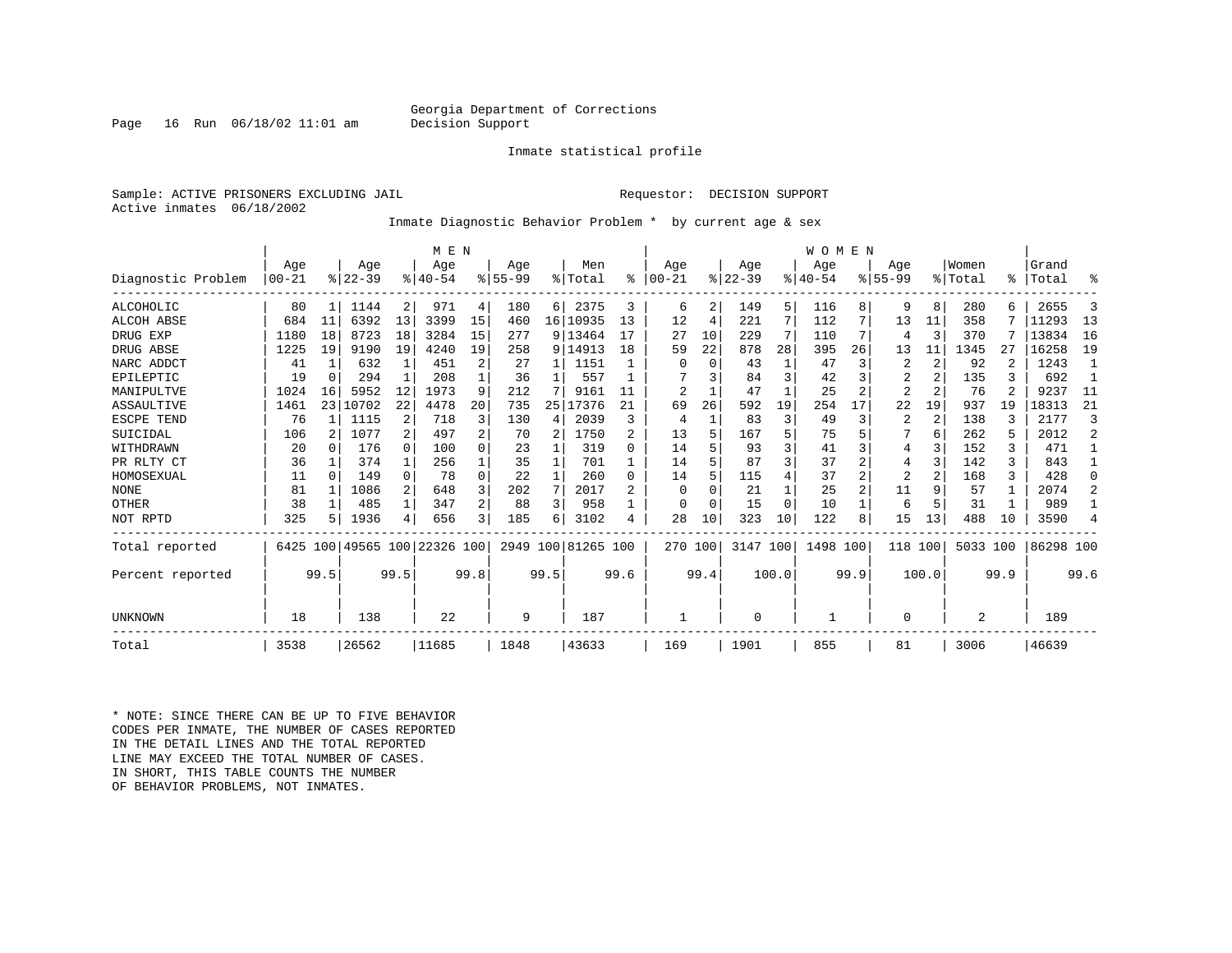Page  $17$  Run  $06/18/02$  11:01 am

Inmate statistical profile

Sample: ACTIVE PRISONERS EXCLUDING JAIL **Requestor: DECISION SUPPORT** Active inmates 06/18/2002

Physical Profile (General Condition) by current age & sex

|                      |       |                |             |              | M E N                        |      |             |                |                    |      |             |      |           |                | W O M E N |         |             |        |         |      |           |      |
|----------------------|-------|----------------|-------------|--------------|------------------------------|------|-------------|----------------|--------------------|------|-------------|------|-----------|----------------|-----------|---------|-------------|--------|---------|------|-----------|------|
|                      | Age   |                | Age         |              | Age                          |      | Age         |                | Men                |      | Age         |      | Age       |                | Aqe       |         | Aqe         |        | Women   |      | Grand     |      |
| Physical Profile     | 00-21 |                | $8122 - 39$ |              | $8 40-54$                    |      | $8155 - 99$ |                | % Total            | ႜ    | $ 00-21 $   |      | $ 22-39 $ |                | $8 40-54$ |         | $8155 - 99$ |        | % Total | ွေ   | Total     | း    |
| NO LIMITATION        | 3109  |                | 91 19852    | 76           | 5748                         | 50   | 325         |                | 18 29034           | 68   | 138         | 89   | 1398      | 80             | 477       | 60      | 17          | 22     | 2030    | 73   | 31064     | 68   |
| DEFECT NO MAJOR LIMT | 176   |                | 2780        | 11           | 2140                         | 19   | 344         | 19             | 5440               | 13   | 11          |      | 190       | 11             | 154       | 19      | 22          | 28     | 377     | 14   | 5817      | 13   |
| DEFECT MAJOR LIMIT   | 142   |                | 3353        | 13           | 3453                         | 30   | 994         | 55             | 7942               | 19   | 6           | 4    | 167       | 9              | 159       | 20      | 36          | 46     | 368     | 13   | 8310 18   |      |
| VERY MAJOR DEFECT    |       | 0 <sup>1</sup> | 48          | $\mathbf{0}$ | 117                          |      | 147         | 8 <sup>1</sup> | 313                |      | $\mathbf 0$ | 0    | 3         | $\overline{0}$ | 8         |         | 3           | 4      | 14      |      | 327       |      |
| Total reported       |       |                |             |              | 3428 100 26033 100 11458 100 |      |             |                | 1810 100 42729 100 |      | 155 100     |      | 1758 100  |                |           | 798 100 |             | 78 100 | 2789    | 100  | 45518 100 |      |
| Percent reported     |       | 96.9           |             | 98.0         |                              | 98.1 |             | 97.9           |                    | 97.9 |             | 91.7 |           | 92.5           |           | 93.3    |             | 96.3   |         | 92.8 |           | 97.6 |
| NOT REPORTED         | 110   |                | 529         |              | 227                          |      | 38          |                | 904                |      | 14          |      | 143       |                | 57        |         | 3           |        | 217     |      | 1121      |      |
| Total                | 3538  |                | 26562       |              | 11685                        |      | 1848        |                | 43633              |      | 169         |      | 1901      |                | 855       |         | 81          |        | 3006    |      | 46639     |      |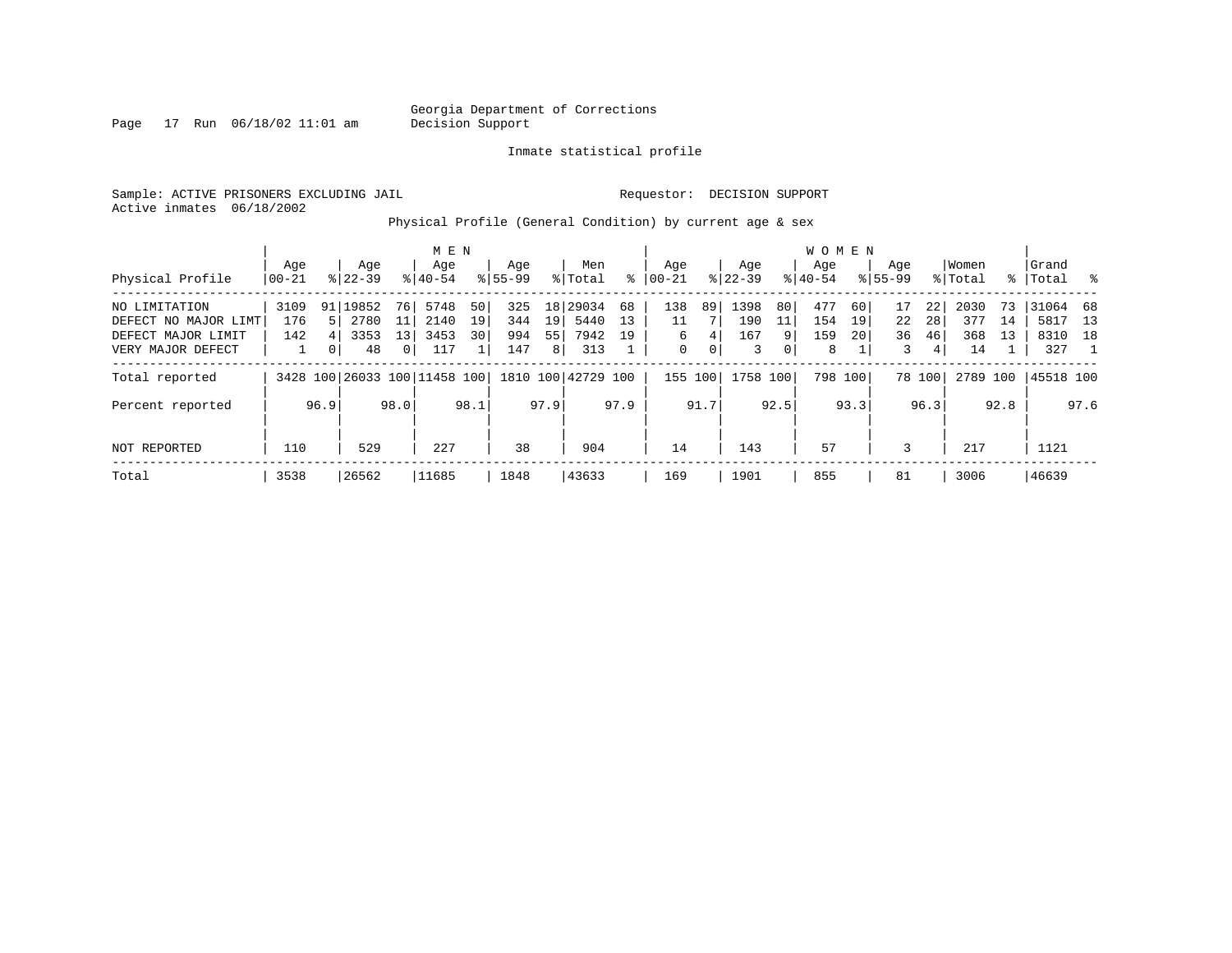Page 18 Run  $06/18/02$  11:01 am

#### Inmate statistical profile

Sample: ACTIVE PRISONERS EXCLUDING JAIL **Requestor: DECISION SUPPORT** Active inmates 06/18/2002

Security Status by current age & sex

|                  |             |       |           |       | M E N                        |       |          |       |                    |       |            |       |             |       | W O M E N   |          |             |        |             |       |           |       |
|------------------|-------------|-------|-----------|-------|------------------------------|-------|----------|-------|--------------------|-------|------------|-------|-------------|-------|-------------|----------|-------------|--------|-------------|-------|-----------|-------|
|                  | Age         |       | Age       |       | Age                          |       | Age      |       | Men                |       | Age        |       | Age         |       | Age         |          | Age         |        | Women       |       | Grand     |       |
| Security         | 00-21       |       | $ 22-39 $ |       | $ 40-54$                     |       | $ 55-99$ |       | % Total            | ి     | $ 00 - 21$ |       | $ 22-39 $   |       | $ 40-54 $   |          | $8155 - 99$ |        | % Total     |       | %   Total | ႜ     |
| DIAG INCOM       | $\Omega$    | 0     |           | 0     | 4                            |       | 2        | 0     | 13                 | 0     |            | 0     | $\mathbf 0$ | 0     | $\mathbf 0$ | 0        | 0           |        |             | 0     | 13        | - ()  |
| WRK RELEAS       | 0           | 0     | 0         | 0     |                              | 0     | 0        | 0     |                    | 0     | $\Omega$   | 0     | $\mathbf 0$ | 0     | $\mathbf 0$ | $\Omega$ | $\Omega$    |        |             | 0     |           |       |
| TRUSTY           | 42          |       | 1325      | 5     | 815                          |       | 73       | 4     | 2255               |       | 3          | 2     | 106         | 6     | 75          | -9       | 3           |        | 187         | 6     | 2442      |       |
| MINIMUM          | 947         | 27    | 8648      | 33    | 4228                         | 36    | 636      | 34    | 14459              | 33    | 65         | 38    | 1062        | 56    | 497         | 58       | 52          | 64     | 1676        | 56    | 16135     | 35    |
| MEDIUM           | 1497        | 42    | 10414     | 39    | 4672                         | 40    | 876      | 47    | 17459              | 40    | 61         | 36    | 462         | 24    | 193         | 23       | 21          | 26     | 737         | 25    | 18196     | -39   |
| CLOSE            | 665         | 19    | 4201      | 16    | 1256                         | 11    | 173      | 9     | 6295               | 14    | 27         | 16    | 139         |       | 33          |          | 2           |        | 201         |       | 6496      | 14    |
| MAXIMUM          | 24          |       | 518       | 2     | 182                          | 2     | 21       |       | 745                | 2     |            | 0     | 4           | 0     |             |          | 0           |        | 5           | 0     | 750       | 2     |
| DIAGNOSTIC       | 363         | 10    | 1449      | 5.    | 527                          | 5     | 67       | 4     | 2406               | 6     | 13         | 8     | 128         | 7     | 56          |          | 3           |        | 200         |       | 2606      | 6     |
| Total reported   |             |       |           |       | 3538 100 26562 100 11685 100 |       |          |       | 1848 100 43633 100 |       | 169        | 100   | 1901 100    |       | 855 100     |          |             | 81 100 | 3006 100    |       | 46639 100 |       |
| Percent reported |             | 100.0 |           | 100.0 |                              | 100.0 |          | 100.0 |                    | 100.0 |            | 100.0 |             | 100.0 |             | 100.0    |             | 100.0  |             | 100.0 |           | 100.0 |
| NOT RPTD         | $\mathbf 0$ |       | 0         |       | $\Omega$                     |       | 0        |       | 0                  |       | $\Omega$   |       | 0           |       | $\mathbf 0$ |          | $\Omega$    |        | $\mathbf 0$ |       | 0         |       |
| Total            | 3538        |       | 26562     |       | 11685                        |       | 1848     |       | 43633              |       | 169        |       | 1901        |       | 855         |          | 81          |        | 3006        |       | 46639     |       |

\* NOTE: BEGINNING IN JULY 1987, THE FACILITIES DIVISION NO LONGER CODED INMATES AS BEING WORK RELEASE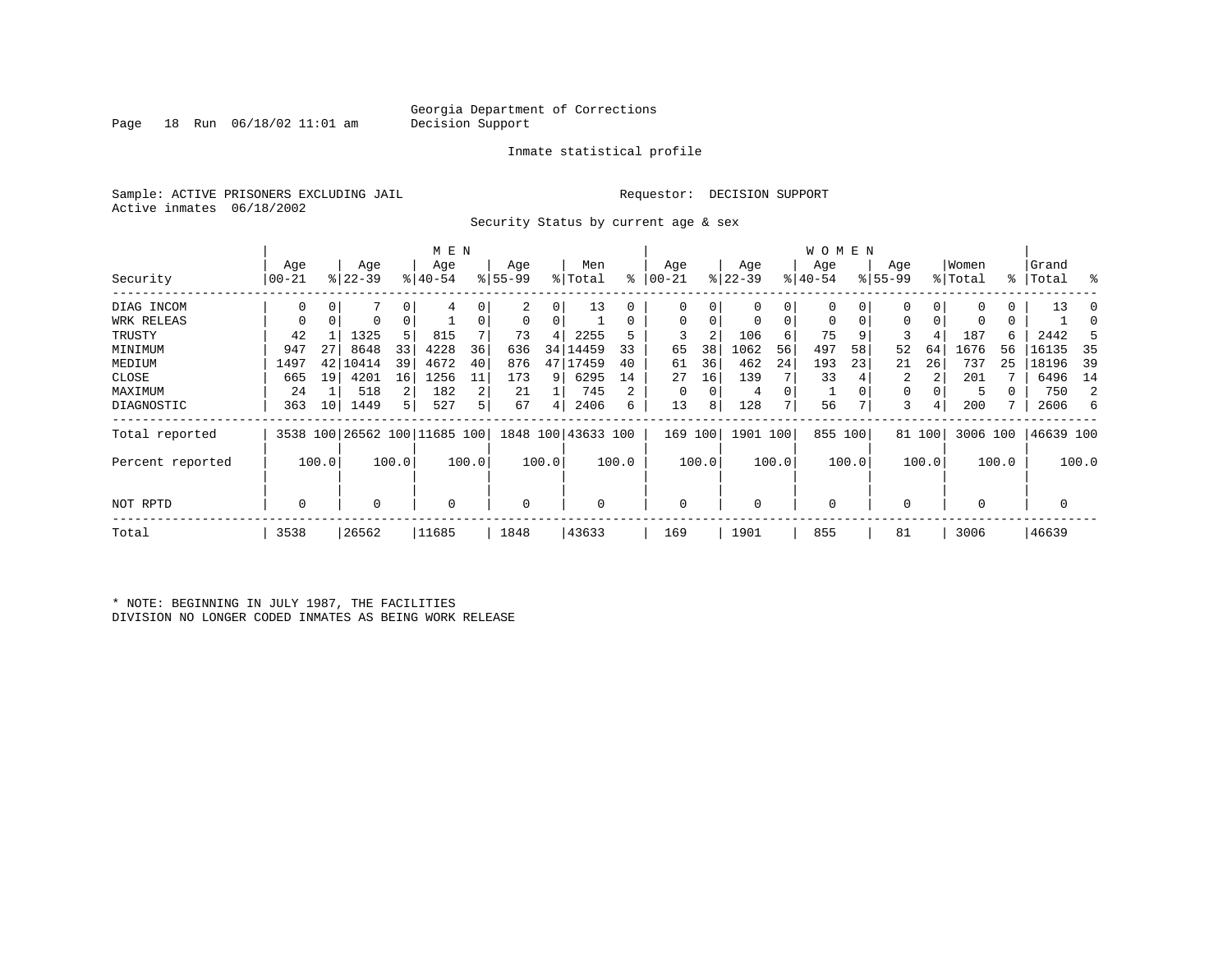Page 19 Run  $06/18/02$  11:01 am

#### Inmate statistical profile

Sample: ACTIVE PRISONERS EXCLUDING JAIL **Requestor: DECISION SUPPORT** Active inmates 06/18/2002

Number Of Sentences by current age & sex

|                     |           |      |           |      | M E N                        |      |           |      |                    |      |               |      |           |      | <b>WOMEN</b> |         |             |        |          |      |           |      |
|---------------------|-----------|------|-----------|------|------------------------------|------|-----------|------|--------------------|------|---------------|------|-----------|------|--------------|---------|-------------|--------|----------|------|-----------|------|
|                     | Age       |      | Age       |      | Age                          |      | Age       |      | Men                |      | Age           |      | Age       |      | Age          |         | Age         |        | Women    |      | Grand     |      |
| Number Of Sentences | $00 - 21$ |      | $ 22-39 $ |      | $ 40-54 $                    |      | $8 55-99$ |      | % Total            |      | $8   00 - 21$ |      | $ 22-39 $ |      | $ 40-54 $    |         | $8155 - 99$ |        | % Total  |      | %   Total | ႜ    |
| ONE                 | 1510      | 43   | 8276      | 31   | 3838                         | 33   | 750       |      | 41   14374         | 33   | 79            | 48   | 776       | 41   | 338          | 40      | 43          | 53     | 1236     | 42   | 15610     | 34   |
| TWO                 | 885       | 25   | 6333      | 24   | 2767                         | 24   | 448       |      | 24 10433           | 24   | 51            | 31   | 481       | 26   | 223          | 26      | 21          | 26     | 776      | 26   | 11209     | 24   |
| THREE               | 524       | 15   | 4219      | 16   | 1794                         | 15   | 255       | 14   | 6792               | 16   | 21            | 13   | 251       | 13   | 112          | 13      | 10          | 12     | 394      | 13   | 7186      | 15   |
| <b>FOUR</b>         | 265       | 8    | 2643      | 10   | 1073                         | 9    | 145       | 8    | 4126               | 9    |               | 4    | 147       | 8    | 60           |         | 4           | 5      | 218      |      | 4344      | 9    |
| FIVE                | 156       |      | 1726      |      | 720                          | 6    | 75        | 4    | 2677               | 6    | 2             |      | 97        | 5    | 32           |         |             |        | 132      | 4    | 2809      | -6   |
| MORE THAN FIVE      | 174       | 5    | 3260      | 12   | 1442                         | 12   | 169       | 9    | 5045               | 12   | 6             | 4    | 124       |      | 82           | 10      | 2           | 2      | 214      |      | 5259      | - 11 |
| Total reported      |           |      |           |      | 3514 100 26457 100 11634 100 |      |           |      | 1842 100 43447 100 |      | 166 100       |      | 1876 100  |      |              | 847 100 |             | 81 100 | 2970 100 |      | 46417 100 |      |
| Percent reported    |           | 99.3 |           | 99.6 |                              | 99.6 |           | 99.7 |                    | 99.6 |               | 98.2 |           | 98.7 |              | 99.1    |             | 100.0  |          | 98.8 |           | 99.5 |
| NOT REPORTED        | 24        |      | 105       |      | 51                           |      | 6         |      | 186                |      | 3             |      | 25        |      | 8            |         | $\Omega$    |        | 36       |      | 222       |      |
| Total               | 3538      |      | 26562     |      | 11685                        |      | 1848      |      | 43633              |      | 169           |      | 1901      |      | 855          |         | 81          |        | 3006     |      | 46639     |      |
|                     |           |      |           |      |                              |      |           |      |                    |      |               |      |           |      |              |         |             |        |          |      |           |      |
| AVG NUM SENTENCES   | 2.29      |      | 3.00      |      | 2.98                         |      | 2.61      |      | 2.92               |      | 1.95          |      | 2.42      |      | 2.60         |         | 2.00        |        | 2.43     |      | 2.89      |      |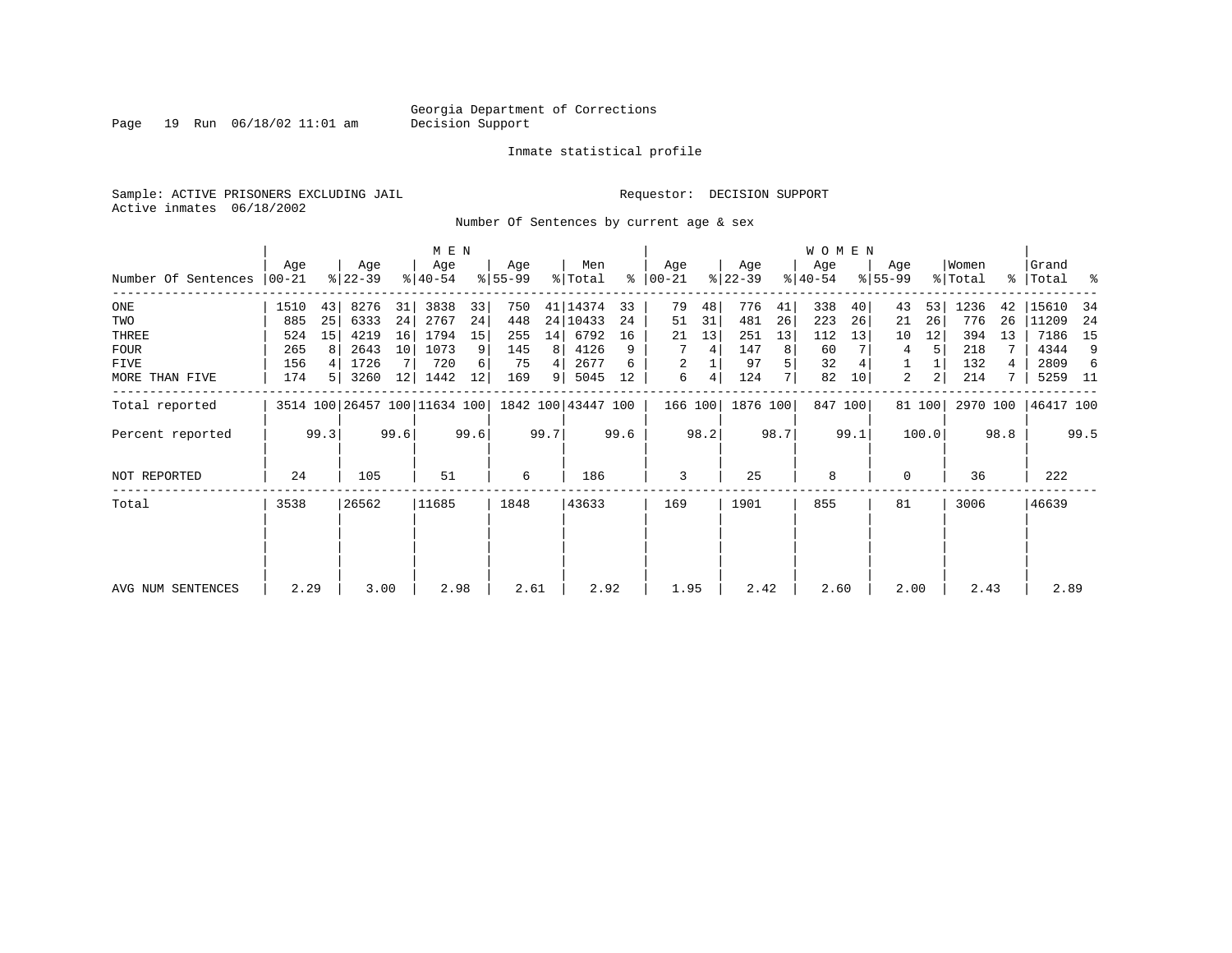Page 20 Run  $06/18/02$  11:01 am

Inmate statistical profile

Sample: ACTIVE PRISONERS EXCLUDING JAIL **Requestor: DECISION SUPPORT** Active inmates 06/18/2002

Number Of Disciplinaries by current age & sex

|                  |                  |       |                  |          | M E N                        |       |                 |       |                    |       |                 |       |                  |       | WOMEN            |         |                    |        |                  |       |                    |                |
|------------------|------------------|-------|------------------|----------|------------------------------|-------|-----------------|-------|--------------------|-------|-----------------|-------|------------------|-------|------------------|---------|--------------------|--------|------------------|-------|--------------------|----------------|
| Disciplinaries   | Age<br>$00 - 21$ |       | Age<br>$ 22-39 $ |          | Age<br>$ 40-54 $             |       | Age<br>$ 55-99$ |       | Men<br>% Total     | ⊱     | Age<br>$ 00-21$ |       | Age<br>$ 22-39 $ |       | Age<br>$ 40-54 $ |         | Age<br>$8155 - 99$ |        | Women<br>% Total |       | Grand<br>%   Total | ႜ              |
| ZERO             | 1216             | 34    | 8570             | 32       | 4949                         | 42    | 896             |       | 48 15631           | 36    | 80              | 47    | 973              | 51    | 504              | 59      | 52                 | 64     | 1609             | 54    | 17240              | 37             |
| ONE              | 453              | 13    | 3670             | 14       | 1721                         | 15    | 329             | 18    | 6173               | 14    | 21              | 12    | 281              | 15    | 125              | 15      | 13                 | 16     | 440              | 15    | 6613               | 14             |
| TWO              | 307              | 9     | 2273             | 9        | 1038                         | 9     | 166             | 9     | 3784               | 9     | 14              | 8     | 142              |       | 52               |         | 6                  |        | 214              |       | 3998               | 9              |
| THREE            | 210              |       | 1618             | $6 \mid$ | 697                          | 6     | 105             | 6     | 2630               | 6     | 8               | 5     | 103              |       | 37               |         | 5                  | 6      | 153              | 5.    | 2783               | 6              |
| <b>FOUR</b>      | 189              |       | 1259             | 5        | 463                          |       | 51              | 3     | 1962               |       |                 |       | 77               |       | 26               |         |                    |        | 107              | 4     | 2069               | 4              |
| FIVE             | 170              |       | 996              | 4        | 370                          | 3     | 45              |       | 1581               |       | 6               |       | 38               |       | 11               |         | 0                  |        | 55               |       | 1636               | $\overline{4}$ |
| MORE THAN FIVE   | 993              | 28    | 8174             | 31       | 2443                         | 21    | 256             |       | 14 11866           | 27    | 37              | 22    | 287              | 15    | 100              | 12      | 4                  |        | 428              | 14    | 12294              | -26            |
| Total reported   |                  |       |                  |          | 3538 100 26560 100 11681 100 |       |                 |       | 1848 100 43627 100 |       | 169 100         |       | 1901 100         |       |                  | 855 100 |                    | 81 100 | 3006 100         |       | 46633 100          |                |
| Percent reported |                  | 100.0 |                  | 100.0    |                              | 100.0 |                 | 100.0 |                    | 100.0 |                 | 100.0 |                  | 100.0 |                  | 100.0   |                    | 100.0  |                  | 100.0 |                    | 100.0          |
| NOT REPORTED     | 0                |       | 2                |          | 4                            |       | $\mathbf 0$     |       | 6                  |       | $\mathbf 0$     |       | 0                |       | $\mathbf 0$      |         | 0                  |        | $\Omega$         |       | 6                  |                |
| Total            | 3538             |       | 26562            |          | 11685                        |       | 1848            |       | 43633              |       | 169             |       | 1901             |       | 855              |         | 81                 |        | 3006             |       | 46639              |                |
|                  |                  |       |                  |          |                              |       |                 |       |                    |       |                 |       |                  |       |                  |         |                    |        |                  |       |                    |                |
| AVG NUM DISCIP   | 5.31             |       | 6.59             |          | 4.62                         |       | 3.00            |       | 5.81               |       | 3.97            |       | 3.25             |       | 2.35             |         | 1.12               |        | 2.98             |       | 5.63               |                |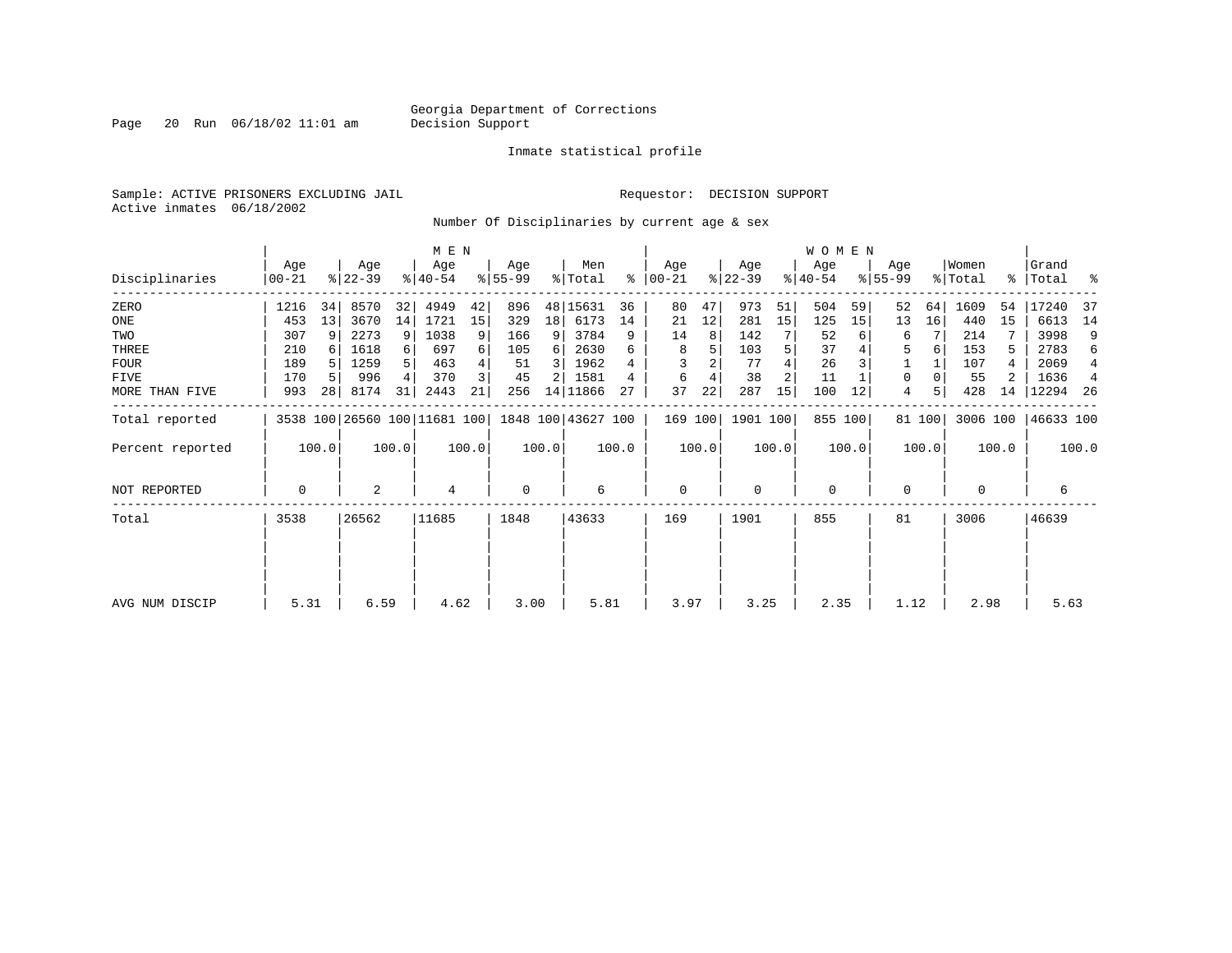Page 21 Run  $06/18/02$  11:01 am

#### Inmate statistical profile

Sample: ACTIVE PRISONERS EXCLUDING JAIL **Requestor: DECISION SUPPORT** Active inmates 06/18/2002

Number Of Escapes by current age & sex

|                  |                |             |                  |          | M E N                                           |       |                 |       |                |          |                  |          |                  |             | W O M E N        |             |                  |             |                              |       |                      |          |
|------------------|----------------|-------------|------------------|----------|-------------------------------------------------|-------|-----------------|-------|----------------|----------|------------------|----------|------------------|-------------|------------------|-------------|------------------|-------------|------------------------------|-------|----------------------|----------|
| Escapes          | Age<br>  00-21 |             | Age<br>$ 22-39 $ |          | Age<br>$8 40-54$                                |       | Age<br>$ 55-99$ |       | Men<br>% Total | ∻        | Age<br>$ 00-21 $ |          | Age<br>$ 22-39 $ |             | Age<br>$ 40-54 $ |             | Age<br>$8 55-99$ |             | Women<br>$\frac{1}{2}$ Total |       | Grand<br>%   Total % |          |
| ZERO             |                |             | 3531 100 26384   |          | 99 11543                                        | 99    | 1819            | 98    | 43277          | 99       | 169              | 100      | 1894 100         |             |                  | 854 100     | 81               | 100         | 2998                         | 100   | 46275                | 99       |
| ONE              |                | $\mathbf 0$ | 176              | 1        | 123                                             |       | 22              | 1     | 328            |          | $\mathbf 0$      | 0        |                  | 0           |                  | 0           | $\Omega$         | 0           | 8                            | 0     | 336                  | 1        |
| TWO              | 0              |             | 2                | 0        | 15                                              | 0     | 4               | 0     | 21             | 0        | 0                |          |                  |             | 0                | 0           | 0                |             |                              | 0     | 21                   | 0        |
| THREE            | 0              |             | 0                |          |                                                 |       |                 |       | 6              | 0        | 0                |          | 0                | 0           | $\mathbf 0$      |             | 0                |             |                              | 0     | 6                    | $\Omega$ |
| FOUR             | 0              |             | 0                | $\Omega$ |                                                 |       |                 | O     |                | $\Omega$ | $\Omega$         | $\Omega$ | $\Omega$         | $\mathbf 0$ | $\mathbf 0$      | $\Omega$    | $\Omega$         |             |                              | 0     |                      | $\Omega$ |
| FIVE             | 0              |             | 0                | $\Omega$ | $\Omega$                                        |       | $\Omega$        | 0     | $\Omega$       | $\Omega$ |                  |          | 0                | $\mathbf 0$ | $\mathbf 0$      | $\Omega$    | 0                |             |                              | 0     |                      | n        |
| MORE THAN FIVE   | 0              | $\mathbf 0$ | 0                | $\Omega$ |                                                 |       | $\Omega$        | 0     |                | 0        | $\Omega$         | 0        | $\Omega$         | 0           | $\mathbf 0$      | $\mathbf 0$ | $\mathbf 0$      | $\mathbf 0$ |                              | 0     |                      |          |
| Total reported   |                |             |                  |          | 3538 100 26562 100 11685 100 1848 100 43633 100 |       |                 |       |                |          | 169 100          |          | 1901 100         |             |                  | 855 100     |                  | 81 100      | 3006 100                     |       | 46639 100            |          |
| Percent reported |                | 100.0       |                  | 100.0    |                                                 | 100.0 |                 | 100.0 |                | 100.0    |                  | 100.0    |                  | 100.0       |                  | 100.0       |                  | 100.0       |                              | 100.0 |                      | 100.0    |
| NOT REPORTED     | 0              |             | 0                |          | 0                                               |       | 0               |       | 0              |          | $\mathbf 0$      |          | $\mathbf 0$      |             | $\mathbf 0$      |             | $\mathbf 0$      |             | 0                            |       | 0                    |          |
| Total            | 3538           |             | 26562            |          | 11685                                           |       | 1848            |       | 43633          |          | 169              |          | 1901             |             | 855              |             | 81               |             | 3006                         |       | 46639                |          |
|                  |                |             |                  |          |                                                 |       |                 |       |                |          |                  |          |                  |             |                  |             |                  |             |                              |       |                      |          |
|                  |                |             |                  |          |                                                 |       |                 |       |                |          |                  |          |                  |             |                  |             |                  |             |                              |       |                      |          |
| AVG NUM ESCAPES  | .00            |             | .01              |          | .01                                             |       | .02             |       | .01            |          | .00              |          | .00              |             | .00              |             |                  | .00         | .00                          |       | .01                  |          |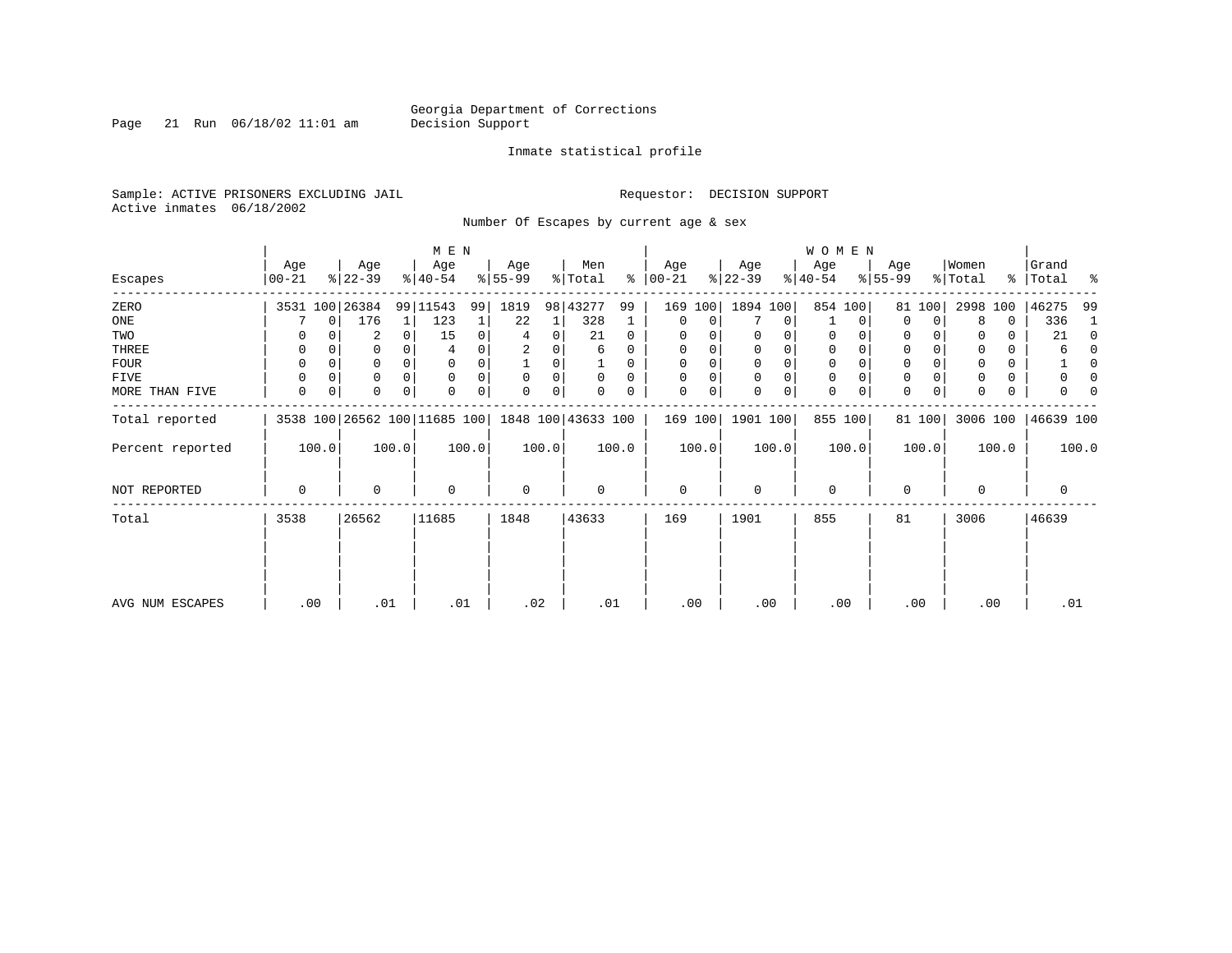Page 22 Run 06/18/02 11:01 am Decision Support

Inmate statistical profile

Active inmates 06/18/2002

Sample: ACTIVE PRISONERS EXCLUDING JAIL **Requestor: DECISION SUPPORT** 

Number Of Prior Georgia Incarcerations \* by current age & sex

|                            |      |       |                  |       | M E N            |       |                 |                 |                                                 |       |                    |       |                  |       | <b>WOMEN</b>    |       |                  |        |                  |       |                |       |
|----------------------------|------|-------|------------------|-------|------------------|-------|-----------------|-----------------|-------------------------------------------------|-------|--------------------|-------|------------------|-------|-----------------|-------|------------------|--------|------------------|-------|----------------|-------|
| Prior Incarcerations 00-21 | Age  |       | Age<br>$ 22-39 $ |       | Age<br>$ 40-54 $ |       | Age<br>$ 55-99$ |                 | Men<br>% Total                                  | ႜ     | Age<br>$ 00 - 21 $ |       | Age<br>$ 22-39 $ |       | Age<br>$ 40-54$ |       | Age<br>$8 55-99$ |        | Women<br>% Total | ႜ     | Grand<br>Total | ႜ     |
| ZERO                       | 3205 |       | 91 14694         | 55    | 4503             | 39    | 1024            |                 | 55 23426                                        | 54    | 150                | 89    | 1241             | 65    | 465             | 54    | 57               | 70     | 1913             | 64    | 25339          | 54    |
| ONE                        | 303  | 9     | 5367             | 20    | 2141             | 18    | 341             | 18 <sup>1</sup> | 8152                                            | 19    | 19                 | 11    | 324              | 17    | 139             | 16    | 11               | 14     | 493              | 16    | 8645           | 19    |
| TWO                        | 29   |       | 3027             | 11    | 1567             | 13    | 183             | 10 <sup>1</sup> | 4806                                            | 11    | 0                  | 0     | 160              | 8     | 86              | 10    | 3                |        | 249              | 8     | 5055           | 11    |
| THREE                      |      | n     | 1756             |       | 1172             | 10    | 135             |                 | 3064                                            |       | 0                  | 0     | 95               | 5     | 68              |       | 3                |        | 166              | 6     | 3230           |       |
| <b>FOUR</b>                | 0    | n     | 900              |       | 891              | 8     | 78              |                 | 1869                                            |       | $\Omega$           |       | 41               | 2     | 31              |       | $\overline{c}$   | 2      | 74               |       | 1943           | 4     |
| <b>FIVE</b>                | 0    |       | 504              |       | 589              | 5     | 29              |                 | 1122                                            |       | 0                  | 0     | 23               |       | 22              |       | $\overline{3}$   |        | 48               |       | 1170           | 3     |
| MORE THAN FIVE             | 0    | 0     | 314              |       | 822              | 7     | 58              | 3 I             | 1194                                            |       | 0                  | 0     | 17               |       | 44              |       | 2                | 2      | 63               | 2     | 1257           |       |
| Total reported             |      |       |                  |       |                  |       |                 |                 | 3538 100 26562 100 11685 100 1848 100 43633 100 |       | 169 100            |       | 1901 100         |       | 855 100         |       |                  | 81 100 | 3006 100         |       | 46639 100      |       |
| Percent reported           |      | 100.0 |                  | 100.0 |                  | 100.0 |                 | 100.0           |                                                 | 100.0 |                    | 100.0 |                  | 100.0 |                 | 100.0 |                  | 100.0  |                  | 100.0 |                | 100.0 |
| NOT REPORTED               | 0    |       | 0                |       | $\Omega$         |       | $\mathbf 0$     |                 | 0                                               |       | 0                  |       | $\Omega$         |       | 0               |       | 0                |        | $\Omega$         |       | 0              |       |
| Total                      | 3538 |       | 26562            |       | 11685            |       | 1848            |                 | 43633                                           |       | 169                |       | 1901             |       | 855             |       | 81               |        | 3006             |       | 46639          |       |
|                            |      |       |                  |       |                  |       |                 |                 |                                                 |       |                    |       |                  |       |                 |       |                  |        |                  |       |                |       |
|                            |      |       |                  |       |                  |       |                 |                 |                                                 |       |                    |       |                  |       |                 |       |                  |        |                  |       |                |       |
| AVG # INCARCERATIONS       |      | .10   |                  | .94   | 1.80             |       | 1.08            |                 | 1.11                                            |       | .11                |       | .69              |       | 1.25            |       |                  | .78    | .82              |       | 1.09           |       |

\* This data counts a parole revocation on an existing sentenCE AS A prior incarceration. Also, this data counts, for any cohort of inmates, the total number of Georgia incarcerations the inmate has had during his entire criminal career. For example, if an inmate was admitted to prison first in FY72, and then re-admitted in FY79 and FY85, he had two prior incarcerations before the FY85 admission. This inmate's records show two prior incarcerations in all three of his records since he has had two prior incarcerations in his criminal career. If the cohort of FY72 admissions is selected for analysis, two prior incarcerations will be listed for this inmate even though in FY72, he had no prior incarcerations.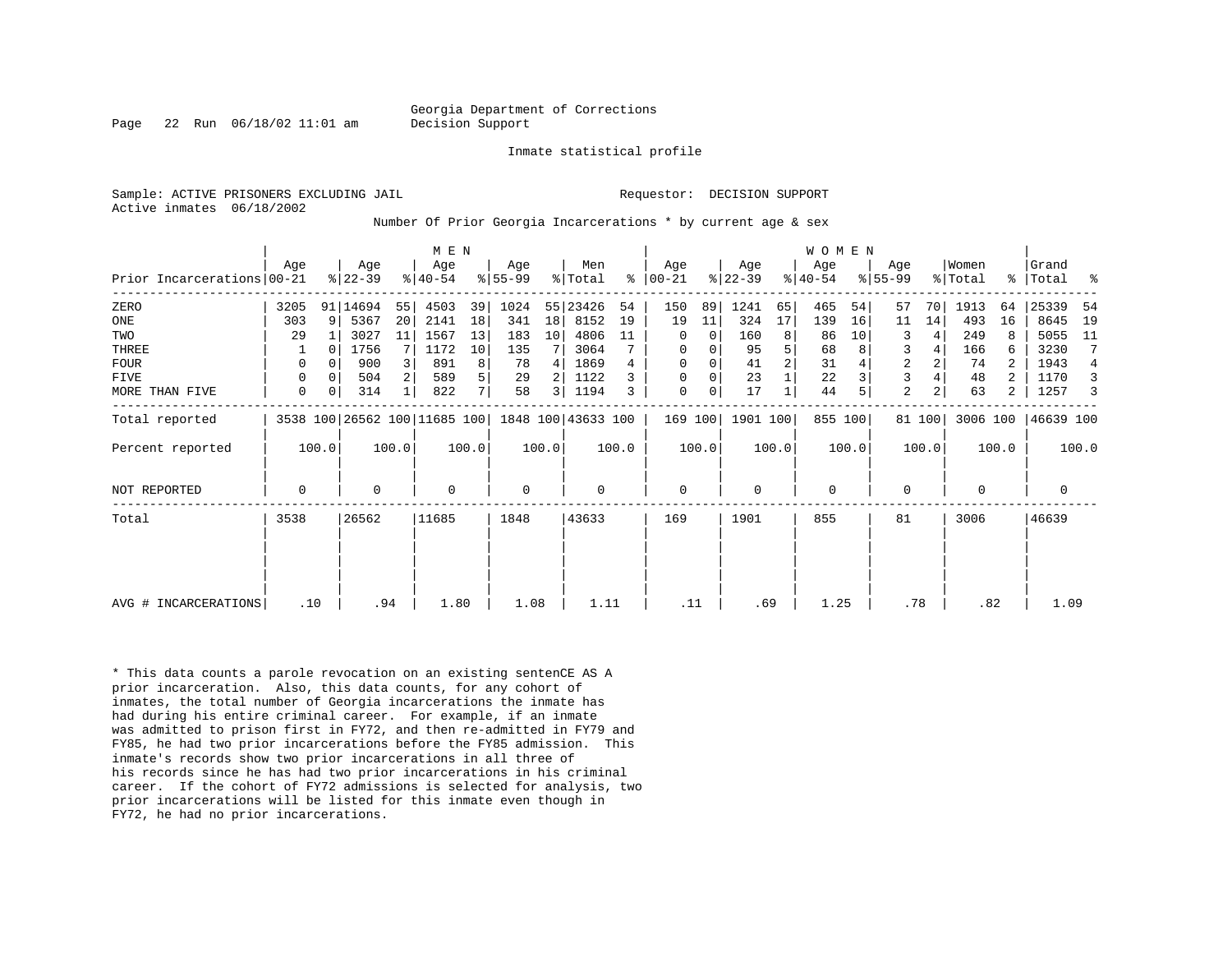Page 23 Run  $06/18/02$  11:01 am

#### Inmate statistical profile

Sample: ACTIVE PRISONERS EXCLUDING JAIL **Requestor: DECISION SUPPORT** Active inmates 06/18/2002

Number Of Transfers by current age & sex

|                   |                  |       |                  |       | M E N                        |       |                  |                 |                    |       |                  |       |                  |       | <b>WOMEN</b>     |       |                  |        |                              |       |                    |                |
|-------------------|------------------|-------|------------------|-------|------------------------------|-------|------------------|-----------------|--------------------|-------|------------------|-------|------------------|-------|------------------|-------|------------------|--------|------------------------------|-------|--------------------|----------------|
| Transfers         | Age<br>$00 - 21$ |       | Age<br>$ 22-39 $ |       | Age<br>$ 40-54 $             |       | Age<br>$8 55-99$ |                 | Men<br>% Total     | ႜ     | Age<br>$ 00-21 $ |       | Age<br>$ 22-39 $ |       | Age<br>$ 40-54 $ |       | Age<br>$8 55-99$ |        | Women<br>$\frac{1}{2}$ Total |       | Grand<br>% Total % |                |
| ZERO              | 868              | 25    | 2457             | 9     | 952                          |       | 124              | 7 L             | 4401               | 10    | 44               | 26    | 412              | 22    | 176              | 21    | 14               | 17     | 646                          | 21    | 5047               | -11            |
| ONE               | 1649             | 47    | 10204            | 38    | 4300                         | 37    | 713              |                 | 39 16866           | 39    | 102              | 60    | 955              | 50    | 394              | 46    | 30               | 37     | 1481                         | 49    | 18347              | - 39           |
| TWO               | 656              | 19    | 6005             | 23    | 2248                         | 19    | 343              | 19              | 9252               | 21    | 14               | 8     | 283              | 15    | 149              | 17    | 16               | 20     | 462                          | 15    | 9714               | -21            |
| THREE             | 233              |       | 3273             | 12    | 1401                         | 12    | 191              | 10 <sup>1</sup> | 5098               | 12    | 8                |       | 144              | 8     | 67               | 8     | 9                | 11     | 228                          | 8     | 5326               | 11             |
| <b>FOUR</b>       | 83               | -2 I  | 1755             |       | 842                          |       | 150              | 8               | 2830               | 6     |                  |       | 63               |       | 30               |       | 4                |        | 98                           |       | 2928               | 6              |
| FIVE              | 30               |       | 1063             | 4     | 580                          |       | 91               | 5               | 1764               |       | $\Omega$         |       | 20               |       | 15               |       | 4                |        | 39                           |       | 1803               | $\overline{4}$ |
| MORE THAN FIVE    | 19               |       | 1805             | 71    | 1362                         | 12    | 236              | 13              | 3422               |       | 0                |       | 24               |       | 24               | 3     | 4                |        | 52                           | 2     | 3474               | 7              |
| Total reported    |                  |       |                  |       | 3538 100 26562 100 11685 100 |       |                  |                 | 1848 100 43633 100 |       | 169 100          |       | 1901 100         |       | 855 100          |       |                  | 81 100 | 3006 100                     |       | 46639 100          |                |
| Percent reported  |                  | 100.0 |                  | 100.0 |                              | 100.0 |                  | 100.0           |                    | 100.0 |                  | 100.0 |                  | 100.0 |                  | 100.0 |                  | 100.0  |                              | 100.0 |                    | 100.0          |
| NOT REPORTED      | 0                |       | $\Omega$         |       | 0                            |       | $\mathbf 0$      |                 | 0                  |       | 0                |       | $\mathbf 0$      |       | $\mathbf{0}$     |       | 0                |        | 0                            |       | 0                  |                |
| Total             | 3538             |       | 26562            |       | 11685                        |       | 1848             |                 | 43633              |       | 169              |       | 1901             |       | 855              |       | 81               |        | 3006                         |       | 46639              |                |
|                   |                  |       |                  |       |                              |       |                  |                 |                    |       |                  |       |                  |       |                  |       |                  |        |                              |       |                    |                |
|                   |                  |       |                  |       |                              |       |                  |                 |                    |       |                  |       |                  |       |                  |       |                  |        |                              |       |                    |                |
| AVG NUM TRANSFERS | 1.21             |       | 2.21             |       | 2.66                         |       | 2.75             |                 | 2.27               |       | .93              |       | 1.30             |       | 1.49             |       | 1.94             |        | 1.35                         |       | 2.21               |                |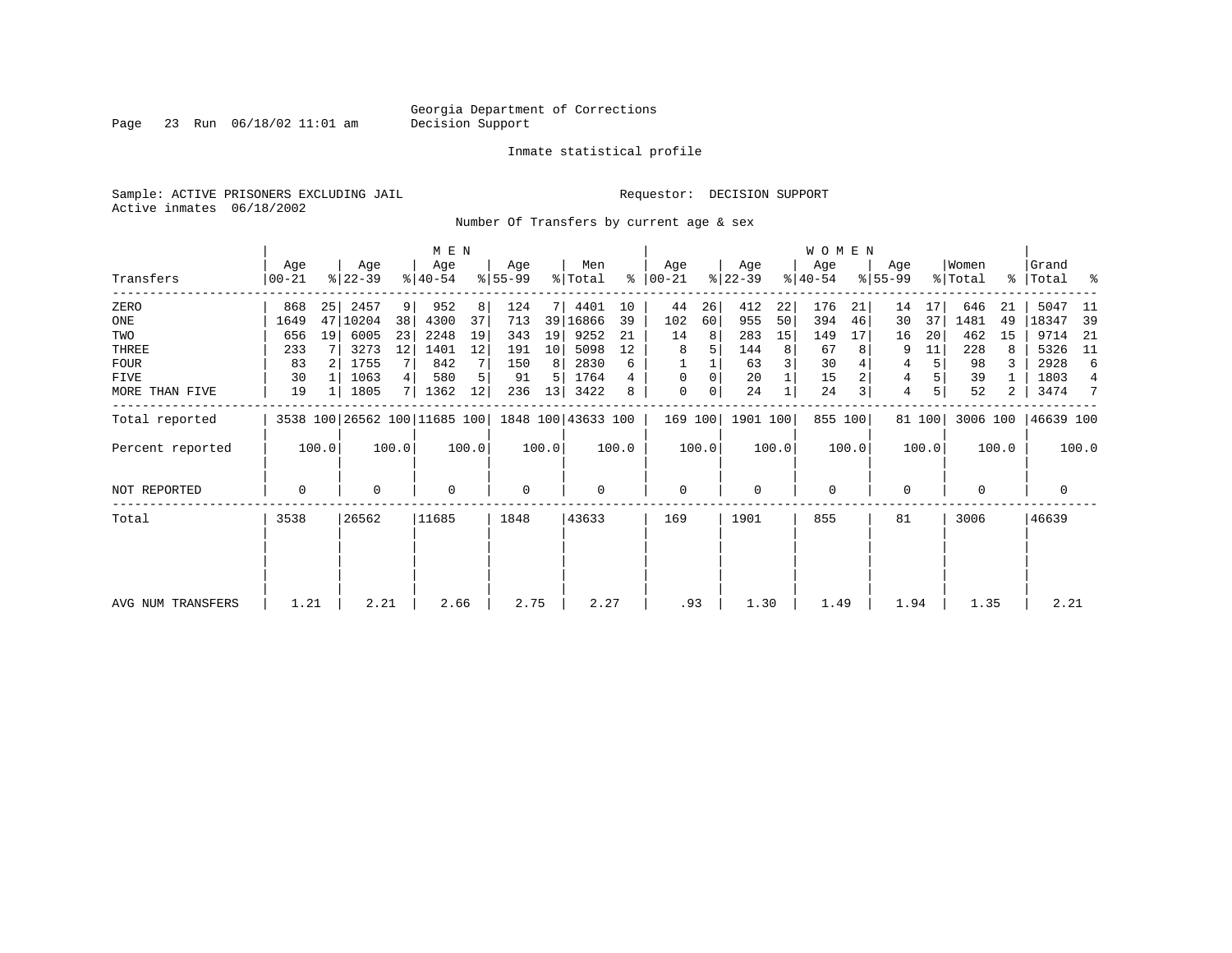Page 24 Run  $06/18/02$  11:01 am

#### Inmate statistical profile

Sample: ACTIVE PRISONERS EXCLUDING JAIL **Requestor: DECISION SUPPORT** Active inmates 06/18/2002

County Of Conviction by current age & sex

| Age<br>Age<br>Age<br>Men<br>Age<br>Women<br>Grand<br>Aqe<br>Age<br>Age<br>Age<br>County Of Conviction   00-21<br>$ 22-39$<br>$ 40-54$<br>$8 55-99$<br>$ 00-21$<br>$8 22-39$<br>$8 40-54$<br>$8155 - 99$<br>% Total<br>နွ<br>% Total<br>Total<br>ႜ<br>٩,<br>Appling<br>5<br>0<br>0<br>30<br>0<br>0<br>0<br>$\mathbf 0$<br>0<br>8<br>0<br>$\Omega$<br>65<br>6<br>106<br>0<br>0<br>1<br>0<br>0<br>114<br>$\overline{c}$<br>$\overline{3}$<br>Atkinson<br>2<br>26<br>$\mathbf 0$<br>12<br>$\mathbf 0$<br>$\mathbf 0$<br>44<br>$\mathbf{1}$<br>$\mathbf 0$<br>$\mathbf 0$<br>$\mathbf{0}$<br>$\mathbf 0$<br>$\Omega$<br>$\mathbf 0$<br>$\Omega$<br>$\mathbf 0$<br>$\mathbf 0$<br>$\Omega$<br>47<br>$\overline{4}$<br>5<br>36<br>$\Omega$<br>19<br>$\mathbf 0$<br>$\mathbf 0$<br>60<br>$\mathbf 0$<br>$\mathbf 0$<br>$\Omega$<br>61<br>$\Omega$<br>Bacon<br>$\mathbf 0$<br>$\Omega$<br>$\Omega$<br>$\mathbf 0$<br>0<br>1<br>$\mathbf 0$<br>$\mathbf 0$<br>$\mathbf{1}$<br>0<br>3<br>Baker<br>$\Omega$<br>$\mathbf 0$<br>0<br>$\Omega$<br>3<br>$\Omega$<br>$\mathbf 0$<br>$\Omega$<br>$\Omega$<br>22<br>$\Omega$<br>$\mathbf 0$<br>14<br>4<br>19<br>$\Omega$<br>$\Omega$<br>$\Omega$<br>$\mathbf 0$<br>$\Omega$<br>Baldwin<br>$\mathbf{1}$<br>1<br>$\Omega$<br>351<br>19<br>8<br>28<br>$\mathbf 1$<br>379<br>$\mathbf 1$<br>33<br>213<br>1<br>97<br>8<br>$\mathbf{1}$<br>1<br>1<br>1<br>$\mathbf{1}$<br>$\Omega$<br>$\Omega$<br>Banks<br>12<br>27<br>$\mathbf 0$<br>20<br>$\mathbf 0$<br>$\mathbf 0$<br>65<br>3<br>$\mathbf 0$<br>2<br>6<br>71<br>$\Omega$<br>0<br>6<br>0<br>1<br>1<br>$\mathbf 0$<br>$\Omega$<br>0<br>0<br>0<br>56<br>0<br>15<br>$\mathbf{1}$<br>188<br>$\mathbf 0$<br>0<br>15<br>$\mathbf 1$<br>6<br>0<br>21<br>209<br>$\Omega$<br>11<br>$\mathbf{0}$<br>106<br>0<br>1<br>0<br>1<br>Barrow<br>$\mathbf{1}$<br>$\mathbf{1}$<br>$\mathbf 1$<br>27<br>$\mathbf{1}$<br>364<br>$\mathbf{1}$<br>$\overline{c}$<br>22<br>$\Omega$<br>34<br>$\mathbf{1}$<br>$\mathbf{1}$<br>17<br>$\Omega$<br>218<br>102<br>$\mathbf{1}$<br>10<br>$\mathbf 1$<br>$\Omega$<br>398<br>Bartow<br>18<br>$\mathbf 0$<br>8<br>$\mathbf 0$<br>12<br>208<br>Ben Hill<br>120<br>$\Omega$<br>48<br>10<br>$\mathbf{1}$<br>196<br>$\Omega$<br>$\Omega$<br>$\Omega$<br>$\overline{4}$<br>$\mathbf 0$<br>$\mathbf{0}$<br>$\Omega$<br>$\mathbf 0$<br>$\Omega$<br>1<br>$\mathbf 0$<br>$\mathbf 0$<br>71<br>$\mathbf 0$<br>$\mathbf 0$<br>$\mathbf 0$<br>$\overline{3}$<br>74<br>Berrien<br>$\overline{4}$<br>$\mathbf 0$<br>18<br>3<br>$\Omega$<br>$\Omega$<br>3<br>$\mathbf 0$<br>$\Omega$<br>$\Omega$<br>$\Omega$<br>$\mathbf{0}$<br>46<br>$\Omega$<br>2<br>3<br>$\overline{c}$<br>$\overline{c}$<br>22<br>3<br>2<br>$\overline{2}$<br><b>Bibb</b><br>65<br>$\overline{2}$<br>296<br>45<br>1017<br>$\overline{a}$<br>5<br>3<br>31<br>3<br>61<br>1078<br>611<br>4<br>Bleckley<br>$\mathbf 0$<br>$\mathbf 0$<br>8<br>78<br>$\mathbf 0$<br>29<br>3<br>121<br>$\Omega$<br>$\Omega$<br>$\overline{4}$<br>$\mathbf 0$<br>$\mathbf 0$<br>$\mathbf 0$<br>$\Omega$<br>$\mathbf 0$<br>129<br>$\Omega$<br>11<br>0<br>$\Omega$<br>4<br>$\overline{a}$<br>Brantley<br>22<br>$\mathbf 0$<br>12<br>$\mathbf 0$<br>3<br>$\mathbf 0$<br>38<br>$\mathbf 0$<br>2<br>$\mathbf 0$<br>40<br>$\Omega$<br>0<br>$\Omega$<br>0<br>0<br>0<br>0<br>0<br>0<br>1<br><b>Brooks</b><br>3<br>$\mathbf 0$<br>10<br>$\mathbf 0$<br>5<br>$\mathbf 0$<br>84<br>$\mathbf 0$<br>$\mathbf 0$<br>$\Omega$<br>3<br>$\mathbf 0$<br>87<br>$\Omega$<br>3<br>$\mathbf 0$<br>66<br>$\Omega$<br>0<br>$\mathbf 0$<br>$\Omega$<br>0<br>$\overline{2}$<br>Bryan<br>1<br>0<br>44<br>0<br>29<br>0<br>3<br>0<br>77<br>$\Omega$<br>0<br>1<br>$\Omega$<br>0<br>0<br>1<br>1<br>0<br>79<br>$\mathbf 0$<br>$\Omega$<br>Bulloch<br>38<br>79<br>3<br>22<br>228<br>1<br>1<br>13<br>1<br>358<br>1<br>1<br>1<br>$\mathbf 0$<br>4<br>1<br>380<br>1<br>1<br>14<br>4<br>1<br>Burke<br>57<br>226<br>3<br>2<br>5<br>$\Omega$<br>12<br>15<br>147<br>$\mathbf{1}$<br>$\Omega$<br>7<br>$\Omega$<br>$\mathbf{1}$<br>$\Omega$<br>$\mathbf 1$<br>$\Omega$<br>$\Omega$<br>238<br>$\mathbf{1}$<br>$\Omega$<br>4<br>$\mathbf 0$<br>7<br>2<br>14<br>82<br>30<br>$\mathbf 0$<br>8<br>$\mathbf 0$<br>134<br>$\Omega$<br>$\mathbf{1}$<br>$\Omega$<br>$\mathbf 0$<br>$\mathbf 0$<br>$\Omega$<br>10<br>$\mathbf 0$<br>144<br>$\Omega$<br><b>Butts</b><br>0<br>1<br>Calhoun<br>$\mathbf 0$<br>19<br>$\mathbf 0$<br>13<br>$\mathbf 0$<br>$\mathbf 0$<br>39<br>$\Omega$<br>$\mathbf 0$<br>$\Omega$<br>$\mathbf{1}$<br>$\Omega$<br>$\mathbf 0$<br>$\mathbf 0$<br>$\mathbf{1}$<br>40<br>$\Omega$<br>4<br>3<br>$\Omega$<br>0<br>0<br>Camden<br>$\overline{a}$<br>2<br>5<br>3<br>$\mathbf 0$<br>64<br>$\Omega$<br>29<br>$\mathbf 0$<br>3<br>$\Omega$<br>99<br>$\Omega$<br>$\Omega$<br>$\mathbf 0$<br>$\mathbf 0$<br>$\mathbf 1$<br>$\mathbf{1}$<br>$\mathbf 0$<br>104<br>$\Omega$<br>$\Omega$<br>Candler<br>7<br>$\mathbf 0$<br>$\Omega$<br>$\mathbf 0$<br>83<br>6<br>$\mathbf 0$<br>$\mathbf 0$<br>$\Omega$<br>7<br>90<br>$\mathbf 0$<br>57<br>0<br>19<br>$\Omega$<br>$\Omega$<br>$\Omega$<br>1<br>$\mathbf 0$<br>0<br>$\Omega$<br>Carroll<br>32<br>255<br>109<br>35<br>$\overline{2}$<br>2<br>$\overline{a}$<br>8<br>47<br>2<br>478<br>1<br>1<br>431<br>3<br>36<br>1<br>0<br>0<br>1<br>1<br>1<br>$\mathbf{1}$<br>$\mathbf 0$<br>$\mathbf 1$<br>3<br>$\mathbf{1}$<br>20<br>$\mathbf{1}$<br>214<br>Catoosa<br>8<br>$\mathbf 0$<br>109<br>0<br>65<br>1<br>12<br>194<br>0<br>16<br>$\mathbf 0$<br>1<br>$\Omega$<br>$\Omega$<br>Charlton<br>$\overline{c}$<br>$\mathbf 0$<br>$\mathbf 0$<br>$\mathbf 0$<br>2<br>$\mathbf 0$<br>$\mathbf{0}$<br>$\mathbf 0$<br>3<br>$\mathbf 0$<br>24<br>16<br>2<br>44<br>0<br>$\mathbf 0$<br>0<br>1<br>$\mathbf 0$<br>0<br>47<br>$\Omega$<br>Chatham<br>225<br>6<br>532<br>5<br>5<br>12<br>6<br>$\overline{2}$<br>2<br>152<br>5<br>6<br>1471<br>70<br>$\overline{4}$<br>2298<br>7<br>104<br>34<br>$\overline{4}$<br>2450<br>5<br>Chattahoochee<br>$\mathbf 0$<br>$\mathbf 0$<br>$\mathbf 0$<br>4<br>18<br>$\mathbf 0$<br>7<br>$\Omega$<br>$\Omega$<br>29<br>$\Omega$<br>$\mathbf{1}$<br>$\mathbf{1}$<br>$\Omega$<br>$\mathbf 0$<br>$\mathbf 0$<br>$\mathbf 0$<br>$\Omega$<br>30<br>$\Omega$<br>0<br>1<br>$\mathbf 0$<br>$\overline{c}$<br>$\Omega$<br>Chattooga<br>3<br>107<br>65<br>$\mathbf{1}$<br>5<br>3<br>$\mathbf{1}$<br>0<br>197<br>$\Omega$<br>$\mathbf 0$<br>1<br>11<br>1<br>186<br>$\Omega$<br>$\mathbf 0$<br>1<br>11<br>Cherokee<br>221<br>1<br>145<br>$\mathbf 1$<br>3<br>2<br>37<br>2<br>$\mathbf{1}$<br>$\mathbf 1$<br>55<br>2<br>471<br>24<br>26<br>1<br>416<br>14<br>2<br>1<br>1<br>1<br>Clarke<br>$\overline{2}$<br>3<br>2<br>121<br>$\mathbf 1$<br>$\mathbf{1}$<br>509<br>28<br>$\mathbf 1$<br>$\overline{2}$<br>4<br>555<br>34<br>333<br>1<br>21<br>$\mathbf{1}$<br>$\mathbf{1}$<br>13<br>46<br>1<br>1<br>$\overline{2}$<br>$\mathbf 0$<br>$\mathbf 0$<br>$\overline{2}$<br>2<br>0<br>0<br>$\mathbf 0$<br>$\mathbf 0$<br>$\mathbf 0$<br>$\mathbf 0$<br>Clay<br>$\mathbf{0}$<br>16<br>4<br>$\mathbf 0$<br>22<br>0<br>$\mathbf 0$<br>$\mathbf 0$<br>0<br>24<br>$\Omega$<br>221<br>1125<br>3<br>3<br>1790<br>8<br>6<br>3<br>4<br>1971<br>Clayton<br>6<br>4<br>389<br>55<br>4<br>14<br>115<br>49<br>6<br>181<br>6<br>$\overline{4}$<br>Clinch<br>7<br>32<br>$\mathbf 0$<br>$\mathbf 0$<br>$\mathbf 0$<br>50<br>$\mathbf 0$<br>$\mathbf 0$<br>$\mathbf{0}$<br>51<br>0<br>11<br>$\mathbf 0$<br>$\Omega$<br>$\mathbf 0$<br>0<br>1<br>$\mathbf 0$<br>0<br>1<br>0<br>$\Omega$<br>5<br>Cobb<br>5<br>559<br>5<br>$\overline{2}$<br>2<br>172<br>5<br>1227<br>80<br>2038<br>5<br>91<br>52<br>6<br>152<br>5<br>2190<br>5<br>$\overline{4}$<br>4<br>Coffee<br>22<br>138<br>$\mathbf{1}$<br>51<br>0<br>$\mathbf 0$<br>216<br>$\mathbf 0$<br>$\mathbf{1}$<br>$\mathbf{1}$<br>0<br>226<br>$\Omega$<br>1<br>5<br>$\Omega$<br>1<br>1<br>4<br>4<br>$\mathbf 0$<br>10<br>Colquit<br>78<br>23<br>294<br>1<br>3<br>$\mathbf{1}$<br>24<br>169<br>1<br>1<br>1<br>1<br>11<br>$\mathbf 0$<br>1<br>16<br>1<br>310<br>$\mathbf{1}$<br>1<br>1<br>1<br>Columbia<br>5<br>17<br>59<br>$\mathbf{1}$<br>$\mathbf 0$<br>$\Omega$<br>0<br>16<br>$\mathbf 1$<br>$\Omega$<br>21<br>237<br>$\mathbf{1}$<br>0<br>136<br>1<br>4<br>216<br>$\Omega$<br>1<br>0<br>1 |  |  | M E N |  |  |  |  | W O M E N |  |  |  |  |
|--------------------------------------------------------------------------------------------------------------------------------------------------------------------------------------------------------------------------------------------------------------------------------------------------------------------------------------------------------------------------------------------------------------------------------------------------------------------------------------------------------------------------------------------------------------------------------------------------------------------------------------------------------------------------------------------------------------------------------------------------------------------------------------------------------------------------------------------------------------------------------------------------------------------------------------------------------------------------------------------------------------------------------------------------------------------------------------------------------------------------------------------------------------------------------------------------------------------------------------------------------------------------------------------------------------------------------------------------------------------------------------------------------------------------------------------------------------------------------------------------------------------------------------------------------------------------------------------------------------------------------------------------------------------------------------------------------------------------------------------------------------------------------------------------------------------------------------------------------------------------------------------------------------------------------------------------------------------------------------------------------------------------------------------------------------------------------------------------------------------------------------------------------------------------------------------------------------------------------------------------------------------------------------------------------------------------------------------------------------------------------------------------------------------------------------------------------------------------------------------------------------------------------------------------------------------------------------------------------------------------------------------------------------------------------------------------------------------------------------------------------------------------------------------------------------------------------------------------------------------------------------------------------------------------------------------------------------------------------------------------------------------------------------------------------------------------------------------------------------------------------------------------------------------------------------------------------------------------------------------------------------------------------------------------------------------------------------------------------------------------------------------------------------------------------------------------------------------------------------------------------------------------------------------------------------------------------------------------------------------------------------------------------------------------------------------------------------------------------------------------------------------------------------------------------------------------------------------------------------------------------------------------------------------------------------------------------------------------------------------------------------------------------------------------------------------------------------------------------------------------------------------------------------------------------------------------------------------------------------------------------------------------------------------------------------------------------------------------------------------------------------------------------------------------------------------------------------------------------------------------------------------------------------------------------------------------------------------------------------------------------------------------------------------------------------------------------------------------------------------------------------------------------------------------------------------------------------------------------------------------------------------------------------------------------------------------------------------------------------------------------------------------------------------------------------------------------------------------------------------------------------------------------------------------------------------------------------------------------------------------------------------------------------------------------------------------------------------------------------------------------------------------------------------------------------------------------------------------------------------------------------------------------------------------------------------------------------------------------------------------------------------------------------------------------------------------------------------------------------------------------------------------------------------------------------------------------------------------------------------------------------------------------------------------------------------------------------------------------------------------------------------------------------------------------------------------------------------------------------------------------------------------------------------------------------------------------------------------------------------------------------------------------------------------------------------------------------------------------------------------------------------------------------------------------------------------------------------------------------------------------------------------------------------------------------------------------------------------------------------------------------------------------------------------------------------------------------------------------------------------------------------------------------------------------------------------------------------------------------------------------------------------------------------------------------------------------------------------------------------------------------------------------------------------------------------------------------------------------------------------------------------------------------------------------------------------------------------------------------------------------------------------------------------------------------------------------------------------------------------------------------------------------------------------------------------------------------------------------------------------------------------------------------------------------------------------------------------------------------------------------------------------------------------------------------------------------------------------------------------------------------------------------------------------------------------------------------------------------------------------------------------------------------------------------------------------------------------------------------------------------------------------------------------------------------------------------------------------------------------------------------------------------------------------------------------------------------------------------------------------|--|--|-------|--|--|--|--|-----------|--|--|--|--|
|                                                                                                                                                                                                                                                                                                                                                                                                                                                                                                                                                                                                                                                                                                                                                                                                                                                                                                                                                                                                                                                                                                                                                                                                                                                                                                                                                                                                                                                                                                                                                                                                                                                                                                                                                                                                                                                                                                                                                                                                                                                                                                                                                                                                                                                                                                                                                                                                                                                                                                                                                                                                                                                                                                                                                                                                                                                                                                                                                                                                                                                                                                                                                                                                                                                                                                                                                                                                                                                                                                                                                                                                                                                                                                                                                                                                                                                                                                                                                                                                                                                                                                                                                                                                                                                                                                                                                                                                                                                                                                                                                                                                                                                                                                                                                                                                                                                                                                                                                                                                                                                                                                                                                                                                                                                                                                                                                                                                                                                                                                                                                                                                                                                                                                                                                                                                                                                                                                                                                                                                                                                                                                                                                                                                                                                                                                                                                                                                                                                                                                                                                                                                                                                                                                                                                                                                                                                                                                                                                                                                                                                                                                                                                                                                                                                                                                                                                                                                                                                                                                                                                                                                                                                                                                                                                                                                                                                                                                                                                                                                                                                                                                                                                                                                                                                  |  |  |       |  |  |  |  |           |  |  |  |  |
|                                                                                                                                                                                                                                                                                                                                                                                                                                                                                                                                                                                                                                                                                                                                                                                                                                                                                                                                                                                                                                                                                                                                                                                                                                                                                                                                                                                                                                                                                                                                                                                                                                                                                                                                                                                                                                                                                                                                                                                                                                                                                                                                                                                                                                                                                                                                                                                                                                                                                                                                                                                                                                                                                                                                                                                                                                                                                                                                                                                                                                                                                                                                                                                                                                                                                                                                                                                                                                                                                                                                                                                                                                                                                                                                                                                                                                                                                                                                                                                                                                                                                                                                                                                                                                                                                                                                                                                                                                                                                                                                                                                                                                                                                                                                                                                                                                                                                                                                                                                                                                                                                                                                                                                                                                                                                                                                                                                                                                                                                                                                                                                                                                                                                                                                                                                                                                                                                                                                                                                                                                                                                                                                                                                                                                                                                                                                                                                                                                                                                                                                                                                                                                                                                                                                                                                                                                                                                                                                                                                                                                                                                                                                                                                                                                                                                                                                                                                                                                                                                                                                                                                                                                                                                                                                                                                                                                                                                                                                                                                                                                                                                                                                                                                                                                                  |  |  |       |  |  |  |  |           |  |  |  |  |
|                                                                                                                                                                                                                                                                                                                                                                                                                                                                                                                                                                                                                                                                                                                                                                                                                                                                                                                                                                                                                                                                                                                                                                                                                                                                                                                                                                                                                                                                                                                                                                                                                                                                                                                                                                                                                                                                                                                                                                                                                                                                                                                                                                                                                                                                                                                                                                                                                                                                                                                                                                                                                                                                                                                                                                                                                                                                                                                                                                                                                                                                                                                                                                                                                                                                                                                                                                                                                                                                                                                                                                                                                                                                                                                                                                                                                                                                                                                                                                                                                                                                                                                                                                                                                                                                                                                                                                                                                                                                                                                                                                                                                                                                                                                                                                                                                                                                                                                                                                                                                                                                                                                                                                                                                                                                                                                                                                                                                                                                                                                                                                                                                                                                                                                                                                                                                                                                                                                                                                                                                                                                                                                                                                                                                                                                                                                                                                                                                                                                                                                                                                                                                                                                                                                                                                                                                                                                                                                                                                                                                                                                                                                                                                                                                                                                                                                                                                                                                                                                                                                                                                                                                                                                                                                                                                                                                                                                                                                                                                                                                                                                                                                                                                                                                                                  |  |  |       |  |  |  |  |           |  |  |  |  |
|                                                                                                                                                                                                                                                                                                                                                                                                                                                                                                                                                                                                                                                                                                                                                                                                                                                                                                                                                                                                                                                                                                                                                                                                                                                                                                                                                                                                                                                                                                                                                                                                                                                                                                                                                                                                                                                                                                                                                                                                                                                                                                                                                                                                                                                                                                                                                                                                                                                                                                                                                                                                                                                                                                                                                                                                                                                                                                                                                                                                                                                                                                                                                                                                                                                                                                                                                                                                                                                                                                                                                                                                                                                                                                                                                                                                                                                                                                                                                                                                                                                                                                                                                                                                                                                                                                                                                                                                                                                                                                                                                                                                                                                                                                                                                                                                                                                                                                                                                                                                                                                                                                                                                                                                                                                                                                                                                                                                                                                                                                                                                                                                                                                                                                                                                                                                                                                                                                                                                                                                                                                                                                                                                                                                                                                                                                                                                                                                                                                                                                                                                                                                                                                                                                                                                                                                                                                                                                                                                                                                                                                                                                                                                                                                                                                                                                                                                                                                                                                                                                                                                                                                                                                                                                                                                                                                                                                                                                                                                                                                                                                                                                                                                                                                                                                  |  |  |       |  |  |  |  |           |  |  |  |  |
|                                                                                                                                                                                                                                                                                                                                                                                                                                                                                                                                                                                                                                                                                                                                                                                                                                                                                                                                                                                                                                                                                                                                                                                                                                                                                                                                                                                                                                                                                                                                                                                                                                                                                                                                                                                                                                                                                                                                                                                                                                                                                                                                                                                                                                                                                                                                                                                                                                                                                                                                                                                                                                                                                                                                                                                                                                                                                                                                                                                                                                                                                                                                                                                                                                                                                                                                                                                                                                                                                                                                                                                                                                                                                                                                                                                                                                                                                                                                                                                                                                                                                                                                                                                                                                                                                                                                                                                                                                                                                                                                                                                                                                                                                                                                                                                                                                                                                                                                                                                                                                                                                                                                                                                                                                                                                                                                                                                                                                                                                                                                                                                                                                                                                                                                                                                                                                                                                                                                                                                                                                                                                                                                                                                                                                                                                                                                                                                                                                                                                                                                                                                                                                                                                                                                                                                                                                                                                                                                                                                                                                                                                                                                                                                                                                                                                                                                                                                                                                                                                                                                                                                                                                                                                                                                                                                                                                                                                                                                                                                                                                                                                                                                                                                                                                                  |  |  |       |  |  |  |  |           |  |  |  |  |
|                                                                                                                                                                                                                                                                                                                                                                                                                                                                                                                                                                                                                                                                                                                                                                                                                                                                                                                                                                                                                                                                                                                                                                                                                                                                                                                                                                                                                                                                                                                                                                                                                                                                                                                                                                                                                                                                                                                                                                                                                                                                                                                                                                                                                                                                                                                                                                                                                                                                                                                                                                                                                                                                                                                                                                                                                                                                                                                                                                                                                                                                                                                                                                                                                                                                                                                                                                                                                                                                                                                                                                                                                                                                                                                                                                                                                                                                                                                                                                                                                                                                                                                                                                                                                                                                                                                                                                                                                                                                                                                                                                                                                                                                                                                                                                                                                                                                                                                                                                                                                                                                                                                                                                                                                                                                                                                                                                                                                                                                                                                                                                                                                                                                                                                                                                                                                                                                                                                                                                                                                                                                                                                                                                                                                                                                                                                                                                                                                                                                                                                                                                                                                                                                                                                                                                                                                                                                                                                                                                                                                                                                                                                                                                                                                                                                                                                                                                                                                                                                                                                                                                                                                                                                                                                                                                                                                                                                                                                                                                                                                                                                                                                                                                                                                                                  |  |  |       |  |  |  |  |           |  |  |  |  |
|                                                                                                                                                                                                                                                                                                                                                                                                                                                                                                                                                                                                                                                                                                                                                                                                                                                                                                                                                                                                                                                                                                                                                                                                                                                                                                                                                                                                                                                                                                                                                                                                                                                                                                                                                                                                                                                                                                                                                                                                                                                                                                                                                                                                                                                                                                                                                                                                                                                                                                                                                                                                                                                                                                                                                                                                                                                                                                                                                                                                                                                                                                                                                                                                                                                                                                                                                                                                                                                                                                                                                                                                                                                                                                                                                                                                                                                                                                                                                                                                                                                                                                                                                                                                                                                                                                                                                                                                                                                                                                                                                                                                                                                                                                                                                                                                                                                                                                                                                                                                                                                                                                                                                                                                                                                                                                                                                                                                                                                                                                                                                                                                                                                                                                                                                                                                                                                                                                                                                                                                                                                                                                                                                                                                                                                                                                                                                                                                                                                                                                                                                                                                                                                                                                                                                                                                                                                                                                                                                                                                                                                                                                                                                                                                                                                                                                                                                                                                                                                                                                                                                                                                                                                                                                                                                                                                                                                                                                                                                                                                                                                                                                                                                                                                                                                  |  |  |       |  |  |  |  |           |  |  |  |  |
|                                                                                                                                                                                                                                                                                                                                                                                                                                                                                                                                                                                                                                                                                                                                                                                                                                                                                                                                                                                                                                                                                                                                                                                                                                                                                                                                                                                                                                                                                                                                                                                                                                                                                                                                                                                                                                                                                                                                                                                                                                                                                                                                                                                                                                                                                                                                                                                                                                                                                                                                                                                                                                                                                                                                                                                                                                                                                                                                                                                                                                                                                                                                                                                                                                                                                                                                                                                                                                                                                                                                                                                                                                                                                                                                                                                                                                                                                                                                                                                                                                                                                                                                                                                                                                                                                                                                                                                                                                                                                                                                                                                                                                                                                                                                                                                                                                                                                                                                                                                                                                                                                                                                                                                                                                                                                                                                                                                                                                                                                                                                                                                                                                                                                                                                                                                                                                                                                                                                                                                                                                                                                                                                                                                                                                                                                                                                                                                                                                                                                                                                                                                                                                                                                                                                                                                                                                                                                                                                                                                                                                                                                                                                                                                                                                                                                                                                                                                                                                                                                                                                                                                                                                                                                                                                                                                                                                                                                                                                                                                                                                                                                                                                                                                                                                                  |  |  |       |  |  |  |  |           |  |  |  |  |
|                                                                                                                                                                                                                                                                                                                                                                                                                                                                                                                                                                                                                                                                                                                                                                                                                                                                                                                                                                                                                                                                                                                                                                                                                                                                                                                                                                                                                                                                                                                                                                                                                                                                                                                                                                                                                                                                                                                                                                                                                                                                                                                                                                                                                                                                                                                                                                                                                                                                                                                                                                                                                                                                                                                                                                                                                                                                                                                                                                                                                                                                                                                                                                                                                                                                                                                                                                                                                                                                                                                                                                                                                                                                                                                                                                                                                                                                                                                                                                                                                                                                                                                                                                                                                                                                                                                                                                                                                                                                                                                                                                                                                                                                                                                                                                                                                                                                                                                                                                                                                                                                                                                                                                                                                                                                                                                                                                                                                                                                                                                                                                                                                                                                                                                                                                                                                                                                                                                                                                                                                                                                                                                                                                                                                                                                                                                                                                                                                                                                                                                                                                                                                                                                                                                                                                                                                                                                                                                                                                                                                                                                                                                                                                                                                                                                                                                                                                                                                                                                                                                                                                                                                                                                                                                                                                                                                                                                                                                                                                                                                                                                                                                                                                                                                                                  |  |  |       |  |  |  |  |           |  |  |  |  |
|                                                                                                                                                                                                                                                                                                                                                                                                                                                                                                                                                                                                                                                                                                                                                                                                                                                                                                                                                                                                                                                                                                                                                                                                                                                                                                                                                                                                                                                                                                                                                                                                                                                                                                                                                                                                                                                                                                                                                                                                                                                                                                                                                                                                                                                                                                                                                                                                                                                                                                                                                                                                                                                                                                                                                                                                                                                                                                                                                                                                                                                                                                                                                                                                                                                                                                                                                                                                                                                                                                                                                                                                                                                                                                                                                                                                                                                                                                                                                                                                                                                                                                                                                                                                                                                                                                                                                                                                                                                                                                                                                                                                                                                                                                                                                                                                                                                                                                                                                                                                                                                                                                                                                                                                                                                                                                                                                                                                                                                                                                                                                                                                                                                                                                                                                                                                                                                                                                                                                                                                                                                                                                                                                                                                                                                                                                                                                                                                                                                                                                                                                                                                                                                                                                                                                                                                                                                                                                                                                                                                                                                                                                                                                                                                                                                                                                                                                                                                                                                                                                                                                                                                                                                                                                                                                                                                                                                                                                                                                                                                                                                                                                                                                                                                                                                  |  |  |       |  |  |  |  |           |  |  |  |  |
|                                                                                                                                                                                                                                                                                                                                                                                                                                                                                                                                                                                                                                                                                                                                                                                                                                                                                                                                                                                                                                                                                                                                                                                                                                                                                                                                                                                                                                                                                                                                                                                                                                                                                                                                                                                                                                                                                                                                                                                                                                                                                                                                                                                                                                                                                                                                                                                                                                                                                                                                                                                                                                                                                                                                                                                                                                                                                                                                                                                                                                                                                                                                                                                                                                                                                                                                                                                                                                                                                                                                                                                                                                                                                                                                                                                                                                                                                                                                                                                                                                                                                                                                                                                                                                                                                                                                                                                                                                                                                                                                                                                                                                                                                                                                                                                                                                                                                                                                                                                                                                                                                                                                                                                                                                                                                                                                                                                                                                                                                                                                                                                                                                                                                                                                                                                                                                                                                                                                                                                                                                                                                                                                                                                                                                                                                                                                                                                                                                                                                                                                                                                                                                                                                                                                                                                                                                                                                                                                                                                                                                                                                                                                                                                                                                                                                                                                                                                                                                                                                                                                                                                                                                                                                                                                                                                                                                                                                                                                                                                                                                                                                                                                                                                                                                                  |  |  |       |  |  |  |  |           |  |  |  |  |
|                                                                                                                                                                                                                                                                                                                                                                                                                                                                                                                                                                                                                                                                                                                                                                                                                                                                                                                                                                                                                                                                                                                                                                                                                                                                                                                                                                                                                                                                                                                                                                                                                                                                                                                                                                                                                                                                                                                                                                                                                                                                                                                                                                                                                                                                                                                                                                                                                                                                                                                                                                                                                                                                                                                                                                                                                                                                                                                                                                                                                                                                                                                                                                                                                                                                                                                                                                                                                                                                                                                                                                                                                                                                                                                                                                                                                                                                                                                                                                                                                                                                                                                                                                                                                                                                                                                                                                                                                                                                                                                                                                                                                                                                                                                                                                                                                                                                                                                                                                                                                                                                                                                                                                                                                                                                                                                                                                                                                                                                                                                                                                                                                                                                                                                                                                                                                                                                                                                                                                                                                                                                                                                                                                                                                                                                                                                                                                                                                                                                                                                                                                                                                                                                                                                                                                                                                                                                                                                                                                                                                                                                                                                                                                                                                                                                                                                                                                                                                                                                                                                                                                                                                                                                                                                                                                                                                                                                                                                                                                                                                                                                                                                                                                                                                                                  |  |  |       |  |  |  |  |           |  |  |  |  |
|                                                                                                                                                                                                                                                                                                                                                                                                                                                                                                                                                                                                                                                                                                                                                                                                                                                                                                                                                                                                                                                                                                                                                                                                                                                                                                                                                                                                                                                                                                                                                                                                                                                                                                                                                                                                                                                                                                                                                                                                                                                                                                                                                                                                                                                                                                                                                                                                                                                                                                                                                                                                                                                                                                                                                                                                                                                                                                                                                                                                                                                                                                                                                                                                                                                                                                                                                                                                                                                                                                                                                                                                                                                                                                                                                                                                                                                                                                                                                                                                                                                                                                                                                                                                                                                                                                                                                                                                                                                                                                                                                                                                                                                                                                                                                                                                                                                                                                                                                                                                                                                                                                                                                                                                                                                                                                                                                                                                                                                                                                                                                                                                                                                                                                                                                                                                                                                                                                                                                                                                                                                                                                                                                                                                                                                                                                                                                                                                                                                                                                                                                                                                                                                                                                                                                                                                                                                                                                                                                                                                                                                                                                                                                                                                                                                                                                                                                                                                                                                                                                                                                                                                                                                                                                                                                                                                                                                                                                                                                                                                                                                                                                                                                                                                                                                  |  |  |       |  |  |  |  |           |  |  |  |  |
|                                                                                                                                                                                                                                                                                                                                                                                                                                                                                                                                                                                                                                                                                                                                                                                                                                                                                                                                                                                                                                                                                                                                                                                                                                                                                                                                                                                                                                                                                                                                                                                                                                                                                                                                                                                                                                                                                                                                                                                                                                                                                                                                                                                                                                                                                                                                                                                                                                                                                                                                                                                                                                                                                                                                                                                                                                                                                                                                                                                                                                                                                                                                                                                                                                                                                                                                                                                                                                                                                                                                                                                                                                                                                                                                                                                                                                                                                                                                                                                                                                                                                                                                                                                                                                                                                                                                                                                                                                                                                                                                                                                                                                                                                                                                                                                                                                                                                                                                                                                                                                                                                                                                                                                                                                                                                                                                                                                                                                                                                                                                                                                                                                                                                                                                                                                                                                                                                                                                                                                                                                                                                                                                                                                                                                                                                                                                                                                                                                                                                                                                                                                                                                                                                                                                                                                                                                                                                                                                                                                                                                                                                                                                                                                                                                                                                                                                                                                                                                                                                                                                                                                                                                                                                                                                                                                                                                                                                                                                                                                                                                                                                                                                                                                                                                                  |  |  |       |  |  |  |  |           |  |  |  |  |
|                                                                                                                                                                                                                                                                                                                                                                                                                                                                                                                                                                                                                                                                                                                                                                                                                                                                                                                                                                                                                                                                                                                                                                                                                                                                                                                                                                                                                                                                                                                                                                                                                                                                                                                                                                                                                                                                                                                                                                                                                                                                                                                                                                                                                                                                                                                                                                                                                                                                                                                                                                                                                                                                                                                                                                                                                                                                                                                                                                                                                                                                                                                                                                                                                                                                                                                                                                                                                                                                                                                                                                                                                                                                                                                                                                                                                                                                                                                                                                                                                                                                                                                                                                                                                                                                                                                                                                                                                                                                                                                                                                                                                                                                                                                                                                                                                                                                                                                                                                                                                                                                                                                                                                                                                                                                                                                                                                                                                                                                                                                                                                                                                                                                                                                                                                                                                                                                                                                                                                                                                                                                                                                                                                                                                                                                                                                                                                                                                                                                                                                                                                                                                                                                                                                                                                                                                                                                                                                                                                                                                                                                                                                                                                                                                                                                                                                                                                                                                                                                                                                                                                                                                                                                                                                                                                                                                                                                                                                                                                                                                                                                                                                                                                                                                                                  |  |  |       |  |  |  |  |           |  |  |  |  |
|                                                                                                                                                                                                                                                                                                                                                                                                                                                                                                                                                                                                                                                                                                                                                                                                                                                                                                                                                                                                                                                                                                                                                                                                                                                                                                                                                                                                                                                                                                                                                                                                                                                                                                                                                                                                                                                                                                                                                                                                                                                                                                                                                                                                                                                                                                                                                                                                                                                                                                                                                                                                                                                                                                                                                                                                                                                                                                                                                                                                                                                                                                                                                                                                                                                                                                                                                                                                                                                                                                                                                                                                                                                                                                                                                                                                                                                                                                                                                                                                                                                                                                                                                                                                                                                                                                                                                                                                                                                                                                                                                                                                                                                                                                                                                                                                                                                                                                                                                                                                                                                                                                                                                                                                                                                                                                                                                                                                                                                                                                                                                                                                                                                                                                                                                                                                                                                                                                                                                                                                                                                                                                                                                                                                                                                                                                                                                                                                                                                                                                                                                                                                                                                                                                                                                                                                                                                                                                                                                                                                                                                                                                                                                                                                                                                                                                                                                                                                                                                                                                                                                                                                                                                                                                                                                                                                                                                                                                                                                                                                                                                                                                                                                                                                                                                  |  |  |       |  |  |  |  |           |  |  |  |  |
|                                                                                                                                                                                                                                                                                                                                                                                                                                                                                                                                                                                                                                                                                                                                                                                                                                                                                                                                                                                                                                                                                                                                                                                                                                                                                                                                                                                                                                                                                                                                                                                                                                                                                                                                                                                                                                                                                                                                                                                                                                                                                                                                                                                                                                                                                                                                                                                                                                                                                                                                                                                                                                                                                                                                                                                                                                                                                                                                                                                                                                                                                                                                                                                                                                                                                                                                                                                                                                                                                                                                                                                                                                                                                                                                                                                                                                                                                                                                                                                                                                                                                                                                                                                                                                                                                                                                                                                                                                                                                                                                                                                                                                                                                                                                                                                                                                                                                                                                                                                                                                                                                                                                                                                                                                                                                                                                                                                                                                                                                                                                                                                                                                                                                                                                                                                                                                                                                                                                                                                                                                                                                                                                                                                                                                                                                                                                                                                                                                                                                                                                                                                                                                                                                                                                                                                                                                                                                                                                                                                                                                                                                                                                                                                                                                                                                                                                                                                                                                                                                                                                                                                                                                                                                                                                                                                                                                                                                                                                                                                                                                                                                                                                                                                                                                                  |  |  |       |  |  |  |  |           |  |  |  |  |
|                                                                                                                                                                                                                                                                                                                                                                                                                                                                                                                                                                                                                                                                                                                                                                                                                                                                                                                                                                                                                                                                                                                                                                                                                                                                                                                                                                                                                                                                                                                                                                                                                                                                                                                                                                                                                                                                                                                                                                                                                                                                                                                                                                                                                                                                                                                                                                                                                                                                                                                                                                                                                                                                                                                                                                                                                                                                                                                                                                                                                                                                                                                                                                                                                                                                                                                                                                                                                                                                                                                                                                                                                                                                                                                                                                                                                                                                                                                                                                                                                                                                                                                                                                                                                                                                                                                                                                                                                                                                                                                                                                                                                                                                                                                                                                                                                                                                                                                                                                                                                                                                                                                                                                                                                                                                                                                                                                                                                                                                                                                                                                                                                                                                                                                                                                                                                                                                                                                                                                                                                                                                                                                                                                                                                                                                                                                                                                                                                                                                                                                                                                                                                                                                                                                                                                                                                                                                                                                                                                                                                                                                                                                                                                                                                                                                                                                                                                                                                                                                                                                                                                                                                                                                                                                                                                                                                                                                                                                                                                                                                                                                                                                                                                                                                                                  |  |  |       |  |  |  |  |           |  |  |  |  |
|                                                                                                                                                                                                                                                                                                                                                                                                                                                                                                                                                                                                                                                                                                                                                                                                                                                                                                                                                                                                                                                                                                                                                                                                                                                                                                                                                                                                                                                                                                                                                                                                                                                                                                                                                                                                                                                                                                                                                                                                                                                                                                                                                                                                                                                                                                                                                                                                                                                                                                                                                                                                                                                                                                                                                                                                                                                                                                                                                                                                                                                                                                                                                                                                                                                                                                                                                                                                                                                                                                                                                                                                                                                                                                                                                                                                                                                                                                                                                                                                                                                                                                                                                                                                                                                                                                                                                                                                                                                                                                                                                                                                                                                                                                                                                                                                                                                                                                                                                                                                                                                                                                                                                                                                                                                                                                                                                                                                                                                                                                                                                                                                                                                                                                                                                                                                                                                                                                                                                                                                                                                                                                                                                                                                                                                                                                                                                                                                                                                                                                                                                                                                                                                                                                                                                                                                                                                                                                                                                                                                                                                                                                                                                                                                                                                                                                                                                                                                                                                                                                                                                                                                                                                                                                                                                                                                                                                                                                                                                                                                                                                                                                                                                                                                                                                  |  |  |       |  |  |  |  |           |  |  |  |  |
|                                                                                                                                                                                                                                                                                                                                                                                                                                                                                                                                                                                                                                                                                                                                                                                                                                                                                                                                                                                                                                                                                                                                                                                                                                                                                                                                                                                                                                                                                                                                                                                                                                                                                                                                                                                                                                                                                                                                                                                                                                                                                                                                                                                                                                                                                                                                                                                                                                                                                                                                                                                                                                                                                                                                                                                                                                                                                                                                                                                                                                                                                                                                                                                                                                                                                                                                                                                                                                                                                                                                                                                                                                                                                                                                                                                                                                                                                                                                                                                                                                                                                                                                                                                                                                                                                                                                                                                                                                                                                                                                                                                                                                                                                                                                                                                                                                                                                                                                                                                                                                                                                                                                                                                                                                                                                                                                                                                                                                                                                                                                                                                                                                                                                                                                                                                                                                                                                                                                                                                                                                                                                                                                                                                                                                                                                                                                                                                                                                                                                                                                                                                                                                                                                                                                                                                                                                                                                                                                                                                                                                                                                                                                                                                                                                                                                                                                                                                                                                                                                                                                                                                                                                                                                                                                                                                                                                                                                                                                                                                                                                                                                                                                                                                                                                                  |  |  |       |  |  |  |  |           |  |  |  |  |
|                                                                                                                                                                                                                                                                                                                                                                                                                                                                                                                                                                                                                                                                                                                                                                                                                                                                                                                                                                                                                                                                                                                                                                                                                                                                                                                                                                                                                                                                                                                                                                                                                                                                                                                                                                                                                                                                                                                                                                                                                                                                                                                                                                                                                                                                                                                                                                                                                                                                                                                                                                                                                                                                                                                                                                                                                                                                                                                                                                                                                                                                                                                                                                                                                                                                                                                                                                                                                                                                                                                                                                                                                                                                                                                                                                                                                                                                                                                                                                                                                                                                                                                                                                                                                                                                                                                                                                                                                                                                                                                                                                                                                                                                                                                                                                                                                                                                                                                                                                                                                                                                                                                                                                                                                                                                                                                                                                                                                                                                                                                                                                                                                                                                                                                                                                                                                                                                                                                                                                                                                                                                                                                                                                                                                                                                                                                                                                                                                                                                                                                                                                                                                                                                                                                                                                                                                                                                                                                                                                                                                                                                                                                                                                                                                                                                                                                                                                                                                                                                                                                                                                                                                                                                                                                                                                                                                                                                                                                                                                                                                                                                                                                                                                                                                                                  |  |  |       |  |  |  |  |           |  |  |  |  |
|                                                                                                                                                                                                                                                                                                                                                                                                                                                                                                                                                                                                                                                                                                                                                                                                                                                                                                                                                                                                                                                                                                                                                                                                                                                                                                                                                                                                                                                                                                                                                                                                                                                                                                                                                                                                                                                                                                                                                                                                                                                                                                                                                                                                                                                                                                                                                                                                                                                                                                                                                                                                                                                                                                                                                                                                                                                                                                                                                                                                                                                                                                                                                                                                                                                                                                                                                                                                                                                                                                                                                                                                                                                                                                                                                                                                                                                                                                                                                                                                                                                                                                                                                                                                                                                                                                                                                                                                                                                                                                                                                                                                                                                                                                                                                                                                                                                                                                                                                                                                                                                                                                                                                                                                                                                                                                                                                                                                                                                                                                                                                                                                                                                                                                                                                                                                                                                                                                                                                                                                                                                                                                                                                                                                                                                                                                                                                                                                                                                                                                                                                                                                                                                                                                                                                                                                                                                                                                                                                                                                                                                                                                                                                                                                                                                                                                                                                                                                                                                                                                                                                                                                                                                                                                                                                                                                                                                                                                                                                                                                                                                                                                                                                                                                                                                  |  |  |       |  |  |  |  |           |  |  |  |  |
|                                                                                                                                                                                                                                                                                                                                                                                                                                                                                                                                                                                                                                                                                                                                                                                                                                                                                                                                                                                                                                                                                                                                                                                                                                                                                                                                                                                                                                                                                                                                                                                                                                                                                                                                                                                                                                                                                                                                                                                                                                                                                                                                                                                                                                                                                                                                                                                                                                                                                                                                                                                                                                                                                                                                                                                                                                                                                                                                                                                                                                                                                                                                                                                                                                                                                                                                                                                                                                                                                                                                                                                                                                                                                                                                                                                                                                                                                                                                                                                                                                                                                                                                                                                                                                                                                                                                                                                                                                                                                                                                                                                                                                                                                                                                                                                                                                                                                                                                                                                                                                                                                                                                                                                                                                                                                                                                                                                                                                                                                                                                                                                                                                                                                                                                                                                                                                                                                                                                                                                                                                                                                                                                                                                                                                                                                                                                                                                                                                                                                                                                                                                                                                                                                                                                                                                                                                                                                                                                                                                                                                                                                                                                                                                                                                                                                                                                                                                                                                                                                                                                                                                                                                                                                                                                                                                                                                                                                                                                                                                                                                                                                                                                                                                                                                                  |  |  |       |  |  |  |  |           |  |  |  |  |
|                                                                                                                                                                                                                                                                                                                                                                                                                                                                                                                                                                                                                                                                                                                                                                                                                                                                                                                                                                                                                                                                                                                                                                                                                                                                                                                                                                                                                                                                                                                                                                                                                                                                                                                                                                                                                                                                                                                                                                                                                                                                                                                                                                                                                                                                                                                                                                                                                                                                                                                                                                                                                                                                                                                                                                                                                                                                                                                                                                                                                                                                                                                                                                                                                                                                                                                                                                                                                                                                                                                                                                                                                                                                                                                                                                                                                                                                                                                                                                                                                                                                                                                                                                                                                                                                                                                                                                                                                                                                                                                                                                                                                                                                                                                                                                                                                                                                                                                                                                                                                                                                                                                                                                                                                                                                                                                                                                                                                                                                                                                                                                                                                                                                                                                                                                                                                                                                                                                                                                                                                                                                                                                                                                                                                                                                                                                                                                                                                                                                                                                                                                                                                                                                                                                                                                                                                                                                                                                                                                                                                                                                                                                                                                                                                                                                                                                                                                                                                                                                                                                                                                                                                                                                                                                                                                                                                                                                                                                                                                                                                                                                                                                                                                                                                                                  |  |  |       |  |  |  |  |           |  |  |  |  |
|                                                                                                                                                                                                                                                                                                                                                                                                                                                                                                                                                                                                                                                                                                                                                                                                                                                                                                                                                                                                                                                                                                                                                                                                                                                                                                                                                                                                                                                                                                                                                                                                                                                                                                                                                                                                                                                                                                                                                                                                                                                                                                                                                                                                                                                                                                                                                                                                                                                                                                                                                                                                                                                                                                                                                                                                                                                                                                                                                                                                                                                                                                                                                                                                                                                                                                                                                                                                                                                                                                                                                                                                                                                                                                                                                                                                                                                                                                                                                                                                                                                                                                                                                                                                                                                                                                                                                                                                                                                                                                                                                                                                                                                                                                                                                                                                                                                                                                                                                                                                                                                                                                                                                                                                                                                                                                                                                                                                                                                                                                                                                                                                                                                                                                                                                                                                                                                                                                                                                                                                                                                                                                                                                                                                                                                                                                                                                                                                                                                                                                                                                                                                                                                                                                                                                                                                                                                                                                                                                                                                                                                                                                                                                                                                                                                                                                                                                                                                                                                                                                                                                                                                                                                                                                                                                                                                                                                                                                                                                                                                                                                                                                                                                                                                                                                  |  |  |       |  |  |  |  |           |  |  |  |  |
|                                                                                                                                                                                                                                                                                                                                                                                                                                                                                                                                                                                                                                                                                                                                                                                                                                                                                                                                                                                                                                                                                                                                                                                                                                                                                                                                                                                                                                                                                                                                                                                                                                                                                                                                                                                                                                                                                                                                                                                                                                                                                                                                                                                                                                                                                                                                                                                                                                                                                                                                                                                                                                                                                                                                                                                                                                                                                                                                                                                                                                                                                                                                                                                                                                                                                                                                                                                                                                                                                                                                                                                                                                                                                                                                                                                                                                                                                                                                                                                                                                                                                                                                                                                                                                                                                                                                                                                                                                                                                                                                                                                                                                                                                                                                                                                                                                                                                                                                                                                                                                                                                                                                                                                                                                                                                                                                                                                                                                                                                                                                                                                                                                                                                                                                                                                                                                                                                                                                                                                                                                                                                                                                                                                                                                                                                                                                                                                                                                                                                                                                                                                                                                                                                                                                                                                                                                                                                                                                                                                                                                                                                                                                                                                                                                                                                                                                                                                                                                                                                                                                                                                                                                                                                                                                                                                                                                                                                                                                                                                                                                                                                                                                                                                                                                                  |  |  |       |  |  |  |  |           |  |  |  |  |
|                                                                                                                                                                                                                                                                                                                                                                                                                                                                                                                                                                                                                                                                                                                                                                                                                                                                                                                                                                                                                                                                                                                                                                                                                                                                                                                                                                                                                                                                                                                                                                                                                                                                                                                                                                                                                                                                                                                                                                                                                                                                                                                                                                                                                                                                                                                                                                                                                                                                                                                                                                                                                                                                                                                                                                                                                                                                                                                                                                                                                                                                                                                                                                                                                                                                                                                                                                                                                                                                                                                                                                                                                                                                                                                                                                                                                                                                                                                                                                                                                                                                                                                                                                                                                                                                                                                                                                                                                                                                                                                                                                                                                                                                                                                                                                                                                                                                                                                                                                                                                                                                                                                                                                                                                                                                                                                                                                                                                                                                                                                                                                                                                                                                                                                                                                                                                                                                                                                                                                                                                                                                                                                                                                                                                                                                                                                                                                                                                                                                                                                                                                                                                                                                                                                                                                                                                                                                                                                                                                                                                                                                                                                                                                                                                                                                                                                                                                                                                                                                                                                                                                                                                                                                                                                                                                                                                                                                                                                                                                                                                                                                                                                                                                                                                                                  |  |  |       |  |  |  |  |           |  |  |  |  |
|                                                                                                                                                                                                                                                                                                                                                                                                                                                                                                                                                                                                                                                                                                                                                                                                                                                                                                                                                                                                                                                                                                                                                                                                                                                                                                                                                                                                                                                                                                                                                                                                                                                                                                                                                                                                                                                                                                                                                                                                                                                                                                                                                                                                                                                                                                                                                                                                                                                                                                                                                                                                                                                                                                                                                                                                                                                                                                                                                                                                                                                                                                                                                                                                                                                                                                                                                                                                                                                                                                                                                                                                                                                                                                                                                                                                                                                                                                                                                                                                                                                                                                                                                                                                                                                                                                                                                                                                                                                                                                                                                                                                                                                                                                                                                                                                                                                                                                                                                                                                                                                                                                                                                                                                                                                                                                                                                                                                                                                                                                                                                                                                                                                                                                                                                                                                                                                                                                                                                                                                                                                                                                                                                                                                                                                                                                                                                                                                                                                                                                                                                                                                                                                                                                                                                                                                                                                                                                                                                                                                                                                                                                                                                                                                                                                                                                                                                                                                                                                                                                                                                                                                                                                                                                                                                                                                                                                                                                                                                                                                                                                                                                                                                                                                                                                  |  |  |       |  |  |  |  |           |  |  |  |  |
|                                                                                                                                                                                                                                                                                                                                                                                                                                                                                                                                                                                                                                                                                                                                                                                                                                                                                                                                                                                                                                                                                                                                                                                                                                                                                                                                                                                                                                                                                                                                                                                                                                                                                                                                                                                                                                                                                                                                                                                                                                                                                                                                                                                                                                                                                                                                                                                                                                                                                                                                                                                                                                                                                                                                                                                                                                                                                                                                                                                                                                                                                                                                                                                                                                                                                                                                                                                                                                                                                                                                                                                                                                                                                                                                                                                                                                                                                                                                                                                                                                                                                                                                                                                                                                                                                                                                                                                                                                                                                                                                                                                                                                                                                                                                                                                                                                                                                                                                                                                                                                                                                                                                                                                                                                                                                                                                                                                                                                                                                                                                                                                                                                                                                                                                                                                                                                                                                                                                                                                                                                                                                                                                                                                                                                                                                                                                                                                                                                                                                                                                                                                                                                                                                                                                                                                                                                                                                                                                                                                                                                                                                                                                                                                                                                                                                                                                                                                                                                                                                                                                                                                                                                                                                                                                                                                                                                                                                                                                                                                                                                                                                                                                                                                                                                                  |  |  |       |  |  |  |  |           |  |  |  |  |
|                                                                                                                                                                                                                                                                                                                                                                                                                                                                                                                                                                                                                                                                                                                                                                                                                                                                                                                                                                                                                                                                                                                                                                                                                                                                                                                                                                                                                                                                                                                                                                                                                                                                                                                                                                                                                                                                                                                                                                                                                                                                                                                                                                                                                                                                                                                                                                                                                                                                                                                                                                                                                                                                                                                                                                                                                                                                                                                                                                                                                                                                                                                                                                                                                                                                                                                                                                                                                                                                                                                                                                                                                                                                                                                                                                                                                                                                                                                                                                                                                                                                                                                                                                                                                                                                                                                                                                                                                                                                                                                                                                                                                                                                                                                                                                                                                                                                                                                                                                                                                                                                                                                                                                                                                                                                                                                                                                                                                                                                                                                                                                                                                                                                                                                                                                                                                                                                                                                                                                                                                                                                                                                                                                                                                                                                                                                                                                                                                                                                                                                                                                                                                                                                                                                                                                                                                                                                                                                                                                                                                                                                                                                                                                                                                                                                                                                                                                                                                                                                                                                                                                                                                                                                                                                                                                                                                                                                                                                                                                                                                                                                                                                                                                                                                                                  |  |  |       |  |  |  |  |           |  |  |  |  |
|                                                                                                                                                                                                                                                                                                                                                                                                                                                                                                                                                                                                                                                                                                                                                                                                                                                                                                                                                                                                                                                                                                                                                                                                                                                                                                                                                                                                                                                                                                                                                                                                                                                                                                                                                                                                                                                                                                                                                                                                                                                                                                                                                                                                                                                                                                                                                                                                                                                                                                                                                                                                                                                                                                                                                                                                                                                                                                                                                                                                                                                                                                                                                                                                                                                                                                                                                                                                                                                                                                                                                                                                                                                                                                                                                                                                                                                                                                                                                                                                                                                                                                                                                                                                                                                                                                                                                                                                                                                                                                                                                                                                                                                                                                                                                                                                                                                                                                                                                                                                                                                                                                                                                                                                                                                                                                                                                                                                                                                                                                                                                                                                                                                                                                                                                                                                                                                                                                                                                                                                                                                                                                                                                                                                                                                                                                                                                                                                                                                                                                                                                                                                                                                                                                                                                                                                                                                                                                                                                                                                                                                                                                                                                                                                                                                                                                                                                                                                                                                                                                                                                                                                                                                                                                                                                                                                                                                                                                                                                                                                                                                                                                                                                                                                                                                  |  |  |       |  |  |  |  |           |  |  |  |  |
|                                                                                                                                                                                                                                                                                                                                                                                                                                                                                                                                                                                                                                                                                                                                                                                                                                                                                                                                                                                                                                                                                                                                                                                                                                                                                                                                                                                                                                                                                                                                                                                                                                                                                                                                                                                                                                                                                                                                                                                                                                                                                                                                                                                                                                                                                                                                                                                                                                                                                                                                                                                                                                                                                                                                                                                                                                                                                                                                                                                                                                                                                                                                                                                                                                                                                                                                                                                                                                                                                                                                                                                                                                                                                                                                                                                                                                                                                                                                                                                                                                                                                                                                                                                                                                                                                                                                                                                                                                                                                                                                                                                                                                                                                                                                                                                                                                                                                                                                                                                                                                                                                                                                                                                                                                                                                                                                                                                                                                                                                                                                                                                                                                                                                                                                                                                                                                                                                                                                                                                                                                                                                                                                                                                                                                                                                                                                                                                                                                                                                                                                                                                                                                                                                                                                                                                                                                                                                                                                                                                                                                                                                                                                                                                                                                                                                                                                                                                                                                                                                                                                                                                                                                                                                                                                                                                                                                                                                                                                                                                                                                                                                                                                                                                                                                                  |  |  |       |  |  |  |  |           |  |  |  |  |
|                                                                                                                                                                                                                                                                                                                                                                                                                                                                                                                                                                                                                                                                                                                                                                                                                                                                                                                                                                                                                                                                                                                                                                                                                                                                                                                                                                                                                                                                                                                                                                                                                                                                                                                                                                                                                                                                                                                                                                                                                                                                                                                                                                                                                                                                                                                                                                                                                                                                                                                                                                                                                                                                                                                                                                                                                                                                                                                                                                                                                                                                                                                                                                                                                                                                                                                                                                                                                                                                                                                                                                                                                                                                                                                                                                                                                                                                                                                                                                                                                                                                                                                                                                                                                                                                                                                                                                                                                                                                                                                                                                                                                                                                                                                                                                                                                                                                                                                                                                                                                                                                                                                                                                                                                                                                                                                                                                                                                                                                                                                                                                                                                                                                                                                                                                                                                                                                                                                                                                                                                                                                                                                                                                                                                                                                                                                                                                                                                                                                                                                                                                                                                                                                                                                                                                                                                                                                                                                                                                                                                                                                                                                                                                                                                                                                                                                                                                                                                                                                                                                                                                                                                                                                                                                                                                                                                                                                                                                                                                                                                                                                                                                                                                                                                                                  |  |  |       |  |  |  |  |           |  |  |  |  |
|                                                                                                                                                                                                                                                                                                                                                                                                                                                                                                                                                                                                                                                                                                                                                                                                                                                                                                                                                                                                                                                                                                                                                                                                                                                                                                                                                                                                                                                                                                                                                                                                                                                                                                                                                                                                                                                                                                                                                                                                                                                                                                                                                                                                                                                                                                                                                                                                                                                                                                                                                                                                                                                                                                                                                                                                                                                                                                                                                                                                                                                                                                                                                                                                                                                                                                                                                                                                                                                                                                                                                                                                                                                                                                                                                                                                                                                                                                                                                                                                                                                                                                                                                                                                                                                                                                                                                                                                                                                                                                                                                                                                                                                                                                                                                                                                                                                                                                                                                                                                                                                                                                                                                                                                                                                                                                                                                                                                                                                                                                                                                                                                                                                                                                                                                                                                                                                                                                                                                                                                                                                                                                                                                                                                                                                                                                                                                                                                                                                                                                                                                                                                                                                                                                                                                                                                                                                                                                                                                                                                                                                                                                                                                                                                                                                                                                                                                                                                                                                                                                                                                                                                                                                                                                                                                                                                                                                                                                                                                                                                                                                                                                                                                                                                                                                  |  |  |       |  |  |  |  |           |  |  |  |  |
|                                                                                                                                                                                                                                                                                                                                                                                                                                                                                                                                                                                                                                                                                                                                                                                                                                                                                                                                                                                                                                                                                                                                                                                                                                                                                                                                                                                                                                                                                                                                                                                                                                                                                                                                                                                                                                                                                                                                                                                                                                                                                                                                                                                                                                                                                                                                                                                                                                                                                                                                                                                                                                                                                                                                                                                                                                                                                                                                                                                                                                                                                                                                                                                                                                                                                                                                                                                                                                                                                                                                                                                                                                                                                                                                                                                                                                                                                                                                                                                                                                                                                                                                                                                                                                                                                                                                                                                                                                                                                                                                                                                                                                                                                                                                                                                                                                                                                                                                                                                                                                                                                                                                                                                                                                                                                                                                                                                                                                                                                                                                                                                                                                                                                                                                                                                                                                                                                                                                                                                                                                                                                                                                                                                                                                                                                                                                                                                                                                                                                                                                                                                                                                                                                                                                                                                                                                                                                                                                                                                                                                                                                                                                                                                                                                                                                                                                                                                                                                                                                                                                                                                                                                                                                                                                                                                                                                                                                                                                                                                                                                                                                                                                                                                                                                                  |  |  |       |  |  |  |  |           |  |  |  |  |
|                                                                                                                                                                                                                                                                                                                                                                                                                                                                                                                                                                                                                                                                                                                                                                                                                                                                                                                                                                                                                                                                                                                                                                                                                                                                                                                                                                                                                                                                                                                                                                                                                                                                                                                                                                                                                                                                                                                                                                                                                                                                                                                                                                                                                                                                                                                                                                                                                                                                                                                                                                                                                                                                                                                                                                                                                                                                                                                                                                                                                                                                                                                                                                                                                                                                                                                                                                                                                                                                                                                                                                                                                                                                                                                                                                                                                                                                                                                                                                                                                                                                                                                                                                                                                                                                                                                                                                                                                                                                                                                                                                                                                                                                                                                                                                                                                                                                                                                                                                                                                                                                                                                                                                                                                                                                                                                                                                                                                                                                                                                                                                                                                                                                                                                                                                                                                                                                                                                                                                                                                                                                                                                                                                                                                                                                                                                                                                                                                                                                                                                                                                                                                                                                                                                                                                                                                                                                                                                                                                                                                                                                                                                                                                                                                                                                                                                                                                                                                                                                                                                                                                                                                                                                                                                                                                                                                                                                                                                                                                                                                                                                                                                                                                                                                                                  |  |  |       |  |  |  |  |           |  |  |  |  |
|                                                                                                                                                                                                                                                                                                                                                                                                                                                                                                                                                                                                                                                                                                                                                                                                                                                                                                                                                                                                                                                                                                                                                                                                                                                                                                                                                                                                                                                                                                                                                                                                                                                                                                                                                                                                                                                                                                                                                                                                                                                                                                                                                                                                                                                                                                                                                                                                                                                                                                                                                                                                                                                                                                                                                                                                                                                                                                                                                                                                                                                                                                                                                                                                                                                                                                                                                                                                                                                                                                                                                                                                                                                                                                                                                                                                                                                                                                                                                                                                                                                                                                                                                                                                                                                                                                                                                                                                                                                                                                                                                                                                                                                                                                                                                                                                                                                                                                                                                                                                                                                                                                                                                                                                                                                                                                                                                                                                                                                                                                                                                                                                                                                                                                                                                                                                                                                                                                                                                                                                                                                                                                                                                                                                                                                                                                                                                                                                                                                                                                                                                                                                                                                                                                                                                                                                                                                                                                                                                                                                                                                                                                                                                                                                                                                                                                                                                                                                                                                                                                                                                                                                                                                                                                                                                                                                                                                                                                                                                                                                                                                                                                                                                                                                                                                  |  |  |       |  |  |  |  |           |  |  |  |  |
|                                                                                                                                                                                                                                                                                                                                                                                                                                                                                                                                                                                                                                                                                                                                                                                                                                                                                                                                                                                                                                                                                                                                                                                                                                                                                                                                                                                                                                                                                                                                                                                                                                                                                                                                                                                                                                                                                                                                                                                                                                                                                                                                                                                                                                                                                                                                                                                                                                                                                                                                                                                                                                                                                                                                                                                                                                                                                                                                                                                                                                                                                                                                                                                                                                                                                                                                                                                                                                                                                                                                                                                                                                                                                                                                                                                                                                                                                                                                                                                                                                                                                                                                                                                                                                                                                                                                                                                                                                                                                                                                                                                                                                                                                                                                                                                                                                                                                                                                                                                                                                                                                                                                                                                                                                                                                                                                                                                                                                                                                                                                                                                                                                                                                                                                                                                                                                                                                                                                                                                                                                                                                                                                                                                                                                                                                                                                                                                                                                                                                                                                                                                                                                                                                                                                                                                                                                                                                                                                                                                                                                                                                                                                                                                                                                                                                                                                                                                                                                                                                                                                                                                                                                                                                                                                                                                                                                                                                                                                                                                                                                                                                                                                                                                                                                                  |  |  |       |  |  |  |  |           |  |  |  |  |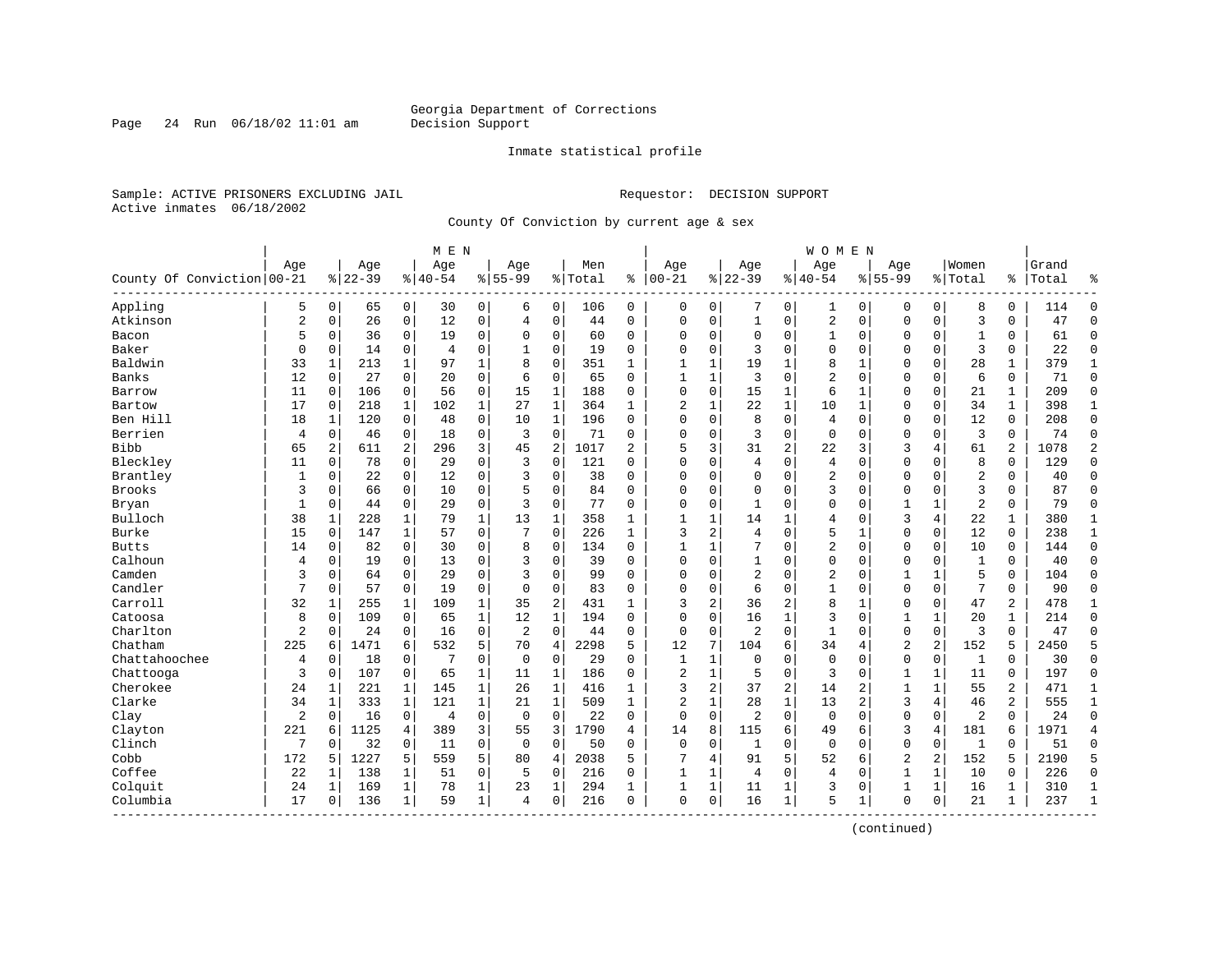Page 25 Run  $06/18/02$  11:01 am

Inmate statistical profile

Active inmates 06/18/2002

Sample: ACTIVE PRISONERS EXCLUDING JAIL **Requestor: DECISION SUPPORT** 

County Of Conviction by current age & sex (continued)

|                            |                |                |           |                | M E N          |                |             |                |         |                |                |              |             |                | WOMEN          |              |                |                |                |                |           |                |
|----------------------------|----------------|----------------|-----------|----------------|----------------|----------------|-------------|----------------|---------|----------------|----------------|--------------|-------------|----------------|----------------|--------------|----------------|----------------|----------------|----------------|-----------|----------------|
|                            | Aqe            |                | Age       |                | Age            |                | Age         |                | Men     |                | Age            |              | Age         |                | Age            |              | Aqe            |                | Women          |                | Grand     |                |
| County Of Conviction 00-21 |                |                | $8 22-39$ |                | $8 40-54$      |                | $8155 - 99$ |                | % Total | ႜ              | $100 - 21$     |              | $ 22-39$    |                | $ 40-54$       |              | $8155 - 99$    |                | % Total        |                | %   Total | န္             |
| Cook                       | 8              | 0              | 86        | 0              | 40             | 0              | 5           | 0              | 139     | 0              | 0              | 0            | 2           | 0              | 8              | 1            | $\Omega$       | 0              | 10             | 0              | 149       | $\Omega$       |
| Coweta                     | 32             | 1              | 280       | $\mathbf{1}$   | 97             | $\mathbf 1$    | 13          | $\mathbf 1$    | 422     | 1              | $\Omega$       | 0            | 15          | 1              | 6              | $\mathbf 1$  | $\Omega$       | $\mathbf 0$    | 21             | $\mathbf{1}$   | 443       | 1              |
| Crawford                   | 0              | 0              | 18        | $\mathbf 0$    | $\overline{2}$ | 0              | $\Omega$    | $\mathbf 0$    | 20      | 0              | $\Omega$       | 0            | $\mathbf 0$ | 0              | $\Omega$       | $\mathbf 0$  | $\Omega$       | $\mathbf 0$    | $\mathbf 0$    | 0              | 20        | $\Omega$       |
| Crisp                      | 26             | 1              | 173       | $\mathbf{1}$   | 73             | $\mathbf{1}$   | 9           | $\mathbf 0$    | 281     | 1              | 1              | 1            | 11          | 1              | 1              | $\mathbf 0$  | $\overline{2}$ | 2              | 15             | 1              | 296       | -1             |
| Dade                       | 5              | 0              | 44        | $\mathbf 0$    | 35             | 0              | 10          | 1              | 94      | 0              | $\Omega$       | 0            | $\mathbf 0$ | $\Omega$       | 0              | $\Omega$     | 0              | 0              | $\mathbf 0$    | 0              | 94        | $\Omega$       |
| Dawson                     | $\overline{2}$ | 0              | 34        | $\mathbf 0$    | 22             | 0              | 4           | $\Omega$       | 62      | 0              | $\Omega$       | 0            | 3           | $\Omega$       | $\mathbf{1}$   | $\Omega$     | 0              | 0              | $\overline{4}$ | $\Omega$       | 66        | $\Omega$       |
| Decatur                    | 26             | 1              | 188       | 1              | 67             | $\mathbf{1}$   | 9           | 0              | 290     | 1              | 1              | 1            | 17          | $\mathbf{1}$   | 7              | 1            | $\mathbf{0}$   | 0              | 25             | 1              | 315       | $\mathbf{1}$   |
| DeKalb                     | 263            | 7              | 1738      | 7              | 695            | 6              | 96          | 5              | 2792    | 6              | 16             | 10           | 70          | 4              | 37             | 4            | 5              | 6              | 128            | 4              | 2920      | 6              |
| Dodge                      | 13             | 0              | 113       | 0              | 64             | 1              | 6           | 0              | 196     | 0              | $\Omega$       | $\Omega$     | 13          | 1              | 3              | $\Omega$     | $\Omega$       | 0              | 16             | 1              | 212       | $\Omega$       |
| Dooly                      | 9              | 0              | 73        | 0              | 35             | 0              | 1           | $\Omega$       | 118     | $\Omega$       | $\Omega$       | 0            | 3           | $\Omega$       | $\overline{2}$ | $\Omega$     | $\mathbf{0}$   | $\Omega$       | 5              | $\Omega$       | 123       | $\Omega$       |
| Dougherty                  | 66             | 2              | 644       | 2              | 248            | $\overline{a}$ | 35          | $\overline{a}$ | 993     | $\overline{2}$ | 1              | 1            | 35          | $\overline{2}$ | 21             | 2            | $\overline{2}$ | $\overline{a}$ | 59             | $\overline{a}$ | 1052      | 2              |
| Douglas                    | 57             | $\overline{a}$ | 429       | $\overline{a}$ | 188            | $\overline{a}$ | 26          | $\mathbf{1}$   | 700     | $\overline{2}$ | 6              | 4            | 53          | 3              | 24             | 3            | $\overline{a}$ | $\overline{a}$ | 85             | 3              | 785       | $\overline{a}$ |
| Early                      | 4              | $\Omega$       | 56        | $\mathbf 0$    | 15             | 0              | 5           | $\Omega$       | 80      | $\Omega$       | $\mathbf{1}$   | $\mathbf{1}$ | 3           | $\Omega$       | 2              | $\Omega$     | $\Omega$       | $\Omega$       | 6              | $\Omega$       | 86        | $\Omega$       |
| Echols                     | $\mathbf{1}$   | 0              |           | $\mathbf 0$    | $\mathbf{1}$   | 0              |             | 0              | 10      | $\Omega$       | $\Omega$       | 0            | $\mathbf 0$ | $\Omega$       | $\Omega$       | $\Omega$     | $\Omega$       | 0              | $\mathbf 0$    | $\Omega$       | 10        | $\Omega$       |
| Effingham                  | 30             | 1              | 82        | $\Omega$       | 33             | 0              | 4           | $\Omega$       | 149     | $\Omega$       | $\mathbf{1}$   | 1            | 6           | $\Omega$       | 2              | $\Omega$     | 1              | $\mathbf{1}$   | 10             | $\Omega$       | 159       | $\Omega$       |
| Elbert                     | 10             | $\Omega$       | 95        | 0              | 48             | 0              | 9           | $\Omega$       | 162     | $\Omega$       | $\Omega$       | 0            | 12          | 1              | 2              | $\mathbf 0$  | $\mathbf 0$    | $\Omega$       | 14             | 0              | 176       | $\Omega$       |
| Emanuel                    | 11             | $\Omega$       | 113       | $\Omega$       | 37             | 0              | 7           | 0              | 168     | $\Omega$       | $\Omega$       | O            | 5           | $\Omega$       | 3              | $\Omega$     | $\Omega$       | $\Omega$       | 8              | 0              | 176       | $\Omega$       |
| Evans                      | 3              | $\Omega$       | 52        | $\Omega$       | 13             | 0              | 3           | 0              | 71      | O              | $\Omega$       | 0            | $\Omega$    | $\Omega$       | 1              | $\Omega$     | $\Omega$       | 0              | $\mathbf{1}$   | $\Omega$       | 72        | $\Omega$       |
| Fannin                     | 4              | $\Omega$       | 66        | $\Omega$       | 35             | 0              | 9           | $\Omega$       | 114     | O              | $\Omega$       | O            | 7           | $\Omega$       | 2              | $\Omega$     | 1              | $\mathbf{1}$   | 10             | 0              | 124       | $\Omega$       |
| Fayette                    | 19             | 1              | 143       | 1              | 67             | $\mathbf 1$    | 17          | 1              | 246     | $\mathbf{1}$   | 1              | 1            | 11          | 1              | 6              | 1            | $\mathbf{1}$   | 1              | 19             | 1              | 265       |                |
| Floyd                      | 42             | 1              | 453       | $\overline{a}$ | 199            | $\overline{a}$ | 35          | 2              | 729     | 2              | 5              | 3            | 51          | 3              | 23             | 3            | 3              | 4              | 82             | 3              | 811       | $\overline{c}$ |
| Forsyth                    | 7              | $\Omega$       | 96        | $\Omega$       | 50             | 0              | 16          | $\mathbf 1$    | 169     | $\Omega$       | 0              | 0            | 14          | 1              | 5              | $\mathbf{1}$ | 0              | $\mathbf 0$    | 19             | 1              | 188       | $\Omega$       |
| Franklin                   | 17             | 0              | 68        | 0              | 34             | 0              | 8           | $\mathbf 0$    | 127     | $\Omega$       | $\Omega$       | 0            | 7           | 0              | 3              | $\mathbf 0$  | $\Omega$       | $\mathbf 0$    | 10             | $\mathbf 0$    | 137       | $\Omega$       |
| Fulton                     | 211            | б              | 2203      | 8              | 1074           | 9              | 177         | 10             | 3665    | 8              | 6              | 4            | 72          | 4              | 50             | 6            | 8              | 10             | 136            | 5              | 3801      |                |
| Gilmer                     | 11             | 0              | 70        | $\mathbf 0$    | 50             | 0              | 18          | 1              | 149     | $\Omega$       | $\mathbf{1}$   | 1            | 6           | $\Omega$       | 4              | $\Omega$     | 1              | $\mathbf{1}$   | 12             | 0              | 161       | $\Omega$       |
| Glascock                   | 3              | 0              | 2         | $\mathbf 0$    | 3              | 0              | $\mathbf 0$ | $\mathbf 0$    | 8       | 0              | $\Omega$       | 0            | $\mathbf 0$ | $\Omega$       | 0              | $\Omega$     | 0              | $\mathbf 0$    | 0              | 0              | 8         | $\Omega$       |
| Glynn                      | 32             | 1              | 304       | 1              | 147            | 1              | 25          | 1              | 508     | 1              | $\overline{2}$ | 1            | 19          | 1              | б              | 1            | $\mathbf{1}$   | $\mathbf 1$    | 28             | 1              | 536       | $\mathbf{1}$   |
| Gordon                     | 20             | 1              | 175       | 1              | 67             | 1              | 17          | $\mathbf{1}$   | 279     | 1              | $\Omega$       | 0            | 15          | 1              | 7              | 1            | $\Omega$       | $\Omega$       | 22             | $\mathbf 1$    | 301       | 1              |
| Grady                      | 28             | 1              | 152       | 1              | 60             | $\mathbf{1}$   | 7           | $\Omega$       | 247     | 1              | $\Omega$       | 0            | 14          | $\mathbf{1}$   | $\overline{2}$ | $\Omega$     | $\Omega$       | $\Omega$       | 16             | $\mathbf{1}$   | 263       | 1              |
| Greene                     | 16             | 0              | 70        | $\mathbf 0$    | 21             | 0              | 2           | $\Omega$       | 109     | 0              | $\mathbf{1}$   | 1            | $\mathbf 0$ | 0              | $\mathbf{1}$   | $\Omega$     | 1              | $\mathbf{1}$   | 3              | 0              | 112       | $\Omega$       |
| Gwinnett                   | 127            | 4              | 727       | 3              | 322            | 3 <sup>1</sup> | 56          | 3              | 1232    | 3              | 9              | 5            | 61          | 3              | 39             | 5            | $\mathbf{1}$   | $\mathbf 1$    | 110            | 4              | 1342      | 3              |
| Habersham                  | 6              | 0              | 52        | $\mathbf 0$    | 35             | 0              | 1           | $\mathbf 0$    | 94      | 0              | $\mathbf{1}$   | 1            | 6           | 0              | $\mathbf{1}$   | 0            | $\mathbf{0}$   | $\mathbf 0$    | 8              | 0              | 102       | $\Omega$       |
| Hall                       | 46             | 1              | 328       | $\mathbf{1}$   | 213            | 2              | 41          | 2              | 628     | $\mathbf{1}$   | $\overline{c}$ | $\mathbf{1}$ | 38          | 2              | 14             | 2            | $\overline{2}$ | 2              | 56             | 2              | 684       | $\mathbf{1}$   |
| Hancock                    | 3              | 0              | 23        | $\Omega$       | 12             | 0              | 2           | $\Omega$       | 40      | $\Omega$       | $\Omega$       | 0            | 1           | 0              | 1              | 0            | $\Omega$       | 0              | $\overline{2}$ | 0              | 42        | $\Omega$       |
| Haralson                   | 10             | 0              | 51        | 0              | 32             | 0              | 5           | 0              | 98      | 0              | $\Omega$       | 0            | 3           | 0              | 2              | 0            | $\Omega$       | $\mathbf 0$    | 5              | 0              | 103       | $\Omega$       |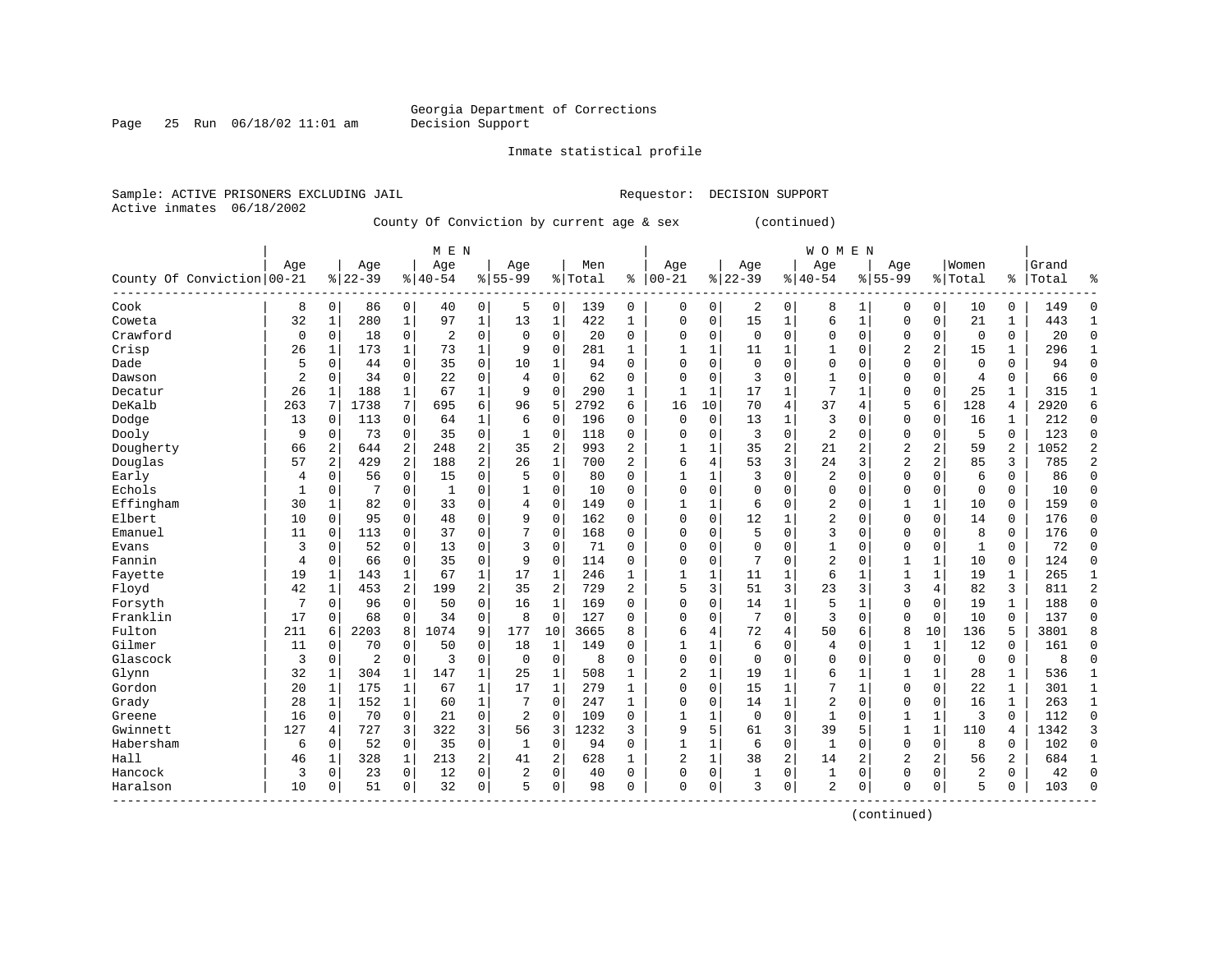Page 26 Run  $06/18/02$  11:01 am

#### Inmate statistical profile

Active inmates 06/18/2002

Sample: ACTIVE PRISONERS EXCLUDING JAIL **Requestor: DECISION SUPPORT** 

County Of Conviction by current age & sex (continued)

|                            |     |              |           |              | M E N     |                |                |              |         |              |                |              |              |              | <b>WOMEN</b> |                |                |                |                |              |       |              |
|----------------------------|-----|--------------|-----------|--------------|-----------|----------------|----------------|--------------|---------|--------------|----------------|--------------|--------------|--------------|--------------|----------------|----------------|----------------|----------------|--------------|-------|--------------|
|                            | Age |              | Age       |              | Age       |                | Age            |              | Men     |              | Age            |              | Age          |              | Age          |                | Age            |                | Women          |              | Grand |              |
| County Of Conviction 00-21 |     |              | $8 22-39$ |              | $8 40-54$ |                | $8155 - 99$    |              | % Total | ి            | $ 00-21$       |              | $ 22-39$     |              | $8140 - 54$  |                | $8155 - 99$    |                | % Total        | ႜ            | Total | န္           |
| Harris                     | 5   | 0            | 70        | $\circ$      | 30        | $\overline{0}$ | 2              | 0            | 107     | 0            | 1              | $\mathbf 1$  | 3            | 0            | 0            | $\mathbf 0$    | $\Omega$       | 0              | 4              | 0            | 111   | $\Omega$     |
| Hart                       | 6   | 0            | 66        | $\mathbf 0$  | 23        | 0              | 3              | $\mathbf 0$  | 98      | 0            | 0              | 0            | 2            | 0            | 2            | 0              | $\Omega$       | $\mathbf 0$    | $\overline{4}$ | 0            | 102   | $\Omega$     |
| Heard                      | 4   | 0            | 22        | $\mathbf 0$  | 16        | 0              | 9              | $\mathbf 0$  | 51      | 0            | 1              | $\mathbf{1}$ | $\mathbf 0$  | 0            | 0            | $\mathbf 0$    | 0              | $\mathbf 0$    | 1              | 0            | 52    | $\Omega$     |
| Henry                      | 29  | $\mathbf{1}$ | 208       | $\mathbf{1}$ | 91        | $\mathbf 1$    | 17             | $\mathbf 1$  | 345     | 1            | $\mathbf{1}$   | 1            | 17           | $\mathbf{1}$ | 4            | $\circ$        | 1              | 1              | 23             | $\mathbf 1$  | 368   | $\mathbf{1}$ |
| Houston                    | 45  | $\mathbf{1}$ | 289       | $\mathbf{1}$ | 142       | $\mathbf{1}$   | 9              | $\mathbf 0$  | 485     | $\mathbf{1}$ | $\overline{2}$ | 1            | 22           | $\mathbf 1$  | 14           | $\overline{2}$ | $\overline{2}$ | $\overline{a}$ | 40             | $\mathbf{1}$ | 525   | $\mathbf{1}$ |
| Irwin                      | 7   | 0            | 52        | $\mathbf 0$  | 24        | 0              | 5              | 0            | 88      | $\Omega$     | $\mathbf{1}$   | 1            | $\mathbf{1}$ | 0            | $\mathbf{0}$ | $\Omega$       | $\mathbf{0}$   | 0              | $\overline{c}$ | 0            | 90    | $\mathbf{0}$ |
| Jackson                    | 5   | 0            | 116       | 0            | 68        | $\mathbf 1$    | 10             | 1            | 199     | 0            | $\Omega$       | 0            | 12           | 1            | 4            | $\Omega$       | 0              | 0              | 16             | 1            | 215   | $\Omega$     |
| Jasper                     | 3   | 0            | 31        | 0            | 16        | 0              | $\overline{c}$ | $\Omega$     | 52      | U            | $\Omega$       | 0            | $\Omega$     | $\Omega$     | 1            | $\Omega$       | $\Omega$       | 0              | $\mathbf{1}$   | 0            | 53    | $\Omega$     |
| Jeff Davis                 | 8   | $\Omega$     | 44        | $\Omega$     | 23        | 0              | 3              | $\Omega$     | 78      | $\Omega$     |                |              |              | $\Omega$     | 3            | $\Omega$       | $\Omega$       | $\Omega$       | 7              | 0            | 85    | ∩            |
| Jefferson                  | 10  | 0            | 81        | $\Omega$     | 22        | $\Omega$       | 6              | $\Omega$     | 119     | $\Omega$     | $\Omega$       | O            | 3            | O            | $\mathbf{1}$ | $\Omega$       | $\Omega$       | O              | $\overline{4}$ | $\Omega$     | 123   | ∩            |
| Jenkins                    | 10  | 0            | 60        | $\Omega$     | 22        | 0              |                | $\Omega$     | 93      | 0            | 0              | O            | 3            | $\Omega$     | 1            | $\Omega$       | $\Omega$       | $\Omega$       | 4              | 0            | 97    | ∩            |
| Johnson                    | 2   | $\Omega$     | 37        | $\Omega$     | 13        | 0              | 3              | $\Omega$     | 55      | $\Omega$     | 0              | 0            | 3            | $\Omega$     | 1            | $\Omega$       | $\Omega$       | $\Omega$       | 4              | 0            | 59    | $\Omega$     |
| Jones                      | 7   | 0            | 72        | 0            | 27        | 0              |                | 0            | 110     | O            |                | 1            | 3            | $\Omega$     | 0            | $\Omega$       | $\Omega$       | $\Omega$       | 4              | 0            | 114   | $\Omega$     |
| Lamar                      | 3   | $\Omega$     | 57        | $\Omega$     | 33        | 0              |                | $\Omega$     | 98      | $\Omega$     | $\Omega$       | 0            | 1            | $\Omega$     | 4            | $\Omega$       | $\Omega$       | $\Omega$       | 5              | $\Omega$     | 103   | $\Omega$     |
| Lanier                     | 3   | 0            | 37        | 0            | 8         | 0              | б              | $\Omega$     | 54      | $\Omega$     | $\Omega$       | 0            | 4            | $\Omega$     | 1            | $\mathbf 0$    | $\Omega$       | $\Omega$       | 5              | 0            | 59    | $\Omega$     |
| Laurens                    | 22  | 1            | 160       | 1            | 65        | 1              |                | $\mathbf 0$  | 254     | 1            | $\Omega$       | 0            | 8            | $\Omega$     | 7            | 1              | 1              | 1              | 16             | 1            | 270   | $\mathbf{1}$ |
| Lee                        | 2   | 0            | 29        | $\mathbf 0$  | 14        | 0              | 3              | $\mathbf 0$  | 48      | 0            | 1              |              | 2            | $\Omega$     | 0            | $\mathbf 0$    | $\Omega$       | $\mathbf 0$    | 3              | 0            | 51    | $\Omega$     |
| Liberty                    | 24  | 1            | 157       | 1            | 42        | 0              | 7              | $\Omega$     | 230     | $\mathbf{1}$ | $\Omega$       | O            | 7            | $\Omega$     | 3            | $\mathbf 0$    | 1              | $\mathbf{1}$   | 11             | 0            | 241   | $\mathbf{1}$ |
| Lincoln                    | 2   | $\Omega$     | 20        | $\mathbf 0$  | 12        | 0              | 3              | $\Omega$     | 37      | $\Omega$     | $\Omega$       | $\Omega$     | $\Omega$     | $\Omega$     | $\mathbf{1}$ | $\Omega$       | $\Omega$       | $\Omega$       | $\mathbf{1}$   | 0            | 38    | $\Omega$     |
| Long                       | 10  | $\Omega$     | 36        | $\mathbf 0$  | 17        | 0              | 4              | $\Omega$     | 67      | 0            | $\Omega$       | 0            | 4            | 0            | $\mathbf 0$  | $\Omega$       | $\Omega$       | $\Omega$       | $\overline{4}$ | 0            | 71    | $\Omega$     |
| Lowndes                    | 37  | 1            | 337       | $\mathbf{1}$ | 150       | $\mathbf{1}$   | 15             | $\mathbf 1$  | 539     | 1            | $\mathbf{1}$   | $\mathbf{1}$ | 23           | 1            | 14           | $\overline{2}$ | 1              | $\mathbf 1$    | 39             | $\mathbf{1}$ | 578   | 1            |
| Lumpkin                    | 2   | 0            | 41        | $\mathbf 0$  | 19        | 0              | 7              | $\mathbf 0$  | 69      | $\Omega$     | $\Omega$       | 0            | 3            | 0            | 2            | $\Omega$       | $\Omega$       | 0              | 5              | 0            | 74    | $\Omega$     |
| Macon                      | 9   | 0            | 36        | $\mathbf 0$  | 16        | 0              | 3              | $\Omega$     | 64      | $\Omega$     | $\Omega$       | 0            | $\Omega$     | $\Omega$     | 2            | $\Omega$       | 1              | 1              | 3              | 0            | 67    | $\Omega$     |
| Madison                    | 9   | 0            | 64        | 0            | 27        | 0              | 10             | 1            | 110     | 0            | $\Omega$       | 0            | 8            | $\Omega$     | 1            | $\Omega$       | $\mathbf{0}$   | $\Omega$       | 9              | 0            | 119   | $\Omega$     |
| Marion                     | 2   | 0            | 20        | $\Omega$     | 14        | 0              | 2              | $\Omega$     | 38      | 0            | $\Omega$       | 0            | $\Omega$     | $\Omega$     | 1            | $\Omega$       | 1              |                | 2              | 0            | 40    | $\Omega$     |
| McDuffie                   | 9   | 0            | 114       | $\Omega$     | 48        | 0              | 13             | $\mathbf{1}$ | 184     | 0            | 2              | 1            | $\Omega$     | 0            | $\Omega$     | $\Omega$       | $\Omega$       | $\Omega$       | $\overline{a}$ | $\Omega$     | 186   | $\Omega$     |
| McIntosh                   | 5   | $\Omega$     | 48        | 0            | 25        | 0              | $\overline{2}$ | $\Omega$     | 80      | $\Omega$     | $\Omega$       | 0            | $\mathbf{1}$ | $\Omega$     | $\Omega$     | $\Omega$       | $\Omega$       | $\Omega$       | $\mathbf{1}$   | $\Omega$     | 81    | ∩            |
| Meriwether                 | 20  | 1            | 122       | $\Omega$     | 50        | 0              | 11             | $\mathbf{1}$ | 203     | $\Omega$     | 2              | 1            | 11           | 1            | 3            | $\Omega$       | $\overline{2}$ | 2              | 18             | 1            | 221   | ∩            |
| Miller                     | 3   | $\Omega$     | 16        | $\mathbf 0$  | 8         | 0              | $\mathbf 0$    | $\Omega$     | 27      | $\Omega$     | $\Omega$       | 0            | 3            | $\Omega$     | $\Omega$     | $\Omega$       | $\Omega$       | $\Omega$       | 3              | 0            | 30    | $\Omega$     |
| Mitchell                   | 13  | $\Omega$     | 133       | $\mathbf{1}$ | 54        | 0              | 5              | $\mathbf 0$  | 205     | $\Omega$     | 1              | 1            | 8            | $\Omega$     | 4            | $\Omega$       | $\Omega$       | $\mathbf 0$    | 13             | 0            | 218   | ∩            |
| Monroe                     | 12  | 0            | 66        | $\mathbf 0$  | 51        | 0              | 8              | $\mathbf 0$  | 137     | 0            | $\Omega$       | 0            | 4            | $\Omega$     | $\mathbf{1}$ | 0              | $\Omega$       | 0              | 5              | 0            | 142   |              |
| Montgomery                 | 4   | 0            | 32        | $\mathbf 0$  | 10        | 0              | $\mathbf{1}$   | $\mathbf 0$  | 47      | $\Omega$     | $\Omega$       | 0            | $\Omega$     | $\Omega$     | 2            | 0              | $\Omega$       | $\Omega$       | $\overline{2}$ | 0            | 49    | $\Omega$     |
| Morgan                     | 13  | 0            | 73        | 0            | 18        | 0              | 6              | 0            | 110     | 0            | $\mathbf{1}$   | 1            |              | $\Omega$     | 1            | 0              | $\mathbf 0$    | 0              | 7              | 0            | 117   | $\Omega$     |
| Murray                     | 7   | 0            | 84        | 0            | 50        | 0              | 11             | 1            | 152     | 0            | $\Omega$       | 0            | 8            | 0            | 2            | 0              | $\Omega$       | $\mathbf 0$    | 10             | 0            | 162   | ∩            |
| Muscogee                   | 154 |              | 927       | 4            | 437       | 4              | 58             | 3            | 1576    | 4            | 6              | 4            | 68           | 4            | 28           | 3              | $\overline{2}$ | 2              | 104            | 4            | 1680  |              |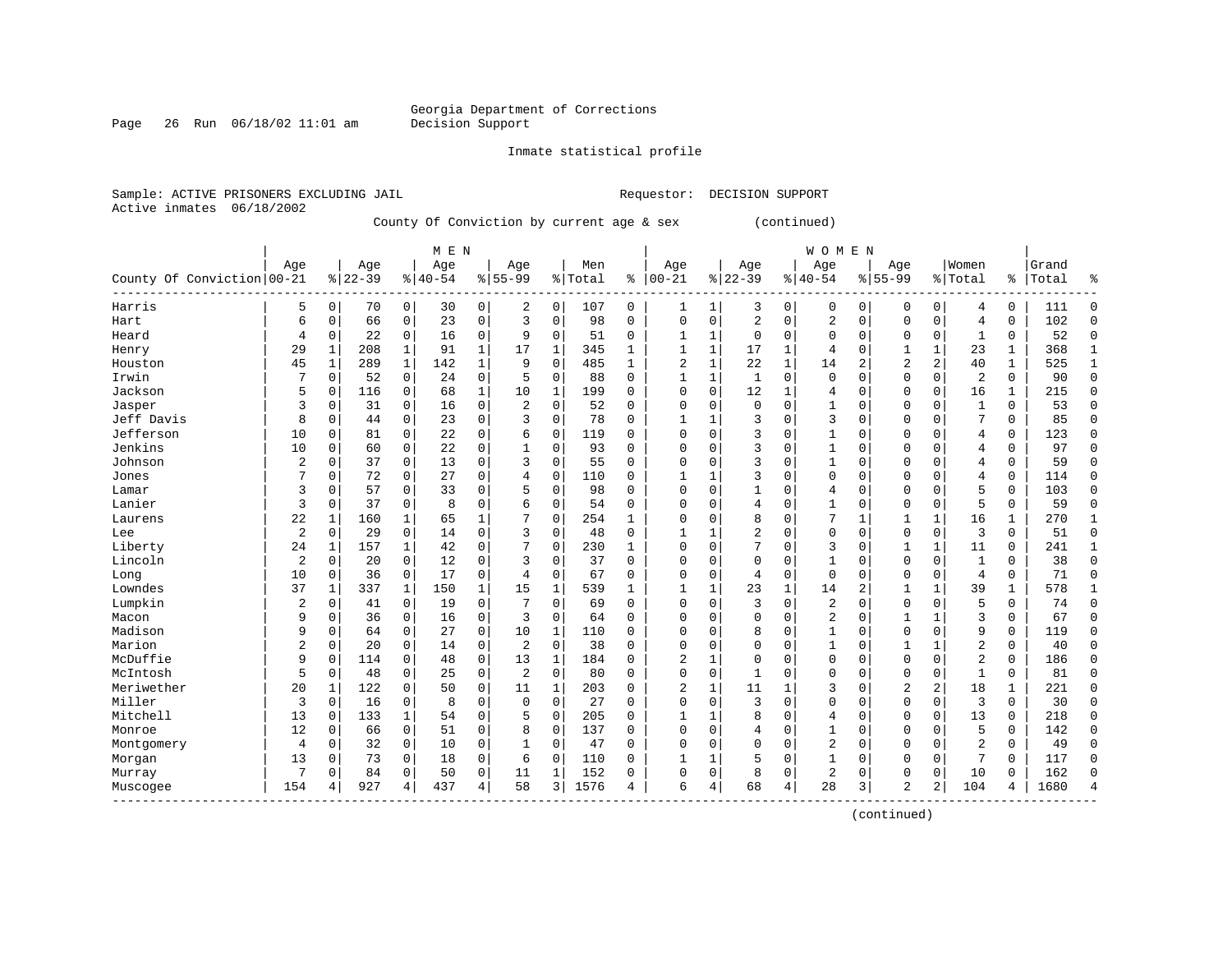Page 27 Run  $06/18/02$  11:01 am

Inmate statistical profile

Active inmates 06/18/2002

Sample: ACTIVE PRISONERS EXCLUDING JAIL **Requestor: DECISION SUPPORT** 

County Of Conviction by current age & sex (continued)

|                            |              |                |           |                | M E N     |              |                |             |         |              |                |                |                |                | <b>WOMEN</b>   |              |                |                |                |                |       |              |
|----------------------------|--------------|----------------|-----------|----------------|-----------|--------------|----------------|-------------|---------|--------------|----------------|----------------|----------------|----------------|----------------|--------------|----------------|----------------|----------------|----------------|-------|--------------|
|                            | Age          |                | Age       |                | Age       |              | Age            |             | Men     |              | Age            |                | Age            |                | Age            |              | Age            |                | Women          |                | Grand |              |
| County Of Conviction 00-21 |              |                | $8 22-39$ |                | $8 40-54$ |              | $8 55-99$      |             | % Total | ి            | $ 00 - 21$     |                | $ 22-39$       |                | $ 40-54$       |              | $8155 - 99$    |                | % Total        | $\frac{1}{6}$  | Total | န္           |
| Newton                     | 17           | $\overline{0}$ | 231       | $\mathbf{1}$   | 98        | 1            | 15             | 1           | 361     | 1            | 0              | 0              | 17             | 1              | 4              | 0            | 2              | 2              | 23             | 1              | 384   | 1            |
| Oconee                     | 3            | 0              | 33        | $\overline{0}$ | 12        | 0            | 1              | $\mathbf 0$ | 49      | 0            | $\mathbf{1}$   | 1              | $\mathbf 0$    | 0              | 1              | $\mathbf 0$  | $\mathbf{0}$   | $\mathbf 0$    | $\overline{c}$ | 0              | 51    | $\Omega$     |
| Oglethorpe                 | 2            | $\Omega$       | 28        | $\overline{0}$ | 17        | 0            | 1              | $\mathbf 0$ | 48      | 0            | 0              | 0              | 1              | 0              | 0              | $\mathbf 0$  | $\Omega$       | $\mathbf 0$    | $\mathbf{1}$   | 0              | 49    | $\Omega$     |
| Paulding                   | 16           | 0              | 71        | $\mathbf 0$    | 63        | $\mathbf 1$  | 8              | 0           | 158     | 0            | 0              | 0              | 10             | $\mathbf{1}$   | 2              | $\mathbf 0$  | 1              | 1              | 13             | 0              | 171   | $\Omega$     |
| Peach                      | 4            | 0              | 56        | 0              | 36        | 0            | O              | $\mathbf 0$ | 96      | $\Omega$     | $\mathbf{1}$   | 1              | $\mathbf{0}$   | $\Omega$       | $\mathbf{1}$   | 0            | $\Omega$       | 0              | $\overline{2}$ | 0              | 98    | $\Omega$     |
| Pickens                    | 7            | 0              | 46        | 0              | 29        | 0            | 6              | $\Omega$    | 88      | $\Omega$     | $\Omega$       | 0              | 2              | $\Omega$       | 3              | $\Omega$     | $\Omega$       | $\Omega$       | 5              | 0              | 93    | $\Omega$     |
| Pierce                     | 4            | 0              | 29        | 0              | 22        | 0            | $\overline{2}$ | $\Omega$    | 57      | $\Omega$     | $\Omega$       | 0              | $\Omega$       | $\Omega$       | 0              | $\mathbf 0$  | $\Omega$       | $\Omega$       | $\mathbf 0$    | 0              | 57    | $\Omega$     |
| Pike                       | 3            | 0              | 16        | 0              | 10        | 0            | 5              | 0           | 34      | 0            | $\Omega$       | 0              | 0              | $\Omega$       | 2              | $\Omega$     | 0              | $\Omega$       | $\overline{2}$ | 0              | 36    | $\Omega$     |
| Polk                       | 10           | 0              | 100       | 0              | 47        | 0            | 9              | $\mathbf 0$ | 166     | 0            | $\Omega$       | 0              | 4              | $\Omega$       | 1              | $\Omega$     | 0              | 0              | 5              | 0              | 171   | $\Omega$     |
| Pulaski                    | 14           | 0              | 59        | 0              | 22        | 0            | 3              | $\Omega$    | 98      | $\Omega$     | $\Omega$       | O              | 10             | 1              | 0              | $\Omega$     | 1              | 1              | 11             | 0              | 109   | $\Omega$     |
| Putnam                     | 8            | 0              | 90        | $\Omega$       | 37        | 0            | 7              | $\Omega$    | 142     | $\Omega$     | $\Omega$       | O              | 3              | 0              | 2              | $\Omega$     | $\mathbf{1}$   | $\mathbf{1}$   | 6              | 0              | 148   | ∩            |
| Ouitman                    | 2            | $\Omega$       | 8         | $\Omega$       | 0         | 0            | $\Omega$       | $\Omega$    | 10      | 0            | 0              | O              | $\mathbf 0$    | 0              | 1              | $\mathbf 0$  | $\Omega$       | $\Omega$       | 1              | 0              | 11    | ∩            |
| Rabun                      | 5            | 0              | 41        | $\mathbf 0$    | 15        | 0            | 3              | $\mathbf 0$ | 64      | O            | $\Omega$       | 0              | $\overline{2}$ | 0              | 0              | $\Omega$     | 0              | 0              | $\overline{2}$ | 0              | 66    | $\Omega$     |
| Randolph                   | 6            | 0              | 51        | $\mathbf 0$    | 15        | 0            | 3              | $\Omega$    | 75      | $\Omega$     | $\Omega$       | 0              | $\mathbf{1}$   | 0              | 3              | $\Omega$     | $\Omega$       | 0              | $\overline{4}$ | $\Omega$       | 79    | $\Omega$     |
| Richmond                   | 167          | 5              | 1087      | 4              | 472       | 4            | 71             | 4           | 1797    | 4            | 6              | 4              | 93             | 5              | 44             | 5            | 3              | 4              | 146            | 5              | 1943  |              |
| Rockdale                   | 29           | 1              | 184       | 1              | 91        | $\mathbf 1$  | 15             | 1           | 319     | 1            | $\Omega$       | 0              | 13             | 1              | 7              | 1            | $\Omega$       | $\Omega$       | 20             | 1              | 339   | $\mathbf{1}$ |
| Schley                     | 1            | 0              | 22        | 0              | 2         | 0            | $\Omega$       | $\Omega$    | 25      | 0            | $\Omega$       | 0              | $\Omega$       | $\Omega$       | 0              | $\Omega$     | $\Omega$       | 0              | 0              | 0              | 25    | $\Omega$     |
| Screven                    | 11           | 0              | 89        | 0              | 28        | 0            | 6              | $\Omega$    | 134     | 0            | 2              | 1              |                | $\Omega$       | $\overline{2}$ | $\Omega$     | $\Omega$       | $\Omega$       | 11             | 0              | 145   |              |
| Seminole                   | 7            | 0              | 42        | $\Omega$       | 2.0       | $\Omega$     | 4              | $\Omega$    | 73      | 0            | $\Omega$       | 0              | 3              | $\Omega$       | $\mathbf{1}$   | $\Omega$     | $\Omega$       | $\Omega$       | $\overline{4}$ | $\Omega$       | 77    |              |
| Spalding                   | 52           | 1              | 382       | 1              | 166       | $\mathbf{1}$ | 26             | $\mathbf 1$ | 626     | 1            | 3              | $\overline{2}$ | 33             | $\overline{2}$ | 18             | 2            | $\overline{c}$ | $\overline{a}$ | 56             | $\overline{2}$ | 682   |              |
| Stephens                   | 12           | $\Omega$       | 75        | $\Omega$       | 40        | 0            | 6              | $\mathbf 0$ | 133     | $\Omega$     | $\mathbf{1}$   | 1              | $\overline{2}$ | $\Omega$       | 4              | $\Omega$     | $\Omega$       | $\Omega$       | 7              | 0              | 140   | $\Omega$     |
| Stewart                    | 2            | 0              | 27        | 0              | 8         | 0            | 2              | 0           | 39      | $\Omega$     | $\Omega$       | 0              | 4              | $\Omega$       | 2              | $\Omega$     | $\Omega$       | 0              | 6              | 0              | 45    | $\Omega$     |
| Sumter                     | 19           | 1              | 130       | $\Omega$       | 56        | 0            | 3              | 0           | 208     | $\Omega$     | $\Omega$       | O              | 8              | $\Omega$       | 2              | $\mathbf 0$  | $\Omega$       | $\Omega$       | 10             | 0              | 218   | $\Omega$     |
| Talbot                     | 5            | 0              | 23        | 0              | 7         | $\Omega$     | $\Omega$       | $\Omega$    | 35      | $\Omega$     | $\Omega$       | 0              | $\Omega$       | $\Omega$       | 2              | $\Omega$     | $\Omega$       | $\Omega$       | $\overline{2}$ | 0              | 37    | $\Omega$     |
| Taliaferro                 | 0            | 0              | 7         | $\Omega$       | 3         | 0            | -1             | $\Omega$    | 11      | $\Omega$     | $\Omega$       | 0              | $\Omega$       | $\Omega$       | 1              | $\Omega$     | $\Omega$       | $\Omega$       | $\mathbf{1}$   | 0              | 12    | $\Omega$     |
| Tattnall                   | 5            | 0              | 82        | $\Omega$       | 29        | 0            | 6              | $\Omega$    | 122     | O            | $\Omega$       | O              | 4              | $\Omega$       | 2              | $\Omega$     | $\Omega$       | $\Omega$       | 6              | $\Omega$       | 128   | $\Omega$     |
| Taylor                     | 7            | $\Omega$       | 53        | $\Omega$       | 22        | 0            | $\mathbf{1}$   | $\Omega$    | 83      | $\Omega$     | $\Omega$       | O              | 3              | $\Omega$       | $\Omega$       | $\Omega$     | $\Omega$       | $\Omega$       | 3              | $\Omega$       | 86    | $\Omega$     |
| Telfair                    | 9            | $\Omega$       | 84        | $\Omega$       | 42        | 0            | 1              | $\Omega$    | 136     | $\Omega$     | 1              | 1              | 8              | $\Omega$       | 6              | $\mathbf{1}$ | $\Omega$       | $\Omega$       | 15             | 1              | 151   | ∩            |
| Terrell                    | 4            | $\Omega$       | 67        | $\mathbf 0$    | 16        | 0            | 3              | $\Omega$    | 90      | $\Omega$     | $\Omega$       | 0              | 4              | $\Omega$       | $\Omega$       | $\mathbf 0$  | $\Omega$       | $\mathbf 0$    | $\overline{4}$ | 0              | 94    | $\Omega$     |
| Thomas                     | 31           | 1              | 197       | 1              | 86        | $\mathbf 1$  | 11             | $\mathbf 1$ | 325     | 1            | 1              | 1              | 13             | 1              | 9              | $\mathbf{1}$ | $\Omega$       | $\mathbf 0$    | 23             | 1              | 348   | $\mathbf{1}$ |
| Tift                       | 32           | $\mathbf{1}$   | 196       | $\mathbf{1}$   | 101       | $\mathbf 1$  | 8              | $\mathbf 0$ | 337     | $\mathbf{1}$ | $\overline{2}$ | 1              | 11             | $\mathbf{1}$   | 4              | $\mathbf 0$  | 1              | 1              | 18             | $\mathbf{1}$   | 355   | 1            |
| Toombs                     | 31           | $\mathbf{1}$   | 177       | $\mathbf{1}$   | 63        | $\mathbf 1$  | 6              | $\mathbf 0$ | 277     | $\mathbf{1}$ | $\mathbf{1}$   | $\mathbf{1}$   | 18             | $\mathbf{1}$   | 3              | 0            | $\mathbf{1}$   | $\mathbf{1}$   | 23             | $\mathbf{1}$   | 300   | $\mathbf{1}$ |
| Towns                      | $\mathbf{1}$ | 0              | 16        | $\mathbf 0$    | 8         | 0            | 1              | 0           | 26      | 0            | $\mathbf{1}$   | 1              | $\mathbf 0$    | 0              | 0              | $\mathbf 0$  | $\mathbf 0$    | 0              | 1              | 0              | 27    | $\Omega$     |
| Treutlen                   | 2            | 0              | 21        | 0              | 16        | 0            | 0              | 0           | 39      | 0            | $\Omega$       | 0              | 2              | 0              | 1              | 0            | $\Omega$       | $\mathbf 0$    | 3              | 0              | 42    | $\Omega$     |
| Troup                      | 57           | $\overline{a}$ | 407       | $\overline{a}$ | 152       | 1            | 26             | 1           | 642     | 1            | $\mathbf{1}$   | $\mathbf 1$    | 35             | 2              | 10             | $\mathbf{1}$ | $\Omega$       | 0              | 46             | 2              | 688   | -1           |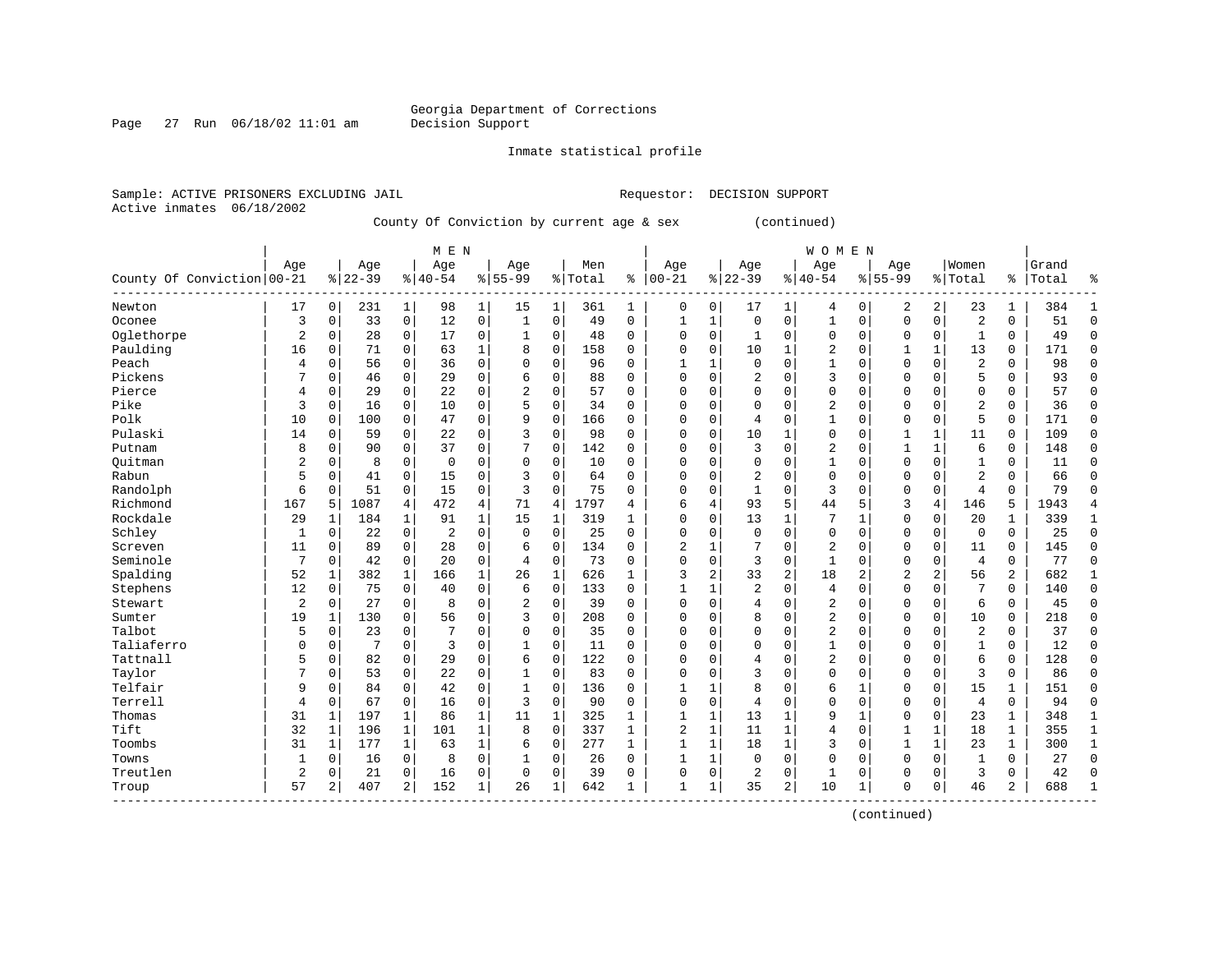Inmate statistical profile

Sample: ACTIVE PRISONERS EXCLUDING JAIL **Requestor: DECISION SUPPORT** Active inmates 06/18/2002

Page 28 Run  $06/18/02$  11:01 am

County Of Conviction by current age & sex (continued)

|                            |      |             |                              |             | M E N    |             |              |                |                    |          |              |          |                |                | W O M E N      |          |             |             |                |                |           |          |
|----------------------------|------|-------------|------------------------------|-------------|----------|-------------|--------------|----------------|--------------------|----------|--------------|----------|----------------|----------------|----------------|----------|-------------|-------------|----------------|----------------|-----------|----------|
|                            | Age  |             | Age                          |             | Age      |             | Age          |                | Men                |          | Age          |          | Age            |                | Age            |          | Age         |             | Women          |                | Grand     |          |
| County Of Conviction 00-21 |      |             | $ 22-39$                     |             | $ 40-54$ |             | $8 55-99$    |                | % Total            | ి        | $00 - 21$    |          | $ 22-39 $      |                | $8 40-54$      |          | $8155 - 99$ |             | % Total        |                | %   Total | ႜ        |
| Turner                     | 6    | $\Omega$    | 54                           | 0           | 25       | 0           | 4            | $\Omega$       | 89                 | $\Omega$ | 0            | $\Omega$ | 1              | 0              | 1              | $\Omega$ | 0           | $\Omega$    | 2              | 0              | 91        | ∩        |
| Twiggs                     | 4    | $\Omega$    | 20                           | $\mathbf 0$ | 9        | 0           | 2            | $\Omega$       | 35                 | $\Omega$ | 0            | 0        | $\Omega$       | $\Omega$       | 0              | $\Omega$ | 0           | $\Omega$    | $\Omega$       | 0              | 35        | ∩        |
| Union                      | 6    | $\Omega$    | 28                           | $\Omega$    | 11       | 0           |              | $\Omega$       | 50                 | 0        |              |          | 2              | O              |                | 0        | 0           | 0           | $\overline{4}$ | 0              | 54        | $\Omega$ |
| Upson                      | 22   |             | 101                          | $\Omega$    | 46       | $\mathbf 0$ | 10           |                | 179                | 0        | 0            | $\Omega$ | 8              | $\Omega$       | 2              | n        | O           | $\Omega$    | 10             | 0              | 189       | $\Omega$ |
| Walker                     | 17   | $\Omega$    | 164                          |             | 80       | 1           | 18           |                | 279                |          | $\Omega$     | $\Omega$ | 16             |                | 8              |          | $\Omega$    | $\mathbf 0$ | 24             | $\mathbf{1}$   | 303       |          |
| Walton                     | 15   | 0           | 167                          |             | 86       |             | 12           |                | 280                |          |              |          | 13             | 1              | 4              | $\Omega$ |             |             | 19             | 1              | 299       |          |
| Ware                       | 21   |             | 248                          |             | 112      |             | 15           |                | 396                |          |              |          | 21             | $\mathbf{1}$   | 8              |          | $\Omega$    | $\Omega$    | 30             | 1              | 426       |          |
| Warren                     | 5    | $\Omega$    | 24                           | $\Omega$    | 13       | 0           |              | $\Omega$       | 43                 | $\Omega$ | $\Omega$     | $\Omega$ |                | $\Omega$       |                | $\Omega$ | $\Omega$    | $\Omega$    | 2              | $\Omega$       | 45        | $\Omega$ |
| Washington                 | 12   | $\Omega$    | 70                           | $\Omega$    | 25       | 0           | 3            | $\Omega$       | 110                | 0        | 0            | 0        | 6              | $\Omega$       | 2              | 0        | $\Omega$    | U           | 8              | 0              | 118       | $\Omega$ |
| Wayne                      | 10   | $\Omega$    | 85                           | $\Omega$    | 30       | 0           |              | 0              | 128                | 0        | <sup>0</sup> | O        | 4              | $\Omega$       | 0              | $\Omega$ |             |             | 5              | 0              | 133       | $\Omega$ |
| Webster                    | 0    | n           | 10                           | 0           | 3        | 0           |              | 0              | 13                 | $\Omega$ | <sup>0</sup> |          | 0              | $\Omega$       | $\Omega$       | $\Omega$ | $\Omega$    | $\Omega$    | $\Omega$       | 0              | 13        | ∩        |
| Wheeler                    | 2    | $\Omega$    | 24                           | $\Omega$    | 15       | 0           |              | $\Omega$       | 45                 | $\Omega$ | <sup>0</sup> | N        |                | $\Omega$       | 0              | $\Omega$ |             |             |                | U              | 48        |          |
| White                      | 6    | $\Omega$    | 36                           | $\Omega$    | 18       | 0           |              | $\Omega$       | 62                 | 0        | <sup>0</sup> | 0        | 3              | $\Omega$       | $\overline{c}$ | n        | $\Omega$    | $\mathbf 0$ | 5              | 0              | 67        | ∩        |
| Whitfield                  | 43   |             | 366                          |             | 184      | 2           | 31           | $\overline{2}$ | 624                |          |              | 2        | 43             | $\overline{2}$ | 15             | 2        | $\Omega$    | $\Omega$    | 62             | $\overline{a}$ | 686       |          |
| Wilcox                     | 4    | n           | 31                           | $\mathbf 0$ | 12       | 0           | 4            | $\Omega$       | 51                 | $\Omega$ |              |          | 3              | $\Omega$       | $\mathbf 0$    | $\Omega$ | $\Omega$    | $\Omega$    | $\overline{4}$ | 0              | 55        | $\Omega$ |
| Wilkes                     | 6    | $\Omega$    | 47                           | 0           | 19       | 0           | 2            | 0              | 74                 | $\Omega$ | $\Omega$     | $\Omega$ | 5              | 0              | 2              | $\Omega$ | 0           | $\Omega$    |                | 0              | 81        | $\Omega$ |
| Wilkinson                  | 4    | $\mathbf 0$ | 26                           | $\Omega$    | 12       | 0           | 2            | $\Omega$       | 44                 | $\Omega$ | 0            | $\Omega$ | $\overline{2}$ | $\Omega$       | $\Omega$       | $\Omega$ | $\Omega$    | $\Omega$    | 2              | 0              | 46        | $\Omega$ |
| Worth                      | 6    | 0           | 93                           | $\Omega$    | 43       | 0           | $\mathbf{r}$ | $\Omega$       | 149                | U        | $\Omega$     | 0        | 4              | $\Omega$       | $\mathbf{1}$   | 0        | $\Omega$    | $\Omega$    | 5              | U              | 154       | $\cap$   |
| Total reported             |      |             | 3514 100 26456 100 11633 100 |             |          |             |              |                | 1842 100 43445 100 |          | 166 100      |          | 1877 100       |                | 847 100        |          |             | 81 100      | 2971 100       |                | 46416 100 |          |
| Percent reported           |      | 99.3        |                              | 99.6        |          | 99.6        |              | 99.7           |                    | 99.6     |              | 98.2     |                | 98.7           |                | 99.1     |             | 100.0       |                | 98.8           |           | 99.5     |
| Not reported               | 24   |             | 106                          |             | 52       |             | 6            |                | 188                |          | 3            |          | 24             |                | 8              |          | $\Omega$    |             | 35             |                | 223       |          |
| Total                      | 3538 |             | 26562                        |             | 11685    |             | 1848         |                | 43633              |          | 169          |          | 1901           |                | 855            |          | 81          |             | 3006           |                | 46639     |          |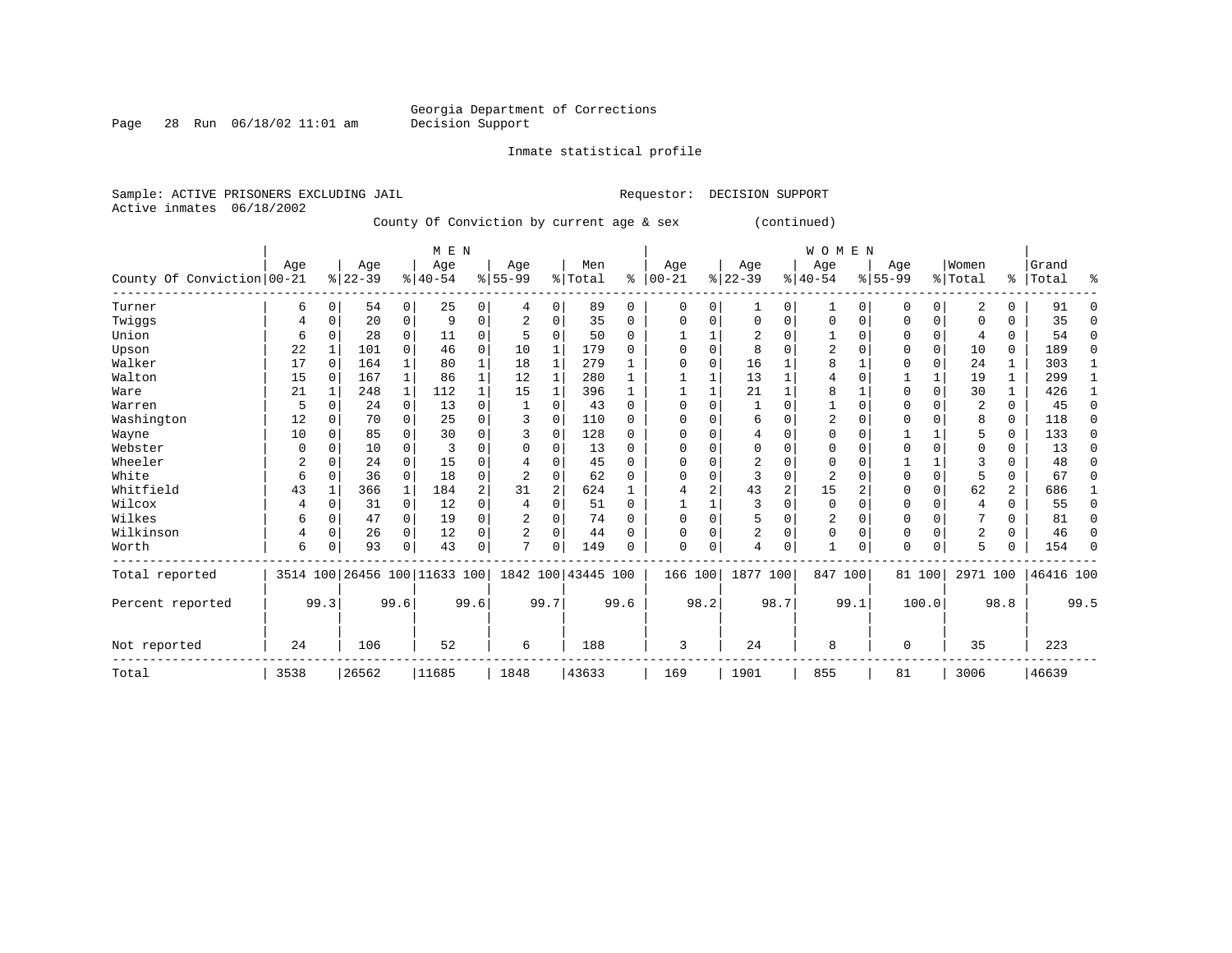Page 29 Run  $06/18/02$  11:01 am

#### Inmate statistical profile

Sample: ACTIVE PRISONERS EXCLUDING JAIL **Requestor: DECISION SUPPORT** Active inmates 06/18/2002

Circ Of Conviction by current age & sex

| Age<br>Women<br>Age<br>Age<br>Age<br>Age<br>Men<br>Age<br>Age<br>Age<br>Circ Of Conviction<br>$00 - 21$<br>$8 22-39$<br>$8 40-54$<br>$8155 - 99$<br>$ 00 - 21$<br>$8 22-39$<br>$8140 - 54$<br>$8155 - 99$<br>% Total<br>ႜ<br>% Total<br>ႜ<br>Alapaha<br>227<br>1<br>89<br>18<br>358<br>0<br>0<br>0<br>22<br>24<br>$\mathbf{1}$<br>1<br>1<br>1<br>11<br>1<br>1<br>0<br>1<br>11<br>32<br>2<br>184<br>$\overline{2}$<br>30<br>$\overline{a}$<br>398<br>27<br>$\mathbf{1}$<br>641<br>$\mathbf{1}$<br>$\mathbf{1}$<br>8<br>$\mathbf{1}$<br>3<br>4<br>42<br>$\mathbf{1}$<br>Alcovy<br>$\mathbf{1}$<br>$\mathbf{1}$<br>$\overline{4}$<br>Atlanta<br>2203<br>8<br>1074<br>9<br>177<br>10<br>3665<br>8<br>6<br>4<br>72<br>6<br>8<br>10<br>136<br>5<br>211<br>6<br>50<br>$\overline{2}$<br>Atlantic<br>48<br>419<br>2<br>155<br>$\mathbf{1}$<br>$\mathbf{1}$<br>647<br>$\Omega$<br>$\mathbf 0$<br>17<br>$\mathbf{1}$<br>6<br>2<br>25<br>25<br>$\mathbf{1}$<br>1<br>1<br>1<br>5<br>6<br>3<br>1370<br>5<br>588<br>5<br>2239<br>5<br>9<br>113<br>6<br>4<br>179<br>6<br>Augusta<br>199<br>6<br>82<br>$\overline{4}$<br>54<br>$\mathbf 1$<br>3<br>$\overline{c}$<br>37<br>$\overline{c}$<br>$\mathbf{1}$<br>14<br>2<br>$\mathbf{1}$<br>55<br>2<br>Blue Ridge<br>24<br>1<br>221<br>1<br>145<br>26<br>416<br>1<br>1<br>$\overline{a}$<br>2<br>$\overline{2}$<br>$\overline{a}$<br>$\overline{2}$<br>3<br>2<br>3<br>$\overline{2}$<br>Brunswick<br>58<br>2<br>259<br>35<br>12<br>$\mathbf{1}$<br>53<br>562<br>40<br>919<br>4<br>Chattahoochee<br>4<br>3<br>8<br>5<br>74<br>4<br>3<br>177<br>1111<br>4<br>517<br>1868<br>31<br>$\overline{4}$<br>4<br>116<br>5<br>63<br>4<br>4<br>Cherokee<br>$\overline{2}$<br>$\overline{c}$<br>37<br>393<br>$\mathbf{1}$<br>169<br>$\mathbf 1$<br>44<br>$\overline{2}$<br>643<br>$\mathbf{1}$<br>37<br>17<br>$\overline{2}$<br>$\mathbf{0}$<br>$\Omega$<br>56<br>2<br>$\mathbf{1}$<br>-1<br>6<br>Clayton<br>221<br>1125<br>4<br>389<br>3<br>3<br>1790<br>14<br>8<br>115<br>49<br>3<br>$\overline{4}$<br>181<br>6<br>55<br>4<br>6<br>6<br>5<br>5<br>$\overline{a}$<br>$\overline{2}$<br>Cobb<br>172<br>1227<br>5<br>$\overline{4}$<br>2038<br>5<br>7<br>91<br>52<br>152<br>5<br>559<br>80<br>4<br>6<br>.5<br>3<br>2<br>$\overline{a}$<br>$\overline{2}$<br>$\overline{2}$<br>2<br>$\mathbf 0$<br>2<br>234<br>776<br>$\overline{4}$<br>51<br>17<br>2<br>$\Omega$<br>72<br>50<br>1<br>450<br>42<br>Conasauga<br>$\overline{2}$<br>$\mathbf{1}$<br>$\mathbf{1}$<br>$\mathbf{1}$<br>$\overline{a}$<br>$\mathbf{1}$<br>$\overline{2}$<br>$\overline{c}$<br>Cordele<br>57<br>2<br>397<br>168<br>646<br>$\mathbf 1$<br>25<br>7<br>$\mathbf 1$<br>36<br>$\mathbf{1}$<br>24<br>5<br>$\overline{2}$<br>145<br>1086<br>4<br>424<br>4<br>5<br>1749<br>7<br>4<br>97<br>27<br>3<br>$\overline{a}$<br>133<br>Coweta<br>94<br>4<br>4<br>4<br>2<br>$\overline{c}$<br>$\overline{2}$<br>Dougherty<br>2<br>$\overline{2}$<br>993<br>$\overline{a}$<br>35<br>21<br>2<br>2<br>59<br>66<br>644<br>248<br>35<br>$\mathbf{1}$<br>$\mathbf{1}$<br>$\overline{2}$<br>2<br>Dublin<br>$\mathbf{1}$<br>$\mathbf{1}$<br>30<br>238<br>$\mathbf{1}$<br>103<br>12<br>$\mathbf{1}$<br>383<br>$\mathbf{1}$<br>$\mathbf 0$<br>$\Omega$<br>13<br>$\mathbf{1}$<br>9<br>$\mathbf{1}$<br>$\mathbf{1}$<br>23<br>$\mathbf{1}$<br>$\mathbf{1}$<br>5<br>2298<br>12<br>6<br>$\overline{a}$<br>$\overline{2}$<br>152<br>Eastern<br>225<br>1471<br>6<br>532<br>70<br>$\overline{4}$<br>5<br>7<br>104<br>34<br>5<br>6<br>4<br>$\mathbf 1$<br>$\mathbf 1$<br>Flint<br>17<br>$\mathbf{1}$<br>$\mathbf{1}$<br>$\mathbf 1$<br>17<br>$\overline{4}$<br>$\mathbf 0$<br>$\mathbf{1}$<br>$\mathbf{1}$<br>23<br>$\mathbf 1$<br>29<br>1<br>208<br>1<br>91<br>345<br>1<br>$\overline{2}$<br>3<br>Griffin<br>3<br>2<br>3<br>$\overline{2}$<br>2<br>3<br>3<br>3<br>96<br>642<br>289<br>58<br>1085<br>$\overline{4}$<br>52<br>28<br>4<br>87<br>3<br>3<br>127<br>727<br>3<br>322<br>3<br>1232<br>3<br>9<br>5<br>61<br>39<br>5<br>$\mathbf{1}$<br>$\mathbf{1}$<br>110<br>Gwinnett<br>4<br>56<br>4<br>$\overline{2}$<br>$\overline{2}$<br>Houston<br>45<br>289<br>$\mathbf 1$<br>$\mathbf 0$<br>485<br>22<br>$\mathbf{1}$<br>$\overline{2}$<br>2<br>40<br>1<br>142<br>1<br>14<br>1<br>9<br>1<br>1<br>2<br>2<br>$\overline{c}$<br>$\overline{c}$<br>$\overline{2}$<br>$\overline{2}$<br>Lookout Mountain<br>33<br>424<br>245<br>51<br>3<br>753<br>2<br>$\mathbf 1$<br>37<br>14<br>$\overline{2}$<br>2<br>55<br>$\mathbf{1}$<br>3<br>$\overline{2}$<br>$\overline{2}$<br>3<br>$\overline{2}$<br>69<br>2<br>685<br>3<br>334<br>45<br>1133<br>3<br>6<br>4<br>31<br>23<br>3<br>4<br>63<br>Macon<br>$\overline{c}$<br>Middle<br>2<br>$\mathbf 1$<br>$\mathbf{1}$<br>$\overline{2}$<br>$\mathbf{1}$<br>$\overline{2}$<br>2<br>498<br>166<br>$\mathbf{1}$<br>$\mathbf 1$<br>38<br>10<br>$\mathbf 1$<br>$\mathbf{1}$<br>50<br>71<br>22<br>757<br>$\overline{2}$<br>$\mathbf 1$<br>$\mathbf{1}$<br>$\mathbf{1}$<br>$\mathbf{1}$<br>$\mathbf{1}$<br>$\mathbf 0$<br>$\mathbf{1}$<br>Mountain<br>23<br>$\mathbf{1}$<br>168<br>90<br>291<br>$\mathbf 1$<br>10<br>5<br>$\mathbf 1$<br>$\mathbf 0$<br>17<br>10<br>2<br>$\overline{a}$<br>$\overline{c}$<br>15<br>Northeastern<br>48<br>362<br>$\mathbf{1}$<br>235<br>45<br>690<br>$\overline{a}$<br>$\overline{c}$<br>$\mathbf 1$<br>41<br>2<br>$\overline{2}$<br>2<br>60<br>2<br>1<br>$\overline{2}$<br>$\overline{c}$<br>$\Omega$<br>Northern<br>321<br>$\mathbf{1}$<br>$\mathbf 1$<br>$\Omega$<br>$\mathbf 0$<br>30<br>8<br>0<br>38<br>44<br>149<br>31<br>545<br>1<br>1<br>1<br>1<br>Ocmulgee<br>$\overline{2}$<br>2<br>$\overline{2}$<br>$\overline{c}$<br>$\overline{2}$<br>$\overline{2}$<br>87<br>2<br>598<br>240<br>33<br>958<br>$\overline{a}$<br>2<br>33<br>14<br>$\overline{2}$<br>$\overline{a}$<br>53<br>4<br>$\overline{a}$<br>$\overline{2}$<br>37<br>$\overline{2}$<br>$\overline{2}$<br>$\overline{a}$<br>Oconee<br>53<br>$\overline{a}$<br>390<br>$\mathbf{1}$<br>182<br>18<br>$\mathbf{1}$<br>643<br>$\mathbf{1}$<br>15<br>$\overline{2}$<br>55<br>$\mathbf{1}$<br>1 |                |                |    |  | W O M E N |                |   |  |  |  | M E N |  |  |  |
|-----------------------------------------------------------------------------------------------------------------------------------------------------------------------------------------------------------------------------------------------------------------------------------------------------------------------------------------------------------------------------------------------------------------------------------------------------------------------------------------------------------------------------------------------------------------------------------------------------------------------------------------------------------------------------------------------------------------------------------------------------------------------------------------------------------------------------------------------------------------------------------------------------------------------------------------------------------------------------------------------------------------------------------------------------------------------------------------------------------------------------------------------------------------------------------------------------------------------------------------------------------------------------------------------------------------------------------------------------------------------------------------------------------------------------------------------------------------------------------------------------------------------------------------------------------------------------------------------------------------------------------------------------------------------------------------------------------------------------------------------------------------------------------------------------------------------------------------------------------------------------------------------------------------------------------------------------------------------------------------------------------------------------------------------------------------------------------------------------------------------------------------------------------------------------------------------------------------------------------------------------------------------------------------------------------------------------------------------------------------------------------------------------------------------------------------------------------------------------------------------------------------------------------------------------------------------------------------------------------------------------------------------------------------------------------------------------------------------------------------------------------------------------------------------------------------------------------------------------------------------------------------------------------------------------------------------------------------------------------------------------------------------------------------------------------------------------------------------------------------------------------------------------------------------------------------------------------------------------------------------------------------------------------------------------------------------------------------------------------------------------------------------------------------------------------------------------------------------------------------------------------------------------------------------------------------------------------------------------------------------------------------------------------------------------------------------------------------------------------------------------------------------------------------------------------------------------------------------------------------------------------------------------------------------------------------------------------------------------------------------------------------------------------------------------------------------------------------------------------------------------------------------------------------------------------------------------------------------------------------------------------------------------------------------------------------------------------------------------------------------------------------------------------------------------------------------------------------------------------------------------------------------------------------------------------------------------------------------------------------------------------------------------------------------------------------------------------------------------------------------------------------------------------------------------------------------------------------------------------------------------------------------------------------------------------------------------------------------------------------------------------------------------------------------------------------------------------------------------------------------------------------------------------------------------------------------------------------------------------------------------------------------------------------------------------------------------------------------------------------------------------------------------------------------------------------------------------------------------------------------------------------------------------------------------------------------------------------------------------------------------------------------------------------------------------------------------------------------------------------------------------------------------------------------------------------------------------------------------------------------------------------------------------------------------------------------------------------------------------------------------------------------------------------------------------------------|----------------|----------------|----|--|-----------|----------------|---|--|--|--|-------|--|--|--|
|                                                                                                                                                                                                                                                                                                                                                                                                                                                                                                                                                                                                                                                                                                                                                                                                                                                                                                                                                                                                                                                                                                                                                                                                                                                                                                                                                                                                                                                                                                                                                                                                                                                                                                                                                                                                                                                                                                                                                                                                                                                                                                                                                                                                                                                                                                                                                                                                                                                                                                                                                                                                                                                                                                                                                                                                                                                                                                                                                                                                                                                                                                                                                                                                                                                                                                                                                                                                                                                                                                                                                                                                                                                                                                                                                                                                                                                                                                                                                                                                                                                                                                                                                                                                                                                                                                                                                                                                                                                                                                                                                                                                                                                                                                                                                                                                                                                                                                                                                                                                                                                                                                                                                                                                                                                                                                                                                                                                                                                                                                                                                                                                                                                                                                                                                                                                                                                                                                                                                                                                                                                                       | °              | Grand<br>Total |    |  |           |                |   |  |  |  |       |  |  |  |
|                                                                                                                                                                                                                                                                                                                                                                                                                                                                                                                                                                                                                                                                                                                                                                                                                                                                                                                                                                                                                                                                                                                                                                                                                                                                                                                                                                                                                                                                                                                                                                                                                                                                                                                                                                                                                                                                                                                                                                                                                                                                                                                                                                                                                                                                                                                                                                                                                                                                                                                                                                                                                                                                                                                                                                                                                                                                                                                                                                                                                                                                                                                                                                                                                                                                                                                                                                                                                                                                                                                                                                                                                                                                                                                                                                                                                                                                                                                                                                                                                                                                                                                                                                                                                                                                                                                                                                                                                                                                                                                                                                                                                                                                                                                                                                                                                                                                                                                                                                                                                                                                                                                                                                                                                                                                                                                                                                                                                                                                                                                                                                                                                                                                                                                                                                                                                                                                                                                                                                                                                                                                       | $\mathbf{1}$   | 380            |    |  |           |                |   |  |  |  |       |  |  |  |
|                                                                                                                                                                                                                                                                                                                                                                                                                                                                                                                                                                                                                                                                                                                                                                                                                                                                                                                                                                                                                                                                                                                                                                                                                                                                                                                                                                                                                                                                                                                                                                                                                                                                                                                                                                                                                                                                                                                                                                                                                                                                                                                                                                                                                                                                                                                                                                                                                                                                                                                                                                                                                                                                                                                                                                                                                                                                                                                                                                                                                                                                                                                                                                                                                                                                                                                                                                                                                                                                                                                                                                                                                                                                                                                                                                                                                                                                                                                                                                                                                                                                                                                                                                                                                                                                                                                                                                                                                                                                                                                                                                                                                                                                                                                                                                                                                                                                                                                                                                                                                                                                                                                                                                                                                                                                                                                                                                                                                                                                                                                                                                                                                                                                                                                                                                                                                                                                                                                                                                                                                                                                       | $\mathbf{1}$   | 683            |    |  |           |                |   |  |  |  |       |  |  |  |
|                                                                                                                                                                                                                                                                                                                                                                                                                                                                                                                                                                                                                                                                                                                                                                                                                                                                                                                                                                                                                                                                                                                                                                                                                                                                                                                                                                                                                                                                                                                                                                                                                                                                                                                                                                                                                                                                                                                                                                                                                                                                                                                                                                                                                                                                                                                                                                                                                                                                                                                                                                                                                                                                                                                                                                                                                                                                                                                                                                                                                                                                                                                                                                                                                                                                                                                                                                                                                                                                                                                                                                                                                                                                                                                                                                                                                                                                                                                                                                                                                                                                                                                                                                                                                                                                                                                                                                                                                                                                                                                                                                                                                                                                                                                                                                                                                                                                                                                                                                                                                                                                                                                                                                                                                                                                                                                                                                                                                                                                                                                                                                                                                                                                                                                                                                                                                                                                                                                                                                                                                                                                       | 8              | 3801           |    |  |           |                |   |  |  |  |       |  |  |  |
|                                                                                                                                                                                                                                                                                                                                                                                                                                                                                                                                                                                                                                                                                                                                                                                                                                                                                                                                                                                                                                                                                                                                                                                                                                                                                                                                                                                                                                                                                                                                                                                                                                                                                                                                                                                                                                                                                                                                                                                                                                                                                                                                                                                                                                                                                                                                                                                                                                                                                                                                                                                                                                                                                                                                                                                                                                                                                                                                                                                                                                                                                                                                                                                                                                                                                                                                                                                                                                                                                                                                                                                                                                                                                                                                                                                                                                                                                                                                                                                                                                                                                                                                                                                                                                                                                                                                                                                                                                                                                                                                                                                                                                                                                                                                                                                                                                                                                                                                                                                                                                                                                                                                                                                                                                                                                                                                                                                                                                                                                                                                                                                                                                                                                                                                                                                                                                                                                                                                                                                                                                                                       | $\mathbf{1}$   | 672            |    |  |           |                |   |  |  |  |       |  |  |  |
|                                                                                                                                                                                                                                                                                                                                                                                                                                                                                                                                                                                                                                                                                                                                                                                                                                                                                                                                                                                                                                                                                                                                                                                                                                                                                                                                                                                                                                                                                                                                                                                                                                                                                                                                                                                                                                                                                                                                                                                                                                                                                                                                                                                                                                                                                                                                                                                                                                                                                                                                                                                                                                                                                                                                                                                                                                                                                                                                                                                                                                                                                                                                                                                                                                                                                                                                                                                                                                                                                                                                                                                                                                                                                                                                                                                                                                                                                                                                                                                                                                                                                                                                                                                                                                                                                                                                                                                                                                                                                                                                                                                                                                                                                                                                                                                                                                                                                                                                                                                                                                                                                                                                                                                                                                                                                                                                                                                                                                                                                                                                                                                                                                                                                                                                                                                                                                                                                                                                                                                                                                                                       | 5              | 2418           |    |  |           |                |   |  |  |  |       |  |  |  |
|                                                                                                                                                                                                                                                                                                                                                                                                                                                                                                                                                                                                                                                                                                                                                                                                                                                                                                                                                                                                                                                                                                                                                                                                                                                                                                                                                                                                                                                                                                                                                                                                                                                                                                                                                                                                                                                                                                                                                                                                                                                                                                                                                                                                                                                                                                                                                                                                                                                                                                                                                                                                                                                                                                                                                                                                                                                                                                                                                                                                                                                                                                                                                                                                                                                                                                                                                                                                                                                                                                                                                                                                                                                                                                                                                                                                                                                                                                                                                                                                                                                                                                                                                                                                                                                                                                                                                                                                                                                                                                                                                                                                                                                                                                                                                                                                                                                                                                                                                                                                                                                                                                                                                                                                                                                                                                                                                                                                                                                                                                                                                                                                                                                                                                                                                                                                                                                                                                                                                                                                                                                                       | $\mathbf{1}$   | 471            |    |  |           |                |   |  |  |  |       |  |  |  |
|                                                                                                                                                                                                                                                                                                                                                                                                                                                                                                                                                                                                                                                                                                                                                                                                                                                                                                                                                                                                                                                                                                                                                                                                                                                                                                                                                                                                                                                                                                                                                                                                                                                                                                                                                                                                                                                                                                                                                                                                                                                                                                                                                                                                                                                                                                                                                                                                                                                                                                                                                                                                                                                                                                                                                                                                                                                                                                                                                                                                                                                                                                                                                                                                                                                                                                                                                                                                                                                                                                                                                                                                                                                                                                                                                                                                                                                                                                                                                                                                                                                                                                                                                                                                                                                                                                                                                                                                                                                                                                                                                                                                                                                                                                                                                                                                                                                                                                                                                                                                                                                                                                                                                                                                                                                                                                                                                                                                                                                                                                                                                                                                                                                                                                                                                                                                                                                                                                                                                                                                                                                                       | $\overline{2}$ | 972            |    |  |           |                |   |  |  |  |       |  |  |  |
|                                                                                                                                                                                                                                                                                                                                                                                                                                                                                                                                                                                                                                                                                                                                                                                                                                                                                                                                                                                                                                                                                                                                                                                                                                                                                                                                                                                                                                                                                                                                                                                                                                                                                                                                                                                                                                                                                                                                                                                                                                                                                                                                                                                                                                                                                                                                                                                                                                                                                                                                                                                                                                                                                                                                                                                                                                                                                                                                                                                                                                                                                                                                                                                                                                                                                                                                                                                                                                                                                                                                                                                                                                                                                                                                                                                                                                                                                                                                                                                                                                                                                                                                                                                                                                                                                                                                                                                                                                                                                                                                                                                                                                                                                                                                                                                                                                                                                                                                                                                                                                                                                                                                                                                                                                                                                                                                                                                                                                                                                                                                                                                                                                                                                                                                                                                                                                                                                                                                                                                                                                                                       | $\overline{4}$ | 1984           |    |  |           |                |   |  |  |  |       |  |  |  |
|                                                                                                                                                                                                                                                                                                                                                                                                                                                                                                                                                                                                                                                                                                                                                                                                                                                                                                                                                                                                                                                                                                                                                                                                                                                                                                                                                                                                                                                                                                                                                                                                                                                                                                                                                                                                                                                                                                                                                                                                                                                                                                                                                                                                                                                                                                                                                                                                                                                                                                                                                                                                                                                                                                                                                                                                                                                                                                                                                                                                                                                                                                                                                                                                                                                                                                                                                                                                                                                                                                                                                                                                                                                                                                                                                                                                                                                                                                                                                                                                                                                                                                                                                                                                                                                                                                                                                                                                                                                                                                                                                                                                                                                                                                                                                                                                                                                                                                                                                                                                                                                                                                                                                                                                                                                                                                                                                                                                                                                                                                                                                                                                                                                                                                                                                                                                                                                                                                                                                                                                                                                                       | $\overline{2}$ | 699            |    |  |           |                |   |  |  |  |       |  |  |  |
|                                                                                                                                                                                                                                                                                                                                                                                                                                                                                                                                                                                                                                                                                                                                                                                                                                                                                                                                                                                                                                                                                                                                                                                                                                                                                                                                                                                                                                                                                                                                                                                                                                                                                                                                                                                                                                                                                                                                                                                                                                                                                                                                                                                                                                                                                                                                                                                                                                                                                                                                                                                                                                                                                                                                                                                                                                                                                                                                                                                                                                                                                                                                                                                                                                                                                                                                                                                                                                                                                                                                                                                                                                                                                                                                                                                                                                                                                                                                                                                                                                                                                                                                                                                                                                                                                                                                                                                                                                                                                                                                                                                                                                                                                                                                                                                                                                                                                                                                                                                                                                                                                                                                                                                                                                                                                                                                                                                                                                                                                                                                                                                                                                                                                                                                                                                                                                                                                                                                                                                                                                                                       | $\overline{4}$ | 1971           |    |  |           |                |   |  |  |  |       |  |  |  |
|                                                                                                                                                                                                                                                                                                                                                                                                                                                                                                                                                                                                                                                                                                                                                                                                                                                                                                                                                                                                                                                                                                                                                                                                                                                                                                                                                                                                                                                                                                                                                                                                                                                                                                                                                                                                                                                                                                                                                                                                                                                                                                                                                                                                                                                                                                                                                                                                                                                                                                                                                                                                                                                                                                                                                                                                                                                                                                                                                                                                                                                                                                                                                                                                                                                                                                                                                                                                                                                                                                                                                                                                                                                                                                                                                                                                                                                                                                                                                                                                                                                                                                                                                                                                                                                                                                                                                                                                                                                                                                                                                                                                                                                                                                                                                                                                                                                                                                                                                                                                                                                                                                                                                                                                                                                                                                                                                                                                                                                                                                                                                                                                                                                                                                                                                                                                                                                                                                                                                                                                                                                                       | 5              | 2190           |    |  |           |                |   |  |  |  |       |  |  |  |
|                                                                                                                                                                                                                                                                                                                                                                                                                                                                                                                                                                                                                                                                                                                                                                                                                                                                                                                                                                                                                                                                                                                                                                                                                                                                                                                                                                                                                                                                                                                                                                                                                                                                                                                                                                                                                                                                                                                                                                                                                                                                                                                                                                                                                                                                                                                                                                                                                                                                                                                                                                                                                                                                                                                                                                                                                                                                                                                                                                                                                                                                                                                                                                                                                                                                                                                                                                                                                                                                                                                                                                                                                                                                                                                                                                                                                                                                                                                                                                                                                                                                                                                                                                                                                                                                                                                                                                                                                                                                                                                                                                                                                                                                                                                                                                                                                                                                                                                                                                                                                                                                                                                                                                                                                                                                                                                                                                                                                                                                                                                                                                                                                                                                                                                                                                                                                                                                                                                                                                                                                                                                       | $\overline{2}$ | 848            |    |  |           |                |   |  |  |  |       |  |  |  |
|                                                                                                                                                                                                                                                                                                                                                                                                                                                                                                                                                                                                                                                                                                                                                                                                                                                                                                                                                                                                                                                                                                                                                                                                                                                                                                                                                                                                                                                                                                                                                                                                                                                                                                                                                                                                                                                                                                                                                                                                                                                                                                                                                                                                                                                                                                                                                                                                                                                                                                                                                                                                                                                                                                                                                                                                                                                                                                                                                                                                                                                                                                                                                                                                                                                                                                                                                                                                                                                                                                                                                                                                                                                                                                                                                                                                                                                                                                                                                                                                                                                                                                                                                                                                                                                                                                                                                                                                                                                                                                                                                                                                                                                                                                                                                                                                                                                                                                                                                                                                                                                                                                                                                                                                                                                                                                                                                                                                                                                                                                                                                                                                                                                                                                                                                                                                                                                                                                                                                                                                                                                                       | $\mathbf{1}$   | 682            |    |  |           |                |   |  |  |  |       |  |  |  |
|                                                                                                                                                                                                                                                                                                                                                                                                                                                                                                                                                                                                                                                                                                                                                                                                                                                                                                                                                                                                                                                                                                                                                                                                                                                                                                                                                                                                                                                                                                                                                                                                                                                                                                                                                                                                                                                                                                                                                                                                                                                                                                                                                                                                                                                                                                                                                                                                                                                                                                                                                                                                                                                                                                                                                                                                                                                                                                                                                                                                                                                                                                                                                                                                                                                                                                                                                                                                                                                                                                                                                                                                                                                                                                                                                                                                                                                                                                                                                                                                                                                                                                                                                                                                                                                                                                                                                                                                                                                                                                                                                                                                                                                                                                                                                                                                                                                                                                                                                                                                                                                                                                                                                                                                                                                                                                                                                                                                                                                                                                                                                                                                                                                                                                                                                                                                                                                                                                                                                                                                                                                                       | $\overline{4}$ | 1882           |    |  |           |                |   |  |  |  |       |  |  |  |
|                                                                                                                                                                                                                                                                                                                                                                                                                                                                                                                                                                                                                                                                                                                                                                                                                                                                                                                                                                                                                                                                                                                                                                                                                                                                                                                                                                                                                                                                                                                                                                                                                                                                                                                                                                                                                                                                                                                                                                                                                                                                                                                                                                                                                                                                                                                                                                                                                                                                                                                                                                                                                                                                                                                                                                                                                                                                                                                                                                                                                                                                                                                                                                                                                                                                                                                                                                                                                                                                                                                                                                                                                                                                                                                                                                                                                                                                                                                                                                                                                                                                                                                                                                                                                                                                                                                                                                                                                                                                                                                                                                                                                                                                                                                                                                                                                                                                                                                                                                                                                                                                                                                                                                                                                                                                                                                                                                                                                                                                                                                                                                                                                                                                                                                                                                                                                                                                                                                                                                                                                                                                       | $\overline{2}$ | 1052           |    |  |           |                |   |  |  |  |       |  |  |  |
|                                                                                                                                                                                                                                                                                                                                                                                                                                                                                                                                                                                                                                                                                                                                                                                                                                                                                                                                                                                                                                                                                                                                                                                                                                                                                                                                                                                                                                                                                                                                                                                                                                                                                                                                                                                                                                                                                                                                                                                                                                                                                                                                                                                                                                                                                                                                                                                                                                                                                                                                                                                                                                                                                                                                                                                                                                                                                                                                                                                                                                                                                                                                                                                                                                                                                                                                                                                                                                                                                                                                                                                                                                                                                                                                                                                                                                                                                                                                                                                                                                                                                                                                                                                                                                                                                                                                                                                                                                                                                                                                                                                                                                                                                                                                                                                                                                                                                                                                                                                                                                                                                                                                                                                                                                                                                                                                                                                                                                                                                                                                                                                                                                                                                                                                                                                                                                                                                                                                                                                                                                                                       | $\mathbf{1}$   | 406            |    |  |           |                |   |  |  |  |       |  |  |  |
|                                                                                                                                                                                                                                                                                                                                                                                                                                                                                                                                                                                                                                                                                                                                                                                                                                                                                                                                                                                                                                                                                                                                                                                                                                                                                                                                                                                                                                                                                                                                                                                                                                                                                                                                                                                                                                                                                                                                                                                                                                                                                                                                                                                                                                                                                                                                                                                                                                                                                                                                                                                                                                                                                                                                                                                                                                                                                                                                                                                                                                                                                                                                                                                                                                                                                                                                                                                                                                                                                                                                                                                                                                                                                                                                                                                                                                                                                                                                                                                                                                                                                                                                                                                                                                                                                                                                                                                                                                                                                                                                                                                                                                                                                                                                                                                                                                                                                                                                                                                                                                                                                                                                                                                                                                                                                                                                                                                                                                                                                                                                                                                                                                                                                                                                                                                                                                                                                                                                                                                                                                                                       | $\overline{5}$ | 2450           |    |  |           |                |   |  |  |  |       |  |  |  |
|                                                                                                                                                                                                                                                                                                                                                                                                                                                                                                                                                                                                                                                                                                                                                                                                                                                                                                                                                                                                                                                                                                                                                                                                                                                                                                                                                                                                                                                                                                                                                                                                                                                                                                                                                                                                                                                                                                                                                                                                                                                                                                                                                                                                                                                                                                                                                                                                                                                                                                                                                                                                                                                                                                                                                                                                                                                                                                                                                                                                                                                                                                                                                                                                                                                                                                                                                                                                                                                                                                                                                                                                                                                                                                                                                                                                                                                                                                                                                                                                                                                                                                                                                                                                                                                                                                                                                                                                                                                                                                                                                                                                                                                                                                                                                                                                                                                                                                                                                                                                                                                                                                                                                                                                                                                                                                                                                                                                                                                                                                                                                                                                                                                                                                                                                                                                                                                                                                                                                                                                                                                                       | $\mathbf{1}$   | 368            |    |  |           |                |   |  |  |  |       |  |  |  |
|                                                                                                                                                                                                                                                                                                                                                                                                                                                                                                                                                                                                                                                                                                                                                                                                                                                                                                                                                                                                                                                                                                                                                                                                                                                                                                                                                                                                                                                                                                                                                                                                                                                                                                                                                                                                                                                                                                                                                                                                                                                                                                                                                                                                                                                                                                                                                                                                                                                                                                                                                                                                                                                                                                                                                                                                                                                                                                                                                                                                                                                                                                                                                                                                                                                                                                                                                                                                                                                                                                                                                                                                                                                                                                                                                                                                                                                                                                                                                                                                                                                                                                                                                                                                                                                                                                                                                                                                                                                                                                                                                                                                                                                                                                                                                                                                                                                                                                                                                                                                                                                                                                                                                                                                                                                                                                                                                                                                                                                                                                                                                                                                                                                                                                                                                                                                                                                                                                                                                                                                                                                                       | $\overline{3}$ | 1172           |    |  |           |                |   |  |  |  |       |  |  |  |
|                                                                                                                                                                                                                                                                                                                                                                                                                                                                                                                                                                                                                                                                                                                                                                                                                                                                                                                                                                                                                                                                                                                                                                                                                                                                                                                                                                                                                                                                                                                                                                                                                                                                                                                                                                                                                                                                                                                                                                                                                                                                                                                                                                                                                                                                                                                                                                                                                                                                                                                                                                                                                                                                                                                                                                                                                                                                                                                                                                                                                                                                                                                                                                                                                                                                                                                                                                                                                                                                                                                                                                                                                                                                                                                                                                                                                                                                                                                                                                                                                                                                                                                                                                                                                                                                                                                                                                                                                                                                                                                                                                                                                                                                                                                                                                                                                                                                                                                                                                                                                                                                                                                                                                                                                                                                                                                                                                                                                                                                                                                                                                                                                                                                                                                                                                                                                                                                                                                                                                                                                                                                       | 3              | 1342           |    |  |           |                |   |  |  |  |       |  |  |  |
|                                                                                                                                                                                                                                                                                                                                                                                                                                                                                                                                                                                                                                                                                                                                                                                                                                                                                                                                                                                                                                                                                                                                                                                                                                                                                                                                                                                                                                                                                                                                                                                                                                                                                                                                                                                                                                                                                                                                                                                                                                                                                                                                                                                                                                                                                                                                                                                                                                                                                                                                                                                                                                                                                                                                                                                                                                                                                                                                                                                                                                                                                                                                                                                                                                                                                                                                                                                                                                                                                                                                                                                                                                                                                                                                                                                                                                                                                                                                                                                                                                                                                                                                                                                                                                                                                                                                                                                                                                                                                                                                                                                                                                                                                                                                                                                                                                                                                                                                                                                                                                                                                                                                                                                                                                                                                                                                                                                                                                                                                                                                                                                                                                                                                                                                                                                                                                                                                                                                                                                                                                                                       | $\mathbf{1}$   | 525            |    |  |           |                |   |  |  |  |       |  |  |  |
|                                                                                                                                                                                                                                                                                                                                                                                                                                                                                                                                                                                                                                                                                                                                                                                                                                                                                                                                                                                                                                                                                                                                                                                                                                                                                                                                                                                                                                                                                                                                                                                                                                                                                                                                                                                                                                                                                                                                                                                                                                                                                                                                                                                                                                                                                                                                                                                                                                                                                                                                                                                                                                                                                                                                                                                                                                                                                                                                                                                                                                                                                                                                                                                                                                                                                                                                                                                                                                                                                                                                                                                                                                                                                                                                                                                                                                                                                                                                                                                                                                                                                                                                                                                                                                                                                                                                                                                                                                                                                                                                                                                                                                                                                                                                                                                                                                                                                                                                                                                                                                                                                                                                                                                                                                                                                                                                                                                                                                                                                                                                                                                                                                                                                                                                                                                                                                                                                                                                                                                                                                                                       | $\overline{2}$ | 808            |    |  |           |                |   |  |  |  |       |  |  |  |
|                                                                                                                                                                                                                                                                                                                                                                                                                                                                                                                                                                                                                                                                                                                                                                                                                                                                                                                                                                                                                                                                                                                                                                                                                                                                                                                                                                                                                                                                                                                                                                                                                                                                                                                                                                                                                                                                                                                                                                                                                                                                                                                                                                                                                                                                                                                                                                                                                                                                                                                                                                                                                                                                                                                                                                                                                                                                                                                                                                                                                                                                                                                                                                                                                                                                                                                                                                                                                                                                                                                                                                                                                                                                                                                                                                                                                                                                                                                                                                                                                                                                                                                                                                                                                                                                                                                                                                                                                                                                                                                                                                                                                                                                                                                                                                                                                                                                                                                                                                                                                                                                                                                                                                                                                                                                                                                                                                                                                                                                                                                                                                                                                                                                                                                                                                                                                                                                                                                                                                                                                                                                       | 3              | 1196           |    |  |           |                |   |  |  |  |       |  |  |  |
|                                                                                                                                                                                                                                                                                                                                                                                                                                                                                                                                                                                                                                                                                                                                                                                                                                                                                                                                                                                                                                                                                                                                                                                                                                                                                                                                                                                                                                                                                                                                                                                                                                                                                                                                                                                                                                                                                                                                                                                                                                                                                                                                                                                                                                                                                                                                                                                                                                                                                                                                                                                                                                                                                                                                                                                                                                                                                                                                                                                                                                                                                                                                                                                                                                                                                                                                                                                                                                                                                                                                                                                                                                                                                                                                                                                                                                                                                                                                                                                                                                                                                                                                                                                                                                                                                                                                                                                                                                                                                                                                                                                                                                                                                                                                                                                                                                                                                                                                                                                                                                                                                                                                                                                                                                                                                                                                                                                                                                                                                                                                                                                                                                                                                                                                                                                                                                                                                                                                                                                                                                                                       | $\overline{2}$ | 807            |    |  |           |                |   |  |  |  |       |  |  |  |
|                                                                                                                                                                                                                                                                                                                                                                                                                                                                                                                                                                                                                                                                                                                                                                                                                                                                                                                                                                                                                                                                                                                                                                                                                                                                                                                                                                                                                                                                                                                                                                                                                                                                                                                                                                                                                                                                                                                                                                                                                                                                                                                                                                                                                                                                                                                                                                                                                                                                                                                                                                                                                                                                                                                                                                                                                                                                                                                                                                                                                                                                                                                                                                                                                                                                                                                                                                                                                                                                                                                                                                                                                                                                                                                                                                                                                                                                                                                                                                                                                                                                                                                                                                                                                                                                                                                                                                                                                                                                                                                                                                                                                                                                                                                                                                                                                                                                                                                                                                                                                                                                                                                                                                                                                                                                                                                                                                                                                                                                                                                                                                                                                                                                                                                                                                                                                                                                                                                                                                                                                                                                       | $\mathbf{1}$   | 308            |    |  |           |                |   |  |  |  |       |  |  |  |
|                                                                                                                                                                                                                                                                                                                                                                                                                                                                                                                                                                                                                                                                                                                                                                                                                                                                                                                                                                                                                                                                                                                                                                                                                                                                                                                                                                                                                                                                                                                                                                                                                                                                                                                                                                                                                                                                                                                                                                                                                                                                                                                                                                                                                                                                                                                                                                                                                                                                                                                                                                                                                                                                                                                                                                                                                                                                                                                                                                                                                                                                                                                                                                                                                                                                                                                                                                                                                                                                                                                                                                                                                                                                                                                                                                                                                                                                                                                                                                                                                                                                                                                                                                                                                                                                                                                                                                                                                                                                                                                                                                                                                                                                                                                                                                                                                                                                                                                                                                                                                                                                                                                                                                                                                                                                                                                                                                                                                                                                                                                                                                                                                                                                                                                                                                                                                                                                                                                                                                                                                                                                       | $\overline{2}$ | 750            |    |  |           |                |   |  |  |  |       |  |  |  |
|                                                                                                                                                                                                                                                                                                                                                                                                                                                                                                                                                                                                                                                                                                                                                                                                                                                                                                                                                                                                                                                                                                                                                                                                                                                                                                                                                                                                                                                                                                                                                                                                                                                                                                                                                                                                                                                                                                                                                                                                                                                                                                                                                                                                                                                                                                                                                                                                                                                                                                                                                                                                                                                                                                                                                                                                                                                                                                                                                                                                                                                                                                                                                                                                                                                                                                                                                                                                                                                                                                                                                                                                                                                                                                                                                                                                                                                                                                                                                                                                                                                                                                                                                                                                                                                                                                                                                                                                                                                                                                                                                                                                                                                                                                                                                                                                                                                                                                                                                                                                                                                                                                                                                                                                                                                                                                                                                                                                                                                                                                                                                                                                                                                                                                                                                                                                                                                                                                                                                                                                                                                                       | $\mathbf{1}$   | 583            |    |  |           |                |   |  |  |  |       |  |  |  |
|                                                                                                                                                                                                                                                                                                                                                                                                                                                                                                                                                                                                                                                                                                                                                                                                                                                                                                                                                                                                                                                                                                                                                                                                                                                                                                                                                                                                                                                                                                                                                                                                                                                                                                                                                                                                                                                                                                                                                                                                                                                                                                                                                                                                                                                                                                                                                                                                                                                                                                                                                                                                                                                                                                                                                                                                                                                                                                                                                                                                                                                                                                                                                                                                                                                                                                                                                                                                                                                                                                                                                                                                                                                                                                                                                                                                                                                                                                                                                                                                                                                                                                                                                                                                                                                                                                                                                                                                                                                                                                                                                                                                                                                                                                                                                                                                                                                                                                                                                                                                                                                                                                                                                                                                                                                                                                                                                                                                                                                                                                                                                                                                                                                                                                                                                                                                                                                                                                                                                                                                                                                                       | $\overline{2}$ | 1011           |    |  |           |                |   |  |  |  |       |  |  |  |
|                                                                                                                                                                                                                                                                                                                                                                                                                                                                                                                                                                                                                                                                                                                                                                                                                                                                                                                                                                                                                                                                                                                                                                                                                                                                                                                                                                                                                                                                                                                                                                                                                                                                                                                                                                                                                                                                                                                                                                                                                                                                                                                                                                                                                                                                                                                                                                                                                                                                                                                                                                                                                                                                                                                                                                                                                                                                                                                                                                                                                                                                                                                                                                                                                                                                                                                                                                                                                                                                                                                                                                                                                                                                                                                                                                                                                                                                                                                                                                                                                                                                                                                                                                                                                                                                                                                                                                                                                                                                                                                                                                                                                                                                                                                                                                                                                                                                                                                                                                                                                                                                                                                                                                                                                                                                                                                                                                                                                                                                                                                                                                                                                                                                                                                                                                                                                                                                                                                                                                                                                                                                       | $\overline{2}$ | 698            |    |  |           |                |   |  |  |  |       |  |  |  |
| 2<br>$\mathbf 1$<br>$\mathbf{1}$<br>$\overline{2}$<br>$\overline{4}$<br>5<br>$\overline{2}$<br>Ogeechee<br>89<br>3<br>162<br>734<br>$\overline{4}$<br>30<br>9<br>$\mathbf{1}$<br>459<br>24                                                                                                                                                                                                                                                                                                                                                                                                                                                                                                                                                                                                                                                                                                                                                                                                                                                                                                                                                                                                                                                                                                                                                                                                                                                                                                                                                                                                                                                                                                                                                                                                                                                                                                                                                                                                                                                                                                                                                                                                                                                                                                                                                                                                                                                                                                                                                                                                                                                                                                                                                                                                                                                                                                                                                                                                                                                                                                                                                                                                                                                                                                                                                                                                                                                                                                                                                                                                                                                                                                                                                                                                                                                                                                                                                                                                                                                                                                                                                                                                                                                                                                                                                                                                                                                                                                                                                                                                                                                                                                                                                                                                                                                                                                                                                                                                                                                                                                                                                                                                                                                                                                                                                                                                                                                                                                                                                                                                                                                                                                                                                                                                                                                                                                                                                                                                                                                                            | $\overline{c}$ | 781            | 47 |  |           | $\overline{c}$ | 2 |  |  |  |       |  |  |  |
| $\mathbf{1}$<br>$\mathbf{1}$<br>$\mathbf{1}$<br>Pataula<br>28<br>$\mathbf{1}$<br>256<br>$\mathbf{1}$<br>78<br>$\mathbf{1}$<br>377<br>$\mathbf{1}$<br>$\mathbf{1}$<br>$\mathbf{1}$<br>16<br>7<br>$\mathbf 1$<br>$\mathbf{0}$<br>$\mathbf 0$<br>24<br>15                                                                                                                                                                                                                                                                                                                                                                                                                                                                                                                                                                                                                                                                                                                                                                                                                                                                                                                                                                                                                                                                                                                                                                                                                                                                                                                                                                                                                                                                                                                                                                                                                                                                                                                                                                                                                                                                                                                                                                                                                                                                                                                                                                                                                                                                                                                                                                                                                                                                                                                                                                                                                                                                                                                                                                                                                                                                                                                                                                                                                                                                                                                                                                                                                                                                                                                                                                                                                                                                                                                                                                                                                                                                                                                                                                                                                                                                                                                                                                                                                                                                                                                                                                                                                                                                                                                                                                                                                                                                                                                                                                                                                                                                                                                                                                                                                                                                                                                                                                                                                                                                                                                                                                                                                                                                                                                                                                                                                                                                                                                                                                                                                                                                                                                                                                                                                | $\mathbf{1}$   | 401            |    |  |           |                |   |  |  |  |       |  |  |  |
| $\overline{a}$<br>12<br>Piedmont<br>28<br>249<br>$\mathbf{1}$<br>144<br>$\mathbf{1}$<br>31<br>2<br>452<br>$\mathbf{1}$<br>$\mathbf 1$<br>30<br>$\mathbf{0}$<br>43<br>$\mathbf{1}$<br>1<br>$\mathbf{1}$<br>1<br>0                                                                                                                                                                                                                                                                                                                                                                                                                                                                                                                                                                                                                                                                                                                                                                                                                                                                                                                                                                                                                                                                                                                                                                                                                                                                                                                                                                                                                                                                                                                                                                                                                                                                                                                                                                                                                                                                                                                                                                                                                                                                                                                                                                                                                                                                                                                                                                                                                                                                                                                                                                                                                                                                                                                                                                                                                                                                                                                                                                                                                                                                                                                                                                                                                                                                                                                                                                                                                                                                                                                                                                                                                                                                                                                                                                                                                                                                                                                                                                                                                                                                                                                                                                                                                                                                                                                                                                                                                                                                                                                                                                                                                                                                                                                                                                                                                                                                                                                                                                                                                                                                                                                                                                                                                                                                                                                                                                                                                                                                                                                                                                                                                                                                                                                                                                                                                                                      | $\mathbf{1}$   | 495            |    |  |           |                |   |  |  |  |       |  |  |  |
| 2<br>$\overline{a}$<br>3<br>$\overline{2}$<br>729<br>2<br>5<br>3<br>3<br>3<br>3<br>42<br>$\mathbf{1}$<br>453<br>199<br>35<br>51<br>23<br>4<br>82<br>Rome                                                                                                                                                                                                                                                                                                                                                                                                                                                                                                                                                                                                                                                                                                                                                                                                                                                                                                                                                                                                                                                                                                                                                                                                                                                                                                                                                                                                                                                                                                                                                                                                                                                                                                                                                                                                                                                                                                                                                                                                                                                                                                                                                                                                                                                                                                                                                                                                                                                                                                                                                                                                                                                                                                                                                                                                                                                                                                                                                                                                                                                                                                                                                                                                                                                                                                                                                                                                                                                                                                                                                                                                                                                                                                                                                                                                                                                                                                                                                                                                                                                                                                                                                                                                                                                                                                                                                                                                                                                                                                                                                                                                                                                                                                                                                                                                                                                                                                                                                                                                                                                                                                                                                                                                                                                                                                                                                                                                                                                                                                                                                                                                                                                                                                                                                                                                                                                                                                              | $\overline{c}$ | 811            |    |  |           |                |   |  |  |  |       |  |  |  |
| $\overline{c}$<br>2<br>2<br>2<br>$\mathbf{0}$<br>58<br>2<br>South Georgia<br>71<br>2<br>506<br>198<br>25<br>$\mathbf{1}$<br>800<br>2<br>$\mathbf{1}$<br>43<br>13<br>$\overline{2}$<br>$\Omega$                                                                                                                                                                                                                                                                                                                                                                                                                                                                                                                                                                                                                                                                                                                                                                                                                                                                                                                                                                                                                                                                                                                                                                                                                                                                                                                                                                                                                                                                                                                                                                                                                                                                                                                                                                                                                                                                                                                                                                                                                                                                                                                                                                                                                                                                                                                                                                                                                                                                                                                                                                                                                                                                                                                                                                                                                                                                                                                                                                                                                                                                                                                                                                                                                                                                                                                                                                                                                                                                                                                                                                                                                                                                                                                                                                                                                                                                                                                                                                                                                                                                                                                                                                                                                                                                                                                                                                                                                                                                                                                                                                                                                                                                                                                                                                                                                                                                                                                                                                                                                                                                                                                                                                                                                                                                                                                                                                                                                                                                                                                                                                                                                                                                                                                                                                                                                                                                        | $\overline{2}$ | 858            |    |  |           |                |   |  |  |  |       |  |  |  |
| 3<br>1252<br>3<br>$\overline{2}$<br>Southern<br>96<br>776<br>3<br>325<br>3<br>3<br>3<br>2<br>47<br>29<br>$\overline{a}$<br>81<br>3<br>3<br>55<br>3                                                                                                                                                                                                                                                                                                                                                                                                                                                                                                                                                                                                                                                                                                                                                                                                                                                                                                                                                                                                                                                                                                                                                                                                                                                                                                                                                                                                                                                                                                                                                                                                                                                                                                                                                                                                                                                                                                                                                                                                                                                                                                                                                                                                                                                                                                                                                                                                                                                                                                                                                                                                                                                                                                                                                                                                                                                                                                                                                                                                                                                                                                                                                                                                                                                                                                                                                                                                                                                                                                                                                                                                                                                                                                                                                                                                                                                                                                                                                                                                                                                                                                                                                                                                                                                                                                                                                                                                                                                                                                                                                                                                                                                                                                                                                                                                                                                                                                                                                                                                                                                                                                                                                                                                                                                                                                                                                                                                                                                                                                                                                                                                                                                                                                                                                                                                                                                                                                                    | 3              | 1333           |    |  |           |                |   |  |  |  |       |  |  |  |
| $\mathbf 1$<br>$\mathbf 1$<br>33<br>254<br>99<br>$\mathbf{1}$<br>1<br>1<br>22<br>Southwestern<br>$\mathbf{1}$<br>1<br>11<br>1<br>397<br>14<br>6<br>1<br>1<br>1<br>1                                                                                                                                                                                                                                                                                                                                                                                                                                                                                                                                                                                                                                                                                                                                                                                                                                                                                                                                                                                                                                                                                                                                                                                                                                                                                                                                                                                                                                                                                                                                                                                                                                                                                                                                                                                                                                                                                                                                                                                                                                                                                                                                                                                                                                                                                                                                                                                                                                                                                                                                                                                                                                                                                                                                                                                                                                                                                                                                                                                                                                                                                                                                                                                                                                                                                                                                                                                                                                                                                                                                                                                                                                                                                                                                                                                                                                                                                                                                                                                                                                                                                                                                                                                                                                                                                                                                                                                                                                                                                                                                                                                                                                                                                                                                                                                                                                                                                                                                                                                                                                                                                                                                                                                                                                                                                                                                                                                                                                                                                                                                                                                                                                                                                                                                                                                                                                                                                                   | $\mathbf{1}$   | 419            |    |  |           |                |   |  |  |  |       |  |  |  |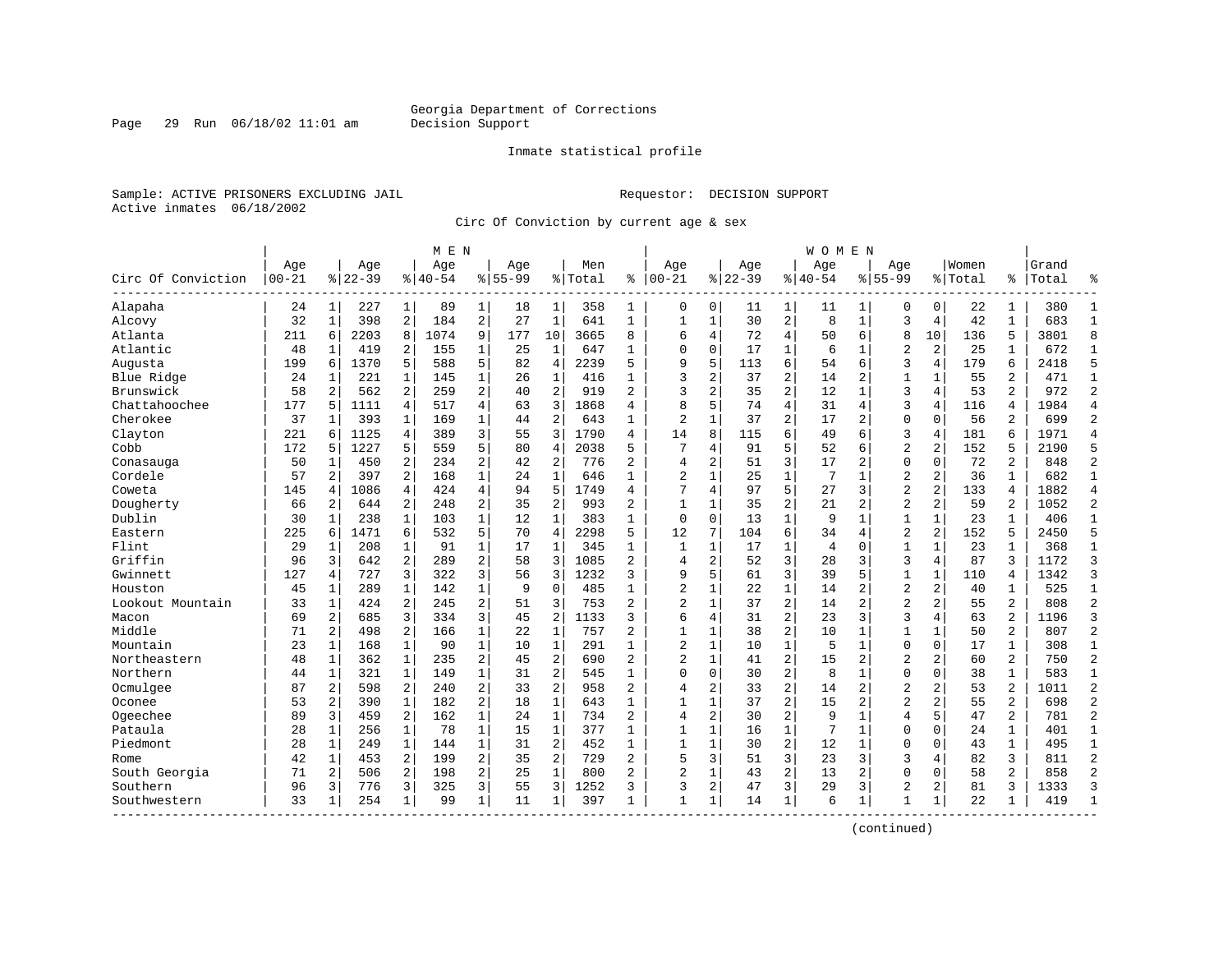Page 30 Run 06/18/02 11:01 am

Inmate statistical profile

Sample: ACTIVE PRISONERS EXCLUDING JAIL Requestor: DECISION SUPPORT Active inmates 06/18/2002

Circ Of Conviction by current age & sex (continued)

|                    |                  |              |                 |              | M E N                        |          |                  |      |                    |      |                  |               |                  |      | W O M E N       |      |                  |          |                  |                |                    |              |
|--------------------|------------------|--------------|-----------------|--------------|------------------------------|----------|------------------|------|--------------------|------|------------------|---------------|------------------|------|-----------------|------|------------------|----------|------------------|----------------|--------------------|--------------|
| Circ Of Conviction | Age<br>$00 - 21$ |              | Age<br>$ 22-39$ |              | Age<br>$8 40-54$             |          | Age<br>$8 55-99$ |      | Men<br>% Total     | ႜ    | Age<br>$00 - 21$ | $\frac{1}{6}$ | Age<br>$22 - 39$ |      | Age<br>$ 40-54$ |      | Age<br>$8 55-99$ |          | Women<br>% Total |                | Grand<br>%   Total | ႜ            |
| Stone Mountain     | 263              |              | 1738            |              | 695                          | 6        | 96               | 5    | 2792               | б.   | 16               | 10            | 70               | 4    | 37              |      | 5                | 6        | 128              | 4              | 2920               | F            |
| Tallapoosa         | 36               |              | 222             | $\mathbf{1}$ | 142                          |          | 22               |      | 422                |      | $\mathbf 0$      | $\Omega$      | 17               |      | 5               |      |                  |          | 23               |                | 445                |              |
| Tifton             | 51               |              | 395             |              | 193                          | 2        | 24               |      | 663                |      |                  | 2             | 17               |      | 6               |      |                  |          | 27               |                | 690                |              |
| Toombs             | 25               |              | 214             |              | 98                           |          | 20               |      | 357                |      | $\overline{a}$   |               | 6                |      | 5               |      |                  |          | 13               | 0              | 370                |              |
| Waycross           | 55               |              | 497             |              | 232                          |          | 27               |      | 811                |      |                  |               | 27               |      | 16              |      |                  |          | 46               | 2              | 857                |              |
| Western            | 37               |              | 366             |              | 133                          |          | 22               |      | 558                |      |                  |               | 28               |      | 14              |      |                  |          | 48               | $\overline{a}$ | 606                |              |
| Rockdale           | 29               |              | 184             |              | 91                           |          | 15               |      | 319                |      | $\Omega$         |               | 13               |      |                 |      | $\Omega$         |          | 20               |                | 339                |              |
| Douglas            | 57               |              | 429             |              | 188                          | 2        | 26               |      | 700                |      | 6                |               | 53               | 3    | 24              |      | 2                |          | 85               | 3              | 785                |              |
| Appalachian        | 22               |              | 182             |              | 114                          |          | 33               |      | 351                |      |                  |               | 15               |      | 9               |      | $\overline{2}$   |          | 27               |                | 378                |              |
| Enotah             | 15               |              | 121             |              | 56                           | $\Omega$ | 15               |      | 207                | 0    |                  |               | 8                |      | 5               |      | $\Omega$         |          | 15               |                | 222                | $\Omega$     |
| Forsyth-Bell       |                  |              | 96              |              | 50                           | 0        | 16               |      | 169                | U    | $\Omega$         |               | 14               |      | 5               |      | $\Omega$         |          | 19               |                | 188                | <sup>0</sup> |
| Towaliga           | 29               |              | 205             |              | 114                          |          | 21               | 1    | 369                |      |                  |               | 12               |      | 7               |      | $\Omega$         | $\Omega$ | 20               |                | 389                |              |
| Total reported     |                  |              |                 |              | 3514 100 26456 100 11633 100 |          |                  |      | 1842 100 43445 100 |      | 166 100          |               | 1877 100         |      | 847             | 100  |                  | 81 100   | 2971 100         |                | 46416 100          |              |
| Percent reported   |                  | 99.3<br>99.6 |                 |              |                              | 99.6     |                  | 99.7 |                    | 99.6 |                  | 98.2          |                  | 98.7 |                 | 99.1 |                  | 100.0    |                  | 98.8           |                    | 99.5         |
| Not reported       | 24               | 106          |                 |              | 52                           |          | 6                |      | 188                |      | 3                |               | 24               |      | 8               |      | $\Omega$         |          | 35               |                | 223                |              |
| Total              | 3538             |              | 26562           |              | 11685                        |          | 1848             |      | 43633              |      | 169              |               | 1901             |      | 855             |      | 81               |          | 3006             |                | 46639              |              |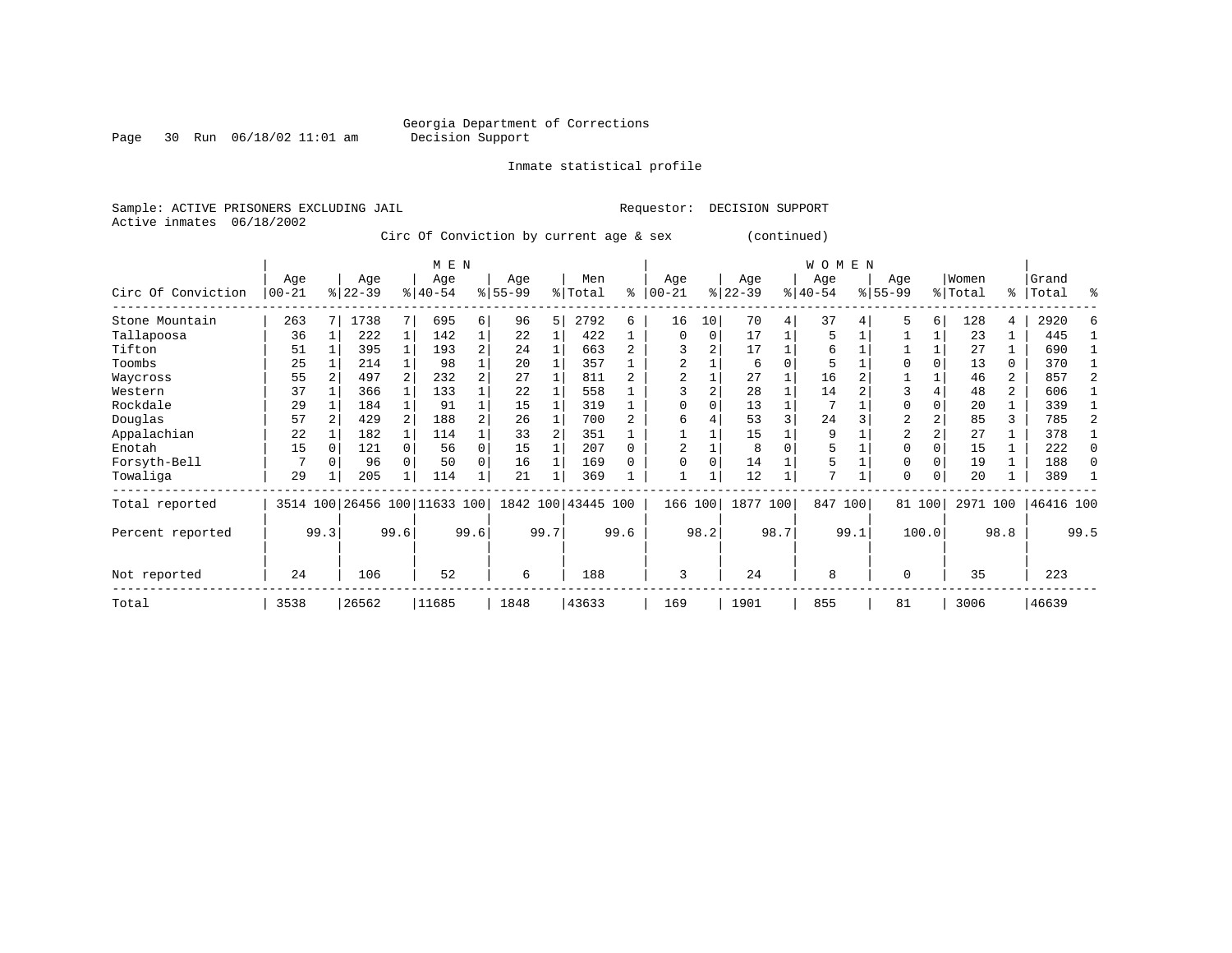Page 31 Run  $06/18/02$  11:01 am

#### Inmate statistical profile

Sample: ACTIVE PRISONERS EXCLUDING JAIL **Requestor: DECISION SUPPORT** Active inmates 06/18/2002

Home County by current age & sex

|               |                |              |           |                | M E N     |              |                |                |         |              |                |              |                |                | W O M E N    |              |                |             |                |             |       |                |
|---------------|----------------|--------------|-----------|----------------|-----------|--------------|----------------|----------------|---------|--------------|----------------|--------------|----------------|----------------|--------------|--------------|----------------|-------------|----------------|-------------|-------|----------------|
|               | Age            |              | Age       |                | Age       |              | Age            |                | Men     |              | Age            |              | Age            |                | Age          |              | Age            |             | Women          |             | Grand |                |
| Home County   | $00 - 21$      |              | $8 22-39$ |                | $8 40-54$ |              | $8155 - 99$    |                | % Total | ి            | $ 00-21$       |              | $8 22-39$      |                | $8 40-54$    |              | $8155 - 99$    |             | % Total        | %           | Total |                |
| Appling       | 6              | $\mathbf 0$  | 67        | $\mathbf 0$    | 30        | 0            | 5              | 0              | 108     | $\mathbf 0$  | 1              | 1            | 6              | 0              | 1            | 0            | 0              | 0           | 8              | 0           | 116   | $\Omega$       |
| Atkinson      | $\overline{2}$ | $\mathbf 0$  | 24        | $\mathbf 0$    | 13        | $\mathbf 0$  | $\overline{4}$ | $\mathbf 0$    | 43      | $\Omega$     | $\mathbf 0$    | $\mathbf 0$  | $1\,$          | $\mathbf 0$    | $1\,$        | $\mathbf 0$  | $\mathbf 0$    | $\mathbf 0$ | $\overline{2}$ | $\Omega$    | 45    | $\Omega$       |
| Bacon         | 4              | $\mathbf 0$  | 34        | $\Omega$       | 19        | $\mathbf 0$  | $\overline{2}$ | 0              | 59      | $\Omega$     | $\Omega$       | 0            | $\mathbf{1}$   | $\mathbf 0$    | $\mathbf 0$  | $\mathbf 0$  | $\mathbf 0$    | $\mathbf 0$ | 1              | 0           | 60    | $\Omega$       |
| Baker         | 1              | 0            | 16        | 0              | 5         | 0            |                | $\mathbf 0$    | 23      | 0            | $\Omega$       | 0            | 2              | $\mathbf 0$    | 0            | 0            | 0              | 0           | $\overline{2}$ | 0           | 25    | $\mathbf 0$    |
| Baldwin       | 33             | 1            | 179       | 1              | 84        | 1            | 8              | $\Omega$       | 304     | 1            | 1              | 1            | 15             | 1              | 7            | 1            | 1              | 1           | 24             | 1           | 328   | 1              |
| Banks         | 3              | 0            | 19        | $\mathbf 0$    | 13        | $\mathbf 0$  | 3              | $\mathbf 0$    | 38      | $\Omega$     | $\mathbf 0$    | 0            | 5              | $\mathbf 0$    | $\mathbf{1}$ | $\mathbf 0$  | $\mathbf 0$    | 0           | 6              | 0           | 44    | $\Omega$       |
| Barrow        | 11             | $\mathbf 0$  | 110       | $\mathbf 0$    | 60        | $\mathbf{1}$ | 13             | 1              | 194     | 0            | 0              | $\mathbf 0$  | 15             | $\mathbf 1$    | 6            | 1            | $\mathbf 0$    | $\mathbf 0$ | 21             | 1           | 215   | 1              |
| Bartow        | 16             | $\mathbf 0$  | 211       | $\mathbf{1}$   | 90        | $\mathbf{1}$ | 28             | $\overline{2}$ | 345     | $\mathbf{1}$ | 3              | 2            | 30             | 2              | 10           | $\mathbf{1}$ | $\Omega$       | $\mathbf 0$ | 43             | 2           | 388   | $\mathbf{1}$   |
| Ben Hill      | 15             | 0            | 100       | $\Omega$       | 30        | $\mathbf 0$  | 8              | $\Omega$       | 153     | $\Omega$     | $\mathbf{1}$   | 1            | 7              | $\Omega$       | 5            | $\mathbf 1$  | $\mathbf 0$    | $\Omega$    | 13             | $\Omega$    | 166   | $\Omega$       |
| Berrien       | 4              | $\mathbf 0$  | 38        | 0              | 13        | 0            | 5              | $\mathbf 0$    | 60      | 0            | $\Omega$       | $\mathbf 0$  | 2              | $\mathbf 0$    | 1            | 0            | $\Omega$       | 0           | $\overline{3}$ | 0           | 63    | $\Omega$       |
| <b>Bibb</b>   | 70             | 2            | 648       | 3              | 335       | 3            | 44             | 3              | 1097    | 3            | 4              | 3            | 41             | $\overline{c}$ | 22           | 3            | $\overline{2}$ | 3           | 69             | 3           | 1166  | 3              |
| Bleckley      | 9              | 0            | 71        | $\Omega$       | 26        | $\mathbf 0$  | $\overline{2}$ | $\mathbf 0$    | 108     | $\Omega$     | $\Omega$       | $\Omega$     | 5              | $\mathbf 0$    | 3            | $\mathbf 0$  | $\mathbf{0}$   | $\Omega$    | 8              | 0           | 116   | $\Omega$       |
| Brantley      | 2              | 0            | 17        | $\mathbf 0$    | 10        | $\mathbf 0$  | 1              | $\mathbf 0$    | 30      | 0            | $\Omega$       | $\mathbf 0$  | 2              | $\mathbf 0$    | 1            | $\mathbf 0$  | $\Omega$       | $\mathbf 0$ | $\overline{3}$ | 0           | 33    | $\Omega$       |
| <b>Brooks</b> | 4              | $\mathbf 0$  | 56        | 0              | 12        | 0            | $\overline{4}$ | 0              | 76      | $\Omega$     | $\Omega$       | $\Omega$     | $\mathbf 0$    | 0              | 3            | 0            | $\mathbf 0$    | $\Omega$    | $\overline{3}$ | $\Omega$    | 79    | $\Omega$       |
| Bryan         | $\overline{2}$ | $\Omega$     | 47        | 0              | 27        | 0            | 3              | 0              | 79      | 0            | $\Omega$       | 0            | 5              | 0              | 2            | $\mathbf 0$  | $\mathbf 0$    | 0           | 7              | 0           | 86    | $\Omega$       |
| Bulloch       | 31             | $\mathbf{1}$ | 181       | 1              | 84        | 1            | 8              | $\mathbf 0$    | 304     | 1            | $\mathbf{1}$   | 1            | 14             | $\mathbf{1}$   | 5            | $\mathbf{1}$ | 1              | 1           | 21             | 1           | 325   | 1              |
| Burke         | 14             | $\Omega$     | 136       | $\mathbf{1}$   | 49        | 0            | 9              | $\mathbf{1}$   | 208     | $\mathbf{1}$ | $\mathbf{1}$   | 1            | 4              | $\Omega$       | 5            | $\mathbf 1$  | $\Omega$       | $\Omega$    | 10             | $\Omega$    | 218   | $\mathbf 1$    |
| <b>Butts</b>  | 13             | 0            | 71        | $\Omega$       | 27        | $\mathbf 0$  | 5              | $\Omega$       | 116     | $\Omega$     | 1              | 1            | 6              | $\Omega$       | 3            | $\Omega$     | $\Omega$       | $\Omega$    | 10             | $\mathbf 0$ | 126   | $\Omega$       |
| Calhoun       | 6              | 0            | 21        | $\Omega$       | 9         | 0            |                | $\mathbf 0$    | 37      | $\Omega$     | $\mathbf{1}$   | $\mathbf{1}$ | $\mathbf{1}$   | 0              | $\Omega$     | $\mathbf 0$  | $\Omega$       | $\mathbf 0$ | $\overline{2}$ | $\Omega$    | 39    | $\Omega$       |
| Camden        | 4              | $\mathbf 0$  | 64        | $\Omega$       | 26        | 0            | 3              | $\mathbf 0$    | 97      | $\Omega$     | $\Omega$       | $\Omega$     | $\overline{a}$ | $\mathbf 0$    | 2            | $\mathbf 0$  | $\mathbf 0$    | $\Omega$    | $\overline{4}$ | $\Omega$    | 101   | $\Omega$       |
| Candler       | 9              | $\mathbf 0$  | 52        | $\mathbf 0$    | 15        | $\mathbf 0$  | 0              | 0              | 76      | 0            | $\Omega$       | 0            | 4              | $\mathbf 0$    | $\mathsf 0$  | $\mathbf 0$  | $\mathbf 0$    | 0           | $\overline{4}$ | 0           | 80    | $\Omega$       |
| Carroll       | 27             | 1            | 219       | 1              | 105       | 1            | 37             | $\overline{2}$ | 388     | 1            | 4              | 3            | 27             | 2              | 12           | 2            | 1              | 1           | 44             | 2           | 432   | 1              |
| Catoosa       | 8              | $\Omega$     | 62        | $\Omega$       | 40        | $\Omega$     | 8              | $\Omega$       | 118     | $\Omega$     | $\Omega$       | $\Omega$     | 7              | $\Omega$       | $\Omega$     | $\Omega$     | $\Omega$       | $\Omega$    | 7              | $\Omega$    | 125   | $\Omega$       |
| Charlton      | $\mathbf 0$    | $\Omega$     | 24        | $\Omega$       | 10        | $\Omega$     | $\mathbf{1}$   | $\Omega$       | 35      | $\Omega$     | $\mathbf 0$    | $\Omega$     | $\mathbf{1}$   | $\Omega$       | $\mathbf 0$  | $\Omega$     | $\Omega$       | $\Omega$    | $\mathbf{1}$   | $\Omega$    | 36    | $\Omega$       |
| Chatham       | 208            | 6            | 1384      | 6              | 492       | 5            | 67             | $\overline{4}$ | 2151    | 5            | 11             | 7            | 92             | 5              | 25           | 3            | 4              | 5           | 132            | 5           | 2283  | 5              |
| Chattahoochee | 4              | $\mathbf 0$  | 14        | $\Omega$       | 6         | $\mathbf 0$  | $\Omega$       | $\Omega$       | 24      | $\Omega$     | $\mathbf 0$    | $\Omega$     | $\overline{a}$ | $\Omega$       | $\Omega$     | $\mathbf 0$  | $\mathbf{0}$   | $\mathbf 0$ | $\overline{2}$ | $\Omega$    | 26    | $\Omega$       |
| Chattooga     | 4              | $\mathbf 0$  | 103       | $\mathbf 0$    | 56        | $\mathbf 1$  | 16             | 1              | 179     | 0            | $\overline{c}$ | 1            | 8              | $\mathbf 0$    | 3            | $\mathbf 0$  | $\mathbf{1}$   | 1           | 14             | 1           | 193   | $\Omega$       |
| Cherokee      | 20             | 1            | 175       | 1              | 106       | 1            | 17             | 1              | 318     | 1            | $\overline{c}$ | 1            | 26             | $\mathbf 1$    | 13           | 2            | $\overline{2}$ | 3           | 43             | 2           | 361   | 1              |
| Clarke        | 44             | 1            | 328       | 1              | 121       | $\mathbf 1$  | 20             | 1              | 513     | 1            | 3              | 2            | 29             | $\overline{c}$ | 13           | 2            | 4              | 5           | 49             | 2           | 562   | $\mathbf 1$    |
| Clay          | 1              | 0            | 16        | $\mathbf 0$    | 5         | $\mathbf 0$  | $\mathbf 0$    | $\mathbf 0$    | 22      | 0            | $\Omega$       | 0            | 1              | $\mathbf 0$    | $\mathbf 0$  | $\mathbf 0$  | $\mathbf{0}$   | 0           | 1              | 0           | 23    | $\Omega$       |
| Clayton       | 154            | 5            | 749       | 3              | 252       | 2            | 38             | $\overline{2}$ | 1193    | 3            | 8              | 5            | 58             | 3              | 23           | 3            | 3              | 4           | 92             | 3           | 1285  | 3              |
| Clinch        | 7              | $\Omega$     | 31        | $\Omega$       | 8         | $\Omega$     | $\Omega$       | $\Omega$       | 46      | $\Omega$     | $\Omega$       | $\Omega$     | $\mathbf{1}$   | $\Omega$       | $\mathbf{1}$ | $\Omega$     | $\Omega$       | $\Omega$    | $\overline{2}$ | $\Omega$    | 48    | $\Omega$       |
| Cobb          | 135            | 4            | 915       | $\overline{4}$ | 455       | 4            | 60             | 4              | 1565    | 4            | 6              | 4            | 76             | 4              | 33           | 4            | $\mathbf{0}$   | $\Omega$    | 115            | 4           | 1680  | $\overline{4}$ |
| Coffee        | 17             | 1            | 128       | 1              | 49        | 0            | 6              | $\mathbf 0$    | 200     | 1            | 1              | 1            | 5              | $\mathbf 0$    | 5            | 1            | $\overline{2}$ | 3           | 13             | 0           | 213   | $\mathbf 0$    |
| Colquit       | 25             | 1            | 160       | 1              | 69        | $\mathbf 1$  | 16             | 1              | 270     | $\mathbf{1}$ | $\Omega$       | 0            | 12             | 1              | 2            | $\mathbf 0$  | $\mathbf 0$    | $\Omega$    | 14             | 1           | 284   | 1              |
| Columbia      | 13             | $\mathbf 0$  | 104       | $\mathbf 0$    | 43        | 0            | 5              | $\mathbf 0$    | 165     | 0            | $\mathbf 0$    | 0            | 6              | $\mathbf 0$    | 8            | 1            | $\mathbf 0$    | 0           | 14             | 1           | 179   | $\Omega$       |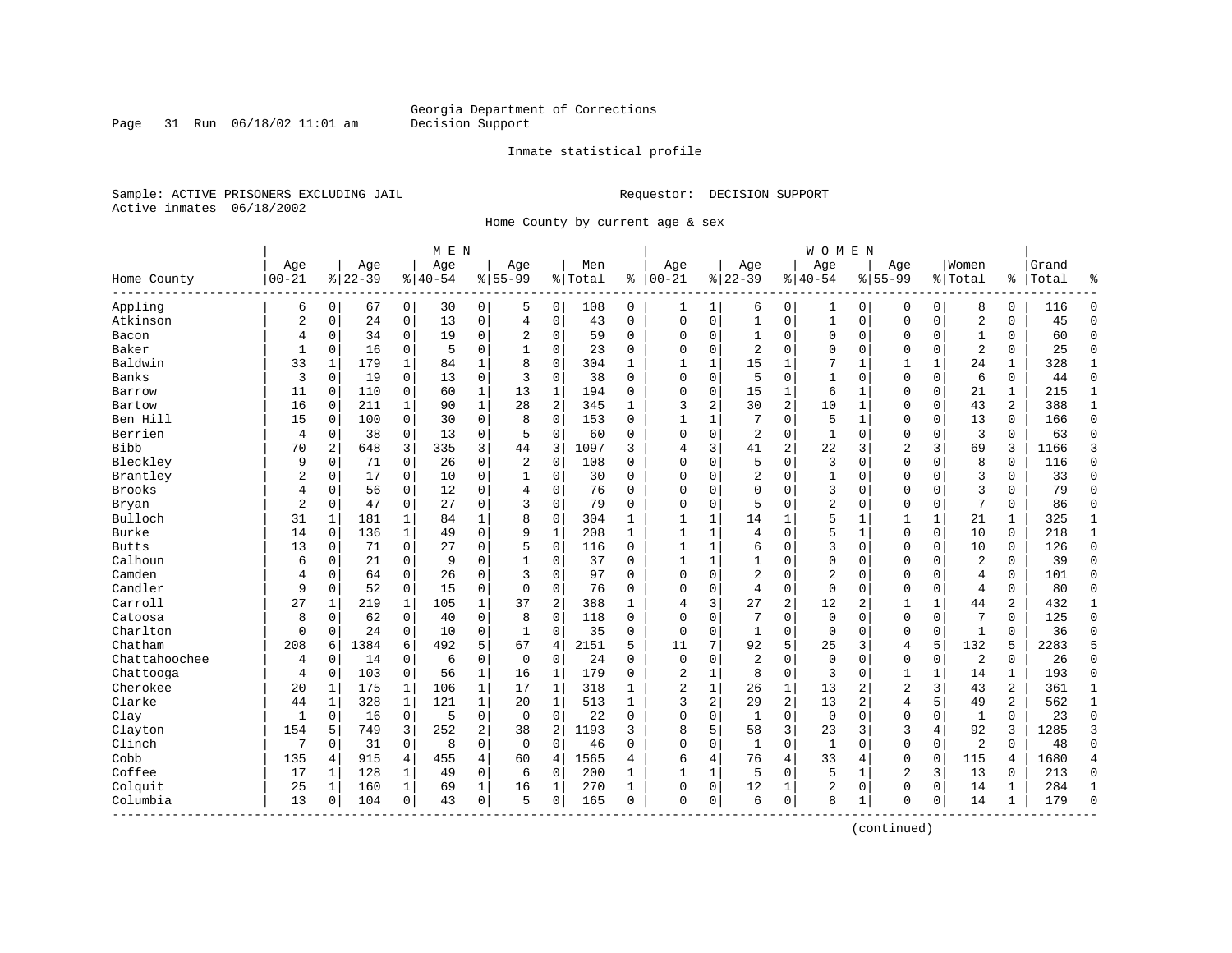Page 32 Run 06/18/02 11:01 am

Inmate statistical profile

Sample: ACTIVE PRISONERS EXCLUDING JAIL Requestor: DECISION SUPPORT Active inmates 06/18/2002

Home County by current age & sex (continued)

|                          |                |                |                |              | M E N       |                |                |                |                |              |              |              |                |                | <b>WOMEN</b>   |                |                |                |              |              |       |                |
|--------------------------|----------------|----------------|----------------|--------------|-------------|----------------|----------------|----------------|----------------|--------------|--------------|--------------|----------------|----------------|----------------|----------------|----------------|----------------|--------------|--------------|-------|----------------|
|                          | Age            |                | Age            |              | Age         |                | Age            |                | Men            |              | Age          |              | Age            |                | Age            |                | Age            |                | Women        |              | Grand |                |
| Home County<br>--------- | $00 - 21$      |                | $8 22-39$      |              | $8140 - 54$ |                | $8 55-99$      |                | % Total        | ႜ            | $00 - 21$    |              | $8 22-39$      |                | $8 40-54$      |                | $8155 - 99$    |                | % Total      | ိ            | Total | န္             |
| Cook                     | 8              | $\overline{0}$ | 73             | 0            | 38          | 0              | 4              | 0              | 123            | 0            | 0            | 0            | 2              | 0              | 8              | 1              | 0              | $\mathbf 0$    | 10           | 0            | 133   | $\Omega$       |
| Coweta                   | 29             | $\mathbf{1}$   | 235            | $\mathbf{1}$ | 88          | $\mathbf{1}$   | 9              | $\mathbf{1}$   | 361            | 1            | $\mathbf{1}$ | $\mathbf 1$  | 17             | 1              | 11             | 1              | $\Omega$       | $\mathbf 0$    | 29           | 1            | 390   | -1             |
| Crawford                 | $\overline{2}$ | $\mathbf 0$    | 17             | 0            | 5           | $\mathbf 0$    | 2              | $\mathbf 0$    | 26             | 0            | 0            | 0            | $\mathbf 0$    | $\mathbf 0$    | 0              | $\mathbf 0$    | 0              | $\mathbf 0$    | 0            | 0            | 26    | $\mathbf{0}$   |
| Crisp                    | 20             | 1              | 148            | $\mathbf{1}$ | 61          | $\mathbf{1}$   | 9              | $\mathbf{1}$   | 238            | $\mathbf{1}$ | $\mathbf{1}$ | $\mathbf{1}$ | 12             | 1              | 1              | 0              | $\mathbf{1}$   | $\mathbf{1}$   | 15           | $\mathbf{1}$ | 253   | $\mathbf{1}$   |
| Dade                     | $\mathbf{1}$   | $\mathbf 0$    | 28             | 0            | 17          | $\Omega$       | 7              | $\mathbf 0$    | 53             | $\Omega$     | $\mathbf{1}$ | 1            | $\Omega$       | $\Omega$       | 0              | $\Omega$       | $\Omega$       | $\Omega$       | $\mathbf{1}$ | 0            | 54    | $\Omega$       |
| Dawson                   | $\overline{2}$ | $\mathbf 0$    | 38             | 0            | 25          | $\mathbf 0$    | $\mathbf{1}$   | $\Omega$       | 66             | 0            | $\Omega$     | 0            | 3              | $\Omega$       | $\overline{2}$ | $\Omega$       | $\Omega$       | $\mathbf 0$    | 5            | 0            | 71    | $\mathbf{0}$   |
| Decatur                  | 24             | 1              | 170            | 1            | 47          | 0              | 6              | $\mathbf 0$    | 247            | 1            | 0            | 0            | 10             | 1              | 5              |                | $\Omega$       | $\Omega$       | 15           | 1            | 262   | 1              |
| DeKalb                   | 207            | 6              | 1517           | 6            | 535         | 5              | 88             | 5              | 2347           | 6            | 10           | 6            | 69             | 4              | 27             | 3              | 5              | 6              | 111          | 4            | 2458  | 6              |
| Dodge                    | 7              | $\Omega$       | 105            | 0            | 56          | 1              | 5              | $\Omega$       | 173            | $\Omega$     | $\Omega$     | 0            | 8              | $\Omega$       | $\overline{2}$ | $\Omega$       | $\Omega$       | $\Omega$       | 10           | 0            | 183   | $\Omega$       |
| Dooly                    | 8              | 0              | 61             | 0            | 21          | $\Omega$       | $\Omega$       | $\Omega$       | 90             | $\Omega$     | $\Omega$     | $\Omega$     | 3              | $\Omega$       | $\overline{2}$ | $\Omega$       | $\Omega$       | $\Omega$       | 5            | $\Omega$     | 95    | $\Omega$       |
| Dougherty                | 69             | $\overline{a}$ | 631            | 3            | 246         | $\overline{2}$ | 30             | $\overline{2}$ | 976            | 2            | 1            | 1            | 34             | $\overline{2}$ | 18             | 2              | 3              | $\overline{4}$ | 56           | 2            | 1032  | $\overline{2}$ |
| Douglas                  | 41             | $\mathbf{1}$   | 230            | $\mathbf{1}$ | 109         | $\mathbf 1$    | 22             | $\mathbf{1}$   | 402            | $\mathbf{1}$ | 3            | 2            | 28             | $\overline{a}$ | 14             | $\overline{2}$ | $\Omega$       | $\mathbf 0$    | 45           | 2            | 447   | $\mathbf{1}$   |
| Early                    | 3              | $\mathbf 0$    | 53             | 0            | 15          | $\mathbf 0$    | 4              | 0              | 75             | 0            | O            | 0            | 3              | $\Omega$       | $\overline{2}$ | 0              | $\Omega$       | $\mathbf 0$    | 5            | 0            | 80    | $\Omega$       |
| Echols                   | $\mathbf{1}$   | 0              | 1              | 0            | 1           | $\mathbf 0$    | 1              | 0              | $\overline{4}$ | 0            | $\Omega$     | 0            | $\mathbf 0$    | $\Omega$       | 0              | 0              | $\Omega$       | $\mathbf 0$    | $\mathbf 0$  | 0            | 4     | $\Omega$       |
| Effingham                | 21             | $\mathbf{1}$   | 74             | 0            | 27          | $\mathbf 0$    | 2              | $\mathbf 0$    | 124            | 0            | $\Omega$     | 0            |                | $\Omega$       | 3              | 0              |                | $\mathbf{1}$   | 11           | 0            | 135   | $\Omega$       |
| Elbert                   | 11             | $\mathbf 0$    | 86             | 0            | 46          | $\mathbf 0$    | 8              | $\mathbf 0$    | 151            | 0            | 0            | 0            | 8              | 0              | 2              | $\Omega$       | $\Omega$       | $\mathbf 0$    | 10           | 0            | 161   | $\Omega$       |
| Emanuel                  | 9              | $\mathbf 0$    | 105            | 0            | 30          | $\Omega$       | 6              | $\mathbf 0$    | 150            | $\Omega$     | 0            | $\Omega$     |                | $\Omega$       | 2              | $\Omega$       | $\Omega$       | $\Omega$       | 7            | 0            | 157   | $\Omega$       |
| Evans                    | $\overline{2}$ | $\mathbf 0$    | 50             | $\Omega$     | 9           | $\Omega$       | $\overline{a}$ | $\Omega$       | 63             | 0            | $\Omega$     | $\Omega$     | $\Omega$       | $\Omega$       | $\mathbf 1$    | $\Omega$       | $\Omega$       | $\Omega$       | 1            | 0            | 64    | $\Omega$       |
| Fannin                   | $\overline{4}$ | $\Omega$       | 56             | 0            | 25          | $\mathbf 0$    | 11             | 1              | 96             | $\Omega$     | U            | $\Omega$     | $\overline{4}$ | $\Omega$       | 1              | $\Omega$       | 1              | $\mathbf{1}$   | 6            | 0            | 102   | $\Omega$       |
| Fayette                  | 11             | 0              | 55             | 0            | 31          | $\mathbf 0$    | 10             | $\mathbf{1}$   | 107            | $\Omega$     | 0            | 0            | $\overline{4}$ | $\Omega$       | 3              | $\Omega$       | $\Omega$       | $\mathbf 0$    | 7            | 0            | 114   | $\Omega$       |
| Floyd                    | 41             | 1              | 414            | 2            | 178         | 2              | 22             | $\mathbf{1}$   | 655            | 2            | 3            | 2            | 42             | 2              | 17             | 2              | 3              | 4              | 65           | 2            | 720   | $\overline{2}$ |
| Forsyth                  | 5              | $\mathbf 0$    | 71             | 0            | 37          | $\Omega$       | 8              | $\Omega$       | 121            | $\Omega$     | $\Omega$     | 0            | 6              | $\Omega$       | 6              | 1              | $\mathbf{1}$   | 1              | 13           | $\Omega$     | 134   | $\Omega$       |
| Franklin                 | 10             | $\Omega$       | 58             | 0            | 29          | 0              | 6              | $\Omega$       | 103            | $\Omega$     | $\Omega$     | 0            | 6              | $\Omega$       | $\mathbf{1}$   | $\Omega$       | $\Omega$       | $\Omega$       | 7            | $\Omega$     | 110   | $\Omega$       |
| Fulton                   | 357            | 11             | 3119           | 13           | 1498        | 14             | 206            | 12             | 5180           | 13           | 16           | 10           | 143            | 8              | 98             | 13             | 9              | 12             | 266          | 10           | 5446  | 13             |
| Gilmer                   | 11             | $\mathbf 0$    | 55             | 0            | 38          | $\mathbf 0$    | 17             | 1              | 121            | 0            | 1            | $\mathbf{1}$ | 6              | $\Omega$       | $\overline{2}$ | $\Omega$       | $\Omega$       | $\mathbf 0$    | 9            | 0            | 130   | $\Omega$       |
| Glascock                 | $\overline{2}$ | $\mathbf 0$    | $\overline{2}$ | 0            | 3           | $\mathbf 0$    | $\mathbf 0$    | $\mathbf{0}$   | 7              | 0            | 0            | 0            | $\Omega$       | $\Omega$       | 0              | $\Omega$       | $\Omega$       | $\mathbf 0$    | $\mathbf 0$  | 0            | 7     | $\Omega$       |
| Glynn                    | 25             | 1              | 255            | 1            | 111         | 1              | 21             | -1             | 412            | 1            | 2            | $\mathbf{1}$ | 16             | 1              | 6              | -1             | 1              | 1              | 25           | 1            | 437   | $\mathbf{1}$   |
| Gordon                   | 17             | $\mathbf{1}$   | 158            | $\mathbf{1}$ | 66          | $\mathbf{1}$   | 14             | $\mathbf{1}$   | 255            | 1            | 0            | 0            | 13             | $\mathbf{1}$   | 5              | $\mathbf{1}$   | $\mathbf 0$    | $\mathbf 0$    | 18           | $\mathbf{1}$ | 273   | $\mathbf{1}$   |
| Grady                    | 22             | $\mathbf{1}$   | 128            | $\mathbf{1}$ | 48          | $\mathbf 0$    | 5              | $\mathbf 0$    | 203            | $\mathbf{1}$ | $\mathbf{1}$ | 1            | 11             | $\mathbf 1$    | 3              | $\mathbf 0$    | $\Omega$       | $\mathbf 0$    | 15           | $\mathbf{1}$ | 218   | $\mathbf{1}$   |
| Greene                   | 10             | $\mathbf 0$    | 62             | 0            | 15          | $\mathbf 0$    | $\overline{4}$ | $\overline{0}$ | 91             | $\mathbf 0$  | $\Omega$     | 0            | $\mathbf{1}$   | $\Omega$       | 3              | $\Omega$       | $\mathbf{1}$   | 1              | 5            | $\Omega$     | 96    | $\Omega$       |
| Gwinnett                 | 102            | 3              | 568            | 2            | 267         | 3              | 46             | 3              | 983            | 2            | 7            | 4            | 51             | 3              | 26             | 3              | $\Omega$       | 0              | 84           | 3            | 1067  | 3              |
| Habersham                | 7              | $\mathbf 0$    | 43             | 0            | 35          | $\mathbf 0$    | 2              | 0              | 87             | 0            | $\mathbf{1}$ | 1            | 6              | $\Omega$       | 1              | 0              | $\Omega$       | $\Omega$       | 8            | 0            | 95    | $\Omega$       |
| Hall                     | 37             | 1              | 317            | 1            | 197         | $\mathbf{2}$   | 42             | 3              | 593            |              | 4            | 3            | 33             | 2              | 13             | 2              | $\overline{2}$ | 3              | 52           | 2            | 645   | $\overline{2}$ |
| Hancock                  | 3              | 0              | 35             | 0            | 16          | $\Omega$       | 3              | $\mathbf 0$    | 57             | $\Omega$     | 0            | 0            | $\mathbf{1}$   | $\Omega$       | 1              | $\Omega$       | $\Omega$       | $\Omega$       | 2            | 0            | 59    | $\Omega$       |
| Haralson                 | 9              | $\mathbf 0$    | 55             | 0            | 34          | $\mathbf 0$    | 5              | $\Omega$       | 103            | $\Omega$     | $\Omega$     | 0            | 10             | 1              | 2              | $\Omega$       | $\Omega$       | $\mathbf 0$    | 12           | 0            | 115   | $\Omega$       |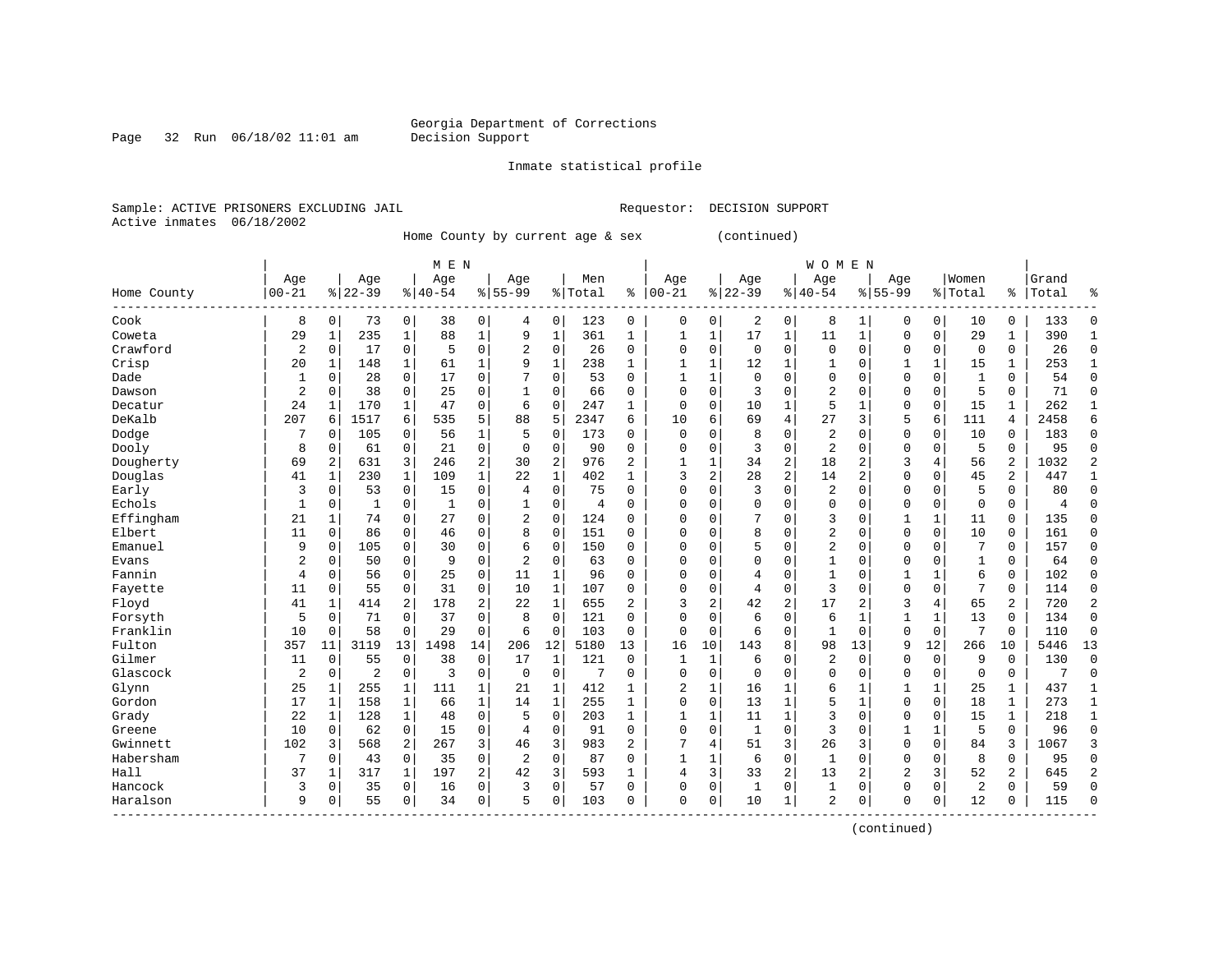Inmate statistical profile

Sample: ACTIVE PRISONERS EXCLUDING JAIL **Requestor: DECISION SUPPORT** Active inmates 06/18/2002

Page 33 Run  $06/18/02$  11:01 am

Home County by current age & sex (continued)

|                    |                |             |           |              | M E N     |              |                |              |         |              |                |              |                |              | <b>WOMEN</b> |              |              |             |                |              |       |              |
|--------------------|----------------|-------------|-----------|--------------|-----------|--------------|----------------|--------------|---------|--------------|----------------|--------------|----------------|--------------|--------------|--------------|--------------|-------------|----------------|--------------|-------|--------------|
|                    | Age            |             | Age       |              | Age       |              | Age            |              | Men     |              | Age            |              | Age            |              | Age          |              | Age          |             | Women          |              | Grand |              |
| Home County        | $ 00 - 21$     |             | $8 22-39$ |              | $8 40-54$ |              | $8155 - 99$    |              | % Total | ႜ            | $ 00 - 21$     |              | $8 22-39$      |              | $ 40-54$     |              | $8155 - 99$  |             | % Total        | ి            | Total | 욲            |
| Harris             | б              | $\mathbf 0$ | 58        | 0            | 30        | 0            | 2              | 0            | 96      | 0            | 2              | 1            | 2              | 0            | 0            | 0            | 0            | 0           | 4              | 0            | 100   | $\Omega$     |
| Hart               | 9              | $\mathbf 0$ | 50        | 0            | 23        | 0            | 3              | $\mathbf 0$  | 85      | $\mathbf 0$  | $\mathbf 0$    | 0            | 3              | 0            | 2            | $\mathbf 0$  | $\Omega$     | $\mathbf 0$ | 5              | 0            | 90    | $\mathbf 0$  |
| Heard              | 3              | $\mathbf 0$ | 22        | 0            | 15        | 0            |                | $\mathbf 0$  | 47      | 0            | $\Omega$       | 0            | 3              | 0            | $\Omega$     | $\mathbf 0$  | $\Omega$     | $\mathbf 0$ | 3              | 0            | 50    | $\mathbf 0$  |
| Henry              | 31             | 1           | 195       | 1            | 89        | $\mathbf 1$  | 17             | 1            | 332     | $\mathbf{1}$ | 3              | 2            | 14             | 1            | 11           | $\mathbf{1}$ | $\mathbf{1}$ | $\mathbf 1$ | 29             | 1            | 361   | $\mathbf{1}$ |
| Houston            | 50             | 2           | 267       | $\mathbf{1}$ | 125       | $\mathbf{1}$ | 11             | $\mathbf{1}$ | 453     | $\mathbf{1}$ | $\mathbf{1}$   | $\mathbf{1}$ | 21             | $\mathbf{1}$ | 10           | $\mathbf{1}$ | $\Omega$     | $\mathbf 0$ | 32             | $\mathbf{1}$ | 485   | $\mathbf{1}$ |
| Irwin              | 9              | $\mathbf 0$ | 48        | 0            | 21        | 0            | $\overline{4}$ | $\mathbf 0$  | 82      | $\Omega$     | $\Omega$       | 0            | $\overline{2}$ | 0            | $\mathbf{0}$ | $\Omega$     | $\Omega$     | $\mathbf 0$ | 2              | $\mathbf 0$  | 84    | $\mathbf 0$  |
| Jackson            | 9              | $\mathbf 0$ | 112       | 0            | 59        | $\mathbf{1}$ | 19             | 1            | 199     | 0            | $\overline{2}$ | 1            | 13             | 1            | 5            | $\mathbf{1}$ | $\Omega$     | $\mathbf 0$ | 20             | 1            | 219   | $\mathbf{1}$ |
| Jasper             | 3              | $\mathbf 0$ | 37        | $\Omega$     | 17        | 0            | 3              | 0            | 60      | 0            | $\Omega$       | 0            | $\Omega$       | $\Omega$     | 1            | $\Omega$     | $\Omega$     | $\Omega$    | 1              | 0            | 61    | $\mathbf 0$  |
| Jeff Davis         |                | $\Omega$    | 48        | 0            | 23        | 0            | 3              | $\Omega$     | 81      | $\Omega$     | $\Omega$       | O            | 4              | $\Omega$     | 3            | $\Omega$     | $\Omega$     | $\Omega$    |                | O            | 88    | $\mathbf 0$  |
| Jefferson          | 11             | $\Omega$    | 68        | $\Omega$     | 24        | 0            | $\overline{4}$ | $\Omega$     | 107     | $\Omega$     | $\mathbf{1}$   | 1            | 4              | $\Omega$     | $\mathbf{1}$ | $\Omega$     | $\Omega$     | $\Omega$    | 6              | 0            | 113   | $\Omega$     |
| Jenkins            | 10             | $\Omega$    | 59        | $\Omega$     | 22        | 0            |                | $\Omega$     | 92      | $\Omega$     | $\Omega$       | $\Omega$     | 3              | $\Omega$     | $\mathbf{1}$ | $\Omega$     | $\Omega$     | $\Omega$    | 4              | 0            | 96    | $\Omega$     |
| Johnson            | 1              | $\mathbf 0$ | 26        | 0            | 10        | 0            | 3              | $\mathbf 0$  | 40      | 0            | $\Omega$       | $\Omega$     | 3              | $\Omega$     | $\mathbf{1}$ | $\Omega$     | $\Omega$     | $\Omega$    | 4              | 0            | 44    | $\Omega$     |
| Jones              | 5              | $\mathbf 0$ | 32        | 0            | 13        | 0            |                | $\mathbf 0$  | 51      | 0            | 2              | 1            | $\overline{2}$ | $\Omega$     | 0            | 0            | $\Omega$     | $\mathbf 0$ | 4              | 0            | 55    | $\Omega$     |
| Lamar              | $\overline{2}$ | 0           | 44        | 0            | 27        | 0            |                | $\mathbf 0$  | 78      | 0            | $\Omega$       | 0            | $\Omega$       | $\Omega$     | 3            | 0            | $\Omega$     | 0           | 3              | 0            | 81    | $\Omega$     |
| Lanier             | 4              | $\Omega$    | 36        | 0            | 6         | 0            |                | $\mathbf 0$  | 51      | $\Omega$     | $\Omega$       | 0            | 3              | $\Omega$     | $\mathbf{1}$ | $\Omega$     | $\Omega$     | $\Omega$    | 4              | 0            | 55    | $\Omega$     |
| Laurens            | 21             | 1           | 164       | 1            | 62        | 1            | 9              | 1            | 256     | $\mathbf{1}$ | $\Omega$       | O            | 9              | 1            | 6            | 1            | 1            | 1           | 16             | 1            | 272   | 1            |
| Lee                | 2              | $\mathbf 0$ | 27        | 0            | 13        | 0            | 3              | $\mathbf 0$  | 45      | 0            | $\Omega$       | 0            | $\overline{2}$ | $\Omega$     | 1            | $\mathbf 0$  | $\Omega$     | $\mathbf 0$ | 3              | $\mathbf 0$  | 48    | $\mathbf 0$  |
| Liberty            | 24             | 1           | 143       |              | 32        | 0            | 6              | $\Omega$     | 205     | 1            | $\mathbf{1}$   | 1            | 5              | $\Omega$     | 3            | $\Omega$     | $\mathbf{1}$ |             | 10             | 0            | 215   | 1            |
| Lincoln            | 2              | $\Omega$    | 19        | 0            | 12        | 0            |                | $\mathbf 0$  | 34      | $\Omega$     | $\Omega$       | 0            | $\Omega$       | $\Omega$     | $\Omega$     | $\Omega$     | $\Omega$     | $\mathbf 0$ | $\Omega$       | 0            | 34    | $\Omega$     |
| Long               | 3              | $\mathbf 0$ | 16        | 0            | 13        | 0            | $\overline{2}$ | $\mathbf 0$  | 34      | $\Omega$     | $\Omega$       | $\Omega$     | 3              | $\Omega$     | $\Omega$     | $\Omega$     | $\Omega$     | $\mathbf 0$ | 3              | 0            | 37    | $\Omega$     |
| Lowndes            | 29             | 1           | 292       | $\mathbf 1$  | 123       | $\mathbf{1}$ | 18             | $\mathbf{1}$ | 462     | 1            | 2              | 1            | 23             | 1            | 11           | 1            |              |             | 37             | 1            | 499   | 1            |
| Lumpkin            | 3              | $\mathbf 0$ | 40        | 0            | 22        | 0            | 6              | $\mathbf 0$  | 71      | $\Omega$     | $\Omega$       | 0            | $\mathbf{1}$   | $\Omega$     | 1            | $\Omega$     | $\Omega$     | $\Omega$    | $\overline{2}$ | 0            | 73    | $\mathbf 0$  |
| Macon              | 6              | $\mathbf 0$ | 35        | 0            | 16        | 0            | 3              | $\mathbf 0$  | 60      | $\Omega$     | $\Omega$       | 0            | $\mathbf{1}$   | 0            | 3            | $\Omega$     | $\mathbf{1}$ |             | 5              | 0            | 65    | $\Omega$     |
| Madison            | 4              | $\mathbf 0$ | 71        | 0            | 26        | 0            | 9              | $\mathbf{1}$ | 110     | $\Omega$     | $\Omega$       | $\Omega$     | 8              | $\Omega$     | $\mathbf{1}$ | $\Omega$     | $\Omega$     | $\Omega$    | 9              | 0            | 119   | $\Omega$     |
| Marion             | 5              | $\Omega$    | 22        | 0            | 11        | 0            | 1              | $\mathbf 0$  | 39      | $\Omega$     | $\Omega$       | O            | $\mathbf{1}$   | $\Omega$     | $\Omega$     | $\Omega$     | $\Omega$     | $\Omega$    | $\mathbf{1}$   | 0            | 40    | $\mathbf 0$  |
| McDuffie           | 6              | $\mathbf 0$ | 78        | 0            | 42        | 0            | 8              | $\mathbf 0$  | 134     | 0            |                |              | 4              | $\Omega$     | 0            | $\Omega$     | $\Omega$     | 0           | 5              | 0            | 139   | $\mathbf 0$  |
| McIntosh           | 5              | $\Omega$    | 49        | $\Omega$     | 22        | 0            |                | $\mathbf 0$  | 77      | $\Omega$     | $\Omega$       | 0            | 1              | $\Omega$     | 0            | $\Omega$     | $\Omega$     | $\Omega$    | $\mathbf{1}$   | 0            | 78    | $\mathbf 0$  |
| Meriwether         | 20             | 1           | 121       | 0            | 50        | 0            | 10             | 1            | 201     | 1            | $\mathbf{1}$   | 1            | 14             | 1            | 2            | $\Omega$     | 2            | 3           | 19             | 1            | 220   | $\mathbf{1}$ |
| Miller             | 1              | $\Omega$    | 13        | 0            | 8         | 0            | $\mathbf{1}$   | $\mathbf 0$  | 23      | $\Omega$     | $\Omega$       | $\Omega$     | $\overline{4}$ | $\Omega$     | $\Omega$     | $\Omega$     | $\Omega$     | $\Omega$    | $\overline{4}$ | 0            | 27    | $\Omega$     |
| Mitchell           | 9              | $\mathbf 0$ | 119       | $\Omega$     | 48        | 0            | 7              | $\Omega$     | 183     | $\Omega$     | 1              | 1            | 6              | $\Omega$     | 4            | -1           | $\Omega$     | $\Omega$    | 11             | 0            | 194   | $\Omega$     |
| Monroe             | 3              | $\mathbf 0$ | 66        | 0            | 33        | 0            | 4              | $\mathbf 0$  | 106     | 0            | $\Omega$       | 0            | 4              | $\Omega$     | $\mathbf{1}$ | $\mathbf 0$  | $\Omega$     | $\mathbf 0$ | 5              | 0            | 111   | $\mathbf 0$  |
| Montgomery         | 4              | $\mathbf 0$ | 33        | $\Omega$     | 7         | 0            |                | $\mathbf 0$  | 45      | $\Omega$     | $\Omega$       | $\Omega$     | 4              | $\Omega$     | $\Omega$     | $\Omega$     | $\Omega$     | $\Omega$    | 4              | 0            | 49    | $\Omega$     |
| Morgan             | 10             | $\mathbf 0$ | 43        | 0            | 16        | 0            | 7              | $\mathbf 0$  | 76      | $\Omega$     | $\Omega$       | 0            | 3              | 0            | 2            | $\Omega$     | $\Omega$     | 0           | 5              | 0            | 81    | $\cap$       |
| Murray             | 10             | $\Omega$    | 79        | 0            | 47        | 0            | 13             | 1            | 149     | 0            | $\mathbf{1}$   | 1            | 16             | 1            | 4            | 1            | $\Omega$     | 0           | 21             | 1            | 170   | $\cap$       |
| Muscogee<br>------ | 132            | 4           | 826       | 3            | 355       | 3            | 51             | 3            | 1364    | 3            | 5              | 3            | 57             | 3            | 24           | 3            | ζ            | 4           | 89             | 3            | 1453  | ₹            |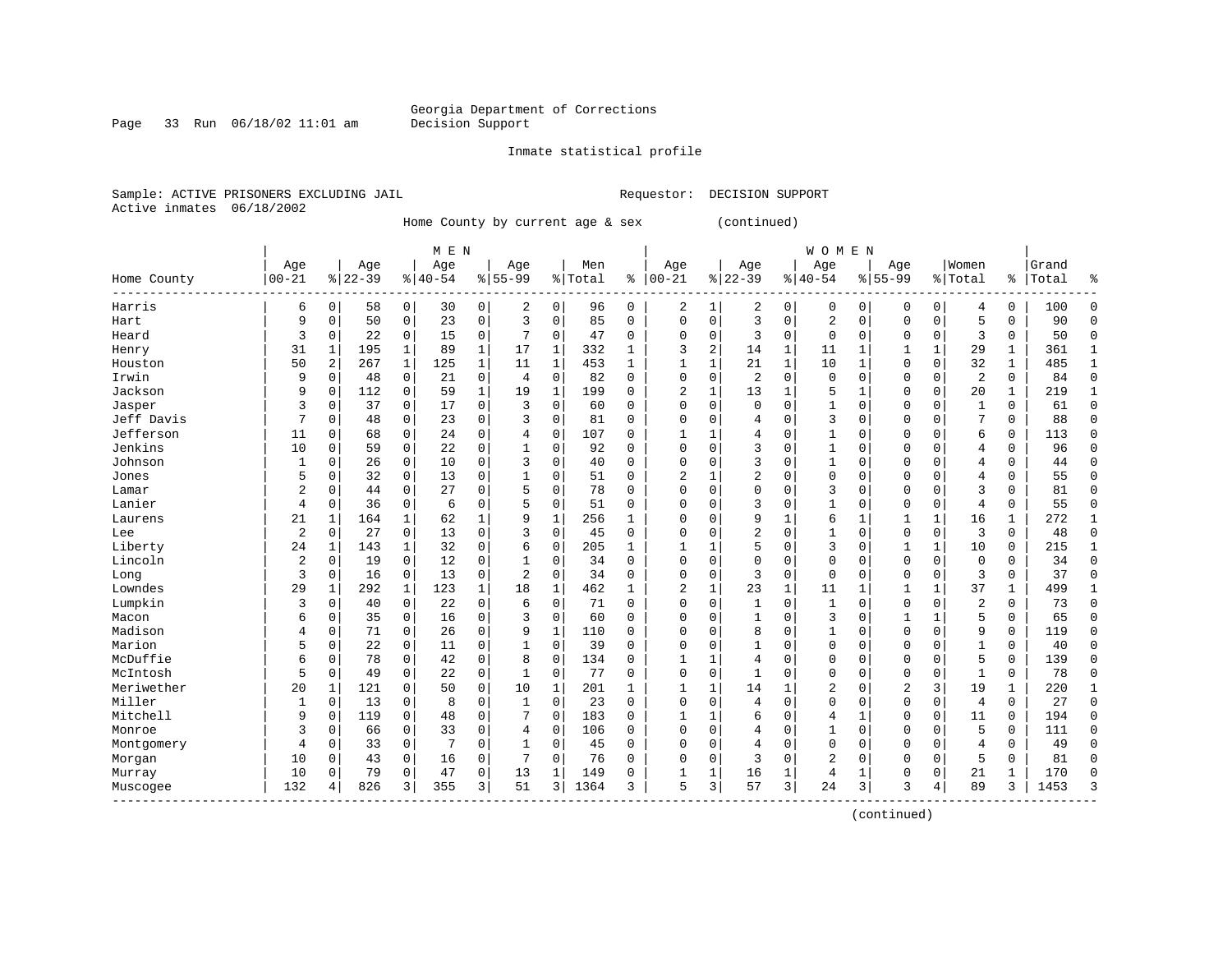Page 34 Run  $06/18/02$  11:01 am

#### Inmate statistical profile

Sample: ACTIVE PRISONERS EXCLUDING JAIL **Requestor: DECISION SUPPORT** Active inmates 06/18/2002

Home County by current age & sex (continued)

|             |           |              |           |              | M E N          |             |                |              |         |              |                |              |                |                | <b>WOMEN</b>   |              |                |              |                |             |       |              |
|-------------|-----------|--------------|-----------|--------------|----------------|-------------|----------------|--------------|---------|--------------|----------------|--------------|----------------|----------------|----------------|--------------|----------------|--------------|----------------|-------------|-------|--------------|
|             | Age       |              | Age       |              | Age            |             | Age            |              | Men     |              | Age            |              | Age            |                | Age            |              | Age            |              | Women          |             | Grand |              |
| Home County | $00 - 21$ |              | $8 22-39$ |              | $8 40-54$      |             | $8155 - 99$    |              | % Total | နွ           | $ 00-21$       |              | $ 22-39$       |                | $8 40-54$      |              | $8155 - 99$    |              | % Total        | ႜ           | Total | န္           |
| Newton      | 16        | $\mathbf 0$  | 212       | 1            | 83             | $\mathbf 1$ | 15             | 1            | 326     | 1            | 1              | 1            | 16             | 1              | 1              | 0            | 3              | 4            | 21             | 1           | 347   | -1           |
| Oconee      | 0         | $\mathbf 0$  | 18        | $\mathbf 0$  | 12             | $\mathbf 0$ | 3              | $\mathbf 0$  | 33      | $\mathbf 0$  | 1              | $\mathbf{1}$ | $\mathbf 0$    | $\mathbf 0$    | 2              | $\mathbf 0$  | $\mathbf 0$    | $\mathbf 0$  | $\overline{3}$ | 0           | 36    | $\Omega$     |
| Oglethorpe  | 2         | $\mathbf 0$  | 33        | $\mathbf 0$  | 7              | 0           |                | $\mathbf 0$  | 43      | $\Omega$     | $\Omega$       | $\Omega$     | 3              | $\mathbf 0$    | $\mathbf 0$    | $\mathbf 0$  | $\mathbf 0$    | $\mathbf 0$  | 3              | 0           | 46    | $\Omega$     |
| Paulding    | 17        | 1            | 84        | $\mathbf 0$  | 59             | 1           | 8              | $\mathbf 0$  | 168     | $\Omega$     | $\Omega$       | 0            | 9              | 1              | 5              | 1            | 2              | 3            | 16             | 1           | 184   | $\Omega$     |
| Peach       | 6         | $\Omega$     | 60        | $\Omega$     | 32             | $\mathbf 0$ | 1              | $\mathbf 0$  | 99      | $\Omega$     | $\overline{c}$ | $\mathbf{1}$ | $\mathbf{1}$   | $\Omega$       | 2              | $\mathbf 0$  | $\mathbf 0$    | $\Omega$     | 5              | $\Omega$    | 104   | $\Omega$     |
| Pickens     | 6         | $\mathbf 0$  | 55        | $\mathbf 0$  | 35             | $\mathbf 0$ | $\overline{4}$ | $\mathbf 0$  | 100     | $\Omega$     | $\Omega$       | $\mathbf 0$  | 4              | $\mathbf 0$    | 4              | 1            | $\mathbf 0$    | $\mathbf 0$  | 8              | 0           | 108   | $\Omega$     |
| Pierce      | 7         | 0            | 21        | 0            | 16             | 0           |                | $\mathbf 0$  | 45      | 0            | $\Omega$       | 0            | $\overline{2}$ | 0              | 0              | $\mathbf 0$  | 0              | $\Omega$     | $\overline{2}$ | 0           | 47    | $\Omega$     |
| Pike        | 3         | 0            | 22        | 0            | 18             | 0           | 2              | 0            | 45      | $\Omega$     | $\Omega$       | $\Omega$     |                | $\Omega$       | 0              | 0            | 0              | $\Omega$     | $\mathbf{1}$   | 0           | 46    | $\Omega$     |
| Polk        | 8         | $\Omega$     | 118       | 0            | 53             | 1           | 12             | 1            | 191     | $\Omega$     | $\Omega$       | $\Omega$     | 4              | $\Omega$       | 2              | $\mathbf 0$  | $\mathbf 0$    | $\Omega$     | 6              | 0           | 197   | $\Omega$     |
| Pulaski     | 15        | $\mathbf 0$  | 54        | $\Omega$     | 20             | $\mathbf 0$ | $\overline{2}$ | $\Omega$     | 91      | $\Omega$     | $\Omega$       | $\Omega$     | 8              | $\Omega$       | $\mathbf 0$    | $\Omega$     | $\mathbf{1}$   | 1            | 9              | $\mathbf 0$ | 100   | $\Omega$     |
| Putnam      | 8         | $\Omega$     | 72        | $\Omega$     | 32             | $\mathbf 0$ | 6              | $\mathbf 0$  | 118     | $\Omega$     | $\Omega$       | $\Omega$     | 5              | 0              | 3              | $\mathbf 0$  | $\mathbf{1}$   | $\mathbf{1}$ | 9              | $\mathbf 0$ | 127   | $\Omega$     |
| Ouitman     | 0         | 0            | 6         | $\mathbf 0$  | $\overline{0}$ | 0           | $\Omega$       | $\mathbf 0$  | 6       | $\Omega$     | $\Omega$       | $\Omega$     | 0              | $\mathbf 0$    | 1              | $\mathbf 0$  | $\mathbf{0}$   | $\Omega$     | $\mathbf{1}$   | 0           |       | ∩            |
| Rabun       | 4         | 0            | 38        | $\Omega$     | 16             | $\mathbf 0$ | $\Omega$       | $\Omega$     | 58      | $\Omega$     | $\Omega$       | $\Omega$     | 2              | $\Omega$       | $\mathbf 0$    | $\mathbf 0$  | $\mathbf 0$    | $\Omega$     | $\overline{c}$ | $\Omega$    | 60    | $\Omega$     |
| Randolph    | 5         | $\Omega$     | 45        | $\mathbf 0$  | 11             | 0           | $\mathbf{1}$   | $\Omega$     | 62      | $\Omega$     | $\Omega$       | $\Omega$     | $\overline{a}$ | $\Omega$       | 3              | $\mathbf 0$  | $\mathbf 0$    | $\mathbf 0$  | 5              | $\Omega$    | 67    | $\Omega$     |
| Richmond    | 165       | 5            | 1050      | 4            | 434            | 4           | 56             | 3            | 1705    | 4            | 6              | 4            | 98             | 6              | 40             | 5            | 3              | 4            | 147            | 5           | 1852  |              |
| Rockdale    | 16        | 0            | 132       | 1            | 68             | $\mathbf 1$ | 11             | $\mathbf{1}$ | 227     | 1            | $\mathbf{1}$   | 1            | 8              | $\mathbf 0$    | 3              | $\mathbf 0$  | $\mathbf 0$    | $\mathbf 0$  | 12             | 0           | 239   | 1            |
| Schley      | 2         | 0            | 16        | $\Omega$     | 3              | $\mathbf 0$ | $\Omega$       | 0            | 21      | $\Omega$     | $\Omega$       | $\Omega$     | $\Omega$       | $\Omega$       | $\Omega$       | $\mathbf 0$  | $\mathbf 0$    | $\Omega$     | $\mathbf 0$    | 0           | 21    | $\Omega$     |
| Screven     | 5         | 0            | 67        | $\Omega$     | 23             | $\mathbf 0$ | 5              | $\Omega$     | 100     | 0            | 2              | 1            | 6              | $\Omega$       | 3              | $\mathbf 0$  | $\mathbf{0}$   | $\Omega$     | 11             | $\Omega$    | 111   | $\Omega$     |
| Seminole    | 4         | $\Omega$     | 41        | $\Omega$     | 19             | $\Omega$    | $\overline{2}$ | $\Omega$     | 66      | $\Omega$     | $\Omega$       | $\Omega$     | 3              | $\Omega$       | $\mathbf{1}$   | $\Omega$     | $\Omega$       | $\Omega$     | $\overline{4}$ | $\Omega$    | 70    | $\Omega$     |
| Spalding    | 54        | 2            | 361       | $\mathbf{1}$ | 148            | 1           | 23             | $\mathbf{1}$ | 586     | $\mathbf{1}$ | $\overline{c}$ | $\mathbf{1}$ | 28             | $\overline{2}$ | 13             | 2            | $\overline{2}$ | 3            | 45             | 2           | 631   | $\mathbf{1}$ |
| Stephens    | 10        | $\mathbf 0$  | 79        | $\mathbf 0$  | 43             | $\mathbf 0$ | 7              | $\mathbf 0$  | 139     | 0            | $\mathbf{1}$   | $\mathbf{1}$ | 3              | $\mathbf 0$    | 5              | $\mathbf{1}$ | $\Omega$       | $\Omega$     | 9              | 0           | 148   | $\Omega$     |
| Stewart     | 1         | $\Omega$     | 25        | $\Omega$     | 11             | 0           | 1              | 0            | 38      | $\Omega$     | 1              | $\mathbf{1}$ | $\Omega$       | $\Omega$       | $\Omega$       | $\Omega$     | $\Omega$       | $\Omega$     | 1              | 0           | 39    | $\Omega$     |
| Sumter      | 19        | 1            | 127       | 1            | 54             | $\mathbf 1$ | 5              | $\mathbf 0$  | 205     | $\mathbf{1}$ | $\Omega$       | $\Omega$     | 9              | $\mathbf{1}$   | 2              | $\mathbf 0$  | $\Omega$       | $\mathbf 0$  | 11             | 0           | 216   |              |
| Talbot      | 8         | $\mathbf 0$  | 26        | $\mathbf 0$  | 9              | 0           | $\Omega$       | 0            | 43      | $\Omega$     | 1              | 1            | $\Omega$       | $\Omega$       | 2              | $\mathbf 0$  | $\mathbf 0$    | $\Omega$     | $\overline{3}$ | $\Omega$    | 46    | $\Omega$     |
| Taliaferro  | 1         | $\Omega$     | 13        | 0            | 2              | 0           | $\Omega$       | $\Omega$     | 16      | $\Omega$     | $\Omega$       | $\Omega$     | $\Omega$       | $\Omega$       | $\mathbf{1}$   | $\mathbf 0$  | $\mathbf 0$    | $\Omega$     | 1              | $\Omega$    | 17    | $\Omega$     |
| Tattnall    | 6         | $\Omega$     | 79        | $\mathbf 0$  | 21             | 0           | 3              | $\mathbf 0$  | 109     | 0            | $\Omega$       | 0            | 4              | $\mathbf 0$    | 3              | $\mathbf 0$  | $\mathbf 0$    | $\Omega$     | 7              | 0           | 116   | $\Omega$     |
| Taylor      | 6         | 0            | 54        | $\mathbf 0$  | 23             | 0           | $\overline{2}$ | $\mathbf 0$  | 85      | 0            | $\Omega$       | $\Omega$     | 3              | $\Omega$       | $\Omega$       | $\mathbf 0$  | $\Omega$       | $\mathbf 0$  | 3              | 0           | 88    | $\Omega$     |
| Telfair     | 9         | $\Omega$     | 75        | $\Omega$     | 32             | 0           | $\overline{a}$ | $\Omega$     | 118     | 0            | $\mathbf{1}$   | 1            | 6              | $\Omega$       |                | $\mathbf{1}$ | $\Omega$       | $\Omega$     | 14             | 1           | 132   | $\Omega$     |
| Terrell     | 3         | $\Omega$     | 61        | $\Omega$     | 10             | 0           | 1              | $\Omega$     | 75      | $\Omega$     | $\Omega$       | $\Omega$     | $\overline{4}$ | $\Omega$       | $\Omega$       | $\Omega$     | $\mathbf 0$    | $\Omega$     | $\overline{4}$ | 0           | 79    | $\Omega$     |
| Thomas      | 35        | $\mathbf{1}$ | 178       | 1            | 76             | 1           | 10             | 1            | 299     | $\mathbf{1}$ | $\Omega$       | $\Omega$     | 12             | 1              | 8              | 1            | $\mathbf{0}$   | $\Omega$     | 20             | 1           | 319   | $\mathbf{1}$ |
| Tift        | 26        | 1            | 165       | 1            | 91             | $\mathbf 1$ | 8              | $\mathbf 0$  | 290     | 1            | $\overline{2}$ | $\mathbf 1$  | 8              | $\mathbf 0$    | $\overline{2}$ | $\mathbf 0$  | $\mathbf{1}$   | $\mathbf{1}$ | 13             | 0           | 303   | $\mathbf{1}$ |
| Toombs      | 29        | 1            | 146       | 1            | 54             | 1           | 4              | $\mathbf 0$  | 233     | 1            | $\mathbf{1}$   | $\mathbf{1}$ | 15             | $\mathbf{1}$   | $\overline{4}$ | $\mathbf 1$  | $\mathbf{1}$   | $\mathbf{1}$ | 21             | 1           | 254   | $\mathbf{1}$ |
| Towns       | 0         | 0            | 9         | $\mathbf 0$  | 5              | 0           |                | $\mathbf 0$  | 15      | 0            | $\Omega$       | $\mathbf 0$  | $\mathbf 0$    | $\mathbf 0$    | 1              | $\mathbf 0$  | $\mathbf 0$    | 0            | 1              | 0           | 16    | $\Omega$     |
| Treutlen    | 4         | $\mathbf 0$  | 26        | 0            | 13             | 0           | $\Omega$       | 0            | 43      | 0            | $\Omega$       | 0            | 1              | 0              | 1              | $\mathbf 0$  | $\mathbf 0$    | $\Omega$     | $\overline{2}$ | 0           | 45    | $\Omega$     |
| Troup       | 49        | 2            | 347       | 1            | 125            | 1           | 22             | 1            | 543     | 1            | $\mathbf{1}$   | 1            | 30             | 2              | 11             | 1            | $\Omega$       | 0            | 42             | 2           | 585   | $\mathbf{1}$ |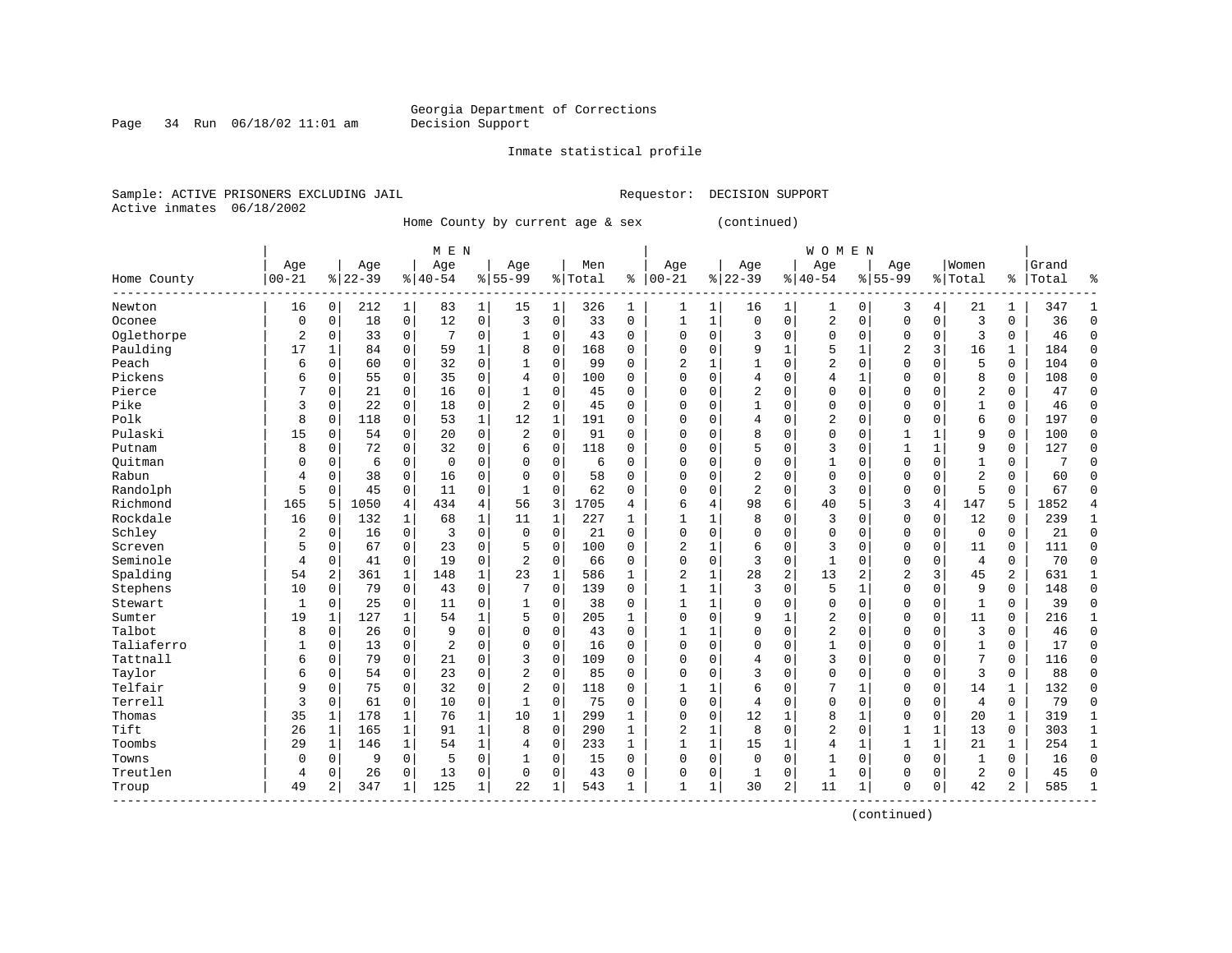Inmate statistical profile

Page 35 Run  $06/18/02$  11:01 am

Sample: ACTIVE PRISONERS EXCLUDING JAIL **Requestor: DECISION SUPPORT** Active inmates 06/18/2002

Home County by current age & sex (continued)

|                  |           |              |           |              |                              | M E N    |             |                |                    |          |              |          |                |      | WOMEN          |             |             |              |                |          |           |          |
|------------------|-----------|--------------|-----------|--------------|------------------------------|----------|-------------|----------------|--------------------|----------|--------------|----------|----------------|------|----------------|-------------|-------------|--------------|----------------|----------|-----------|----------|
|                  | Age       |              | Age       |              | Age                          |          | Age         |                | Men                |          | Age          |          | Age            |      | Age            |             | Age         |              | Women          |          | Grand     |          |
| Home County      | $00 - 21$ |              | $8 22-39$ |              | $8 40-54$                    |          | $8155 - 99$ |                | % Total            | ⊱        | $ 00 - 21$   |          | $ 22-39$       |      | $ 40-54$       |             | $8155 - 99$ |              | % Total        |          | %   Total | ႜ        |
| Turner           | 10        | 0            | 47        | 0            | 25                           | 0        | 1           | 0              | 83                 | 0        | $\Omega$     | 0        | 2              | 0    | 1              | $\Omega$    | 0           | $\Omega$     | 3              | 0        | 86        |          |
| Twiggs           | 3         | $\Omega$     | 20        | 0            | 13                           | $\Omega$ |             | 0              | 37                 | $\Omega$ | <sup>0</sup> | O        | $\Omega$       | 0    | $\Omega$       | 0           | $\Omega$    | 0            | <sup>0</sup>   | 0        | 37        | ∩        |
| Union            | 6         | $\Omega$     | 26        | 0            | 8                            | 0        |             | 0              | 42                 | $\Omega$ |              |          |                | U    |                | $\Omega$    | O           | 0            | 3              | 0        | 45        | $\Omega$ |
| Upson            | 23        |              | 100       | 0            | 50                           | 0        | 8           | 0              | 181                | 0        |              |          | 13             |      | 3              | $\Omega$    |             | $\Omega$     | 17             | 1        | 198       | $\Omega$ |
| Walker           | 14        | $\Omega$     | 134       | $\mathbf{1}$ | 60                           |          | 12          | 1              | 220                |          |              |          | 16             | 1    | 10             |             |             | 1            | 28             | 1        | 248       |          |
| Walton           | 20        |              | 170       | $\mathbf{1}$ | 75                           |          | 12          | 1              | 277                |          |              | $\Omega$ | 11             | 1    | 6              |             |             | $\mathbf{1}$ | 18             | 1        | 295       |          |
| Ware             | 15        | $\Omega$     | 229       | 1            | 95                           |          | 13          | 1              | 352                |          |              |          | 14             | 1    | 5              |             | $\Omega$    | $\mathbf 0$  | 20             | 1        | 372       |          |
| Warren           | 6         | $\Omega$     | 20        | 0            | 15                           | 0        | 2           | $\Omega$       | 43                 | $\Omega$ |              |          |                | O    |                | $\Omega$    | $\Omega$    | $\Omega$     | 3              | $\Omega$ | 46        | $\Omega$ |
| Washington       | 14        | $\Omega$     | 74        | $\Omega$     | 29                           | $\Omega$ |             | $\Omega$       | 119                | $\Omega$ |              | $\Omega$ | 5              | O    | $\overline{2}$ | $\Omega$    |             |              | 8              | $\Omega$ | 127       | $\Omega$ |
| Wayne            | 8         | 0            | 89        | U            | 25                           | 0        |             | 0              | 127                | 0        | ∩            |          | 5              | O    |                | $\Omega$    |             | $\mathbf{1}$ |                | 0        | 134       | ∩        |
| Webster          |           | $\Omega$     |           | 0            | $\overline{2}$               | N        |             | 0              | 10                 | $\Omega$ |              |          |                | O    | $\Omega$       | $\Omega$    | 0           | $\Omega$     | 0              | 0        | 10        | $\Omega$ |
| Wheeler          |           | $\mathbf 0$  | 16        | O            | 12                           | N        |             | $\Omega$       | 33                 | $\Omega$ | O            |          |                | O    | $\Omega$       | $\Omega$    | $\Omega$    | $\Omega$     |                | 0        | 34        | n        |
| White            | 4         | 0            | 30        | $\Omega$     | 16                           | 0        |             | $\Omega$       | 52                 | $\Omega$ |              | O        | 3              | 0    | 2              |             | O           | $\Omega$     | 5              | $\Omega$ | 57        | $\Omega$ |
| Whitfield        | 35        |              | 317       | 1            | 158                          |          | 25          | $\overline{a}$ | 535                |          | 3            | 2        | 30             | 2    | 11             |             | 0           | 0            | 44             | 2        | 579       |          |
| Wilcox           |           | $\mathbf 0$  | 29        | 0            | 12                           | 0        |             | $\Omega$       | 49                 | $\Omega$ |              |          | 4              | 0    | $\Omega$       | $\Omega$    | $\Omega$    | $\Omega$     | 5              | 0        | 54        | $\Omega$ |
| Wilkes           | 2         | $\mathbf 0$  | 43        | 0            | 16                           | 0        |             | $\Omega$       | 65                 | $\Omega$ |              | $\Omega$ | 3              | 0    |                | $\mathbf 0$ | 0           | $\Omega$     | 4              | 0        | 69        |          |
| Wilkinson        | 4         | $\mathbf 0$  | 27        | $\Omega$     | 12                           | $\Omega$ | 2           | $\Omega$       | 45                 | O        | <sup>0</sup> | $\Omega$ | $\overline{2}$ | 0    | $\Omega$       | $\Omega$    | $\Omega$    | $\Omega$     | $\overline{c}$ | $\Omega$ | 47        | n        |
| Worth            | 3         | 0            | 86        | 0            | 36                           | 0        | 6           | $\Omega$       | 131                | 0        | $\Omega$     | 0        | 4              | 0    |                | $\Omega$    | $\Omega$    | $\Omega$     | 5              | 0        | 136       | ∩        |
| Total reported   |           |              |           |              | 3244 100 24384 100 10577 100 |          |             |                | 1650 100 39855 100 |          | 158          | 100      | 1734 100       |      | 781 100        |             |             | 77 100       | 2750 100       |          | 42605 100 |          |
| Percent reported |           | 91.7<br>91.8 |           |              |                              | 90.5     |             | 89.3           |                    | 91.3     |              | 93.5     |                | 91.2 |                | 91.3        |             | 95.1         |                | 91.5     |           | 91.4     |
| Not reported     | 294       | 2178<br>1108 |           |              |                              | 198      |             | 3778           |                    | 11       |              | 167      |                | 74   |                | 4           |             | 256          |                | 4034     |           |          |
| Total            | 3538      |              | 26562     |              | 11685                        |          | 1848        |                | 43633              |          | 169          |          | 1901           |      | 855            |             | 81          |              | 3006           |          | 46639     |          |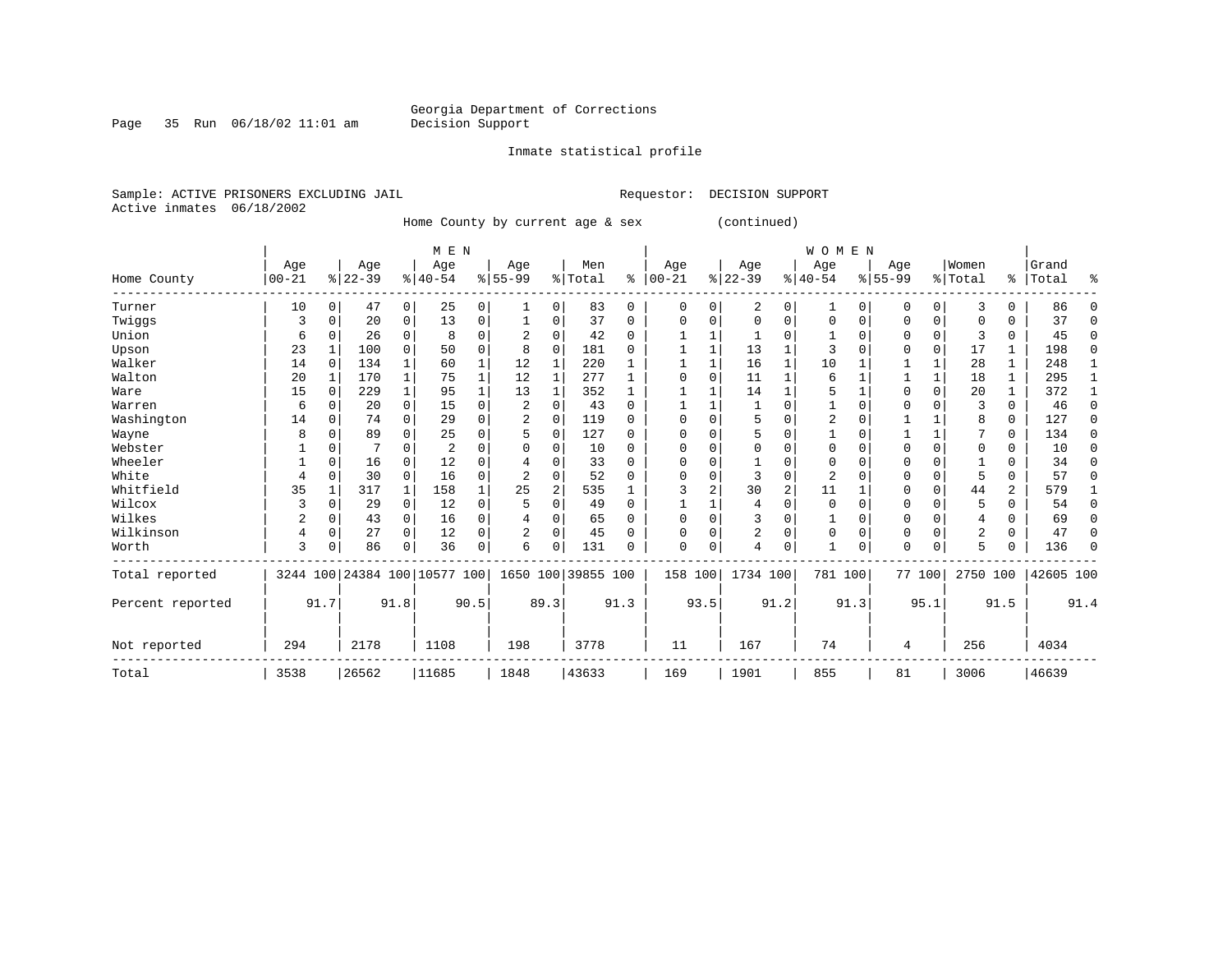Inmate statistical profile

Sample: ACTIVE PRISONERS EXCLUDING JAIL **Requestor:** DECISION SUPPORT

Active inmates 06/18/2002

Prison Sentence In Years by current age & sex

|                                    |                  |             |                  |                | M E N           |              |                  |                |                                                     |              |                      |                |                  |              | W O M E N       |          |                  |                |                  |          |                    |                |
|------------------------------------|------------------|-------------|------------------|----------------|-----------------|--------------|------------------|----------------|-----------------------------------------------------|--------------|----------------------|----------------|------------------|--------------|-----------------|----------|------------------|----------------|------------------|----------|--------------------|----------------|
| Sentence In Years                  | Age<br>$00 - 21$ |             | Age<br>$8 22-39$ |                | Age<br>$ 40-54$ |              | Age<br>$8 55-99$ |                | Men<br>% Total                                      |              | Age<br>$8   00 - 21$ |                | Age<br>$8 22-39$ |              | Age<br>$ 40-54$ |          | Age<br>$8 55-99$ |                | Women<br>% Total |          | Grand<br>%   Total | ႜ              |
| $0 - 1$                            | 93               |             | 397              | 2              | 157             | 1            | 11               | $\mathbf{1}$   | 658                                                 | 2            | 3                    | 2              | 58               | 3            | 22              | 3        | 2                | 2              | 85               | 3        | 743                | 2              |
| $1.1 - 2$                          | 299              | 9           | 1089             | $\overline{4}$ | 427             | 4            | 48               | 3              | 1863                                                | 4            | 20                   | 12             | 131              | 7            | 54              | б.       | 3                | $\overline{4}$ | 208              | 7        | 2071               | $\overline{4}$ |
| $2.1 - 3$                          | 147              | 4           | 668              | 3              | 286             | 2            | 28               | $\overline{2}$ | 1129                                                | 3            | 8                    | 5              | 97               | 5            | 31              | 4        | 2                | $\overline{2}$ | 138              | 5        | 1267               | 3              |
| $3.1 - 4$                          | 300              | 9           | 1103             | 4              | 417             | 4            | 47               | 3              | 1867                                                | 4            | 19                   | 11             | 171              | 9            | 62              | 7        | 3                | $\overline{4}$ | 255              | 9        | 2122               | 5              |
| $4.1 - 5$                          | 214              | 6           | 989              | 4              | 352             | 3            | 36               | 2              | 1591                                                | 4            | 8                    | 5              | 125              | 7            | 55              | 6        | 0                | $\mathbf 0$    | 188              | 6        | 1779               | $\overline{4}$ |
| $5.1 - 6$                          | 645              | 18          | 2889             | 11             | 1117            | 10           | 133              | 7 <sup>1</sup> | 4784                                                | 11           | 42                   | 25             | 323              | 17           | 136             | 16       | 10               | 12             | 511              | 17       | 5295               | - 11           |
| $6.1 - 7$                          | 176              | 5           | 920              | 3              | 307             | 3            | 34               | 2              | 1437                                                | 3            | 7                    | 4              | 109              | 6            | 34              | 4        | 3                | 4              | 153              | 5        | 1590               | 3              |
| $7.1 - 8$                          | 150              | 4           | 1067             | 4              | 357             | 3            | 57               | $\overline{3}$ | 1631                                                | 4            | 6                    | $\overline{4}$ | 100              | 5            | 41              | 5        | 1                | $\mathbf{1}$   | 148              | 5        | 1779               | $\overline{4}$ |
| $8.1 - 9$                          | 122              | 3           | 1051             | 4              | 343             | 3            | 43               | 2              | 1559                                                | 4            | 9                    | 5              | 71               | 4            | 28              | 3        | 2                | 2              | 110              | 4        | 1669               | 4              |
| $9.1 - 10$                         | 31               | 1           | 336              | 1              | 105             | $\mathbf{1}$ | 6                | 0              | 478                                                 | 1            | $\mathbf 0$          | 0              | 21               | $\mathbf{1}$ | 8               | 1        | $\mathbf{1}$     | $\mathbf{1}$   | 30               | 1        | 508                | $\mathbf{1}$   |
| $10.1 - 12$                        | 685              | 19          | 4630             | 18             | 1404            | 12           | 236              | 13             | 6955                                                | 16           | 21                   | 13             | 242              | 13           | 112             | 13       | 8                | 10             | 383              | 13       | 7338               | 16             |
| $12.1 - 15$                        | 149              | 4           | 1784             | 7              | 621             | 5            | 88               | 5              | 2642                                                | 6            | 4                    | 2              | 85               | 5            | 39              | 5        | 5                | 6              | 133              | 4        | 2775               | 6              |
| $15.1 - 20$                        | 190              | 5           | 2821             | 11             | 1252            | 11           | 190              | 10             | 4453                                                | 10           | 4                    | 2              | 100              | 5            | 65              | 8        | 8                | 10             | 177              | 6        | 4630               | 10             |
| 20.1-OVER                          | 146              | 4           | 3554             | 13             | 2142            | 18           | 361              | 20             | 6203                                                | 14           | 6                    | 4              | 118              | 6            | 67              | 8        | 6                | 7              | 197              | 7        | 6400               | 14             |
| LIFE                               | 161              | 5           | 2947             | 11             | 2193            | 19           | 492              | 27             | 5793                                                | 13           | 9                    | 5              | 123              | 7            | 93              | 11       | 27               | 33             | 252              | 8        | 6045               | 13             |
| DEATH                              | 0                | 0           | 54               | 0              | 54              | 0            | 10               | 1              | 118                                                 | $\Omega$     | $\Omega$             | 0              | 1                | $\Omega$     | $\Omega$        | $\Omega$ | $\Omega$         | 0              | 1                | $\Omega$ | 119                | $\Omega$       |
| LIFE W/O PAROLE                    | 6                | $\mathbf 0$ | 154              | $\mathbf{1}$   | 100             | $\mathbf{1}$ | 22               | $\mathbf{1}$   | 282                                                 | $\mathbf{1}$ | 0                    | 0              | $\overline{2}$   | $\Omega$     | 0               | 0        | $\mathbf 0$      | 0 <sup>1</sup> | 2                | $\Omega$ | 284                | $\mathbf{1}$   |
| YOUTHFUL OFFENDERS                 | 0                | 0           | 3                | 0              | 0               | 0            | $\mathbf 0$      | 0 <sup>1</sup> | 3                                                   | 0            | 0                    | 0              | $\mathbf 0$      | 0            | 0               | 0        | $\mathbf 0$      | 0 <sup>1</sup> | 0                | 0        | 3                  | $\mathbf 0$    |
| Total reported                     |                  |             |                  |                |                 |              |                  |                | 3514 100 26456 100 11634 100   1842 100   43446 100 |              |                      |                | 166 100 1877 100 |              | 847 100         |          |                  | 81 100         | 2971 100         |          | 46417 100          |                |
| Percent reported                   |                  | 99.3        |                  | 99.6           |                 | 99.6         |                  | 99.7           |                                                     | 99.6         |                      | 98.2           |                  | 98.7         |                 | 99.1     |                  | 100.0          |                  | 98.8     |                    | 99.5           |
| NOT REPORTED                       | 24               |             | 106              |                | 51              |              | 6                |                | 187                                                 |              | 3                    |                | 24               |              | 8               |          | 0                |                | 35               |          | 222                |                |
| Total                              | 3538             |             | 26562            |                | 11685           |              | 1848             |                | 43633                                               |              | 169                  |                | 1901             |              | 855             |          | 81               |                | 3006             |          | 46639              |                |
|                                    |                  |             |                  |                |                 |              |                  |                |                                                     |              |                      |                |                  |              |                 |          |                  |                |                  |          |                    |                |
| AVG EXCLUDING<br>LIFE, DEATH, YO   | 7.42<br>11.15    |             | 12.84            |                | 14.51           |              | 11.36            |                | 6.48                                                |              | 7.60                 |                | 8.51             |              | 9.63            |          | 7.83             |                | 11.12            |          |                    |                |
|                                    |                  |             |                  |                |                 |              |                  |                |                                                     |              |                      |                |                  |              |                 |          |                  |                |                  |          |                    |                |
| AVG INCLUDING<br>LIFE=21, YO=3 YRS | 8.03             |             | 12.20            |                | 14.30           |              | 16.11            |                | 12.59                                               |              | 7.27                 |                | 8.47             |              | 9.88            |          | 13.42            |                | 8.94             |          | 12.36              |                |

Page 36 Run  $06/18/02$  11:01 am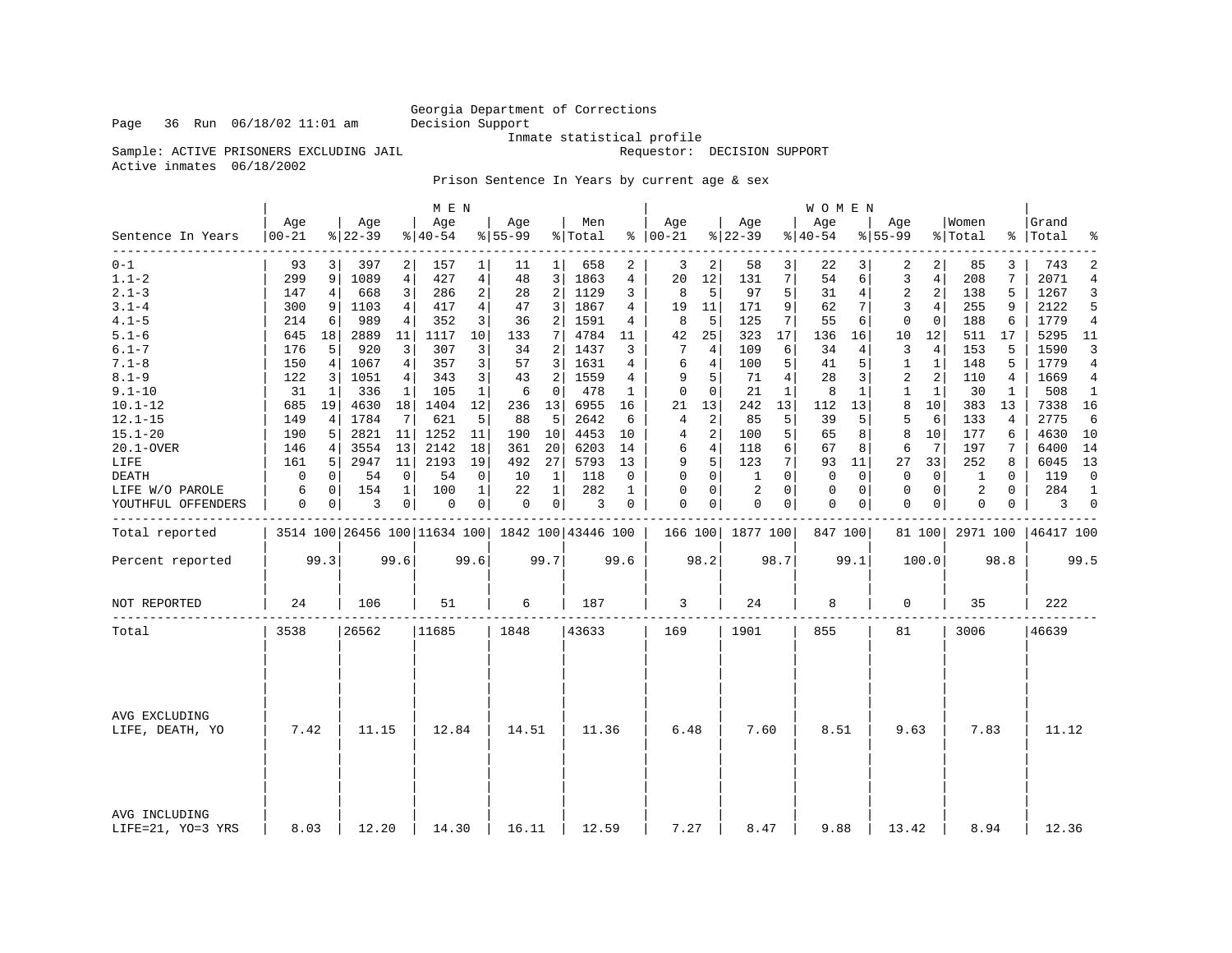Page 37 Run  $06/18/02$  11:01 am

#### Inmate statistical profile

Sample: ACTIVE PRISONERS EXCLUDING JAIL **Requestor: DECISION SUPPORT** Active inmates 06/18/2002

Probation To Follow Prison by current age & sex

|                                     | Aqe          | Age                                             |             | M E N<br>Age             | Aqe         |                      | Men      |   | Aqe         |          | Age         |          | <b>WOMEN</b><br>Aqe |          | Age         |          | Women        |          | Grand              |               |
|-------------------------------------|--------------|-------------------------------------------------|-------------|--------------------------|-------------|----------------------|----------|---|-------------|----------|-------------|----------|---------------------|----------|-------------|----------|--------------|----------|--------------------|---------------|
| Prob After Prison                   | $ 00-21$     | $8122 - 39$                                     | $8140 - 54$ |                          | $8155 - 99$ |                      | % Total  | ႜ | $00 - 21$   |          | $8122 - 39$ |          | $8140 - 54$         |          | $8155 - 99$ |          | % Total      |          | %   Total          | $\frac{9}{6}$ |
| PROBATION TO FOLLOW<br>NO PROBATION | 1721<br>1817 | 49 10902<br>51 15660                            | 41<br>59    | 4399<br>38<br>7286<br>62 | 628<br>1220 | 34 17650<br>66 25983 | 40<br>60 |   | 88<br>81    | 52<br>48 | 812<br>1089 | 43<br>57 | 363<br>492          | 42<br>58 | 26<br>55    | 32<br>68 | 1289<br>1717 | 43<br>57 | 18939<br> 27700 59 | 41            |
| Total reported                      |              | 3538 100 26562 100 11685 100 1848 100 43633 100 |             |                          |             |                      |          |   | 169 100     |          | 1901 100    |          | 855 100             |          |             | 81 100   | 3006 100     |          | 46639 100          |               |
| Percent reported                    | 100.0        |                                                 | 100.0       | 100.0                    |             | 100.0                | 100.0    |   |             | 100.0    |             | 100.0    |                     | 100.0    |             | 100.0    |              | 100.0    |                    | 100.0         |
| NOT REPORTED                        | $\mathbf 0$  | $\Omega$                                        |             | $\mathbf 0$              | $\mathbf 0$ |                      | 0        |   | $\mathbf 0$ |          | $\Omega$    |          | $\mathbf 0$         |          | $\Omega$    |          | $\Omega$     |          | $\mathbf 0$        |               |
| Total                               | 3538         | 26562                                           | 11685       |                          | 1848        |                      | 43633    |   | 169         |          | 1901        |          | 855                 |          | 81          |          | 3006         |          | 46639              |               |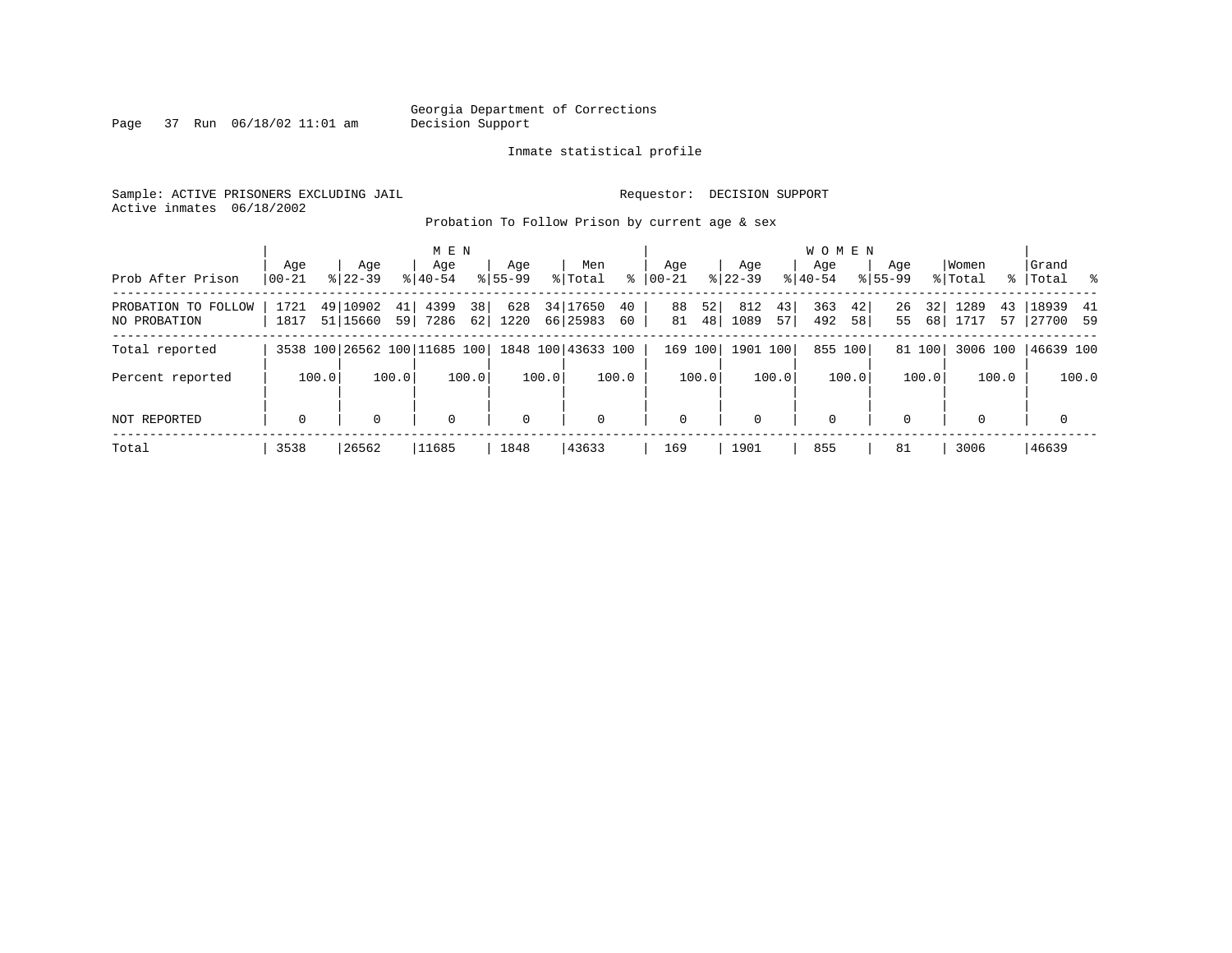Page 38 Run  $06/18/02$  11:01 am

#### Inmate statistical profile

Sample: ACTIVE PRISONERS EXCLUDING JAIL **Requestor: DECISION SUPPORT** Active inmates 06/18/2002

Admission Type by current age & sex

|                      |           |          |           |              | M E N                        |      |          |              |                    |      |              |             |              |          | WOMEN    |              |                |          |                  |      |           |          |
|----------------------|-----------|----------|-----------|--------------|------------------------------|------|----------|--------------|--------------------|------|--------------|-------------|--------------|----------|----------|--------------|----------------|----------|------------------|------|-----------|----------|
|                      | Age       |          | Age       |              | Age                          |      | Age      |              | Men                |      | Age          |             | Age          |          | Age      |              | Age            |          | Women            |      | Grand     |          |
| Admission Type       | $00 - 21$ |          | $8 22-39$ |              | $8 40-54$                    |      | $ 55-99$ |              | % Total            | ႜ    | $ 00-21$     |             | $ 22-39 $    |          | $ 40-54$ |              | $8 55-99$      |          | % Total          | ႜၟ   | Total     |          |
| COMMITTED FROM COURT | 2912      |          | 83 17648  | 67           | 7690                         | 66   | 1397     |              | 76 29647           | 68   | 134          | 81          | 1231         | 66       | 559      | 66           | 68             | 84       | 1992             | 67   | 31639     | 68       |
| RETURN APPEAL/BOND   | 0         | $\Omega$ |           | 0            | 3                            | 0    | 0        | 0            | 10                 | 0    | 0            | $\mathbf 0$ | $\Omega$     | 0        | 0        | 0            | O              | 0        | 0                | U    | 10        | $\Omega$ |
| PAROLE REV/NEW SENT  | 102       | 3        | 3672      | 14           | 1779                         | 15   | 200      | 11           | 5753               | 13   |              | 1           | 165          | 9        | 86       | 10           | 3              | 4        | 256              | 9    | 6009      | 13       |
| PAR REV/NO NEW SENT  | 32        |          | 866       | 3            | 418                          | 4    | 54       | 3            | 1370               | 3    |              | 2           | 83           | 4        | 31       |              | $\overline{2}$ | 2        | 119              | 4    | 1489      | 3        |
| PROB VIOL/TOTAL REV  | 0         | $\Omega$ | 0         | 0            | -1                           | 0    | $\Omega$ | $\Omega$     |                    | O    | <sup>0</sup> | 0           | $\Omega$     | $\Omega$ | $\Omega$ | 0            | $\Omega$       | $\Omega$ | $\Omega$         | U    |           | $\Omega$ |
| PROB VIOL/PARTIAL    | 192       | 5        | 1252      | 5            | 521                          | 4    | 36       | 2            | 2001               | 5    | 8            | 5           | 152          | 8        | 65       | 8            | O              | $\Omega$ | 225              | 8    | 2226      | 5        |
| ADMIT FM OTHER CUST  | $\Omega$  | $\Omega$ | 15        | 0            | q                            | 0    |          | 0            | 29                 | O    | $\Omega$     | 0           | $\Omega$     | O        | $\Omega$ | <sup>0</sup> | $\Omega$       | $\Omega$ | $\Omega$         | 0    | 29        | ∩        |
| SHOCK INCARCERATION  | 0         | $\Omega$ | 0         | $\Omega$     | $\Omega$                     | 0    | $\Omega$ | 0            | 0                  | 0    | $\Omega$     | $\mathbf 0$ | $\Omega$     | $\Omega$ | $\Omega$ | <sup>0</sup> | $\Omega$       | $\Omega$ | 0                | 0    | U         | ∩        |
| PROB REV/REMAINDER   | 248       | 7        | 2559      | 10           | 892                          | 8    | 98       | 5            | 3797               | 9    | 16           | 10          | 229          | 12       | 96       | 11           | 8              | 10       | 349              | 12   | 4146      |          |
| NEW SENT/PAR REV PND | 2         | $\Omega$ | 82        | $\Omega$     | 49                           | 0    | 6        | $\mathbf 0$  | 139                | 0    |              | 1           | 5            | $\Omega$ | 4        | $\Omega$     | O              | $\Omega$ | 10               | 0    | 149       | O        |
| LIFE W/O PAROLE      |           | $\Omega$ | 96        | 0            | 56                           | 0    | 14       | 1            | 169                | 0    | <sup>0</sup> | $\Omega$    | $\Omega$     | $\Omega$ | Ω        | O            | $\Omega$       | $\Omega$ | <sup>0</sup>     | 0    | 169       | O        |
| PAROLE REV BOOT CAMP |           | $\Omega$ | 4         | 0            | 3                            | 0    | $\Omega$ | 0            |                    | O    |              | 0           | $\Omega$     | O        | Ω        | O            | O              | $\Omega$ | <sup>0</sup>     | 0    |           | ſ        |
| PAR REV/RSN UNKNOWN  |           | $\Omega$ | 13        | <sup>n</sup> | 54                           | 0    | 27       | $\mathbf{1}$ | 94                 | U    |              | 0           | U            | U        | U        | O            | ∩              | $\Omega$ | n                | U    | 94        |          |
| PROBATION/PAROLE REV |           | ∩        | $\Omega$  | U            | $\Omega$                     | 0    | $\Omega$ | $\Omega$     | n                  | U    | ∩            | U           | U            | U        | U        | O            | ∩              | $\Omega$ | U                | U    | U         |          |
| PB PAROLE RESCINDED  |           | $\Omega$ |           | U            |                              | U    | U        | $\Omega$     | 6                  | U    | <sup>0</sup> | 0           | ∩            | U        | O        | O            | ∩              | $\Omega$ | ∩                | 0    | 6         |          |
| PROB REVOC/SPEC COND |           | $\Omega$ | 43        | 0            | 27                           | U    |          | 0            | 80                 | O    |              |             | 12           |          | 6        |              | $\Omega$       | $\Omega$ | 20               | 1    | 100       | O        |
| PAR REV/REVOC CENTER | 6         | 0        | 180       | 1            | 127                          |      |          | 0            | 318                |      | <sup>0</sup> | 0           | <sup>0</sup> | O        | 0        | 0            | O              | U        | O                | 0    | 318       |          |
| INFORMATION ONLY     |           | 0        | U         | $\Omega$     | $\Omega$                     | 0    | U        | 0            | 0                  | U    | ∩            | 0           | 0            | O        | 0        | $\Omega$     | ∩              | $\Omega$ | $\left( \right)$ | 0    | U         | ∩        |
| INCOMPLETE SENT PKG  |           | $\Omega$ | U         | 0            | <sup>0</sup>                 | 0    | U        | $\Omega$     | 0                  | U    | n            | $\Omega$    | 0            | O        | U        | 0            | ∩              | $\Omega$ |                  | 0    |           | n        |
| HANCOCK REVOC CENTER |           | $\Omega$ | 2         | 0            | n                            | 0    |          | $\Omega$     | 2                  | O    |              | $\Omega$    | 0            | O        | 0        | $\Omega$     | O              | $\Omega$ |                  | 0    | 2         | n        |
| WHITWORTH DETENTION  |           | $\Omega$ | 13        | 0            |                              | 0    | O        | 0            | 23                 | O    | <sup>0</sup> | 0           | $\Omega$     | $\Omega$ | U        | $\Omega$     | $\Omega$       | $\Omega$ |                  | 0    | 23        | ∩        |
| DCYS AT RISK         |           | $\Omega$ | 3         | 0            |                              | 0    |          | 0            | 10                 | O    |              | 0           |              | 0        | 0        | $\Omega$     | $\Omega$       | $\Omega$ |                  | 0    | 10        | ∩        |
| OTHER                | $\Omega$  | 0        | O         | 0            | O                            | 0    | O        | $\Omega$     | O                  | O    | $\Omega$     | 0           | O            | $\Omega$ | 0        | O            | $\Omega$       | $\Omega$ |                  | U    | U         |          |
| Total reported       |           |          |           |              | 3514 100 26460 100 11639 100 |      |          |              | 1843 100 43456 100 |      | 166 100      |             | 1877 100     |          | 847 100  |              |                | 81 100   | 2971 100         |      | 46427 100 |          |
| Percent reported     |           | 99.3     |           | 99.6         |                              | 99.6 |          | 99.7         |                    | 99.6 |              | 98.2        |              | 98.7     |          | 99.1         |                | 100.0    |                  | 98.8 |           | 99.5     |
| UNKNOWN              | 24        |          | 102       |              | 46                           |      | 5        |              | 177                |      | 3            |             | 24           |          | 8        |              | $\Omega$       |          | 35               |      | 212       |          |
| Total                | 3538      |          | 26562     |              | 11685                        |      | 1848     |              | 43633              |      | 169          |             | 1901         |          | 855      |              | 81             |          | 3006             |      | 46639     |          |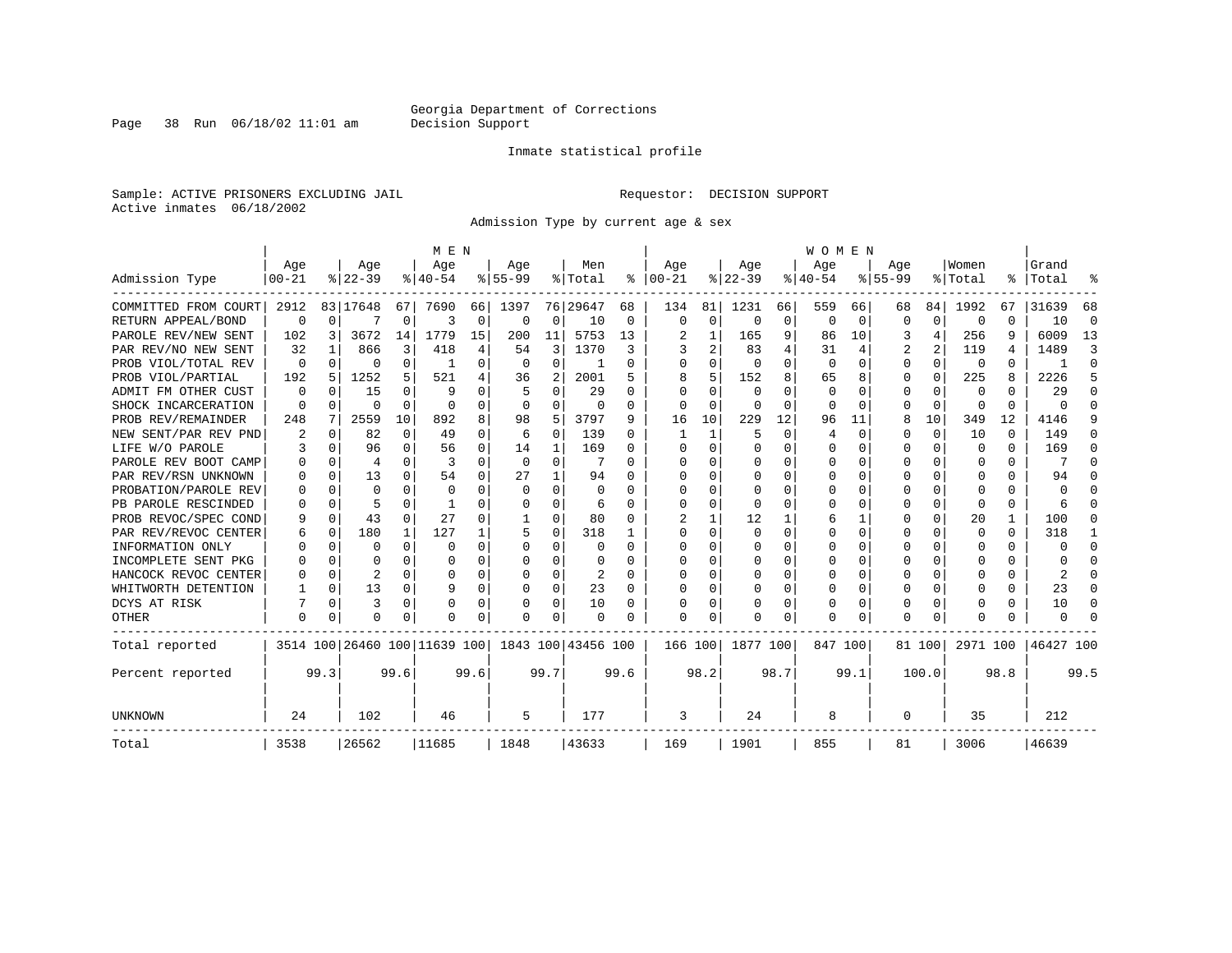Page 39 Run  $06/18/02$  11:01 am

#### Inmate statistical profile

Sample: ACTIVE PRISONERS EXCLUDING JAIL **Requestor: DECISION SUPPORT** Active inmates 06/18/2002

Release Type by current age & sex

| Release Type                         | Aqe<br>  00-21 | Age<br>$8122 - 39$ | M E N<br>Age<br>$8140 - 54$ | Age<br>$8155 - 99$                                                                   | Men<br>% Total                          | $\approx$         | Aqe<br>$ 00 - 21$ | Aqe<br>$8 22-39$                                                 | Age<br>$ 40-54 $    | W O M E N<br>Aqe<br>$8155 - 99$           | Women<br>% Total                                                 | Grand<br>%   Total<br>$\sim$ 8 |                                  |
|--------------------------------------|----------------|--------------------|-----------------------------|--------------------------------------------------------------------------------------|-----------------------------------------|-------------------|-------------------|------------------------------------------------------------------|---------------------|-------------------------------------------|------------------------------------------------------------------|--------------------------------|----------------------------------|
| PAROLE<br>SENTENCE EXPIRED<br>Active | 24<br>$\Omega$ | 102<br>0           | 46<br>0 I                   | $\mathbf{0}$<br>$\mathbf{0}$<br>0<br>3538 100 26562 100 11684 100 1848 100 43632 100 | 177<br>0 <sup>1</sup><br>0 <sup>1</sup> | 0<br>$\mathbf{0}$ | $\circ$           | 24<br>2<br>$\overline{0}$<br>$\mathbf{0}$<br>1901 100<br>169 100 | 0 <sup>1</sup><br>0 | $\mathbf{0}$<br>0 <sup>1</sup><br>855 100 | 35<br>01<br>0 <sup>1</sup><br>$\mathbf{0}$<br>81 100<br>3006 100 | 212<br>$\circ$<br>46638 100    | $\overline{0}$<br>$\overline{0}$ |
| Total                                | 3538           | 26562              | 11685                       | 1848                                                                                 | 43633                                   |                   | 169               | 1901                                                             | 855                 | 81                                        | 3006                                                             | 46639                          |                                  |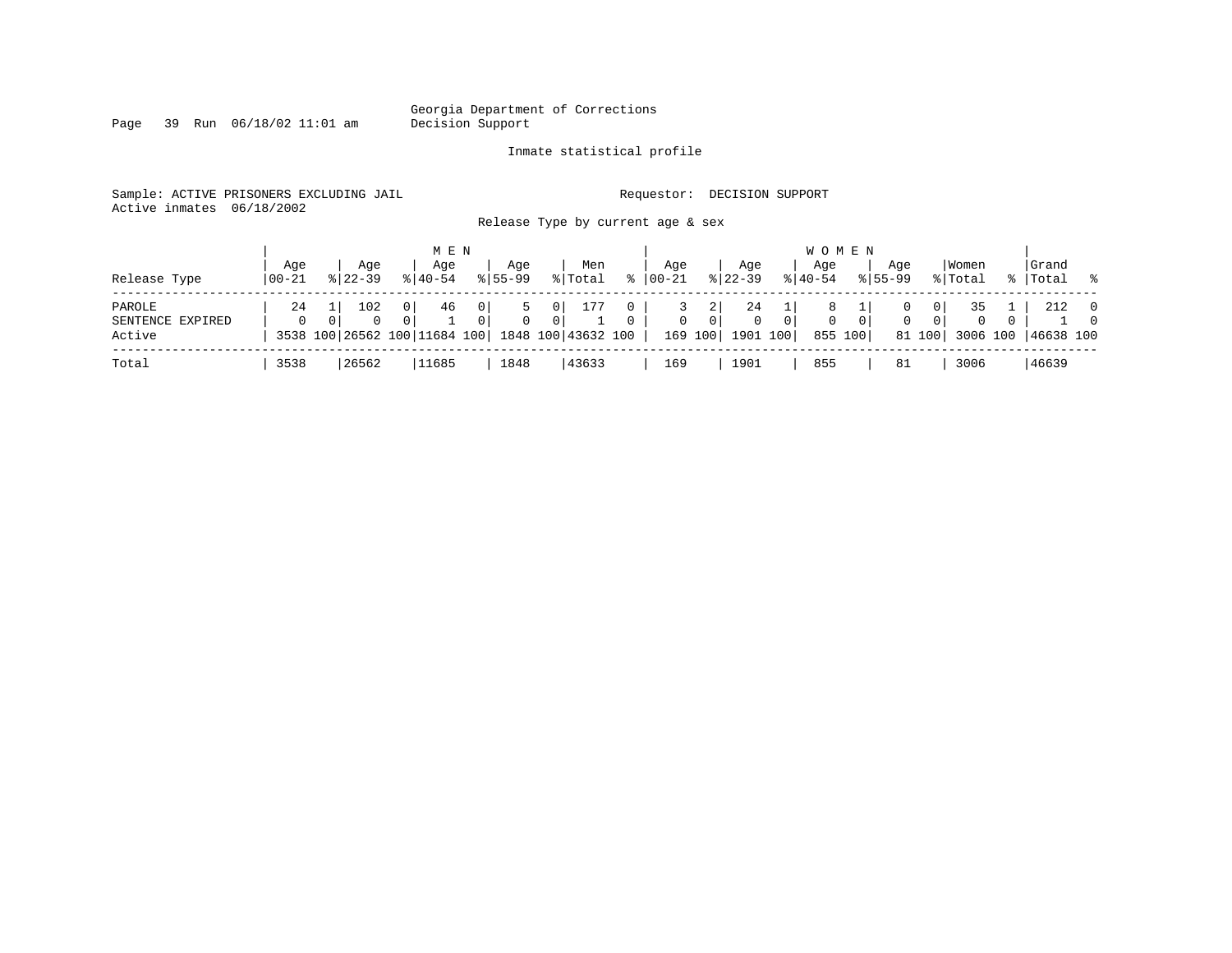Page  $40$  Run  $06/18/02$  11:01 am

#### Inmate statistical profile

Sample: ACTIVE PRISONERS EXCLUDING JAIL **Requestor: DECISION SUPPORT** Active inmates 06/18/2002

Inst By Group by current age & sex

|                      |             |          |           |          | M E N                        |                |             |          |                    |          |                |          |          |          | <b>WOMEN</b> |          |             |          |          |       |           |          |
|----------------------|-------------|----------|-----------|----------|------------------------------|----------------|-------------|----------|--------------------|----------|----------------|----------|----------|----------|--------------|----------|-------------|----------|----------|-------|-----------|----------|
|                      | Age         |          | Age       |          | Age                          |                | Age         |          | Men                |          | Age            |          | Age      |          | Age          |          | Age         |          | Women    |       | Grand     |          |
| Inst By Group        | $00 - 21$   |          | $8 22-39$ |          | $ 40-54 $                    |                | $8155 - 99$ |          | % Total            | ႜ        | $ 00 - 21$     |          | $ 22-39$ |          | $8 40-54$    |          | $8155 - 99$ |          | % Total  |       | %   Total | ွေ       |
| County jails         | 0           | $\Omega$ | 0         | 0        |                              | 0              |             |          | 0                  |          | 0              | 0        |          | $\Omega$ | $\Omega$     |          | 0           | $\Omega$ |          |       |           |          |
| Transitional centers | 12          | 0        | 429       | 2        | 262                          | $\overline{a}$ | 16          |          | 719                |          | $\overline{4}$ | 2        | 132      | 7        | 56           |          | 4           | 5        | 196      |       | 915       |          |
| County camps         | 483         | 14       | 3459      | 13       | 819                          | 7              | 33          |          | 4794               |          | $\Omega$       |          |          |          | $\Omega$     |          | $\Omega$    |          | $\Omega$ | 0     | 4794      | 10       |
| Inmate boot camps    | 160         |          | 345       |          | $\Omega$                     |                | $\Omega$    |          | 505                |          | $\mathbf 0$    |          |          |          | 0            |          | $\Omega$    |          |          |       | 505       |          |
| State prisons        | 2515        | 71       | 19498     | 73       | 9368                         | 80             | 1643        |          | 89 33024           | 76       | 165            | 98       | 1769     | 93       | 799          | 93       | 77          | 95       | 2810     | 93    | 35834     | -77      |
| Private prisons      | 368         | 10       | 2823      | 11       | 1235                         | 11             | 155         | 8        | 4581               | 10       | $\Omega$       | $\Omega$ | $\Omega$ | $\Omega$ | $\Omega$     |          | $\Omega$    | $\Omega$ | $\Omega$ | 0     | 4581      | 10       |
| Other                | 0           | $\Omega$ | 8         | $\Omega$ |                              | 0              | $\Omega$    | $\Omega$ | 9                  | $\Omega$ | $\mathbf 0$    | 0        | $\Omega$ | $\Omega$ | $\mathbf 0$  | $\Omega$ | $\Omega$    | $\Omega$ | $\Omega$ |       | 9         | $\Omega$ |
| Total reported       |             |          |           |          | 3538 100 26562 100 11685 100 |                |             |          | 1847 100 43632 100 |          | 169            | 100      | 1901     | 100      | 855 100      |          |             | 81 100   | 3006 100 |       | 46638 100 |          |
| Percent reported     |             | 100.0    |           | 100.0    |                              | 100.0          |             | 99.9     |                    | 100.0    |                | 100.0    |          | 100.0    |              | 100.0    |             | 100.0    |          | 100.0 |           | 100.0    |
| Not reported         | $\mathbf 0$ |          | $\Omega$  |          | $\Omega$                     |                |             |          |                    |          | $\Omega$       |          | $\Omega$ |          | $\Omega$     |          | $\Omega$    |          | $\Omega$ |       |           |          |
| Total                | 3538        |          | 26562     |          | 11685                        |                | 1848        |          | 43633              |          | 169            |          | 1901     |          | 855          |          | 81          |          | 3006     |       | 46639     |          |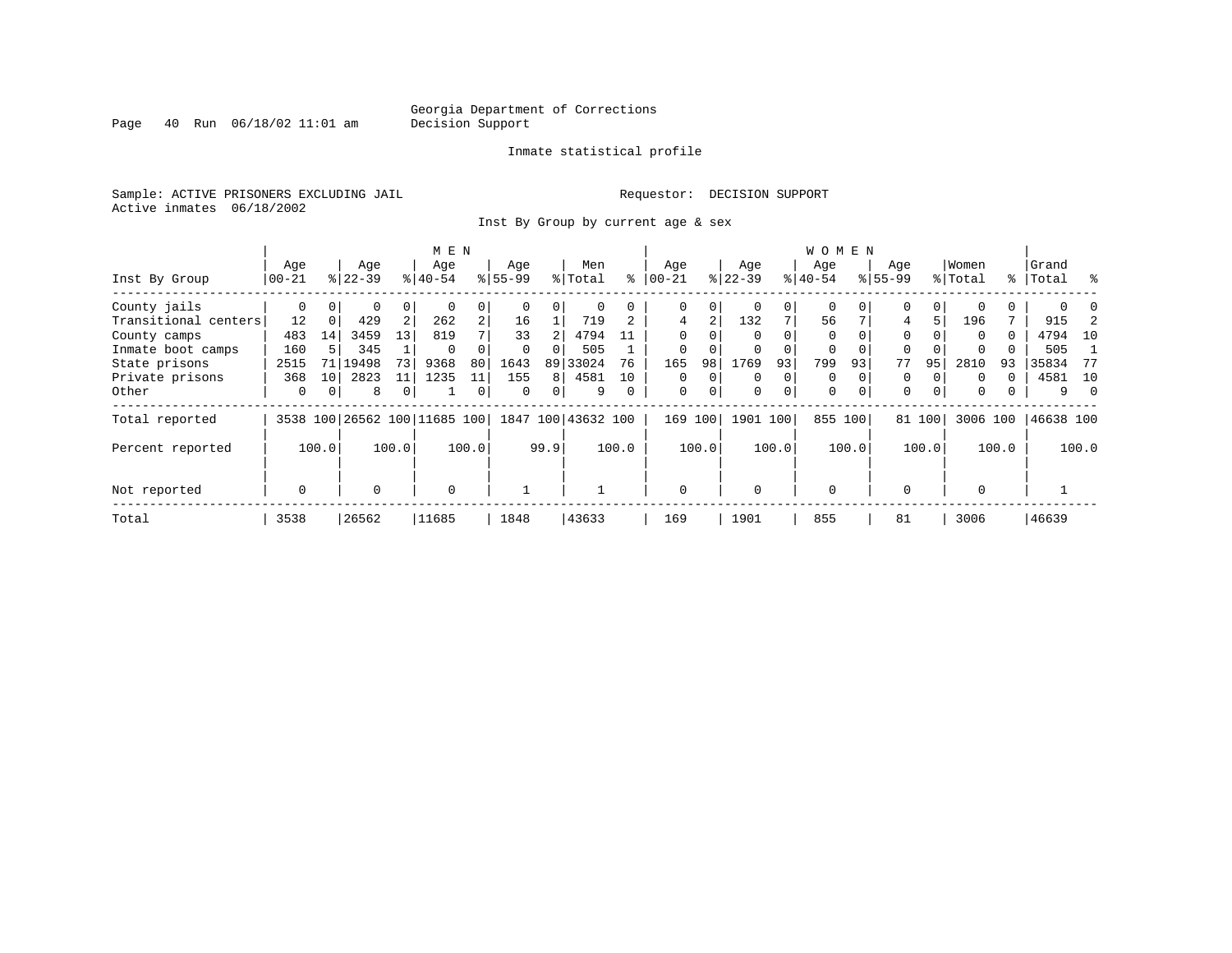Inmate statistical profile

Sample: ACTIVE PRISONERS EXCLUDING JAIL **Requestor: DECISION SUPPORT** Active inmates 06/18/2002

Institution by current age & sex

| Institution<br>$00 - 21$<br>Albany Trans Ctr<br>Atlanta Trans Ctr(M)<br>Macon Trans Ctr<br>Metro Trans Ctr (W) | Age<br>5<br>$\overline{a}$<br>2<br>O | Age<br>$8 22-39$<br>0<br>136<br>$\mathbf 0$<br>0 | 94       | Age<br>$8 40-54$<br>0<br>47 | 0              | Aqe<br>$8 55-99$ |             | Men<br>% Total | ៖              | Aqe<br>$ 00-21$ |                | Aqe<br>$8 22-39$ |                | Age<br>$8140 - 54$ |             | Aqe<br>$8155 - 99$ |              | Women<br>% Total | %        | Grand<br>Total |                |
|----------------------------------------------------------------------------------------------------------------|--------------------------------------|--------------------------------------------------|----------|-----------------------------|----------------|------------------|-------------|----------------|----------------|-----------------|----------------|------------------|----------------|--------------------|-------------|--------------------|--------------|------------------|----------|----------------|----------------|
|                                                                                                                |                                      |                                                  |          |                             |                |                  |             |                |                |                 |                |                  |                |                    |             |                    |              |                  |          |                |                |
|                                                                                                                |                                      |                                                  |          |                             |                | 3                | 0           | 149            | 0              | 0               | 0              | 0                | 0              | 0                  | 0           | 0                  | 0            | $\mathbf 0$      | $\Omega$ | 149            |                |
|                                                                                                                |                                      |                                                  |          | $\mathbf{1}$<br>100         | $\mathbf{1}$   | 7                | $\mathbf 0$ | 245            | $\mathbf{1}$   | $\Omega$        | $\mathbf 0$    | $\mathbf 0$      | $\mathbf 0$    | $\Omega$           | $\mathbf 0$ | $\mathbf 0$        | $\Omega$     | $\mathbf 0$      | $\Omega$ | 245            | $\mathbf{1}$   |
|                                                                                                                |                                      |                                                  | 82       | 0<br>41                     | 0              | 2                | 0           | 127            | 0              | $\Omega$        | $\mathbf{0}$   | $\mathbf 0$      | 0              | $\mathbf 0$        | $\mathbf 0$ | 0                  | 0            | $\mathbf 0$      | 0        | 127            | $\Omega$       |
|                                                                                                                |                                      | $\Omega$                                         | $\Omega$ | $\Omega$<br>$\Omega$        | $\mathbf 0$    | $\Omega$         | $\mathbf 0$ | $\Omega$       | $\Omega$       | 3               | $\overline{a}$ | 82               | 4              | 37                 | 4           | $\mathbf{1}$       | $\mathbf{1}$ | 123              | 4        | 123            | $\Omega$       |
| Savannah Mens TC                                                                                               |                                      | $\Omega$<br>117                                  |          | 0<br>74                     | 1              | 4                | $\Omega$    | 198            | $\Omega$       | $\Omega$        | $\Omega$       | $\Omega$         | $\Omega$       | $\Omega$           | $\Omega$    | $\Omega$           | $\Omega$     | $\Omega$         | $\Omega$ | 198            | $\Omega$       |
| Savannah Womens TC                                                                                             |                                      | $\Omega$                                         | $\Omega$ | $\Omega$<br>$\Omega$        | $\Omega$       | $\cap$           | $\Omega$    | $\Omega$       | 0              | 1               | $\mathbf{1}$   | 50               | $\overline{3}$ | 19                 | 2           | 3                  | 4            | 73               | 2        | 73             | $\Omega$       |
| Central State Hosp                                                                                             |                                      | $\mathbf 0$                                      | 8        | $\mathbf 0$<br>1            | 0              | $\Omega$         | $\mathbf 0$ | 9              | $\Omega$       | $\Omega$        | $\Omega$       | $\Omega$         | $\mathbf 0$    | $\Omega$           | $\mathbf 0$ | $\Omega$           | $\mathbf 0$  | $\mathbf 0$      | $\Omega$ | 9              | $\cap$         |
| Bulloch County                                                                                                 | 18                                   | 1                                                | 97       | $\Omega$<br>31              | $\Omega$       | $\mathbf{1}$     | $\mathbf 0$ | 147            | 0              | $\cap$          | $\Omega$       | $\Omega$         | 0              | $\Omega$           | $\Omega$    | $\Omega$           | $\Omega$     | $\Omega$         | $\Omega$ | 147            | $\Omega$       |
| Carroll County                                                                                                 | 34                                   | 158<br>$\mathbf 1$                               |          | 32<br>$\mathbf{1}$          | 0              | $\Omega$         | $\mathbf 0$ | 224            | 1              | $\Omega$        | $\Omega$       | $\Omega$         | 0              | $\Omega$           | 0           | $\Omega$           | $\Omega$     | $\mathbf 0$      | $\Omega$ | 224            | $\Omega$       |
| Clarke County                                                                                                  | 5                                    | 0                                                | 73       | $\Omega$<br>23              | 0              | $\Omega$         | $\mathbf 0$ | 101            | 0              |                 | 0              | $\Omega$         | 0              | $\Omega$           | 0           | $\Omega$           | $\Omega$     | $\Omega$         | $\Omega$ | 101            | $\Omega$       |
| Colquitt County                                                                                                | 27                                   | 119<br>1                                         |          | 0<br>24                     | $\Omega$       | $\Omega$         | $\Omega$    | 170            | $\Omega$       | $\cap$          | 0              | $\Omega$         | 0              | $\Omega$           | $\Omega$    | $\Omega$           | $\Omega$     | $\Omega$         | $\Omega$ | 170            | $\Omega$       |
| Coweta County                                                                                                  | 16                                   | 117<br>$\Omega$                                  |          | $\Omega$<br>54              | $\Omega$       | $\overline{c}$   | $\Omega$    | 189            | $\Omega$       | ∩               | $\Omega$       | $\Omega$         | $\Omega$       | $\Omega$           | $\Omega$    | $\Omega$           | $\Omega$     | $\Omega$         | $\Omega$ | 189            | $\Omega$       |
| Decatur County                                                                                                 | 11                                   | 138<br>0                                         |          | $\mathbf{1}$<br>46          | $\Omega$       | $\Omega$         | $\mathbf 0$ | 195            | $\Omega$       |                 | $\Omega$       | O                | $\Omega$       | $\Omega$           | $\mathbf 0$ | $\Omega$           | $\Omega$     | $\mathbf 0$      | $\Omega$ | 195            | $\Omega$       |
| Effingham County                                                                                               | 22                                   | 178<br>$\mathbf 1$                               |          | $\mathbf{1}$<br>37          | $\Omega$       | $\mathbf 1$      | $\Omega$    | 238            | 1              | $\cap$          | $\Omega$       | O                | 0              | ∩                  | 0           | $\Omega$           | $\Omega$     | $\Omega$         | $\Omega$ | 238            | $\mathbf{1}$   |
| Floyd County                                                                                                   | 23                                   | 153<br>$\mathbf 1$                               |          | $\mathbf{1}$<br>47          | 0              | $\overline{2}$   | $\mathbf 0$ | 225            | 1              | ∩               | $\Omega$       | $\Omega$         | 0              | $\Omega$           | 0           | $\Omega$           | $\Omega$     | $\mathbf 0$      | $\Omega$ | 225            | $\Omega$       |
| Gwinnett County                                                                                                | 17                                   | $\mathbf 0$                                      | 87       | $\Omega$<br>13              | 0              |                  | $\Omega$    | 118            | $\Omega$       |                 | 0              | $\Omega$         | 0              | $\Omega$           | 0           | $\Omega$           | $\Omega$     | $\Omega$         | $\Omega$ | 118            | $\Omega$       |
| Hall County                                                                                                    | 18                                   | 184<br>$\mathbf{1}$                              |          | $\mathbf{1}$<br>33          | $\Omega$       | 3                | $\Omega$    | 238            | $\mathbf{1}$   | ∩               | $\Omega$       | $\Omega$         | $\Omega$       | $\Omega$           | $\Omega$    | $\Omega$           | $\Omega$     | $\Omega$         | $\Omega$ | 238            | $\mathbf{1}$   |
| Harris County                                                                                                  | 11                                   | $\Omega$                                         | 79       | $\Omega$<br>15              | 0              | 1                | $\Omega$    | 106            | $\Omega$       | ∩               | $\cap$         | $\Omega$         | 0              | $\Omega$           | $\Omega$    | $\Omega$           | $\Omega$     | $\Omega$         | $\Omega$ | 106            | $\Omega$       |
| Jackson County                                                                                                 | 19                                   | $\mathbf 1$<br>125                               |          | $\mathbf 0$<br>28           | $\mathbf 0$    | $\mathbf 1$      | $\mathbf 0$ | 173            | $\Omega$       |                 | $\Omega$       | O                | $\mathbf 0$    | C                  | $\mathbf 0$ | $\Omega$           | $\Omega$     | $\mathbf 0$      | $\Omega$ | 173            | $\Omega$       |
| Jefferson County                                                                                               | 23                                   | $\mathbf 1$<br>131                               |          | $\Omega$<br>28              | 0              | $\mathbf{1}$     | 0           | 183            | $\Omega$       | $\cap$          | 0              | 0                | 0              | $\Omega$           | 0           | $\Omega$           | $\Omega$     | $\Omega$         | $\Omega$ | 183            | $\Omega$       |
| Mitchell County                                                                                                | 9                                    | $\Omega$                                         | 76       | $\Omega$<br>26              | 0              | $\mathbf{1}$     | $\Omega$    | 112            | $\Omega$       | $\cap$          | 0              | $\Omega$         | $\Omega$       | $\Omega$           | 0           | $\Omega$           | $\Omega$     | $\Omega$         | $\Omega$ | 112            | $\Omega$       |
| Muscogee County                                                                                                | 44                                   | 1                                                | 344      | $\mathbf{1}$<br>74          | 1              | 2                | $\mathbf 0$ | 464            | 1              | ∩               | 0              | U                | 0              | $\Omega$           | 0           | $\Omega$           | $\Omega$     | $\mathbf 0$      | 0        | 464            | -1             |
| Richmond County                                                                                                | 16                                   | 148<br>0                                         |          | $\mathbf{1}$<br>35          | $\Omega$       | 4                | $\mathbf 0$ | 203            | $\Omega$       | ∩               | $\Omega$       | $\Omega$         | $\Omega$       | $\Omega$           | $\Omega$    | $\Omega$           | $\Omega$     | $\Omega$         | $\Omega$ | 203            | $\Omega$       |
| Screven County                                                                                                 | 15                                   | 107<br>0                                         |          | 25<br>0                     | 0              | $\Omega$         | $\mathbf 0$ | 147            | $\Omega$       | $\cap$          | 0              | $\Omega$         | $\Omega$       | $\Omega$           | 0           | $\Omega$           | $\Omega$     | $\mathbf 0$      | $\Omega$ | 147            | $\Omega$       |
| Spalding County                                                                                                | 26                                   | 1                                                | 280      | $\mathbf{1}$<br>73          | 1              | 4                | $\Omega$    | 383            | $\mathbf{1}$   | <sup>0</sup>    | $\Omega$       | 0                | $\Omega$       | $\Omega$           | $\mathbf 0$ | $\Omega$           | $\Omega$     | $\Omega$         | $\Omega$ | 383            | $\mathbf{1}$   |
| Stewart County                                                                                                 | 15                                   | $\Omega$                                         | 62       | $\Omega$<br>11              | $\Omega$       | $\mathbf{1}$     | $\mathbf 0$ | 89             | $\Omega$       | $\Omega$        | $\Omega$       | O                | 0              | $\Omega$           | $\mathbf 0$ | $\Omega$           | $\Omega$     | $\mathbf 0$      | $\Omega$ | 89             | $\Omega$       |
| Sumter County                                                                                                  | 40                                   | 1                                                | 239      | $\mathbf{1}$<br>52          | 0              | 4                | $\mathbf 0$ | 335            | 1              | $\cap$          | $\Omega$       | $\Omega$         | $\mathbf 0$    | $\Omega$           | 0           | $\Omega$           | $\Omega$     | $\mathbf 0$      | $\Omega$ | 335            | $\mathbf{1}$   |
| Terrell County                                                                                                 | 14                                   | $\Omega$                                         | 89       | $\Omega$<br>26              | $\Omega$       | $\Omega$         | $\Omega$    | 129            | $\Omega$       | $\cap$          | $\Omega$       | $\Omega$         | 0              | $\Omega$           | $\Omega$    | $\Omega$           | $\Omega$     | $\Omega$         | $\Omega$ | 129            | $\Omega$       |
| Thomas County                                                                                                  | 12                                   | 0                                                | 96       | $\Omega$<br>20              | 0              |                  | $\Omega$    | 130            | $\Omega$       | $\cap$          | 0              | $\Omega$         | 0              | $\Omega$           | $\Omega$    | $\Omega$           | $\Omega$     | $\Omega$         | $\Omega$ | 130            | $\Omega$       |
| Troup County                                                                                                   | 26                                   | 1                                                | 206      | $\mathbf{1}$<br>39          | $\Omega$       | 1                | $\Omega$    | 272            | 1              | ∩               | $\cap$         | $\Omega$         | 0              | $\Omega$           | $\Omega$    | $\Omega$           | $\Omega$     | $\Omega$         | $\Omega$ | 272            | -1             |
| Clayton County                                                                                                 | 22                                   | $\mathbf 1$                                      | 173      | $\mathbf{1}$<br>27          | 0              | 1                | $\mathbf 0$ | 223            | 1              |                 | $\Omega$       | O                | 0              | $\Omega$           | 0           | $\Omega$           | $\Omega$     | $\mathbf 0$      | $\Omega$ | 223            | $\Omega$       |
| Ware Prison                                                                                                    | 75                                   | 2 <sup>1</sup><br>666                            |          | 3<br>253                    | 2              | 33               | 2           | 1027           | $\overline{a}$ |                 | $\Omega$       | 0                | 0              | $\Omega$           | 0           | $\Omega$           | $\Omega$     | $\mathbf 0$      | $\Omega$ | 1027           | $\overline{c}$ |
| Lowndes Prison                                                                                                 | 36                                   | $\mathbf 1$                                      | 223      | $\mathbf{1}$<br>42          | $\Omega$       | $\mathbf{1}$     | $\mathbf 0$ | 302            | 1              |                 | $\Omega$       | O                | $\Omega$       | $\Omega$           | 0           | $\Omega$           | $\Omega$     | $\Omega$         | $\Omega$ | 302            | $\mathbf{1}$   |
| Dodge Prison                                                                                                   | 50                                   | $\mathbf 1$<br>646                               |          | $\overline{a}$<br>395       | 3              | 51               | 3           | 1142           | 3              | ∩               | $\Omega$       | $\Omega$         | 0              | $\Omega$           | $\mathbf 0$ | $\Omega$           | $\Omega$     | $\mathbf 0$      | $\Omega$ | 1142           | $\overline{2}$ |
| Phillips Prison                                                                                                | 37                                   | 1<br>441                                         |          | 2<br>269                    | 2              | 48               | 3           | 795            | 2              | 0               | 0              | $\Omega$         | 0              | $\Omega$           | 0           | $\Omega$           | 0            | 0                | $\Omega$ | 795            | $\overline{2}$ |
| Walker Prison                                                                                                  | 38                                   | 1                                                | 374      | $\mathbf{1}$<br>182         | $\overline{a}$ | 26               | 1           | 620            | 1              | $\Omega$        | 0              | $\Omega$         | 0              | $\Omega$           | 0           | $\Omega$           | 0            | $\Omega$         | $\Omega$ | 620            |                |

(continued)

Page 41 Run  $06/18/02$  11:01 am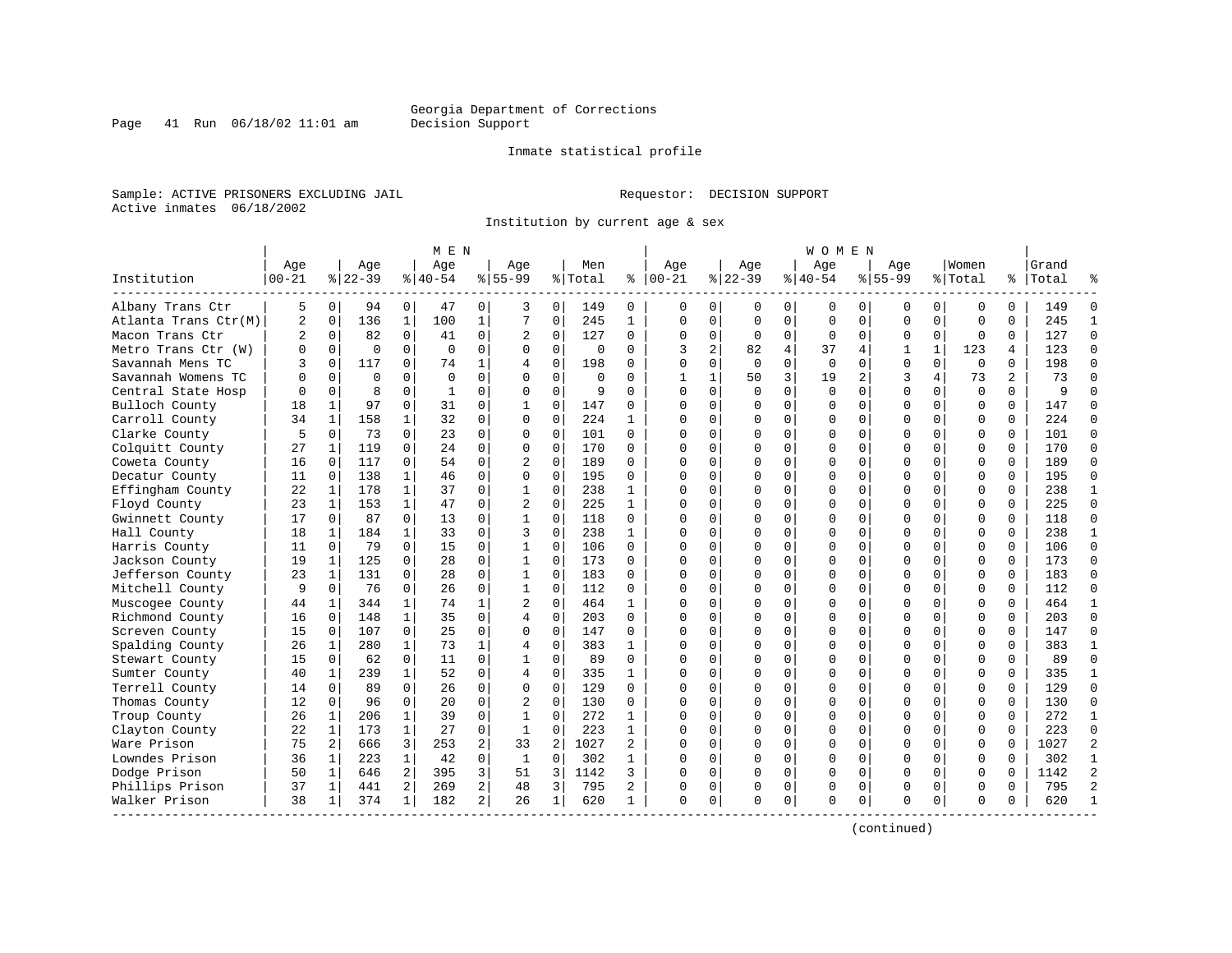Inmate statistical profile

Sample: ACTIVE PRISONERS EXCLUDING JAIL **Requestor: DECISION SUPPORT** Active inmates 06/18/2002

Institution by current age & sex (CONTINUED)

|                      |              |                |             |                | M E N     |                |             |                |          |                |          |          |             |             | W O M E N |              |             |             |              |          |       |                |
|----------------------|--------------|----------------|-------------|----------------|-----------|----------------|-------------|----------------|----------|----------------|----------|----------|-------------|-------------|-----------|--------------|-------------|-------------|--------------|----------|-------|----------------|
|                      | Age          |                | Age         |                | Age       |                | Age         |                | Men      |                | Age      |          | Age         |             | Age       |              | Age         |             | Women        |          | Grand |                |
| Institution          | $00 - 21$    |                | $8 22-39$   |                | $8 40-54$ |                | $8155 - 99$ |                | % Total  | ႜ              | $ 00-21$ |          | $8$   22-39 |             | $8 40-54$ |              | $8155 - 99$ |             | % Total      | ႜ        | Total |                |
| Wayne Prison         | 8            | $\Omega$       | 109         | 0              | 72        | 1              |             | 0              | 196      | 0              | 0        | 0        |             | 0           | 0         | 0            | 0           | 0           | $\Omega$     | 0        | 196   |                |
| Arrendale Prison     | 438          | 12             | 576         | 2              | 177       | 2              | 15          | 1              | 1206     | 3              | 0        | $\Omega$ | $\Omega$    | $\mathbf 0$ | 0         | 0            | $\Omega$    | $\mathbf 0$ | 0            | 0        | 1206  | 3              |
| Montgomery Prison    | 33           | 1              | 267         | 1              | 77        | $\mathbf{1}$   | 7           | 0              | 384      | $\mathbf{1}$   | O        | $\Omega$ | $\Omega$    | $\Omega$    | U         | $\Omega$     | $\Omega$    | $\Omega$    | $\Omega$     | $\Omega$ | 384   |                |
| Lee Prison           | 36           | $\mathbf{1}$   | 451         | 2              | 222       | $\overline{a}$ | 15          | 1              | 724      | $\overline{a}$ |          | $\Omega$ |             | $\Omega$    | O         | $\Omega$     |             | $\Omega$    | $\Omega$     | O        | 724   | $\mathcal{D}$  |
| Putnam Prison        | 18           | 1              | 90          | $\Omega$       | 29        | $\Omega$       | $\Omega$    | $\Omega$       | 137      | $\Omega$       |          | $\Omega$ |             | $\Omega$    | O         | O            | $\Omega$    | $\Omega$    | $\Omega$     | $\Omega$ | 137   | $\sqrt{ }$     |
| Georgia State Prison | 27           | $\mathbf{1}$   | 786         | 3              | 324       | 3              | 44          | 2              | 1181     | 3              |          | O        |             | $\Omega$    | U         | U            | $\Omega$    | 0           | 0            | $\Omega$ | 1181  | κ              |
| Mens Prison          | 3            | $\Omega$       | 140         | $\mathbf{1}$   | 239       | $\overline{2}$ | 278         | 15             | 660      | 2              | U        | O        |             | $\Omega$    | O         | U            | $\Omega$    | $\Omega$    | 0            | 0        | 660   |                |
| Jackson Prison-Diag  | 189          | 5              | 933         | $\overline{4}$ | 424       | $\overline{4}$ | 60          | 3              | 1606     | 4              | O        | O        |             | O           | 0         | U            | O           | 0           | $\Omega$     | 0        | 1606  | 3              |
| Jackson Prison-Perm  | $\mathbf{1}$ | $\Omega$       | 142         | 1              | 95        | 1              | 12          | 1              | 250      | 1              |          | O        |             | $\Omega$    | O         | O            | $\Omega$    | 0           | $\Omega$     | O        | 250   | $\mathbf{1}$   |
| Coastal Prison       | 181          | 5              | 900         | 3              | 354       | 3              | 39          | 2              | 1474     | 3              | U        | O        |             | $\Omega$    | O         | O            | $\Omega$    | $\Omega$    | $\Omega$     | U        | 1474  |                |
| Scott Prison         | 47           | -1             | 687         | 3              | 363       | 3              | 43          | $\overline{2}$ | 1140     | 3              | U        | $\cap$   |             | $\Omega$    | U         | U            | $\cap$      | $\Omega$    | $\Omega$     | $\Omega$ | 1140  | っ              |
| Rivers Prison        | 60           |                | 642         | $\overline{a}$ | 352       | 3              | 39          | 2              | 1093     | ζ              | U        | $\cap$   |             | $\Omega$    | O         | U            | O           | $\Omega$    | 0            | $\Omega$ | 1093  |                |
| Rutledge Prison      | 29           | $\mathbf{1}$   | 278         | $\mathbf{1}$   | 237       | $\overline{a}$ | 44          | $\overline{2}$ | 588      | $\mathbf{1}$   |          | $\Omega$ |             | $\Omega$    | U         | U            | O           | $\Omega$    | $\Omega$     | $\Omega$ | 588   |                |
| Central Prison       | 22           | $\mathbf{1}$   | 383         | $\mathbf{1}$   | 327       | 3              | 55          | 3              | 787      | $\overline{2}$ |          | $\Omega$ |             | $\Omega$    | O         | 0            | $\Omega$    | $\Omega$    | 0            | $\Omega$ | 787   | $\overline{a}$ |
| Augusta Med Prison   | 57           | 2              | 592         | 2              | 347       | 3              | 105         | 6              | 1101     | 3              |          | O        |             | O           | U         | U            | $\Omega$    | 0           | $\Omega$     | $\Omega$ | 1101  | 2              |
| Rogers Prison        | 157          | 4              | 826         | 3              | 259       | $\overline{a}$ | 11          | 1              | 1253     | ζ              |          | O        |             | $\Omega$    | U         | U            | $\Omega$    | 0           | $\Omega$     | $\Omega$ | 1253  | κ              |
| Burruss Prison       | 23           | 1              | 186         | $\mathbf{1}$   | 76        | $\mathbf{1}$   | 16          | $\mathbf{1}$   | 301      | 1              | $\cap$   | O        |             | $\Omega$    | U         | U            | $\Omega$    | 0           | $\Omega$     | O        | 301   | $\mathbf{1}$   |
| Bostick Prison       | 7            | $\Omega$       | 183         | $\mathbf{1}$   | 256       | $\overline{a}$ | 162         | 9              | 608      | $\mathbf{1}$   | Λ        | $\Omega$ |             | $\Omega$    | O         | O            |             | 0           | $\Omega$     | $\Omega$ | 608   |                |
| Valdosta Prison      | 33           | $\mathbf{1}$   | 534         | 2              | 235       | $\overline{2}$ | 44          | $\overline{2}$ | 846      | $\overline{2}$ | $\cap$   | U        |             | $\Omega$    | U         | U            | $\Omega$    | $\Omega$    | $\Omega$     | $\Omega$ | 846   |                |
| Hays Prison          | 63           | 2              | 492         | 2              | 219       | $\overline{a}$ | 40          | 2              | 814      | $\overline{a}$ | U        | $\Omega$ |             | $\Omega$    | U         | U            | O           | 0           | $\Omega$     | U        | 814   |                |
| Hancock Prison       | 60           |                | 707         | 3              | 343       | 3              | 48          | 3              | 1158     | 3              | U        | $\Omega$ |             | $\Omega$    | O         | U            | O           | $\Omega$    | $\Omega$     | $\Omega$ | 1158  |                |
| Telfair Prison       | 71           | 2              | 718         | 3              | 251       | $\overline{2}$ | 26          | 1              | 1066     | 2              | U        | 0        |             | $\Omega$    | U         | O            | O           | $\Omega$    | 0            | $\Omega$ | 1066  |                |
| Autry Prison         | 89           | 3              | 803         | 3              | 370       | 3              | 63          | 3              | 1325     | 3              | Λ        | $\Omega$ |             | $\Omega$    | U         | O            | O           | $\Omega$    | $\Omega$     | $\Omega$ | 1325  |                |
| Johnson Prison       | 49           | $\mathbf{1}$   | 391         | $\mathbf{1}$   | 163       | $\mathbf{1}$   | 17          | $\mathbf{1}$   | 620      | $\mathbf{1}$   |          | $\Omega$ |             | $\Omega$    | O         | O            | $\Omega$    | $\Omega$    | $\Omega$     | $\Omega$ | 620   |                |
| Wilcox Prison        | 74           | 2              | 751         | 3              | 465       | 4              | 50          | 3              | 1340     | 3              |          | O        |             | O           | U         | U            | $\Omega$    | $\Omega$    | 0            | $\Omega$ | 1340  | ζ              |
| Calhoun Prison       | 78           | 2              | 780         | 3              | 333       | 3              | 38          | 2              | 1229     | 3              | U        | O        |             | O           | U         | U            | $\Omega$    | $\Omega$    | 0            | 0        | 1229  |                |
| Dooly Prison         | 44           | 1              | 671         | 3              | 375       | 3              | 50          | 3              | 1140     | 3              | U        | O        |             | O           | U         |              | O           | $\Omega$    | $\Omega$     | O        | 1140  |                |
| Macon Prison         | 46           | 1              | 905         | 3              | 347       | 3              | 62          | 3              | 1360     | ζ              | U        | O        |             | $\Omega$    | O         | U            |             | $\Omega$    | $\mathbf{1}$ | O        | 1361  | κ              |
| Smith Prison         | 74           |                | 735         | 3              | 280       | 2              | 31          | $\overline{2}$ | 1120     | 3              | $\cap$   | $\Omega$ | $\Omega$    | $\Omega$    | U         | <sup>0</sup> | $\Omega$    | $\Omega$    | $\Omega$     | $\cap$   | 1120  |                |
| Homerville Prison    | 5            | $\Omega$       | 111         | $\Omega$       | 64        | $\mathbf{1}$   | 3           | $\Omega$       | 183      | $\Omega$       | $\Omega$ | $\Omega$ | $\Omega$    | $\cap$      | $\Omega$  | <sup>0</sup> | $\Omega$    | $\Omega$    | $\Omega$     | $\Omega$ | 183   | $\cap$         |
| Washingtn Women Pris | 0            | 0              | 1           | $\mathbf 0$    | $\Omega$  | $\mathbf 0$    | $\Omega$    | $\mathbf 0$    | 1        | $\Omega$       | 52       | 31       | 628         | 33          | 249       | 29           | 27          | 33          | 956          | 32       | 957   |                |
| Baldwin Prison       | 56           | $\overline{2}$ | 448         | 2              | 177       | $\overline{2}$ | 30          | 2              | 711      | $\overline{c}$ | $\Omega$ | $\Omega$ | $\Omega$    | $\Omega$    | $\Omega$  | $\Omega$     | $\Omega$    | $\Omega$    | $\Omega$     | $\Omega$ | 711   | 2              |
| Metro Womens Prison  | 0            | $\Omega$       | 3           | 0              | $\Omega$  | $\mathbf 0$    | $\Omega$    | 0              | 3        | $\Omega$       | 46       | 27       | 524         | 28          | 261       | 31           | 29          | 36          | 860          | 29       | 863   |                |
| Pulaski Womens Pris  | 0            | 0              | $\mathbf 0$ | $\Omega$       | $\Omega$  | 0              | $\Omega$    | $\mathbf 0$    | $\Omega$ | $\Omega$       | 67       | 40       | 616         | 32          | 289       | 34           | 21          | 26          | 993          | 33       | 993   |                |
| Pelham PreTrans Unit | 3            | $\Omega$       | 116         | 0              | 68        | $\mathbf 1$    | 7           | $\Omega$       | 194      | 0              | $\Omega$ | 0        | $\Omega$    | $\mathbf 0$ | 0         | 0            | $\Omega$    | 0           | $\Omega$     | 0        | 194   |                |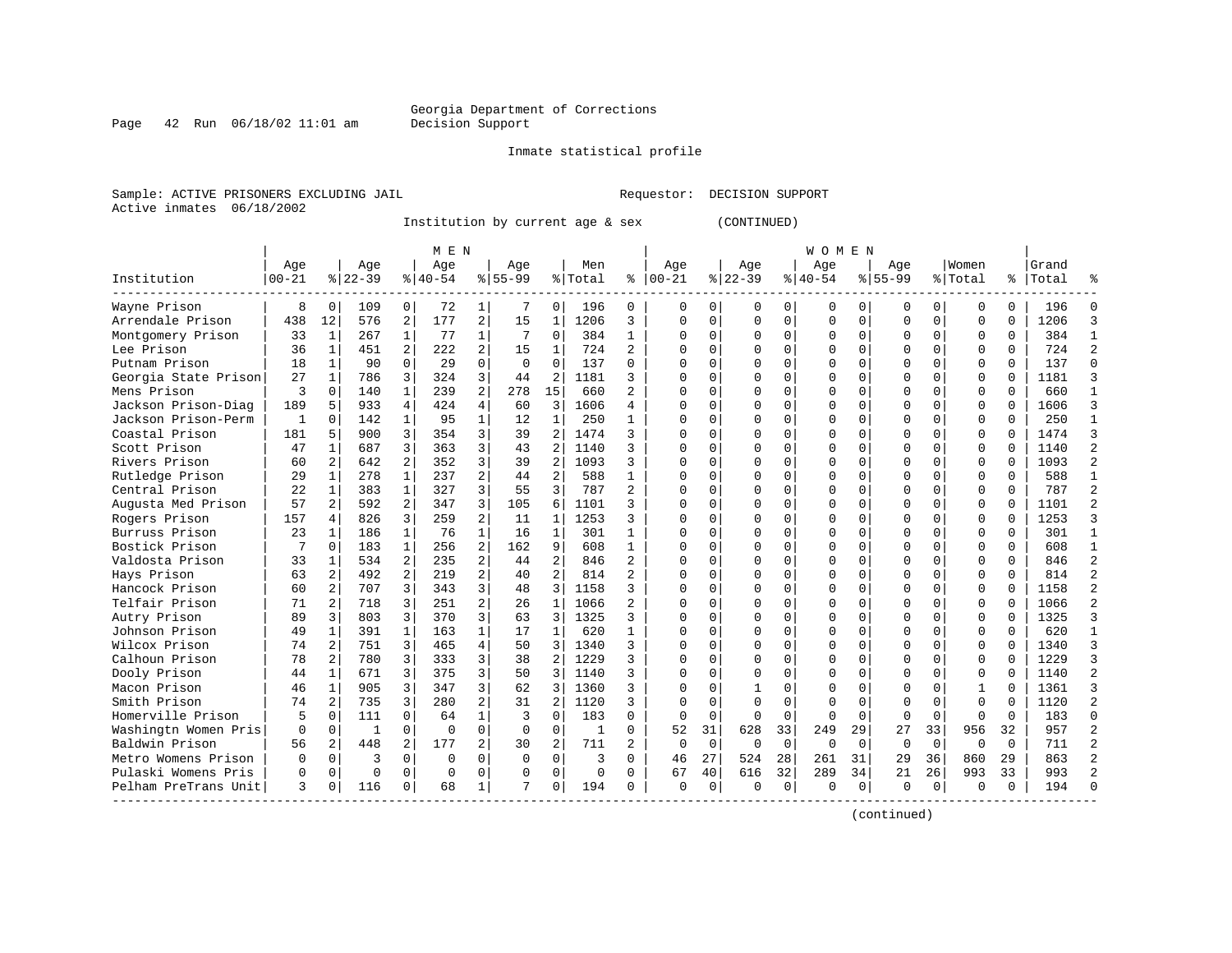Page 43 Run  $06/18/02$  11:01 am

#### Inmate statistical profile

Sample: ACTIVE PRISONERS EXCLUDING JAIL **Requestor: DECISION SUPPORT** Active inmates 06/18/2002

Institution by current age & sex (CONTINUED)

|                      |                  |       |                  |       | M E N                        |       |                    |          |                |       |                  |       |                  |          | <b>WOMEN</b>     |       |                  |        |                  |       |                |       |
|----------------------|------------------|-------|------------------|-------|------------------------------|-------|--------------------|----------|----------------|-------|------------------|-------|------------------|----------|------------------|-------|------------------|--------|------------------|-------|----------------|-------|
| Institution          | Age<br>$00 - 21$ |       | Age<br>$ 22-39 $ |       | Age<br>$ 40-54 $             |       | Age<br>$ 55-99 $   |          | Men<br>% Total | ႜ     | Age<br>$00 - 21$ |       | Age<br>$ 22-39 $ |          | Age<br>$ 40-54 $ |       | Age<br>$ 55-99 $ |        | Women<br>% Total | ွေ    | Grand<br>Total | ႜ     |
|                      |                  |       |                  |       |                              |       |                    |          |                |       |                  |       |                  |          |                  |       |                  |        |                  |       |                |       |
| Milan Prison         | 46               |       | 162              |       | 53                           | 0     |                    |          | 262            |       |                  | U     |                  |          | $\Omega$         |       |                  |        |                  |       | 262            |       |
| D Ray James Prison   | 134              |       | 972              | 4     | 400                          | 3     | 49                 | 3        | 1555           | 4     | $\Omega$         | O     |                  | $\Omega$ | 0                |       |                  |        |                  |       | 1555           |       |
| Coffee Corr Facility | 124              |       | 966              |       | 383                          | 3     | 45                 |          | 1518           |       |                  |       |                  |          |                  |       |                  |        |                  |       | 1518           |       |
| Wheeler Corr Facilty | 110              |       | 885              |       | 452                          |       | 61                 |          | 1508           |       |                  |       |                  |          | O                |       |                  |        |                  |       | 1508           |       |
| Transfer Inst Unkn   | 0                |       | $\Omega$         |       | 0                            |       |                    |          |                |       |                  |       |                  |          |                  |       |                  |        |                  |       |                |       |
| Ware Annex           | 33               |       | 147              |       | 52                           |       |                    |          | 236            |       |                  |       |                  |          |                  |       |                  |        |                  |       | 236            |       |
| Phillips Annex       | 34               |       | 106              |       | 48                           | O     |                    |          | 193            |       |                  |       |                  |          | O                |       |                  |        |                  | 0     | 193            |       |
| Hays Annex           | 54               |       | 263              |       | 102                          |       | 12                 |          | 431            |       |                  |       |                  |          |                  |       |                  |        |                  | 0     | 431            |       |
| Hancock Annex        | 31               |       | 133              |       | 52                           | O     |                    |          | 217            |       |                  |       |                  |          | O                |       |                  |        |                  | U     | 217            |       |
| Montgomery BC        | $\mathbf 0$      |       |                  |       |                              |       |                    |          |                |       |                  |       |                  |          |                  |       |                  |        |                  |       |                |       |
| Burruss BC           | 52               |       | 84               |       |                              | 0     |                    |          | 136            |       |                  |       |                  |          | 0                |       | $\Omega$         |        |                  | 0     | 136            |       |
| Hays BC              | 48               |       | 124              |       |                              |       |                    | $\Omega$ | 172            |       |                  |       |                  |          | 0                |       | $\Omega$         |        |                  | 0     | 172            |       |
| Baldwin BC           | 60               |       | 136              |       |                              | 0     | $\Omega$           | $\Omega$ | 196            |       | $\Omega$         |       |                  |          | $\Omega$         |       | $\Omega$         |        |                  |       | 196            |       |
| Total reported       |                  |       |                  |       | 3538 100 26562 100 11685 100 |       | 1848 100 43633 100 |          |                |       | 169 100          |       | 1901 100         |          | 855 100          |       |                  | 81 100 | 3006 100         |       | 46639 100      |       |
| Percent reported     |                  | 100.0 |                  | 100.0 |                              | 100.0 |                    | 100.0    |                | 100.0 |                  | 100.0 |                  | 100.0    |                  | 100.0 |                  | 100.0  |                  | 100.0 |                | 100.0 |
| Not Reported         | 0                |       | 0                |       | $\Omega$                     |       | 0                  |          | $\Omega$       |       | $\mathbf 0$      |       | $\Omega$         |          | $\Omega$         |       | 0                |        |                  |       | 0              |       |
| Total                | 3538             |       | 26562            |       | 11685                        |       | 1848               |          | 43633          |       | 169              |       | 1901             |          | 855              |       | 81               |        | 3006             |       | 46639          |       |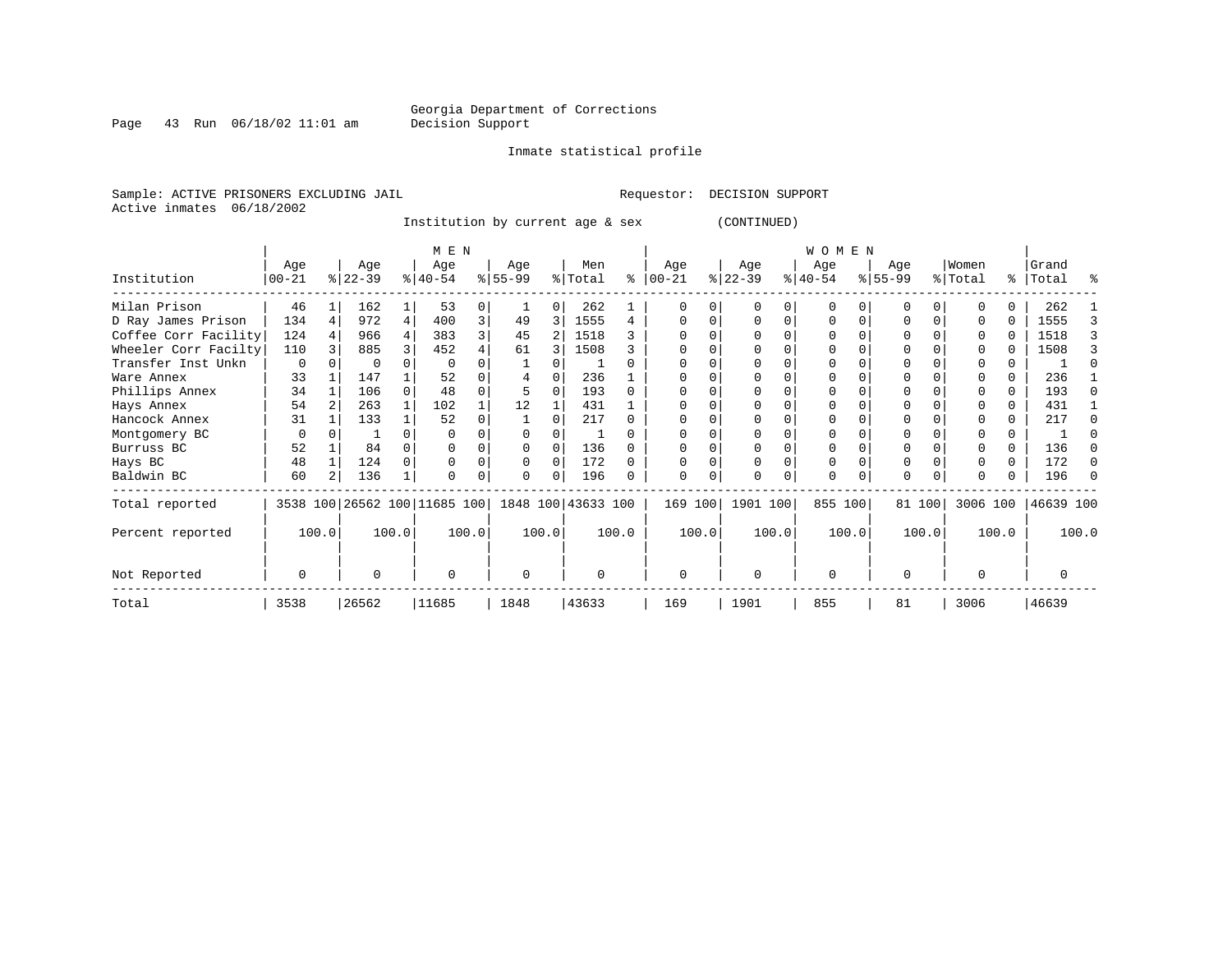Page  $44$  Run  $06/18/02$  11:01 am

#### Inmate statistical profile

Sample: ACTIVE PRISONERS EXCLUDING JAIL **Requestor: DECISION SUPPORT** Active inmates 06/18/2002

Misdemeanors And Felonies by current age & sex

| Crime Type            | Age<br>  00-21 | Age<br>$8 22-39$                                | M E N<br>Age<br>$8 40-54$ | Age<br>$8155 - 99$  | Men<br>ွေ<br>% Total                                                    | Age<br>$00 - 21$                        | Age<br>$ 22-39 $                           | <b>WOMEN</b><br>Aqe<br>$8 40-54$ | Age<br>$8155 - 99$            | Women<br>% Total  | Grand<br>%   Total %            |
|-----------------------|----------------|-------------------------------------------------|---------------------------|---------------------|-------------------------------------------------------------------------|-----------------------------------------|--------------------------------------------|----------------------------------|-------------------------------|-------------------|---------------------------------|
| MISDEMEANOR<br>FELONY |                | 12<br>0 <sup>1</sup><br>$\overline{0}$          | 6<br>$\overline{0}$       | 2<br>0 <sup>1</sup> | 21<br>$\overline{0}$<br>3513 100 26445 100 11628 100 1840 100 43426 100 | $\mathbf{0}$<br>$\mathbf{0}$<br>166 100 | 0 <sup>1</sup><br>$\mathbf{1}$<br>1875 100 | $\overline{0}$<br>846 100        | 0<br>0 <sup>1</sup><br>81 100 | 2<br>$\mathbf{0}$ | $23 \t 0$<br>2968 100 46394 100 |
| Total reported        |                | 3514 100 26457 100 11634 100 1842 100 43447 100 |                           |                     |                                                                         | 166 100                                 | 1876 100                                   | 847 100                          | 81 100                        | 2970 100          | 46417 100                       |
| Percent reported      | 99.3           | 99.6                                            | 99.6                      | 99.7                | 99.6                                                                    | 98.2                                    | 98.7                                       | 99.1                             | 100.0                         | 98.8              | 99.5                            |
| NOT REPORTED          | 24             | 105                                             | 51                        | 6                   | 186                                                                     | 3                                       | 25                                         | 8                                | $\Omega$                      | 36                | 222                             |
| Total                 | 3538           | 26562                                           | 11685                     | 1848                | 43633                                                                   | 169                                     | 1901                                       | 855                              | 81                            | 3006              | 46639                           |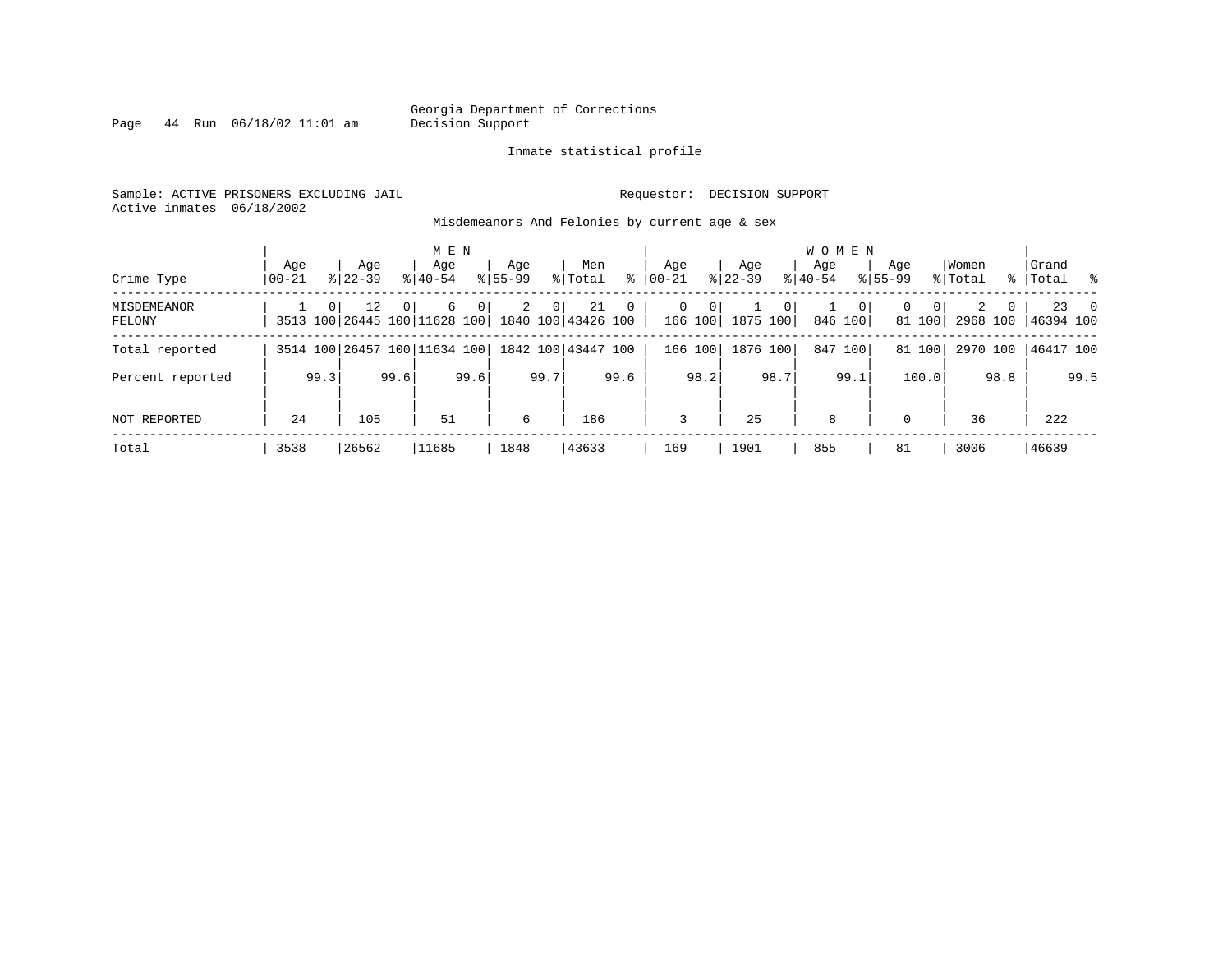Page 45 Run  $06/18/02$  11:01 am

#### Inmate statistical profile

Sample: ACTIVE PRISONERS EXCLUDING JAIL **Requestor: DECISION SUPPORT** Active inmates 06/18/2002

Crimes By Group by current age & sex

|                      |                |             |           |          | M E N                        |             |                |                |                    |          |          |          |                |             | W O M E N    |             |             |              |                |          |           |                |
|----------------------|----------------|-------------|-----------|----------|------------------------------|-------------|----------------|----------------|--------------------|----------|----------|----------|----------------|-------------|--------------|-------------|-------------|--------------|----------------|----------|-----------|----------------|
|                      | Age            |             | Age       |          | Age                          |             | Age            |                | Men                |          | Age      |          | Age            |             | Age          |             | Age         |              | Women          |          | Grand     |                |
| Crimes By Group      | $00 - 21$      |             | $8 22-39$ |          | % 40-54                      |             | $8155 - 99$    |                | % Total            | ႜ        | $ 00-21$ |          | $ 22-39$       |             | $8140 - 54$  |             | $8155 - 99$ |              | % Total        |          | Total     | °              |
| HOMICIDE             | 211            | 6           | 3055      | 12       | 1801                         | 15          | 500            | 27             | 5567               | 13       | 17       | 10       | 233            | 12          | 145          | 17          | 39          | 48           | 434            | 15       | 6001      | 13             |
| ABORTION             | $\Omega$       | $\mathbf 0$ | $\Omega$  | 0        | $\Omega$                     | $\mathbf 0$ | $\Omega$       | 0              | $\Omega$           | $\Omega$ | $\Omega$ | $\Omega$ | $\Omega$       | $\mathbf 0$ | $\Omega$     | $\mathbf 0$ | $\Omega$    | $\Omega$     | $\Omega$       | $\Omega$ | $\Omega$  | $\Omega$       |
| BODILY INJRY&REL OFF | 480            | 14          | 4002      | 15       | 1580                         | 14          | 232            | 13             | 6294               | 14       | 26       | 16       | 189            | 10          | 101          | 12          |             | 9            | 323            | 11       | 6617      | 14             |
| ARSON & REL OFF      | 14             | 0           | 178       | 1        | 67                           | 1           | 9              | 0              | 268                | -1       | 3        | 2        | 9              | O           | 14           | 2           | 3           | 4            | 29             | 1        | 297       | $\mathbf{1}$   |
| DAMAGE OF PROPERTY   | 20             | 1           | 68        | 0        | 24                           | O           | 4              | 0              | 116                | $\Omega$ | ∩        | ∩        | $\overline{2}$ | O           | 2            | $\Omega$    | O           | 0            | $\overline{4}$ | $\Omega$ | 120       | $\Omega$       |
| BURGLARY & REL OFF   | 496            | 14          | 2979      | 11       | 1274                         | 11          | 48             | 3              | 4797               | 11       | 10       | 6        | 118            | 6           | 47           | 6           | 0           | 0            | 175            | 6        | 4972      | 11             |
| FORGERY & REL OFF    | 60             | 2           | 779       | 3        | 383                          | 3           | 30             | 2              | 1252               | 3        | 17       | 10       | 307            | 16          | 123          | 15          | 5           | 6            | 452            | 15       | 1704      | 4              |
| <b>THEFT</b>         | 279            | 8           | 1582      | 6        | 792                          | 7           | 69             | 4              | 2722               | 6        | 13       | 8        | 194            | 10          | 123          | 15          | 5           | 6            | 335            | 11       | 3057      | 7              |
| <b>ROBBERY</b>       | 1067           | 30          | 4869      | 18       | 1200                         | 10          | 93             | 5              | 7229               | 17       | 46       | 28       | 184            | 10          | 39           | 5           | 2           | 2            | 271            | 9        | 7500      | 16             |
| SEXUAL OFFENSES      | 286            | 8           | 2832      | 11       | 2188                         | 19          | 588            | 32             | 5894               | 14       | 1        |          | 58             | 3           | 23           | 3           |             | $\mathbf{1}$ | 83             | 3        | 5977      | 13             |
| OBSCENITY CRIMES     | ∩              | $\Omega$    | O         | 0        | -1                           | $\Omega$    | O              | 0              |                    | $\Omega$ | ∩        | $\Omega$ | $\Omega$       | 0           | <sup>0</sup> | ∩           | O           | 0            | $\Omega$       | 0        |           | $\Omega$       |
| TREASON & REL OFF    | $\Omega$       | 0           | O         | 0        | -1                           | U           | O              | 0              | -1                 | O        | $\Omega$ | $\Omega$ | -1             | 0           | <sup>0</sup> | $\Omega$    | 0           | 0            | 1              | 0        | 2         | $\Omega$       |
| CRIMES INVOLVNG GOVT | 68             | 2           | 593       | 2        | 184                          | 2           | 11             | 1              | 856                |          |          |          | 48             | 3           | 16           | 2           | 0           | $\Omega$     | 66             | 2        | 922       | $\mathfrak{D}$ |
| FALSIFICATIONS       | 1              | 0           | 27        | 0        | 5                            | $\Omega$    | 1              | 0              | 34                 | U        | $\Omega$ | $\Omega$ | 5              | $\Omega$    | 2            | $\Omega$    | 0           | 0            | 7              | 0        | 41        | $\Omega$       |
| OBSTRUCT LAW ENFORCE | 11             | $\Omega$    | 93        | 0        | 29                           | 0           | 1              | $\Omega$       | 134                | O        |          |          |                | 0           |              | $\Omega$    |             | 1            | 11             |          | 145       | $\Omega$       |
| DISORDERLY CONDUCT   |                | $\Omega$    | 24        | 0        | 11                           | O           | -1             | O              | 43                 | O        | $\Omega$ | $\Omega$ | 2              | N           | <sup>0</sup> | $\Omega$    | Ω           | $\Omega$     | 2              |          | 45        | $\Omega$       |
| GAMBLING & REL OFF   |                | $\Omega$    | 4         | 0        | 2                            | U           | -1             | 0              | 8                  | U        | ∩        | ∩        | $\Omega$       | 0           | <sup>0</sup> | ∩           | U           | 0            | $\Omega$       | 0        | 8         | $\Omega$       |
| CRUELTY TO CHILDREN  | 4              | 0           | 206       | 1        | 58                           | $\Omega$    | 9              | 0              | 277                | 1        | 5        | 3        | 77             | 4           | 11           | 1           | U           | 0            | 93             | 3        | 370       | 1              |
| CRIMES WITH GUNS     | 15             | $\mathbf 0$ | 127       | $\Omega$ | 41                           | 0           | 11             | 1              | 194                | $\Omega$ | 1        |          | 2              | N           | 1            | $\Omega$    | U           | 0            | $\overline{4}$ | $\Omega$ | 198       | $\Omega$       |
| INVASION PRIVACY     | $\overline{c}$ | 0           | 8         | $\Omega$ | q                            | $\Omega$    | $\Omega$       | 0              | 19                 | $\Omega$ | $\Omega$ | $\Omega$ | $\Omega$       | O           | $\Omega$     | $\Omega$    | 0           | 0            | $\Omega$       | O        | 19        | $\Omega$       |
| RACKETEERING         |                | $\Omega$    | 18        | 0        | 18                           | O           | $\overline{c}$ | 0              | 38                 | O        | $\Omega$ | $\Omega$ | 4              | $\Omega$    | 4            | $\Omega$    | Ω           | 0            | 8              | O        | 46        | $\mathbf 0$    |
| DRUG ABUSE OFFENSES  | 420            | 12          | 3892      | 15       | 1510                         | 13          | 155            | 8              | 5977               | 14       | 20       | 12       | 360            | 19          | 154          | 18          | 15          | 19           | 549            | 18       | 6526      | 14             |
| DRUG TRAFFICKING     | 30             | 1           | 796       | 3        | 237                          | 2           | 36             | $\overline{2}$ | 1099               | 3        | 1        | 1        | 50             | 3           | 25           | 3           | 3           | 4            | 79             | 3        | 1178      | 3              |
| AUTO CRIMES          | 6              | 0           | 192       | 1        | 183                          | 2           | 31             | 2              | 412                | 1        | O        | $\Omega$ | 11             | 1           | 10           | 1           | 0           | 0            | 21             |          | 433       | 1              |
| REVENUE & CONTRABAND |                | 0           | O         | $\Omega$ | $\Omega$                     | $\Omega$    | O              | 0              | $\Omega$           | $\Omega$ | $\Omega$ | ∩        | 0              | $\Omega$    | <sup>0</sup> | $\Omega$    | 0           | $\Omega$     | $\Omega$       | $\Omega$ | $\Omega$  | $\Omega$       |
| CRIMES OF OTH STATES | $\Omega$       | 0           | -1        | 0        | $\Omega$                     | 0           | O              | 0              | 1                  | U        | ∩        | $\Omega$ | $\Omega$       | 0           | <sup>0</sup> | $\Omega$    | 0           | 0            | $\Omega$       | $\Omega$ | 1         | $\Omega$       |
| MISC. FELONIES       | 32             | 1           | 110       | 0        | 28                           | 0           | 8              | 0              | 178                | U        |          |          | 14             |             | 5            | 1           | 0           | 0            | 21             |          | 199       | $\Omega$       |
| MISDEMEANORS         | 1              | $\Omega$    | 12        | 0        | 6                            | 0           |                | 0              | 21                 | 0        | $\Omega$ | 0        | -1             | 0           |              | $\Omega$    | 0           | 0            |                |          | 23        | $\Omega$       |
| Total reported       |                |             |           |          | 3511 100 26447 100 11632 100 |             |                |                | 1842 100 43432 100 |          | 166 100  |          | 1876 100       |             | 847 100      |             |             | 81 1001      | 2970 100       |          | 46402 100 |                |
| Percent reported     |                | 99.2        |           | 99.6     |                              | 99.5        |                | 99.7           |                    | 99.5     |          | 98.2     |                | 98.7        |              | 99.1        |             | 100.0        |                | 98.8     |           | 99.5           |
| NOT REPORTED         | 27             |             | 115       |          | 53                           |             | 6              |                | 201                |          | 3        |          | 25             |             | 8            |             | 0           |              | 36             |          | 237       |                |
| Total                | 3538           |             | 26562     |          | 11685                        |             | 1848           |                | 43633              |          | 169      |          | 1901           |             | 855          |             | 81          |              | 3006           |          | 46639     |                |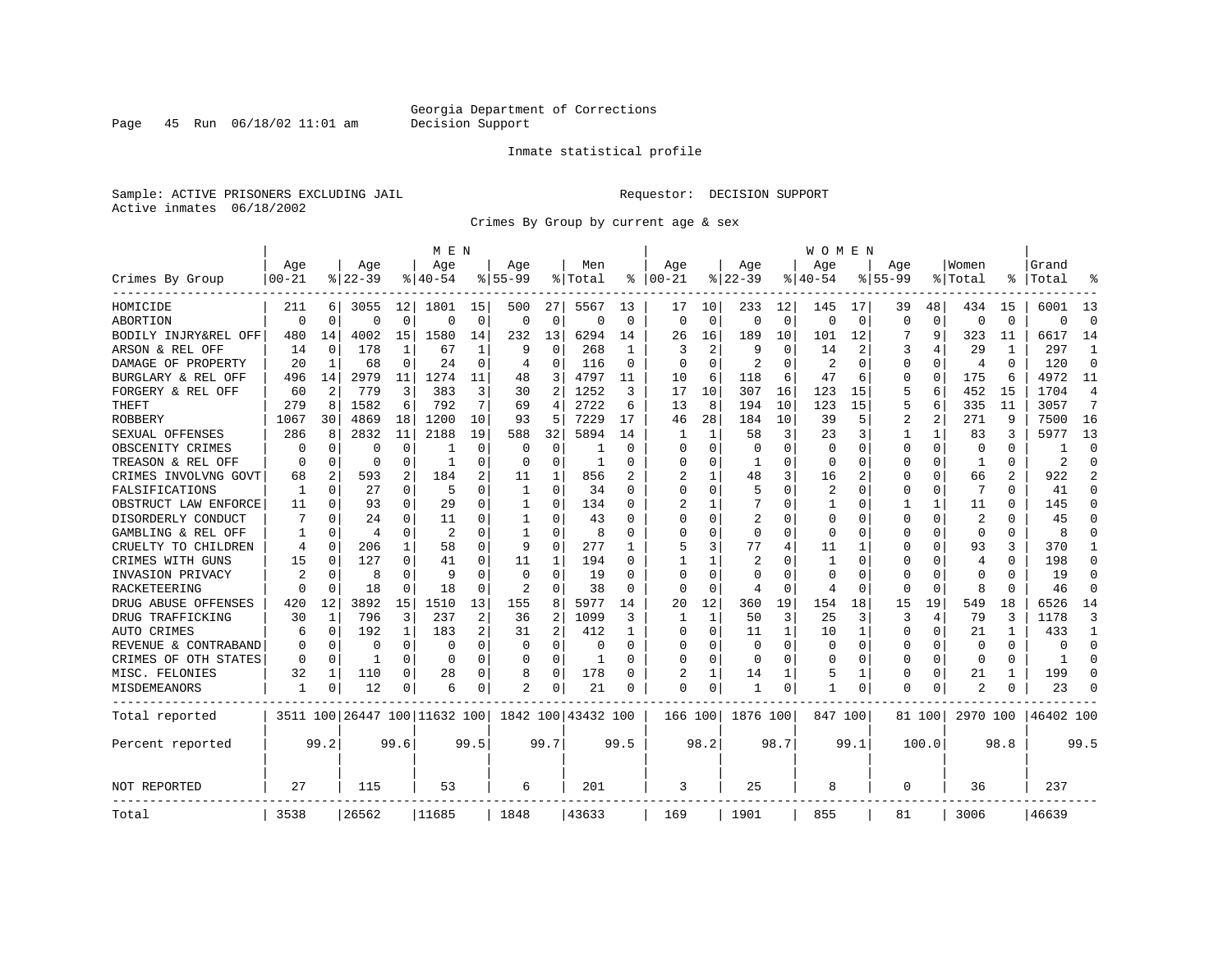Page 46 Run  $06/18/02$  11:01 am

#### Inmate statistical profile

Sample: ACTIVE PRISONERS EXCLUDING JAIL **Requestor: DECISION SUPPORT** Active inmates 06/18/2002

Most Serious Offense by current age & sex

|                                                                                                                                    |              |             |                |              | M E N          |          |                |             |                |              |               |              |          |              | W O M E N   |             |           |          |              |          |           |          |
|------------------------------------------------------------------------------------------------------------------------------------|--------------|-------------|----------------|--------------|----------------|----------|----------------|-------------|----------------|--------------|---------------|--------------|----------|--------------|-------------|-------------|-----------|----------|--------------|----------|-----------|----------|
|                                                                                                                                    | Age          |             | Age            |              | Age            |          | Age            |             | Men            |              | Age           |              | Aqe      |              | Aqe         |             | Age       |          | Women        |          | Grand     |          |
| Most Serious Offense 00-21                                                                                                         |              |             | $ 22-39$       |              | $8 40-54$      |          | $8 55-99$      |             | % Total        |              | $8   00 - 21$ |              | $ 22-39$ |              | $ 40-54$    |             | $8 55-99$ |          | % Total      |          | %   Total |          |
| NOTE: In the table below, misdemeanors come first, and are in lower-case letters. AFTER THAT COME FELONIES, IN UPPER-CASE LETTERS. |              |             |                |              |                |          |                |             |                |              |               |              |          |              |             |             |           |          |              |          |           |          |
| aggravated assault                                                                                                                 | $\Omega$     | $\mathbf 0$ | 1              | 0            | $\mathsf{C}$   | $\Omega$ | $\Omega$       | 0           |                | 0            | $\Omega$      | 0            | 0        | 0            | $\Omega$    | $\mathbf 0$ | $\Omega$  | $\Omega$ | $\Omega$     | $\Omega$ |           |          |
| simple assault                                                                                                                     |              | $\mathbf 0$ | $\mathbf{1}$   | $\Omega$     | $\Omega$       | 0        | $\Omega$       | 0           | $\mathbf{1}$   | $\Omega$     | $\Omega$      | 0            | $\Omega$ | 0            | $\Omega$    | 0           | $\Omega$  | $\Omega$ | $\Omega$     | $\Omega$ |           | $\Omega$ |
| simple battery                                                                                                                     |              | $\mathbf 0$ | 0              | 0            |                | 0        | 0              | 0           |                | 0            | 0             | 0            | $\Omega$ | 0            | $\Omega$    | 0           | 0         | 0        | <sup>0</sup> | O        |           |          |
| robbery                                                                                                                            |              | $\mathbf 0$ |                | O            | $\Omega$       | 0        | O              | $\Omega$    |                | $\Omega$     | $\Omega$      | $\Omega$     | $\Omega$ | 0            | $\Omega$    | 0           | $\Omega$  | $\Omega$ | $\Omega$     | $\Omega$ |           |          |
| bad checks                                                                                                                         |              | $\Omega$    | $\Omega$       | U            | $\Omega$       | $\Omega$ | O              | $\Omega$    | $\Omega$       | $\Omega$     | $\Omega$      | 0            | $\Omega$ | 0            |             | 0           | U         | $\Omega$ | -1           | $\Omega$ |           | $\Omega$ |
| viol motor veh law                                                                                                                 |              | $\Omega$    | $\overline{c}$ | $\Omega$     | $\overline{a}$ | $\Omega$ | 1              | $\Omega$    | 5              | $\Omega$     | <sup>0</sup>  | $\Omega$     | $\Omega$ | $\Omega$     | $\Omega$    | 0           | U         | $\Omega$ | $\Omega$     | $\Omega$ |           | ∩        |
| dui                                                                                                                                |              | $\mathbf 0$ | 1              | 0            | $\mathbf{1}$   | $\Omega$ |                | $\Omega$    | 3              | $\Omega$     | $\Omega$      | $\Omega$     | 0        | 0            | O           | 0           | $\Omega$  | $\Omega$ | $\Omega$     | $\Omega$ |           |          |
| obstr of law enf off                                                                                                               |              | $\mathbf 0$ | 4              | O            | $\mathbf 0$    | 0        | $\Omega$       | 0           | 5              | $\Omega$     | $\Omega$      | 0            | 0        | 0            |             | 0           | $\Omega$  | 0        | $\Omega$     | 0        |           |          |
| crmnl trespassing                                                                                                                  |              | $\mathbf 0$ | 1              | O            | 1              | 0        | O              | 0           | $\overline{2}$ | $\Omega$     | $\Omega$      | $\Omega$     | 0        | O            | $\Omega$    | 0           | 0         | $\Omega$ | $\Omega$     | $\Omega$ |           | ∩        |
| shoplifting                                                                                                                        |              | $\mathbf 0$ | 1              | O            | $\Omega$       | $\Omega$ | $\Omega$       | 0           |                | $\Omega$     | $\Omega$      | $\Omega$     | $\Omega$ | 0            | $\Omega$    | 0           | $\Omega$  | $\Omega$ | $\Omega$     | 0        |           | ∩        |
| theft by deception <                                                                                                               |              | $\mathbf 0$ | $\Omega$       | O            | $\Omega$       | $\Omega$ | $\Omega$       | $\Omega$    | $\Omega$       | 0            | $\Omega$      | $\Omega$     |          | 0            |             | $\mathbf 0$ | $\Omega$  | $\Omega$ |              | O        |           |          |
| misc misdemeanor                                                                                                                   |              | $\Omega$    | $\Omega$       |              |                | $\Omega$ | U              | $\Omega$    |                | O            | <sup>0</sup>  | $\Omega$     | $\Omega$ | O            | O           | 0           | $\Omega$  | O        | $\Omega$     | 0        |           |          |
| MISC HOMICIDE OFFENS                                                                                                               | 2            | 0           | 5              | U            | $\overline{2}$ | 0        | $\Omega$       | 0           | 9              | $\Omega$     | $\Omega$      | 0            | $\Omega$ | 0            | 0           | 0           | 0         | $\Omega$ | $\mathbf 0$  | 0        |           |          |
| <b>MURDER</b>                                                                                                                      | 123          | 4           | 2093           | 8            | 1405           | 12       | 392            | 21          | 4013           | 9            | 8             | 5            | 116      | 6            | 80          | 9           | 27        | 33       | 231          | 8        | 4244      |          |
| VOLUNTARY MANSLAUGHT                                                                                                               | 61           | 2           | 694            | 3            | 294            | 3        | 77             | 4           | 1126           | 3            | 7             | 4            | 92       | 5            | 52          | 6           | 9         | 11       | 160          | 5        | 1286      | 3        |
| INVOLUNTARY MANSLAUG                                                                                                               | 13           | $\Omega$    | 75             | $\Omega$     | 17             | $\Omega$ | 8              | $\Omega$    | 113            | $\Omega$     | $\mathbf{1}$  | $\mathbf{1}$ | 9        | $\Omega$     | 2           | 0           | $\Omega$  | $\Omega$ | 12           | $\Omega$ | 125       | $\Omega$ |
| RECKLESS ABANDONMENT                                                                                                               | 0            | 0           | 0              | $\Omega$     | 0              | 0        | O              | 0           | 0              | O            | $\Omega$      | 0            | 1        | 0            | $\Omega$    | 0           | 0         | 0        | -1           | 0        |           | $\cap$   |
| FETICIDE                                                                                                                           | $\Omega$     | 0           | 1              | O            | $\overline{2}$ | 0        | 0              | 0           | 3              | O            | $\Omega$      | $\Omega$     | 0        | 0            | $\Omega$    | 0           | $\Omega$  | $\Omega$ | $\Omega$     | $\Omega$ |           |          |
| VEHICULAR HOMICIDE                                                                                                                 | 11           | 0           | 179            | $\mathbf{1}$ | 78             | 1        | 21             | 1           | 289            | $\mathbf{1}$ |               | $\mathbf{1}$ | 15       | $\mathbf{1}$ | 9           | 1           | 3         | 4        | 28           |          | 317       |          |
| HOMICIDE BY PILOT, DU                                                                                                              |              | $\mathbf 0$ | 8              | O            | 3              | $\Omega$ | $\Omega$       | $\Omega$    | 13             | $\Omega$     | $\Omega$      | $\Omega$     | $\Omega$ | O            | $\Omega$    | $\mathbf 0$ | $\Omega$  | $\Omega$ | $\Omega$     | $\Omega$ | 13        | $\cap$   |
| CONCEAL DEATH OF ANO                                                                                                               | 1            | $\Omega$    | $\overline{c}$ | O            | $\mathbf{1}$   | $\Omega$ | 1              | $\Omega$    | 5              | $\Omega$     | $\Omega$      | $\Omega$     | $\Omega$ | 0            | $\Omega$    | $\Omega$    | $\Omega$  | $\Omega$ | $\Omega$     | $\Omega$ |           |          |
| ATMPT MURDER                                                                                                                       | U            | $\mathbf 0$ | 3              | 0            | 1              | 0        |                | 0           | 5              | $\Omega$     | <sup>0</sup>  | $\Omega$     | $\Omega$ | 0            | 2           | 0           | 0         | $\Omega$ | 2            | 0        |           |          |
| MISC ASSAULT/BATTERY                                                                                                               | 2            | $\mathbf 0$ | 23             | $\mathbf 0$  | 12             | 0        | $\overline{2}$ | $\mathbf 0$ | 39             | 0            | $\Omega$      | $\Omega$     | 0        | 0            | $\Omega$    | 0           | $\Omega$  | 0        | $\mathbf 0$  | $\Omega$ | 39        |          |
| FAMILY VIOLENCE BATT                                                                                                               | $\mathbf{1}$ | $\Omega$    | 16             | $\Omega$     | $\overline{4}$ | $\Omega$ | $\Omega$       | $\Omega$    | 21             | $\Omega$     | $\Omega$      | $\Omega$     | $\Omega$ | $\Omega$     | $\Omega$    | 0           | $\Omega$  | $\Omega$ | $\Omega$     | $\Omega$ | 2.1       | $\Omega$ |
| <b>AGGRAV ASSAULT</b>                                                                                                              | 300          | 9           | 2391           | 9            | 919            | 8        | 148            | 8           | 3758           | 9            | 20            | 12           | 132      | 7            | 70          | 8           | 4         | 5        | 226          | 8        | 3984      | q        |
| ATMPT AGGRAV ASSAULT                                                                                                               | $\mathbf 0$  | 0           | $\mathbf{1}$   | $\Omega$     | 1              | $\Omega$ | $\Omega$       | 0           | 2              | $\Omega$     | $\Omega$      | $\Omega$     | $\Omega$ | 0            | $\mathbf 0$ | 0           | $\Omega$  | $\Omega$ | $\mathbf 0$  | 0        | 2         | $\Omega$ |
| <b>AGGRAV BATTERY</b>                                                                                                              | 41           | 1           | 327            | 1            | 134            | 1        | 21             | 1           | 523            |              |               | 1            | 18       | $\mathbf{1}$ | 13          | 2           | 2         | 2        | 34           |          | 557       |          |
| TERRORIST THREATS &                                                                                                                | 24           | 1           | 164            | $\mathbf 1$  | 68             | 1        | 6              | $\Omega$    | 262            | 1            | $\Omega$      | $\Omega$     | 5        | 0            |             | 1           | $\Omega$  | $\Omega$ | 12           | $\Omega$ | 274       | -1       |
| FALSE IMPRISONMENT                                                                                                                 | 7            | 0           | 82             | $\Omega$     | 28             | 0        | 1              | 0           | 118            | $\Omega$     | $\Omega$      | $\Omega$     | $\Omega$ | $\Omega$     | 3           | 0           | $\Omega$  | $\Omega$ | 3            | $\Omega$ | 121       | $\Omega$ |
| KIDNAPPING                                                                                                                         | 85           | 2           | 699            | 3            | 287            | 2        | 34             | 2           | 1105           | 3            | 5             | 3            | 17       | 1            | 7           | 1           | 1         | 1        | 30           | 1        | 1135      | 2        |
| INTERFERENCE WITH CU                                                                                                               | 1            | $\mathbf 0$ | 2              | $\Omega$     | $\Omega$       | $\Omega$ | 0              | $\mathbf 0$ | 3              | $\Omega$     | $\Omega$      | $\Omega$     | $\Omega$ | $\mathbf 0$  | $\Omega$    | $\mathbf 0$ | 0         | $\Omega$ | $\mathbf 0$  | $\Omega$ | 3         |          |
| AGGRAV ASSAULT POLCE                                                                                                               | 15           | 0           | 187            | $\mathbf 1$  | 64             | 1        | 13             | 1           | 279            |              | $\Omega$      | 0            | 10       | 1            |             | 0           | $\Omega$  | $\Omega$ | 11           | $\Omega$ | 290       | -1       |
| AGGRAV BATTERY PEACE                                                                                                               | 0            | 0           | 5              | 0            | $\overline{2}$ | 0        | $\Omega$       | 0           | 7              | 0            | $\Omega$      | 0            | $\Omega$ | 0            | $\Omega$    | 0           | O         | 0        | 0            | 0        |           | $\cap$   |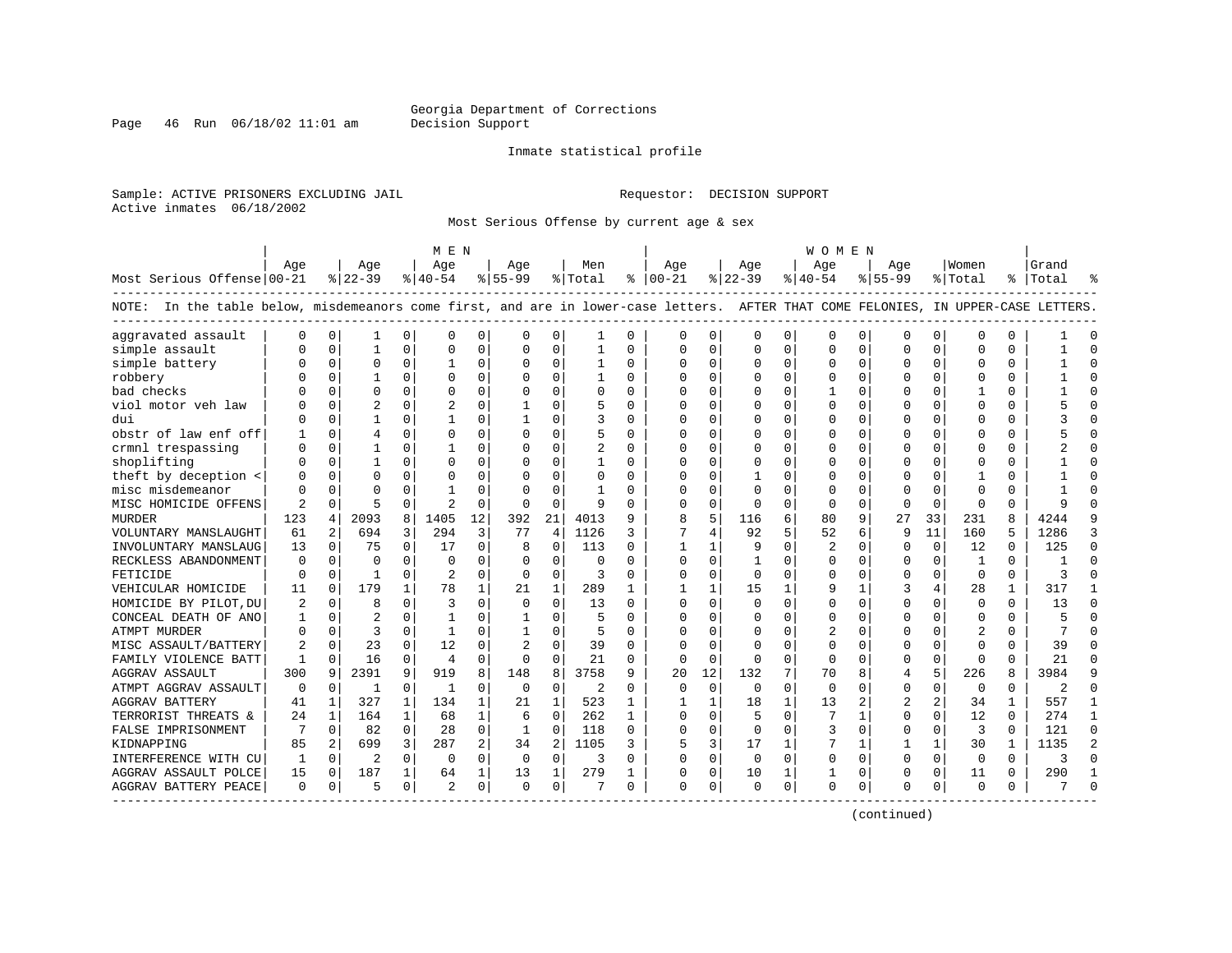Page 47 Run  $06/18/02$  11:01 am

Inmate statistical profile

Sample: ACTIVE PRISONERS EXCLUDING JAIL **Requestor: DECISION SUPPORT** Active inmates 06/18/2002

Most Serious Offense by current age & sex (CONTINUED)

|                            |     |          |                |              | M E N     |          |           |              |         |    |               |   |          |          | W O M E N |    |           |          |         |          |       |    |
|----------------------------|-----|----------|----------------|--------------|-----------|----------|-----------|--------------|---------|----|---------------|---|----------|----------|-----------|----|-----------|----------|---------|----------|-------|----|
|                            | Age |          | Age            |              | Age       |          | Age       |              | Men     |    | Age           |   | Age      |          | Age       |    | Age       |          | Women   |          | Grand |    |
| Most Serious Offense 00-21 |     |          | $8 22-39$      |              | $ 40-54 $ |          | $8 55-99$ |              | % Total |    | $8   00 - 21$ |   | $ 22-39$ |          | $ 40-54$  |    | $8 55-99$ |          | % Total | ႜၟ       | Total |    |
| SIMPLE BATTERY             |     | 0        | ı              | 0            | 0         | 0        | 0         | 0            | 2       | 0  | 0             | 0 | 0        | 0        | 0         | 0  | 0         | 0        | 0       | 0        | 2     | C  |
| RECK COND                  |     | O        | 6              | $\Omega$     |           | 0        |           | $\Omega$     | 10      | O  | 0             | 0 | 5        | $\Omega$ | 0         | O  | $\Omega$  | 0        | 5       | 0        | 15    |    |
| INJURY BY VEHICLE          |     | O        |                | $\Omega$     |           | 0        |           | $\Omega$     | 1       | U  | 0             | 0 |          | $\Omega$ | 0         | O  |           | O        |         | 0        |       |    |
| STALKING                   |     | O        |                | $\Omega$     | ∩         | 0        |           | $\Omega$     | -1      | U  |               | U |          | $\Omega$ | ი         | U  |           |          |         | U        |       |    |
| AGGRAV STALKING            |     | O        | 88             | <sup>0</sup> | 53        | 0        |           | $\Omega$     | 151     | U  |               | U |          | $\Omega$ |           | C  |           |          |         | 0        | 153   |    |
| ATMPT KIDNAP               |     | O        | 8              | O            |           | 0        |           | $\Omega$     | 12      | U  |               | 0 |          | O        | $\left($  | O  |           |          | O       | U        | 12    |    |
| ARSON MISC                 |     | $\Omega$ | $\overline{2}$ | $\Omega$     | 0         | 0        |           | $\Omega$     | 2       | U  |               | 0 |          | $\Omega$ | 0         | 0  |           | 0        | 0       | 0        | 2     |    |
| ARSON 1ST DEGREE           |     | 0        | 151            |              | 55        | 0        |           | 0            | 224     |    | 3             | 2 | 8        | 0        | 13        | 2  | 2         | 2        | 26      | 1        | 250   |    |
| ARSON 2ND DEGREE           |     | 0        | 23             | $\Omega$     | 11        | $\Omega$ |           | $\Omega$     | 39      | 0  |               | 0 |          | $\Omega$ |           | 0  |           |          | 3       | 0        | 42    |    |
| ARSON 3RD DEGREE           |     | $\Omega$ |                | $\Omega$     | C         | $\Omega$ |           | $\Omega$     | 2       | U  |               | 0 |          | $\Omega$ | 0         | C  |           | $\Omega$ | 0       | 0        |       | ſ  |
| CRMNL POSS EXPLOSIVE       |     | $\Omega$ | $\Omega$       | $\Omega$     |           | 0        |           | $\Omega$     |         | U  |               | 0 |          | $\Omega$ |           |    |           |          |         | 0        |       | ſ  |
| MISC CRIMINAL DAMAGE       | 0   | $\Omega$ |                | $\Omega$     |           | 0        |           | $\Omega$     | 1       | U  |               | 0 |          | $\Omega$ | ი         | C  |           |          |         | 0        |       | ∩  |
| CRMNL DAMAGE 1ST DEG       | 6   | O        | 17             | $\Omega$     | 6         | 0        |           | 0            | 29      | 0  | Ω             | 0 |          | O        |           |    |           |          |         | U        | 30    | ∩  |
| CRMNL DAMAGE 2ND DEG       | 12  | O        | 49             | 0            | 17        | 0        |           | <sup>0</sup> | 82      | U  | O             | 0 |          | O        |           | O  |           |          | 3       | U        | 85    | n  |
| ALTER ID                   | 2   | 0        |                | $\Omega$     |           | 0        |           | 0            | 4       | 0  | 0             | 0 | O        | $\Omega$ | 0         | C  |           | 0        | 0       | 0        |       | 0  |
| <b>BURGLARY</b>            | 488 | 14       | 2949           | 11           | 1257      | 11       | 48        | 3            | 4742    | 11 | 10            | 6 | 117      | 6        | 47        | 6  |           | 0        | 174     | 6        | 4916  | 11 |
| POSS BURGLAR TOOLS         |     | 0        | 18             | $\Omega$     | g         | 0        |           | 0            | 32      | 0  | 0             | 0 |          |          | 0         |    |           |          |         | 0        | 33    | ſ  |
| ATMPT BURGLARY             |     | 0        | 12             |              |           | 0        |           | $\Omega$     | 23      | U  | C             | 0 | O        | $\Omega$ | 0         |    |           |          | 0       | 0        | 23    | ſ  |
| MISC FORGERY               | O   | $\Omega$ | 3              | $\Omega$     | Р         | 0        |           | $\Omega$     | 6       | U  | $\Omega$      | 0 |          | $\Omega$ |           |    |           | $\Omega$ |         | $\Omega$ | я     |    |
| FORGERY 1ST DEGREE         | 54  | 2        | 683            | 3            | 350       | 3        | 22        | 1            | 1109    | 3  | 13            | 8 | 268      | 14       | 114       | 13 |           | 5        | 399     | 13       | 1508  |    |
| FORGERY 2ND DEGREE         |     | O        | 19             | <sup>0</sup> | 8         | 0        |           | $\Omega$     | 28      | U  | O             | U |          | O        | 2         |    |           | O        |         | 0        | 35    |    |
| <b>BAD CHECKS</b>          |     | O        | 2              | $\Omega$     |           | 0        |           | <sup>0</sup> | 4       | U  |               | U |          |          | O         |    |           | U        |         | U        |       |    |
| THEFT CREDIT CARD          |     | $\Omega$ | 22             | <sup>0</sup> | 5         | 0        |           | 0            | 30      | U  |               |   |          | O        |           |    |           | 0        |         | U        | 37    |    |
| FRAUDULENT CREDIT CA       |     | 0        | 35             | $\Omega$     | 8         | 0        |           | 0            | 47      | U  | 3             | 2 | 15       |          |           | O  |           | $\Omega$ | 19      | 1        | 66    |    |
| TELECOMMUNICATIONS F       | 0   | 0        |                | $\Omega$     |           | 0        |           | $\Omega$     |         |    |               | 0 |          | $\Omega$ | $\Omega$  |    |           | 0        | 0       | 0        |       |    |
| FRAUDULENT ACCESS CO       |     | $\Omega$ | 3              | $\Omega$     |           | 0        |           | $\Omega$     | 4       | U  |               | 0 |          | $\Omega$ |           |    |           | $\Omega$ |         | 0        | 5     |    |
| MISC FRAUD                 |     | $\Omega$ | 11             | 0            | 6         | 0        |           | 0            | 23      | U  |               | 0 | 10       | 1        | 3         |    |           | 1        | 14      | 0        | 37    | ſ  |
| THEFT BY TAKING            | 92  | 3        | 518            | 2            | 219       | 2        | 25        | 1            | 854     | 2  |               | 2 | 55       | 3        | 35        |    |           | 1        | 94      | 3        | 948   |    |
| THEFT BY DECEPTION         |     | O        | 15             | $\Omega$     | 13        | 0        |           | $\Omega$     | 36      | U  |               | 0 |          | $\Omega$ | 3         | C  |           | 0        |         | 0        | 43    | ∩  |
| THEFT BY EXTORTION         |     | O        | O              | $\Omega$     |           | 0        |           | 0            | 1       | U  | Ω             | 0 |          | $\Omega$ | 0         |    |           | O        | O       | 0        |       | ſ  |
| THEFT OF LOST PROPER       | 0   | 0        | 0              | $\Omega$     |           | 0        |           | 0            | 2       | U  | Ω             | 0 | 3        | $\Omega$ | 0         | O  |           | O        | 3       | 0        | 5     | n  |
| THEFT BY REC STOLEN        | 127 | 4        | 574            | 2            | 195       | 2        |           | 0            | 904     | 2  | 3             | 2 | 26       | 1        | 11        |    |           | 0        | 40      | 1        | 944   |    |
| THEFT OF SERVICES          |     | 0        | .5             | 0            | 0         | 0        |           | 0            | 6       | U  | 0             | 0 |          | 0        | 0         | 0  |           | 0        |         | 0        |       |    |
| THEFT BY CONVERSION        | 0   | 0        | 19             | 0            | 16        | 0        | 4         | 0            | 39      | 0  | 1             | 1 | 4        | 0        | 1         | 0  | 0         | 0        | 6       | 0        | 45    |    |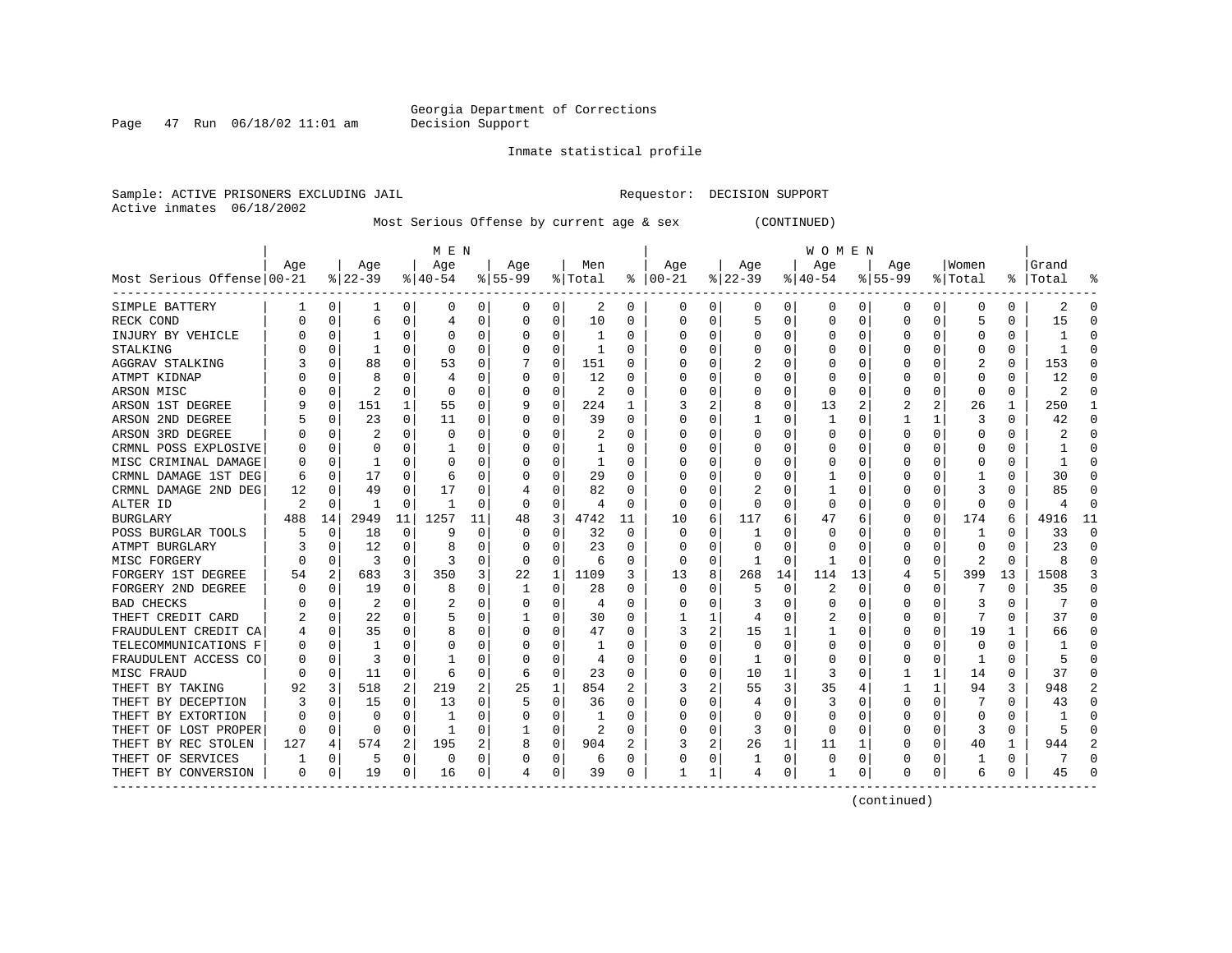Page 48 Run  $06/18/02$  11:01 am

#### Inmate statistical profile

Sample: ACTIVE PRISONERS EXCLUDING JAIL **Requestor: DECISION SUPPORT** Active inmates 06/18/2002

Most Serious Offense by current age & sex (CONTINUED)

|                            |          |             |                |              | M E N       |          |           |                |         |          |               |          |          |   | W O M E N |              |             |                |                |          |           |   |
|----------------------------|----------|-------------|----------------|--------------|-------------|----------|-----------|----------------|---------|----------|---------------|----------|----------|---|-----------|--------------|-------------|----------------|----------------|----------|-----------|---|
|                            | Age      |             | Age            |              | Age         |          | Age       |                | Men     |          | Age           |          | Age      |   | Age       |              | Age         |                | Women          |          | Grand     |   |
| Most Serious Offense 00-21 |          |             | $ 22-39 $      |              | $8 40-54$   |          | $8 55-99$ |                | % Total |          | $8   00 - 21$ |          | $ 22-39$ |   | $ 40-54$  |              | $8155 - 99$ |                | % Total        |          | %   Total |   |
| CONVSN PAYMNTS REAL        | 0        | 0           | 0              | 0            | 0           | 0        | 1         | 0              | 1       | 0        | 0             | 0        | 0        | 0 | 0         | 0            | 0           | 0              | 0              | 0        |           | n |
| ATMPT THEFT BY TAKIN       | -1       | 0           | 1              | $\Omega$     | $\Omega$    | 0        | 0         | 0              | 2       | 0        | <sup>0</sup>  | 0        | $\Omega$ | 0 | 0         | 0            | 0           | 0              | 0              | O        | 2         |   |
| THEFT OF MOTOR VEH,        | 16       | 0           | 108            | 0            | 42          | 0        | 0         | 0              | 166     | 0        |               | U        | 2        | 0 |           | 0            |             | 0              | 3              | 0        | 169       |   |
| THEFT BRING PROP IN        |          | $\mathbf 0$ | 6              |              | 8           | 0        |           | $\Omega$       | 18      | 0        |               |          |          | 0 |           | 0            |             | O              |                |          | 18        |   |
| THEFT RECV PROP OUT        |          | 0           | 1              | U            |             | $\Omega$ |           | 0              | 3       | O        |               |          |          | U |           | $\Omega$     | U           | O              |                | O        |           |   |
| THEFT BY SHOPLIFTING       |          | $\Omega$    | 240            | 1            | 258         | 2        | 19        | 1              | 526     |          |               |          | 98       | 5 | 72        | 9            | 4           | 5              | 180            | 6        | 706       |   |
| ENTERING VEHICLE           | 27       | 1           | 95             | 0            | 38          | 0        | 4         | 0              | 164     | O        | ∩             | 0        | $\Omega$ | U | 0         | 0            | 0           | 0              | 0              | 0        | 164       |   |
| ROBBERY                    | 458      | 13          | 1856           | 7            | 447         | 4        | 30        | $\overline{2}$ | 2791    | 6        | 32            | 19       | 116      | 6 | 26        | 3            | 2           | $\overline{a}$ | 176            | 6        | 2967      |   |
| ARMED ROBBERY              | 528      | 15          | 2751           | 10           | 732         | 6        | 62        | 3              | 4073    | 9        | 10            | 6        | 58       | 3 | 10        | $\mathbf{1}$ | $\Omega$    | $\Omega$       | 78             | 3        | 4151      |   |
| ROBBERY BY FORCE           |          | 0           | 24             | 0            |             | O        | O         | 0              | 32      | O        | 2             |          |          | 0 |           | 0            | 0           | O              | 2              | 0        | 34        |   |
| ROBBERY BY INTIMIDAT       |          | 0           | 20             | $\Omega$     |             | 0        |           | 0              | 28      | 0        |               |          |          | 0 |           | 0            | 0           | 0              | 2              | 0        | 30        |   |
| ROBBERY BY SUDDEN SN       | 3        | $\mathbf 0$ | 17             | U            |             | 0        |           | 0              | 24      | O        |               | 0        |          | 0 |           | 0            | 0           |                |                | 0        | 25        |   |
| HIJACKING MOTOR VEHI       | 11       | $\mathbf 0$ | 37             | U            | C           | O        | O         | 0              | 48      | $\Omega$ |               | U        |          | U |           | 0            | U           | U              |                | 0        | 49        | ∩ |
| ATMPT ROBBERY              | 8        | $\Omega$    | 31             | $\Omega$     | 6           | $\Omega$ | O         | 0              | 45      | $\Omega$ |               | U        |          | U |           | 0            | U           | O              |                | 0        | 48        | ∩ |
| ATMPT ARMED ROBBERY        | 45       | 1           | 133            | $\mathbf{1}$ | 10          | $\Omega$ | $\Omega$  | 0              | 188     | 0        |               |          |          | 0 |           | 0            | 0           | 0              | 8              | 0        | 196       | ∩ |
| MISC SEXUAL                |          | 0           | 12             | $\Omega$     | 11          | 0        | 1         | 0              | 25      | 0        | O             | 0        |          | 0 |           | 0            | 0           | O              |                | 0        | 26        | ∩ |
| RAPE                       | 58       | 2           | 797            | 3            | 712         | 6        | 100       | 5              | 1667    | 4        |               | U        |          | 0 |           | 0            |             | 1              | 5              | O        | 1672      | 4 |
| SODOMY                     |          | 0           | 16             | 0            | 15          | 0        | 5         | 0              | 37      | O        |               |          |          | 0 |           | 0            |             | O              |                | O        | 38        |   |
| AGGRAV SODOMY              |          | $\Omega$    | 93             | U            | 95          | 1        | 33        | 2              | 228     |          |               |          |          | 0 |           | $\Omega$     | U           | O              | 4              | O        | 232       | ∩ |
| INCEST                     |          | $\Omega$    | 21             | U            | 39          | $\Omega$ |           | $\Omega$       | 69      | O        |               |          |          | U |           | 0            | O           |                |                | 0        | 70        |   |
| AGGRAV SEXUAL BATTER       |          | 0           | 34             | U            | 41          | 0        | 11        | 1              | 88      | O        |               | U        | $\Omega$ | U |           | 0            | O           | U              |                | 0        | 89        |   |
| STATUTORY RAPE             | 73       | 2           | 355            | 1            | 41          | $\Omega$ | 13        | 1              | 482     | -1       |               | $\Omega$ |          | O |           | 0            |             | U              | 8              | 0        | 490       |   |
| CHILD MOLESTATION          | 108      | 3           | 962            | 4            | 792         | 7        | 260       | 14             | 2122    | 5        |               |          | 25       | 1 | 10        | 1            | U           | 0              | 36             | 1        | 2158      |   |
| ENTICING CHILD-INDEC       | 0        | 0           | 22             | $\Omega$     | 17          | $\Omega$ | 6         | 0              | 45      | O        |               | $\Omega$ | 4        | O | O         | $\Omega$     | U           | $\Omega$       | $\overline{4}$ | $\Omega$ | 49        |   |
| AGGRAV CHILD MOLESTA       | 29       | 1           | 472            | 2            | 408         | 4        | 149       | 8              | 1058    | 2        |               | $\Omega$ | 15       | 1 | 6         | 1            | 0           | $\Omega$       | 21             |          | 1079      |   |
| SEXL/ASSLT/AGN/PERS/       |          | $\mathbf 0$ | 5              | 0            | $\mathbf 0$ | 0        | 0         | 0              | 5       | O        |               | 0        | 1        | 0 |           | $\mathbf 0$  | 0           | O              |                | $\Omega$ |           |   |
| ATMPT RAPE                 |          | 0           | 39             | 0            | 15          | 0        |           | 0              | 56      | O        |               | U        | 0        | U |           | 0            | U           | O              | 0              | O        | 56        |   |
| ATMPT AGGRAV SODOMY        |          | $\mathbf 0$ | $\overline{c}$ | U            |             | O        |           | $\Omega$       | 6       | n        |               | U        |          | U |           | 0            | U           | U              | C              | 0        |           |   |
| ATMPT CHILD MOLESTAT       |          | 0           | 1              | U            | C           | O        |           | O              | 3       | O        |               | 0        |          | U | C         | $\Omega$     | O           | O              | O              | 0        |           |   |
| AGG ASLT W ATMPT TO        |          | $\Omega$    | 1              | U            | C           | $\Omega$ | O         | 0              | 3       | 0        |               | 0        | 0        | 0 | C         | 0            | 0           | $\Omega$       | O              | 0        |           |   |
| MISC OBSCENITY             |          | $\mathbf 0$ | 0              | U            |             | 0        | U         | 0              |         | $\Omega$ |               | 0        | 0        | 0 | C         | 0            | 0           | 0              | $\Box$         | 0        |           |   |
| FALSE SWEARNG WRITTN       |          | 0           |                | U            |             | 0        | O         | 0              |         | 0        |               | 0        |          | 0 |           | 0            |             | O              |                | 0        |           |   |
| BRIBERY GOVT OFFICER       |          | 0           | 3              | 0            | 3           | 0        |           | 0              |         | 0        |               | 0        |          | 0 |           | 0            |             | 0              |                | 0        |           |   |
| VIOL OATH PUBLIC OFF       | $\Omega$ | 0           | 1              | 0            | $\Omega$    | 0        | 0         | 0              |         | 0        | 0             | 0        | 0        | 0 | 0         | 0            | 0           | 0              | 0              | 0        |           |   |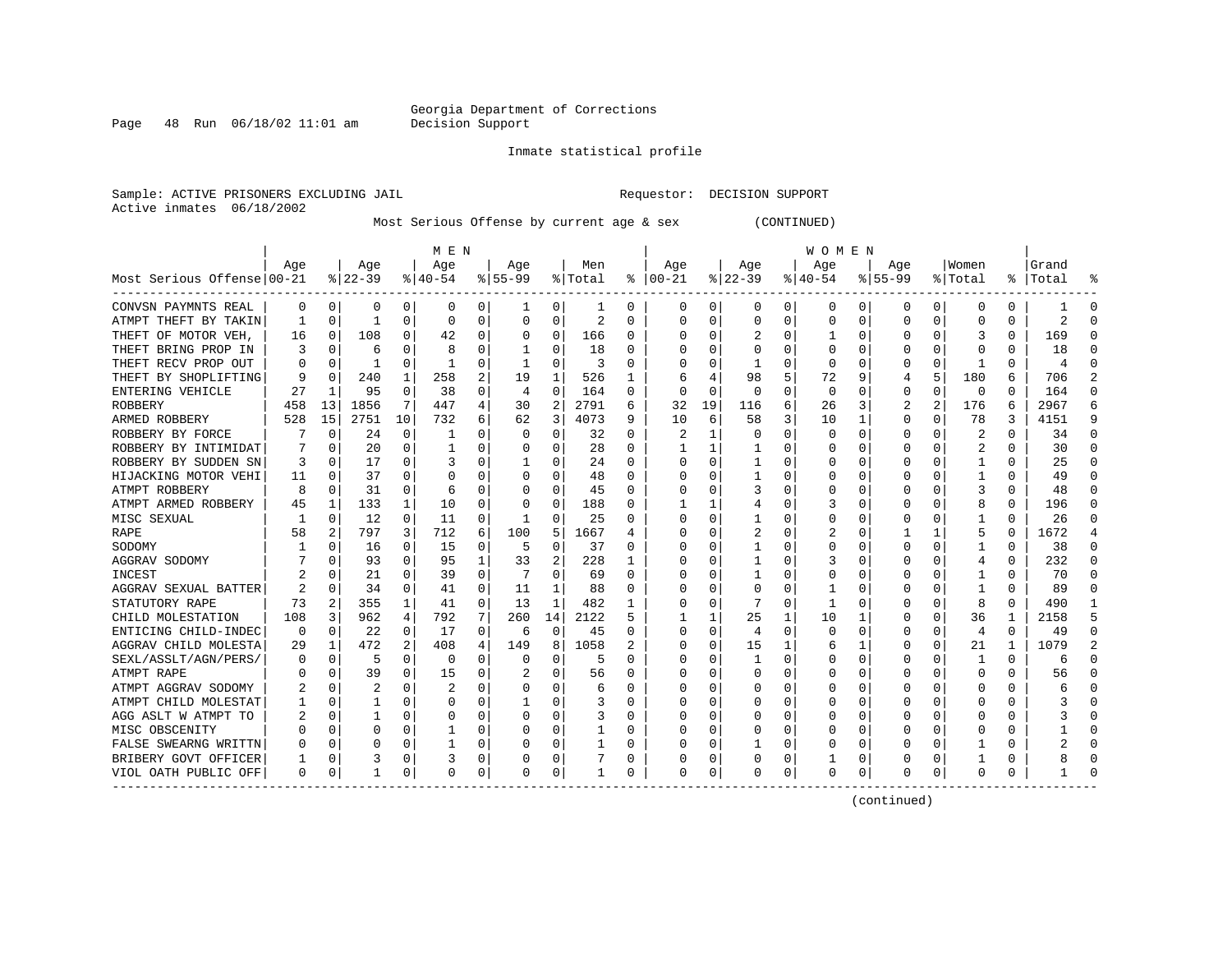Page 49 Run  $06/18/02$  11:01 am

#### Inmate statistical profile

Sample: ACTIVE PRISONERS EXCLUDING JAIL **Requestor: DECISION SUPPORT** Active inmates 06/18/2002

Most Serious Offense by current age & sex (CONTINUED)

|                            | M E N |              |          |          |              |          |          |             |          |          | W O M E N     |   |          |   |              |             |             |             |          |          |           |          |
|----------------------------|-------|--------------|----------|----------|--------------|----------|----------|-------------|----------|----------|---------------|---|----------|---|--------------|-------------|-------------|-------------|----------|----------|-----------|----------|
|                            | Age   |              | Age      |          | Age          |          | Age      |             | Men      |          | Age           |   | Age      |   | Age          |             | Age         |             | Women    |          | Grand     |          |
| Most Serious Offense 00-21 |       |              | $ 22-39$ |          | $8 40-54$    |          | $ 55-99$ |             | % Total  |          | $8   00 - 21$ |   | $ 22-39$ |   | $ 40-54$     |             | $8155 - 99$ |             | % Total  |          | %   Total | °        |
| DEFRAUDING STATE           | 0     | 0            | 0        | 0        | 1            | 0        | 0        | 0           | ı        | 0        | 0             | 0 | 0        | 0 | 1            | 0           | 0           | 0           | 1        | 0        | 2         | n        |
| INFLUENCING WITNESS        | 2     | 0            | 1        | 0        | 0            | 0        | 0        | 0           | 3        | 0        | $\Omega$      | 0 | $\Omega$ | 0 | $\Omega$     | 0           | 0           | 0           | 0        | O        | κ         | ∩        |
| OBSTR OF LAW ENF OFF       | 65    | 2            | 588      | 2        | 180          | 2        | 11       | 1           | 844      | 2        |               |   | 48       | 3 | 14           | 2           | U           | 0           | 64       | 2        | 908       |          |
| MISC JUDICIAL PROCEE       |       | $\Omega$     |          | U        | $\Omega$     | 0        | $\Omega$ | 0           |          | $\Omega$ |               |   | U        | O | <sup>0</sup> | $\mathbf 0$ | 0           | U           | $\Omega$ | $\Omega$ |           |          |
| PERJURY                    |       | $\Omega$     | 5        | U        |              | 0        |          | O           |          | $\Omega$ |               |   | ∩        | U |              | $\Omega$    | ∩           | U           | $\Omega$ | $\Omega$ |           |          |
| <b>FALSE SWEARING</b>      |       | <sup>0</sup> | U        | U        | <sup>0</sup> | 0        | U        | 0           | $\Omega$ | 0        |               |   | O        | 0 |              | $\Omega$    | O           | U           |          | 0        |           |          |
| IMPERSONATING OFFICE       |       | $\Omega$     | 3        | U        | O            | $\Omega$ | U        | 0           | 4        | 0        |               |   | O        | U |              | $\Omega$    |             | 0           | $\Omega$ | 0        |           |          |
| FALSE STATEMENTS GOV       |       | $\Omega$     | 17       | 0        | 3            | $\Omega$ | U        | 0           | 20       | 0        |               |   | 3        | U |              | $\Omega$    |             | 0           | 4        | 0        | 24        |          |
| IMPRSNTNG ANTHR RBAL       |       | 0            | 1        | 0        | -1           | 0        | U        | $\mathbf 0$ | 2        | $\Omega$ |               | O | 2        | U |              | 0           |             | 0           | 2        | $\Omega$ |           |          |
| ESCAPE                     |       | $\Omega$     | 80       | $\Omega$ | 24           | 0        | 1        | $\mathbf 0$ | 114      | 0        |               | 0 |          | 0 |              | 0           |             | 0           | 5        | $\Omega$ | 119       |          |
| AIDING ESCAPE              |       | $\Omega$     |          | U        |              | 0        | 0        | 0           | 2        | $\Omega$ |               |   |          | U |              | $\mathbf 0$ | 0           | U           | 2        | 0        |           | $\Omega$ |
| HINDERING APPREH OR        |       | $\Omega$     | 5        | 0        | O            | 0        | U        | $\Omega$    | 6        | $\Omega$ |               | 0 |          | U |              | 0           |             | 1           | 4        | $\Omega$ | 10        | $\cap$   |
| MUTINY IN PENAL INST       |       | $\Omega$     |          | U        | O            | 0        | U        | $\Omega$    | 1        | $\Omega$ |               | 0 | Ω        | U |              | $\Omega$    | 0           | $\Omega$    | 0        | 0        |           | $\cap$   |
| <b>BAIL JUMPING</b>        |       | $\Omega$     | 6        | U        |              | 0        | U        | 0           | 10       | $\Omega$ |               | 0 | O        | U |              | 0           | 0           | 0           | $\Omega$ | 0        | 10        | ∩        |
| ATMPT ESCAPE               |       | O            |          | U        | O            | O        | U        | 0           | 1        | 0        |               |   | O        | U |              | 0           | O           | 0           | O        | O        |           |          |
| FALSE PUBLIC ALARM         |       | $\Omega$     |          | U        | $\Omega$     | 0        | 0        | 0           | 3        | 0        |               |   | 0        | U |              | 0           |             | 0           | 0        | 0        |           |          |
| CRMNL INTERFERE GOVT       |       | 0            | 23       | 0        | 11           | 0        |          | 0           | 40       | 0        |               |   |          | U |              | 0           | 0           | U           | 2        | O        | 42        |          |
| COMMERICAL GAMBLING        |       | $\Omega$     |          | U        | $\Omega$     | 0        |          | U           | 2        | $\Omega$ |               |   | U        | U |              | $\Omega$    | U           | U           | C        | 0        |           |          |
| SOLICIT/ACCEPTING BR       |       | $\Omega$     |          | U        | <sup>0</sup> | 0        | U        | U           | 1        | 0        |               |   | O        | U |              | $\Omega$    | O           | U           | $\Omega$ | $\Omega$ |           |          |
| DOGFIGHTING                |       | $\cap$       |          | U        |              | 0        |          | O           | 2        | $\Omega$ |               |   | O        | U |              | O           |             | 0           | $\Omega$ | 0        |           |          |
| LOTTERY VIOLATION          |       | $\Omega$     | U        | U        | O            | 0        |          | O           | 1        | $\Omega$ |               | 0 | O        | U |              | $\Omega$    |             | $\Omega$    | $\Omega$ | 0        |           |          |
| <b>BUS HIJACKING</b>       |       | $\Omega$     |          | U        |              | 0        | U        | $\Omega$    | 2        | $\Omega$ |               | 0 | $\Omega$ | 0 |              | $\Omega$    | O           | $\Omega$    | $\Omega$ | 0        |           |          |
| CRUELTY TO CHILDREN        |       | $\mathbf 0$  | 201      | 1        | 47           | 0        | 6        | $\mathbf 0$ | 258      | 1        |               | 3 | 74       | 4 | 11           | 1           | 0           | $\mathbf 0$ | 90       | 3        | 348       |          |
| ATMPT CRUELTY TO CHI       |       | 0            | U        | U        |              | 0        |          | 0           | 1        | $\Omega$ |               | O | 0        | U |              | 0           | 0           | 0           | 0        | 0        |           |          |
| SEX EXPLOITATION CHI       |       | $\Omega$     | 5        | 0        | 6            | 0        |          | 0           | 14       | $\Omega$ |               | O |          | U |              | $\Omega$    | 0           | 0           |          | $\Omega$ | 15        | $\cap$   |
| ABANDONMENT OF CHILD       |       | $\Omega$     | U        | 0        |              | 0        |          | 0           | 4        | $\Omega$ |               |   |          | U |              | 0           | U           | 0           | -1       | 0        |           | $\cap$   |
| CNTRBTNG DELINQENCY        |       | $\Omega$     | O        | 0        | O            | 0        | U        | 0           | $\Omega$ | $\Omega$ |               |   |          | U |              | 0           | O           | 0           |          | 0        |           | ∩        |
| MISC WEAPON/EXPLOSIV       |       | $\Omega$     | 6        | 0        | O            | 0        | U        | 0           | 8        | $\Omega$ |               |   | U        | U |              | 0           | U           | $\Omega$    | $\Omega$ | 0        |           | $\cap$   |
| CARRY CONCEALED WEAP       |       | $\Omega$     |          | U        |              | 0        | U        | 0           | 9        | $\Omega$ |               |   | O        | U |              | 0           | 0           | 0           | O        | $\Omega$ |           |          |
| ALTER PISTL LICENSE        |       | $\Omega$     | U        | U        | O            | $\Omega$ | U        | 0           | 1        | 0        |               |   | O        | U |              | 0           |             | 0           | C        |          |           |          |
| POSS OF FIREARM DUR        |       | 0            | 14       | U        |              | 0        | U        | 0           | 20       | $\Omega$ |               |   |          | U |              | 0           | U           | U           |          | O        |           |          |
| POSS OF CERTAIN WEAP       |       | 0            | 11       | 0        | 3            | 0        | 3        | 0           | 17       | 0        |               | O | U        | 0 | Ω            | 0           | U           | U           | $\Omega$ | 0        | 17        | $\cap$   |
| POSS FIREARM CONVCT        |       | 0            | 83       | 0        | 30           | 0        | 8        | 0           | 125      | $\Omega$ |               | 0 |          | 0 |              | 0           |             | 0           |          | 0        | 127       | $\cap$   |
| CARRY WEAPON AT SCHO       | 4     | 0            | 5        | 0        | $\Omega$     | 0        | U        | 0           | 9        | $\Omega$ |               | 1 | U        | 0 | $\Omega$     | 0           | U           | 0           | -1       | 0        | 10        |          |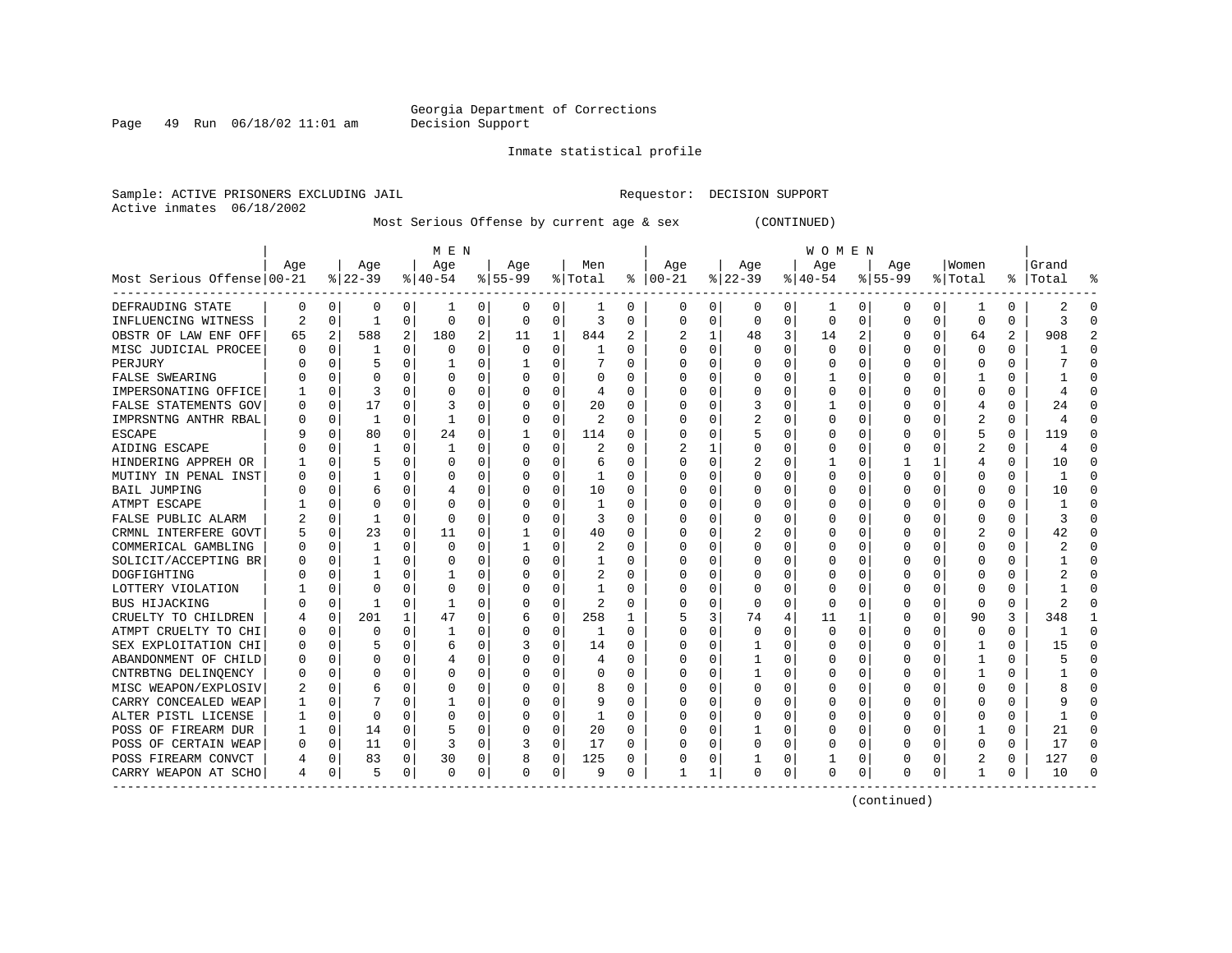Page 50 Run  $06/18/02$  11:01 am

#### Inmate statistical profile

Sample: ACTIVE PRISONERS EXCLUDING JAIL **Requestor: DECISION SUPPORT** Active inmates 06/18/2002

Most Serious Offense by current age & sex (CONTINUED)

| Age<br>Age<br>Age<br>Women<br>Aqe<br>Aqe<br>Men<br>Age<br>Aqe<br>Aqe<br>$8 22-39$<br>Most Serious Offense 00-21<br>$8 40-54$<br>$8 55-99$<br>$ 00-21$<br>$ 22-39$<br>$ 40-54 $<br>$ 55-99$<br>% Total<br>ႜ<br>%   Total<br>% Total<br>DESTROY/INJUR POLICE<br>0<br>0<br>0<br>0<br>0<br>$\Omega$<br>0<br>0<br>0<br>0<br>0<br>0<br>0<br>0<br>0<br>0<br>0<br>0<br>1<br>1<br>AGGRAV CRUELTY TO AN<br>$\Omega$<br>2<br>0<br>$\Omega$<br>0<br>0<br>$\Omega$<br>0<br>0<br>O<br>0<br>$\Omega$<br>0<br>$\Omega$<br>0<br>0<br>4<br>0<br>MISC INVASION OF PRI<br>$\Omega$<br>$\Omega$<br>$\Omega$<br>$\overline{2}$<br>$\Omega$<br>0<br>0<br>0<br>O<br>0<br>$\Omega$<br>0<br>0<br>0<br>$\Omega$<br>0<br>O<br>0<br>17<br>$\Omega$<br>8<br>$\Omega$<br>$\Omega$<br>$\Omega$<br>$\cap$<br>PEEPING TOM<br>U<br>$\Omega$<br>0<br>C<br>$\Omega$<br>0<br>O<br>$\Omega$<br>0<br>18<br>$\Omega$<br>38<br>RACKETEERING<br>$\Omega$<br>18<br>0<br>$\Omega$<br>O<br>8<br>0<br>0<br>C<br>$\Omega$<br>O<br>0<br>0<br>$\mathbf 0$<br>69<br>49<br>0<br>127<br>1<br>8<br>$\Omega$<br>$\Omega$<br>16<br>S/D NARCOTICS, OPIAT<br>$\Omega$<br>0<br>1<br>0<br>0<br>1<br>$\mathbf 0$<br>0<br>S/D DEP, STIM, CNTRF D<br>$\Omega$<br>59<br>$\Omega$<br>31<br>0<br>101<br>10<br>1<br>0<br>$\Omega$<br>14<br>$\Omega$<br>8<br>3<br>0<br>$\Omega$<br>0<br>0<br>0<br>$\Omega$<br>$\Omega$<br>S/D OF LSD<br>$\Omega$<br>2<br>0<br>U<br>2<br>$\Omega$<br>0<br>0<br>0<br>$\Omega$<br>$\Omega$<br>0<br>O<br>$\Omega$<br>0<br>O<br>187<br>$\mathbf 0$<br>1<br>65<br>284<br>1<br>1<br>1<br>S/D OF MARIJUANA<br>1<br>1<br>11<br>0<br>17<br>1<br>23<br>9<br>1<br>4 |                     |
|---------------------------------------------------------------------------------------------------------------------------------------------------------------------------------------------------------------------------------------------------------------------------------------------------------------------------------------------------------------------------------------------------------------------------------------------------------------------------------------------------------------------------------------------------------------------------------------------------------------------------------------------------------------------------------------------------------------------------------------------------------------------------------------------------------------------------------------------------------------------------------------------------------------------------------------------------------------------------------------------------------------------------------------------------------------------------------------------------------------------------------------------------------------------------------------------------------------------------------------------------------------------------------------------------------------------------------------------------------------------------------------------------------------------------------------------------------------------------------------------------------------------------------------------------------------------------------------------------------------------|---------------------|
|                                                                                                                                                                                                                                                                                                                                                                                                                                                                                                                                                                                                                                                                                                                                                                                                                                                                                                                                                                                                                                                                                                                                                                                                                                                                                                                                                                                                                                                                                                                                                                                                                     | Grand               |
|                                                                                                                                                                                                                                                                                                                                                                                                                                                                                                                                                                                                                                                                                                                                                                                                                                                                                                                                                                                                                                                                                                                                                                                                                                                                                                                                                                                                                                                                                                                                                                                                                     |                     |
|                                                                                                                                                                                                                                                                                                                                                                                                                                                                                                                                                                                                                                                                                                                                                                                                                                                                                                                                                                                                                                                                                                                                                                                                                                                                                                                                                                                                                                                                                                                                                                                                                     | $\Omega$            |
|                                                                                                                                                                                                                                                                                                                                                                                                                                                                                                                                                                                                                                                                                                                                                                                                                                                                                                                                                                                                                                                                                                                                                                                                                                                                                                                                                                                                                                                                                                                                                                                                                     |                     |
|                                                                                                                                                                                                                                                                                                                                                                                                                                                                                                                                                                                                                                                                                                                                                                                                                                                                                                                                                                                                                                                                                                                                                                                                                                                                                                                                                                                                                                                                                                                                                                                                                     |                     |
|                                                                                                                                                                                                                                                                                                                                                                                                                                                                                                                                                                                                                                                                                                                                                                                                                                                                                                                                                                                                                                                                                                                                                                                                                                                                                                                                                                                                                                                                                                                                                                                                                     | 17                  |
|                                                                                                                                                                                                                                                                                                                                                                                                                                                                                                                                                                                                                                                                                                                                                                                                                                                                                                                                                                                                                                                                                                                                                                                                                                                                                                                                                                                                                                                                                                                                                                                                                     | 46                  |
|                                                                                                                                                                                                                                                                                                                                                                                                                                                                                                                                                                                                                                                                                                                                                                                                                                                                                                                                                                                                                                                                                                                                                                                                                                                                                                                                                                                                                                                                                                                                                                                                                     | 143                 |
|                                                                                                                                                                                                                                                                                                                                                                                                                                                                                                                                                                                                                                                                                                                                                                                                                                                                                                                                                                                                                                                                                                                                                                                                                                                                                                                                                                                                                                                                                                                                                                                                                     | 115                 |
|                                                                                                                                                                                                                                                                                                                                                                                                                                                                                                                                                                                                                                                                                                                                                                                                                                                                                                                                                                                                                                                                                                                                                                                                                                                                                                                                                                                                                                                                                                                                                                                                                     | 2                   |
|                                                                                                                                                                                                                                                                                                                                                                                                                                                                                                                                                                                                                                                                                                                                                                                                                                                                                                                                                                                                                                                                                                                                                                                                                                                                                                                                                                                                                                                                                                                                                                                                                     | 301                 |
| 2<br>1<br>1<br>102<br>0<br>334<br>1<br>2<br>2<br>65<br>2<br>POSS NARCOTICS, OPIA<br>19<br>207<br>1<br>3<br>41<br>21<br>$\Omega$<br>0<br>6                                                                                                                                                                                                                                                                                                                                                                                                                                                                                                                                                                                                                                                                                                                                                                                                                                                                                                                                                                                                                                                                                                                                                                                                                                                                                                                                                                                                                                                                           | 399<br>$\mathbf{1}$ |
| 2<br>$\mathbf{1}$<br>0<br>137<br>19<br>2<br>25<br>$\mathbf{1}$<br>POSS DEP, STIM, CNTRF<br>0<br>92<br>0<br>36<br>0<br>0<br>4<br>$\Omega$<br>O<br>O<br>5<br>4                                                                                                                                                                                                                                                                                                                                                                                                                                                                                                                                                                                                                                                                                                                                                                                                                                                                                                                                                                                                                                                                                                                                                                                                                                                                                                                                                                                                                                                        | 162<br>∩            |
| $\Omega$<br>$\Omega$<br>$\Omega$<br>POSS OF LSD<br>$\Omega$<br>3<br>0<br>$\Omega$<br>0<br>3<br>0<br>$\Omega$<br>$\Omega$<br>0<br>$\Omega$<br>1<br>$\Omega$<br>0<br>0<br>1<br>0                                                                                                                                                                                                                                                                                                                                                                                                                                                                                                                                                                                                                                                                                                                                                                                                                                                                                                                                                                                                                                                                                                                                                                                                                                                                                                                                                                                                                                      | $\Omega$<br>4       |
| POSS OF MARIJUANA<br>213<br>0<br>305<br>0<br>11<br>1<br>1<br>12<br>38<br>1<br>1<br>48<br>0<br>$\Omega$<br>0<br>0<br>1<br>0<br>6                                                                                                                                                                                                                                                                                                                                                                                                                                                                                                                                                                                                                                                                                                                                                                                                                                                                                                                                                                                                                                                                                                                                                                                                                                                                                                                                                                                                                                                                                     | 317<br>-1           |
| ILLEGAL ATTM TO OBT<br>0<br>0<br>0<br>0<br>0<br>0<br>0<br>4<br>0<br>6<br>10<br>0<br>$\Omega$<br>6<br>0<br>0<br>0<br>O                                                                                                                                                                                                                                                                                                                                                                                                                                                                                                                                                                                                                                                                                                                                                                                                                                                                                                                                                                                                                                                                                                                                                                                                                                                                                                                                                                                                                                                                                               | 17<br>$\Omega$      |
| VIOL GA CNTRL SBST A<br>47<br>0<br>0<br>0<br>0<br>5<br>0<br>0<br>18<br>69<br>0<br>2<br>0<br>0<br>0<br>0<br>3                                                                                                                                                                                                                                                                                                                                                                                                                                                                                                                                                                                                                                                                                                                                                                                                                                                                                                                                                                                                                                                                                                                                                                                                                                                                                                                                                                                                                                                                                                        | $\Omega$<br>74      |
| VIOL DNGROUS DRGS AC<br>0<br>0<br>$\Omega$<br>0<br>0<br>0<br>0<br>0<br>O<br>0<br>O<br>0<br>U<br>0<br>O                                                                                                                                                                                                                                                                                                                                                                                                                                                                                                                                                                                                                                                                                                                                                                                                                                                                                                                                                                                                                                                                                                                                                                                                                                                                                                                                                                                                                                                                                                              |                     |
| UNLWFL MFG/DEL/DIST<br>$\Omega$<br>23<br>0<br>10<br>U<br>O<br>35<br>0<br>$\Omega$<br>0<br>$\Omega$<br>0<br>$\Omega$<br>U<br>C<br>$\Omega$<br>$\Omega$<br>O<br>U                                                                                                                                                                                                                                                                                                                                                                                                                                                                                                                                                                                                                                                                                                                                                                                                                                                                                                                                                                                                                                                                                                                                                                                                                                                                                                                                                                                                                                                     | 35                  |
| 2<br>POSS DRUG RELATED MA<br>$\Omega$<br>1<br>-1<br>0<br>O<br>U<br>C<br>$\Omega$<br>0<br><sup>0</sup><br>0<br>O<br>O<br>O<br>0<br>0<br>0<br>O<br>U                                                                                                                                                                                                                                                                                                                                                                                                                                                                                                                                                                                                                                                                                                                                                                                                                                                                                                                                                                                                                                                                                                                                                                                                                                                                                                                                                                                                                                                                  | 2                   |
| 92<br>S/D CONT SUB PUBLIC<br>69<br>13<br>0<br>$\Omega$<br>0<br>$\cap$<br>0<br>0<br>0<br>0<br>8<br>O<br>0<br>O<br>0                                                                                                                                                                                                                                                                                                                                                                                                                                                                                                                                                                                                                                                                                                                                                                                                                                                                                                                                                                                                                                                                                                                                                                                                                                                                                                                                                                                                                                                                                                  | 97                  |
| 30<br>$\Omega$<br>$\Omega$<br>$\Omega$<br>S/D CONT SUB SCHOOL<br>5<br>0<br>6<br>0<br>2<br>43<br>2<br>$\Omega$<br>2<br>$\Omega$<br>0<br>C<br>0<br>$\Omega$<br>O<br>0                                                                                                                                                                                                                                                                                                                                                                                                                                                                                                                                                                                                                                                                                                                                                                                                                                                                                                                                                                                                                                                                                                                                                                                                                                                                                                                                                                                                                                                 | 45                  |
| $\mathbf{1}$<br>5<br>3<br>2022<br>5<br>90<br>6<br>S/D COCAINE<br>115<br>3<br>1345<br>5<br>515<br>4<br>47<br>38<br>4<br>5<br>134<br>5                                                                                                                                                                                                                                                                                                                                                                                                                                                                                                                                                                                                                                                                                                                                                                                                                                                                                                                                                                                                                                                                                                                                                                                                                                                                                                                                                                                                                                                                                | 2156                |
| 4<br>6<br>152<br>8<br>190<br>5<br>1512<br>598<br>5<br>2365<br>5.<br>72<br>8<br>10<br>242<br>8<br>POSS OF COCAINE<br>6<br>65<br>10<br>9                                                                                                                                                                                                                                                                                                                                                                                                                                                                                                                                                                                                                                                                                                                                                                                                                                                                                                                                                                                                                                                                                                                                                                                                                                                                                                                                                                                                                                                                              | 2607                |
| 29<br>0<br>0<br>2<br>0<br>0<br>3<br>$\Omega$<br>ATMPT VIOL SUBSTANCE<br>2<br>$\mathbf 0$<br>0<br>12<br>0<br>3<br>46<br>0<br>$\Omega$<br>1<br>$\mathbf 0$<br>$\Omega$                                                                                                                                                                                                                                                                                                                                                                                                                                                                                                                                                                                                                                                                                                                                                                                                                                                                                                                                                                                                                                                                                                                                                                                                                                                                                                                                                                                                                                                | 49                  |
| MISC DRUGS TRAFFICKI<br>262<br>1<br>75<br>1<br>12<br>1<br>361<br>$\Omega$<br>18<br>1<br>1<br>30<br>$\mathbf{1}$<br>12<br>0<br>1<br>C<br>11<br>1<br>1                                                                                                                                                                                                                                                                                                                                                                                                                                                                                                                                                                                                                                                                                                                                                                                                                                                                                                                                                                                                                                                                                                                                                                                                                                                                                                                                                                                                                                                                | 391<br>-1           |
| $\mathbf{1}$<br>1<br>12<br>1<br>TRAF COCAINE LESS 20<br>319<br>1<br>93<br>16<br>433<br>0<br>1<br>$\Omega$<br>18<br>1<br>0<br>1<br>C<br>6<br>0<br>5                                                                                                                                                                                                                                                                                                                                                                                                                                                                                                                                                                                                                                                                                                                                                                                                                                                                                                                                                                                                                                                                                                                                                                                                                                                                                                                                                                                                                                                                  | 451<br>$\mathbf{1}$ |
| TRAF COCAINE 201-400<br>12<br>$\Omega$<br>60<br>0<br>0<br>0<br>74<br>0<br>5<br>0<br>0<br>8<br>$\Omega$<br>0<br>1<br>0<br>C<br>3<br>0                                                                                                                                                                                                                                                                                                                                                                                                                                                                                                                                                                                                                                                                                                                                                                                                                                                                                                                                                                                                                                                                                                                                                                                                                                                                                                                                                                                                                                                                                | 82<br>∩             |
| 99<br>29<br>$\Omega$<br>2<br>TRAF COCAINE 401+ GM<br>0<br>0<br>0<br>134<br>1<br>0<br>0<br>10<br>0<br>3<br>3<br>0<br>0                                                                                                                                                                                                                                                                                                                                                                                                                                                                                                                                                                                                                                                                                                                                                                                                                                                                                                                                                                                                                                                                                                                                                                                                                                                                                                                                                                                                                                                                                               | 144<br>n            |
| TRAF NARCOTIC LESS 1<br>$\Omega$<br>0<br>0<br>0<br>$\Omega$<br>0<br>0<br>0<br>0<br>0<br>1<br>O<br>-1<br>0<br>0<br>0<br>0<br>0<br>0<br>0                                                                                                                                                                                                                                                                                                                                                                                                                                                                                                                                                                                                                                                                                                                                                                                                                                                                                                                                                                                                                                                                                                                                                                                                                                                                                                                                                                                                                                                                             |                     |
| TRAF NARCOTIC 15-28<br>0<br>$\Omega$<br>0<br>O<br>2<br>0<br>2<br>0<br>0<br>0<br>0<br>0<br>0<br>O<br>O<br>0<br>0<br>0                                                                                                                                                                                                                                                                                                                                                                                                                                                                                                                                                                                                                                                                                                                                                                                                                                                                                                                                                                                                                                                                                                                                                                                                                                                                                                                                                                                                                                                                                                | Z.                  |
| TRAF NARCOTIC 29+ GM<br>0<br>0<br>O<br>0<br>0<br>0<br>O<br>5<br>O<br>$\Omega$<br>U<br>-1<br>0<br>O<br>O                                                                                                                                                                                                                                                                                                                                                                                                                                                                                                                                                                                                                                                                                                                                                                                                                                                                                                                                                                                                                                                                                                                                                                                                                                                                                                                                                                                                                                                                                                             |                     |
| 13<br>TRAF MARIJNA 101-200<br>$\Omega$<br>21<br>$\Omega$<br>0<br>O<br>3<br>0<br>0<br>O<br>0<br>$\Omega$<br>0<br>U<br>0<br>4<br>0<br>4<br>4                                                                                                                                                                                                                                                                                                                                                                                                                                                                                                                                                                                                                                                                                                                                                                                                                                                                                                                                                                                                                                                                                                                                                                                                                                                                                                                                                                                                                                                                          | 25                  |
| TRAF METHAOUALONE>=4<br>0<br>0<br>0<br>$\Omega$<br>U<br>0<br>1<br>0<br>$\Omega$<br>$\Omega$<br>1<br>U<br>C<br>$\Omega$<br>0<br>0<br>O<br>O<br>$\Omega$<br>U                                                                                                                                                                                                                                                                                                                                                                                                                                                                                                                                                                                                                                                                                                                                                                                                                                                                                                                                                                                                                                                                                                                                                                                                                                                                                                                                                                                                                                                         | -1                  |
| TRAF AMPHTMINE 28-19<br>0<br>0<br>19<br>0<br>3<br>0<br>6<br>0<br>10<br>$\Omega$<br>0<br>0<br>0<br>0<br>0<br>O<br>O                                                                                                                                                                                                                                                                                                                                                                                                                                                                                                                                                                                                                                                                                                                                                                                                                                                                                                                                                                                                                                                                                                                                                                                                                                                                                                                                                                                                                                                                                                  | 20                  |
| TRAF AMPHTMINE 200-3<br>3<br>0<br>0<br>0<br>0<br>0<br>3<br>$\Omega$<br>0<br>$\Omega$<br>0<br>0<br>0<br>0<br>0<br>0<br>0<br>0<br>1<br>1                                                                                                                                                                                                                                                                                                                                                                                                                                                                                                                                                                                                                                                                                                                                                                                                                                                                                                                                                                                                                                                                                                                                                                                                                                                                                                                                                                                                                                                                              |                     |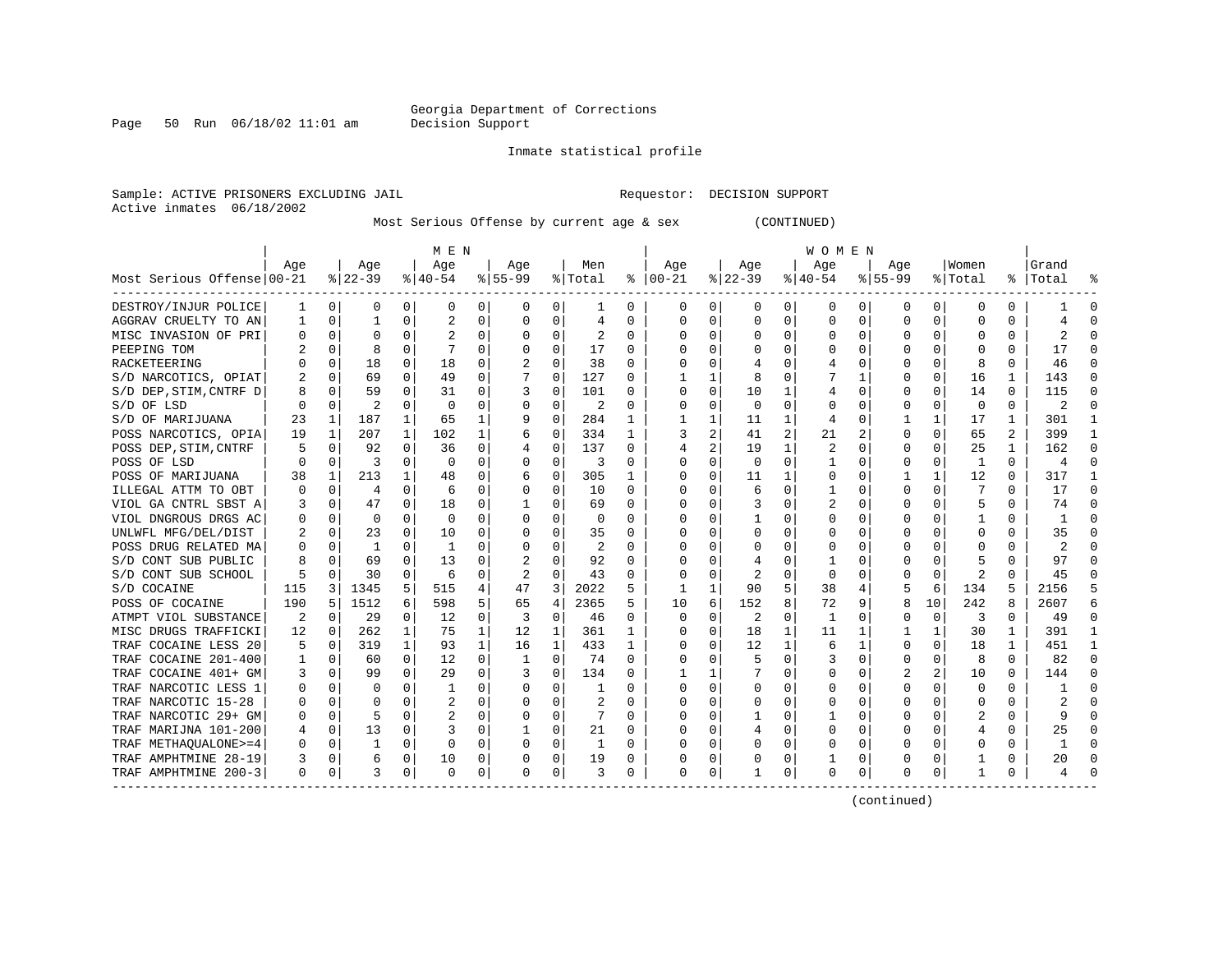Inmate statistical profile

Sample: ACTIVE PRISONERS EXCLUDING JAIL **Requestor: DECISION SUPPORT** Active inmates 06/18/2002

Most Serious Offense by current age & sex (CONTINUED)

|                            |              |          |          |          | M E N                        |      |           |          |                    |      |           |      |          |          | <b>WOMEN</b> |                  |              |          |          |      |           |              |
|----------------------------|--------------|----------|----------|----------|------------------------------|------|-----------|----------|--------------------|------|-----------|------|----------|----------|--------------|------------------|--------------|----------|----------|------|-----------|--------------|
|                            | Age          |          | Age      |          | Age                          |      | Age       |          | Men                |      | Age       |      | Age      |          | Age          |                  | Age          |          | Women    |      | Grand     |              |
| Most Serious Offense 00-21 |              |          | $ 22-39$ |          | $ 40-54 $                    |      | $8 55-99$ |          | % Total            | ႜ    | $ 00-21 $ |      | $ 22-39$ |          | $ 40-54 $    |                  | $8 55-99$    |          | % Total  | ွေ   | Total     |              |
| TRAF AMPHTMINE 400+        | 0            | 0        | 6        | 0        | 2                            | 0    | 0         | 0        | 8                  | 0    | 0         | 0    |          | 0        | 0            | $\left( \right)$ | 0            | 0        |          | 0    |           |              |
| CNSPIRE TRAFFIC CNTR       | O            | $\Omega$ |          | $\Omega$ | O                            | 0    | O         | $\Omega$ |                    | 0    | O         | 0    | $\Omega$ | $\Omega$ | 0            | $\Omega$         | <sup>0</sup> | $\Omega$ | O        | U    |           |              |
| TRANSACTIONS DRUG OB       | <sup>0</sup> | 0        |          | 0        | $\Omega$                     | 0    |           | $\Omega$ |                    | U    | $\Omega$  | 0    | $\Omega$ | $\Omega$ | 0            | C                | ∩            | 0        |          | 0    |           |              |
| USE COMM FACLTY VIO        |              | $\Omega$ |          | $\Omega$ |                              | 0    |           | $\Omega$ | 4                  | U    | n         | O    | $\Omega$ | $\Omega$ | 0            | C                |              | 0        |          | O    |           |              |
| ATT/CONSPRCY COMMT C       |              | 0        | 18       | 0        | 5                            | 0    |           | $\Omega$ | 28                 |      |           | 0    |          | $\Omega$ | 2            |                  |              |          |          | 0    | 31        | n            |
| UNAUTH DIST CONTRLLD       | O            | $\Omega$ | $\Omega$ | 0        | O                            | U    |           | $\Omega$ | O                  | U    | n         | U    | O        | $\Omega$ |              | C                |              |          |          | U    |           | n            |
| ILLGL DIST CONTRLLD        | O            | 0        | $\Omega$ | 0        |                              | 0    |           | $\Omega$ |                    | 0    | $\Omega$  | 0    | $\Omega$ | $\Omega$ | O            | O                | <sup>0</sup> | $\Omega$ | $\Omega$ | U    |           | ∩            |
| VIOL MOTOR VEHICLE L       | 6            | 0        | 51       | $\Omega$ | 23                           | 0    |           | $\Omega$ | 87                 | 0    | $\Omega$  | O    |          | $\Omega$ | 6            |                  | 0            | $\Omega$ | 10       | 0    | 97        | <sup>0</sup> |
| DRVNG HABTL VIOLATOR       | 0            | 0        | 135      | 1        | 153                          | 1    | 23        | 1        | 311                |      | O         | 0    |          | $\Omega$ | 4            | $\Omega$         | <sup>0</sup> | $\Omega$ | 10       | 0    | 321       |              |
| HABIT TRAF VOIL/IMPA       |              | 0        | 6        | $\Omega$ | 6                            | 0    |           | 0        | 13                 | 0    |           | U    |          | $\Omega$ | U            | $\Omega$         |              | 0        | -1       | 0    | 14        | $\Omega$     |
| HABIT TRAF VIOL/OTHE       | 0            | $\Omega$ | O        | 0        |                              | 0    |           | $\Omega$ |                    | 0    | 0         | U    |          | $\Omega$ | 0            | $\Omega$         |              |          | O        | U    |           | <sup>0</sup> |
| MISC MRALS/PBLIC H/S       | 0            | $\Omega$ |          | 0        | O                            | 0    |           | $\Omega$ |                    | U    | O         | 0    | O        | $\Omega$ | 0            | $\Omega$         |              |          | O        | U    |           | n            |
| VIOL GAME AND FISH L       |              | $\Omega$ |          | 0        | O                            | 0    |           | $\Omega$ |                    | 0    | O         | 0    |          | $\Omega$ | O            | ∩                |              |          | U        | U    |           | ſ            |
| MISC CORRECTIONL INS       |              | $\Omega$ |          |          | O                            | 0    |           | $\Omega$ |                    | U    | O         | O    | ∩        | $\Omega$ | O            | C                | n            |          |          | U    |           |              |
| VIOLATN OTHR STATES        | O            | $\Omega$ |          | 0        | <sup>0</sup>                 | U    |           | $\Omega$ |                    | U    | O         | U    | O        | $\Omega$ | O            | C                | n            | 0        | ∩        | U    |           |              |
| CONSPIRACY                 | 15           | $\Omega$ | 64       | 0        | 10                           | 0    |           | $\Omega$ | 92                 |      |           |      | 9        | $\Omega$ | 2            |                  |              | $\Omega$ | 13       | 0    | 105       |              |
| CRMNL ATMPT                | 12           | $\Omega$ | 32       | 0        | 14                           | 0    |           | $\Omega$ | 62                 | 0    | O         | 0    |          | $\Omega$ | 3            | 0                |              |          | 6        | 0    | 68        | 0            |
| AIRCRAFT HIJACKING         | O            | $\Omega$ |          | 0        | <sup>0</sup>                 | 0    |           | $\Omega$ |                    | 0    | n         | 0    | O        | $\Omega$ | O            | O                | O            | 0        | O        | 0    |           | ∩            |
| UNAUTH DIST RECRD DE       | O            | 0        | 1        | 0        | O                            | 0    |           | $\Omega$ |                    | O    | $\Omega$  | 0    | O        | $\Omega$ | O            | O                | O            | 0        | O        | 0    |           | ∩            |
| CRMNL SOLICITATION         | O            | 0        | 10       | 0        | 2                            | 0    |           | $\Omega$ | 13                 | O    | $\Omega$  | 0    | $\Omega$ | $\Omega$ | 0            | C                |              | 0        |          | 0    | 13        | ∩            |
| PARTY TO A CRIME           |              | 0        | 2        | 0        |                              | 0    |           | $\Omega$ |                    | U    | $\Omega$  | 0    |          | $\Omega$ | 0            | C                | <sup>0</sup> | 0        | 2        | 0    | 9         | ∩            |
| CRMNL TRESPASSING          |              | $\Omega$ | O        | 0        |                              | 0    |           | 0        |                    | U    |           | O    |          | $\Omega$ | 0            | O                | <sup>0</sup> | $\Omega$ |          | U    |           |              |
| GANG PARTICIPATION         |              | 0        | O        | 0        | O                            | 0    |           | 0        |                    | O    | $\Omega$  | 0    | O        | 0        | 0            | C                | $\Omega$     | O        |          | U    |           |              |
| Total reported             |              |          |          |          | 3514 100 26457 100 11634 100 |      |           |          | 1842 100 43447 100 |      | 166 100   |      | 1876 100 |          | 847 100      |                  |              | 81 100   | 2970 100 |      | 46417 100 |              |
| Percent reported           |              | 99.3     |          | 99.6     |                              | 99.6 |           | 99.7     |                    | 99.6 |           | 98.2 |          | 98.7     |              | 99.1             |              | 100.0    |          | 98.8 |           | 99.5         |
| Not reported               | 24           |          | 105      |          | 51                           |      | 6         |          | 186                |      | 3         |      | 25       |          | 8            |                  | $\Omega$     |          | 36       |      | 222       |              |
| Total                      | 3538         | 26562    |          |          | 11685                        |      | 1848      |          | 43633              |      | 169       |      | 1901     |          | 855          |                  | 81           |          | 3006     |      | 46639     |              |

Page 51 Run  $06/18/02$  11:01 am